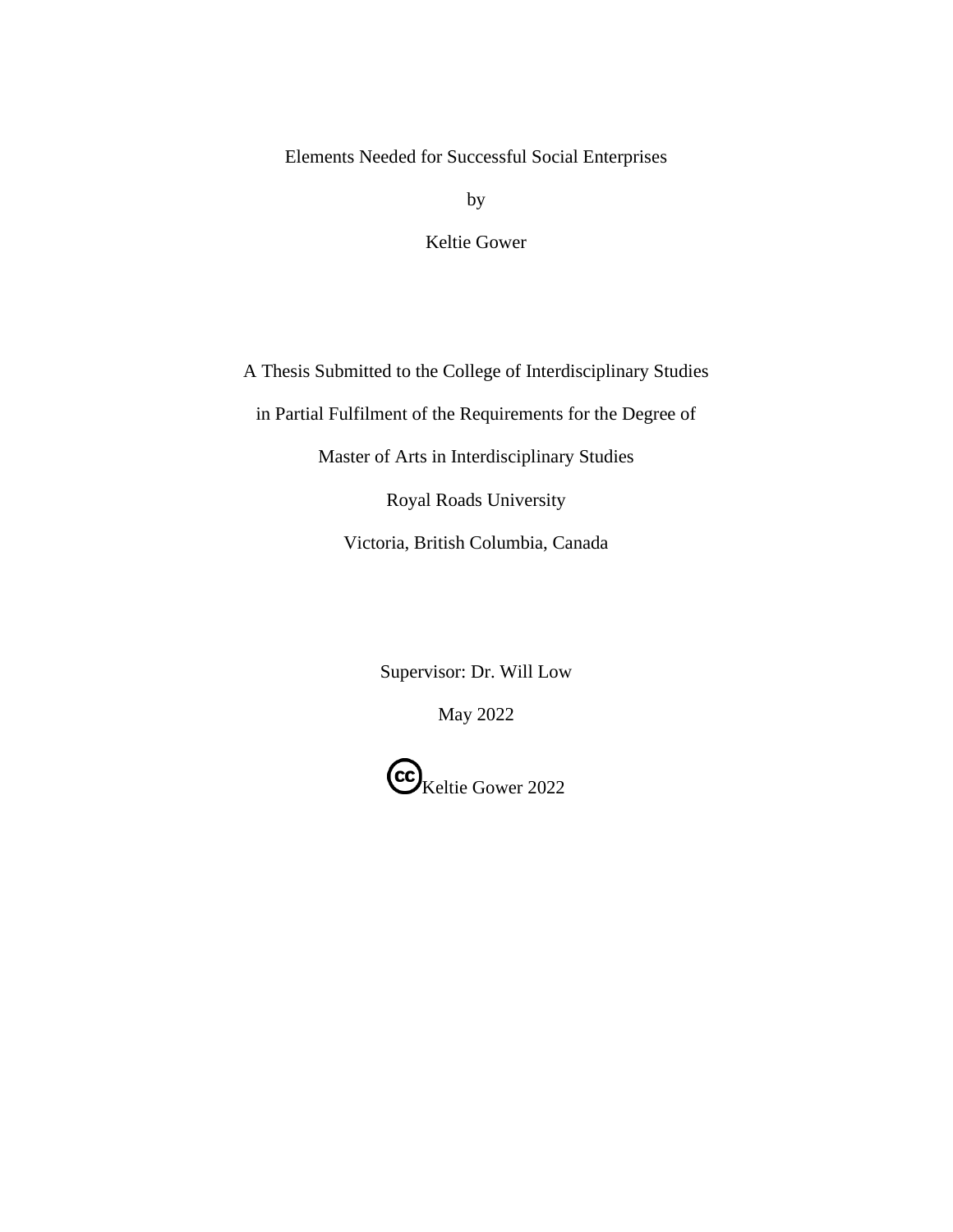## COMMITTEE APPROVAL

The members of Keltie Gower's Thesis Committee certify that they have read the thesis titled Elements Needed for Successful Social Enterprises and recommend that it be accepted as fulfilling the thesis requirements for the Degree of Master of Arts in Interdisciplinary Studies:

Will Low [signature on file]

Lee Sentes [signature on file]

Final approval and acceptance of this thesis is contingent upon submission of the final copy of the thesis to Royal Roads University. The thesis supervisor confirms to have read this thesis and recommends that it be accepted as fulfilling the thesis requirements:

Will Low [signature on file]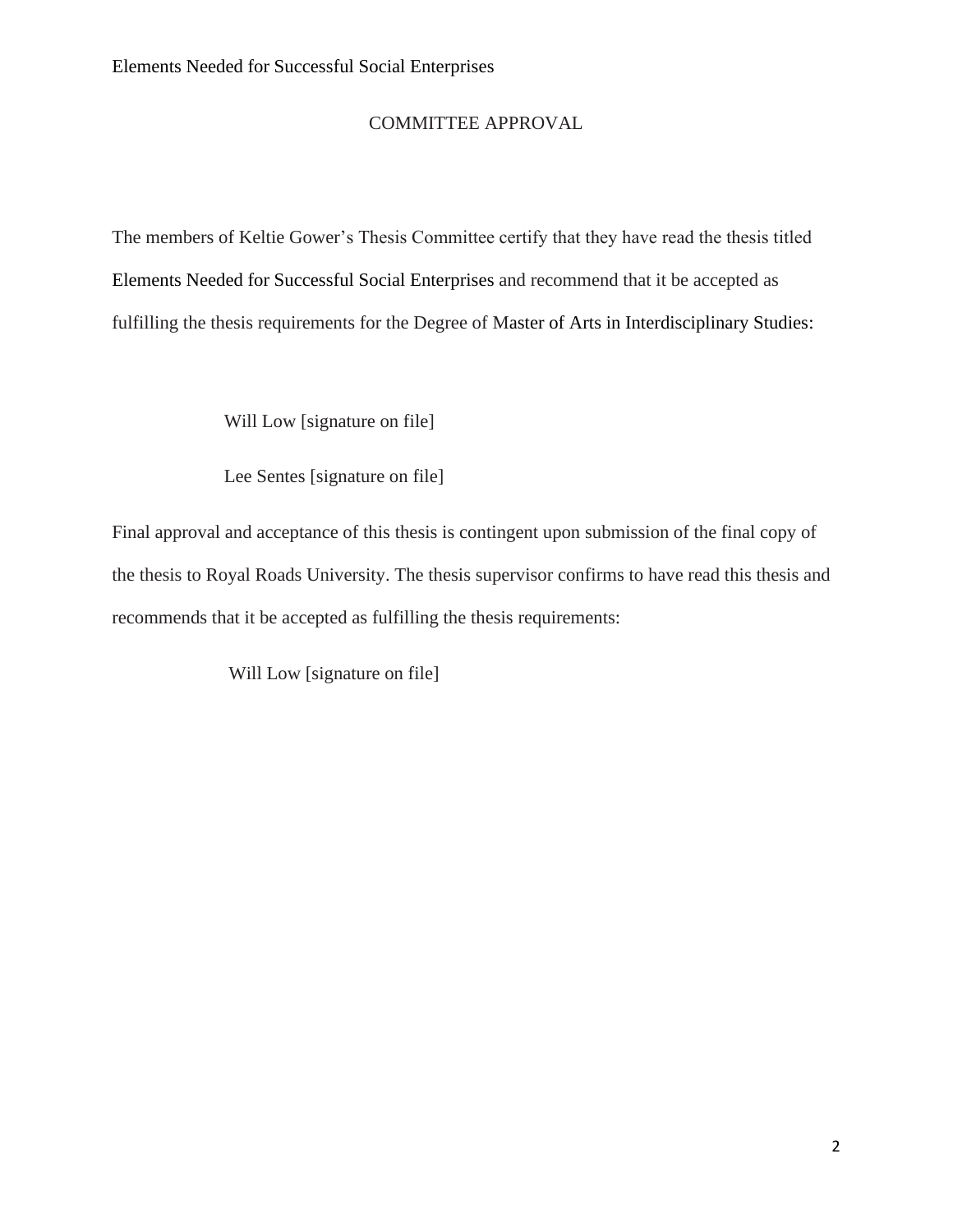## **Creative Commons Statement**



This work is licensed under the Creative Commons Attribution-NonCommercial-ShareAlike 2.5 Canada License. To view a copy of this license, visit [http://creativecommons.org/licenses/by-nc](http://creativecommons.org/licenses/by-nc-sa/2.5/ca/)[sa/2.5/ca/.](http://creativecommons.org/licenses/by-nc-sa/2.5/ca/)

Some material in this work is not being made available under the terms of this licence:

- Third-Party material that is being used under fair dealing or with permission.
- Any photographs where individuals are easily identifiable.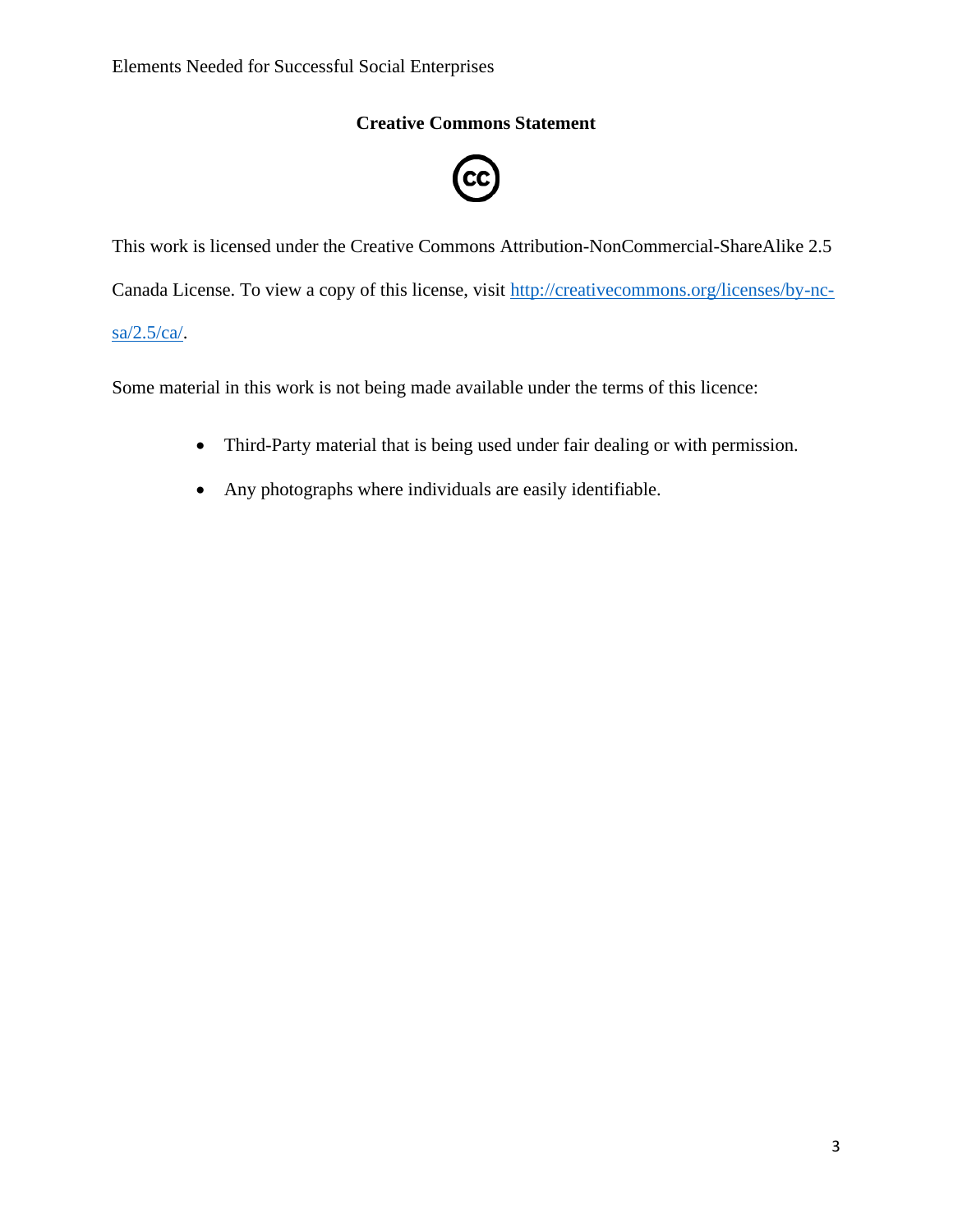## **Acknowledgements**

<span id="page-3-0"></span>The person who deserves the biggest praise for helping me through this long process is my sister. She was the greatest resource, sounding board, and reality check anyone could ask for. I would also like to thank the countless friends and colleagues who allowed me to talk through this process with them, as well as the individuals who took time out of their busy schedules to talk to me. Finally, my supervisor and committee members who took the time to read my paper multiple times. Thank you all.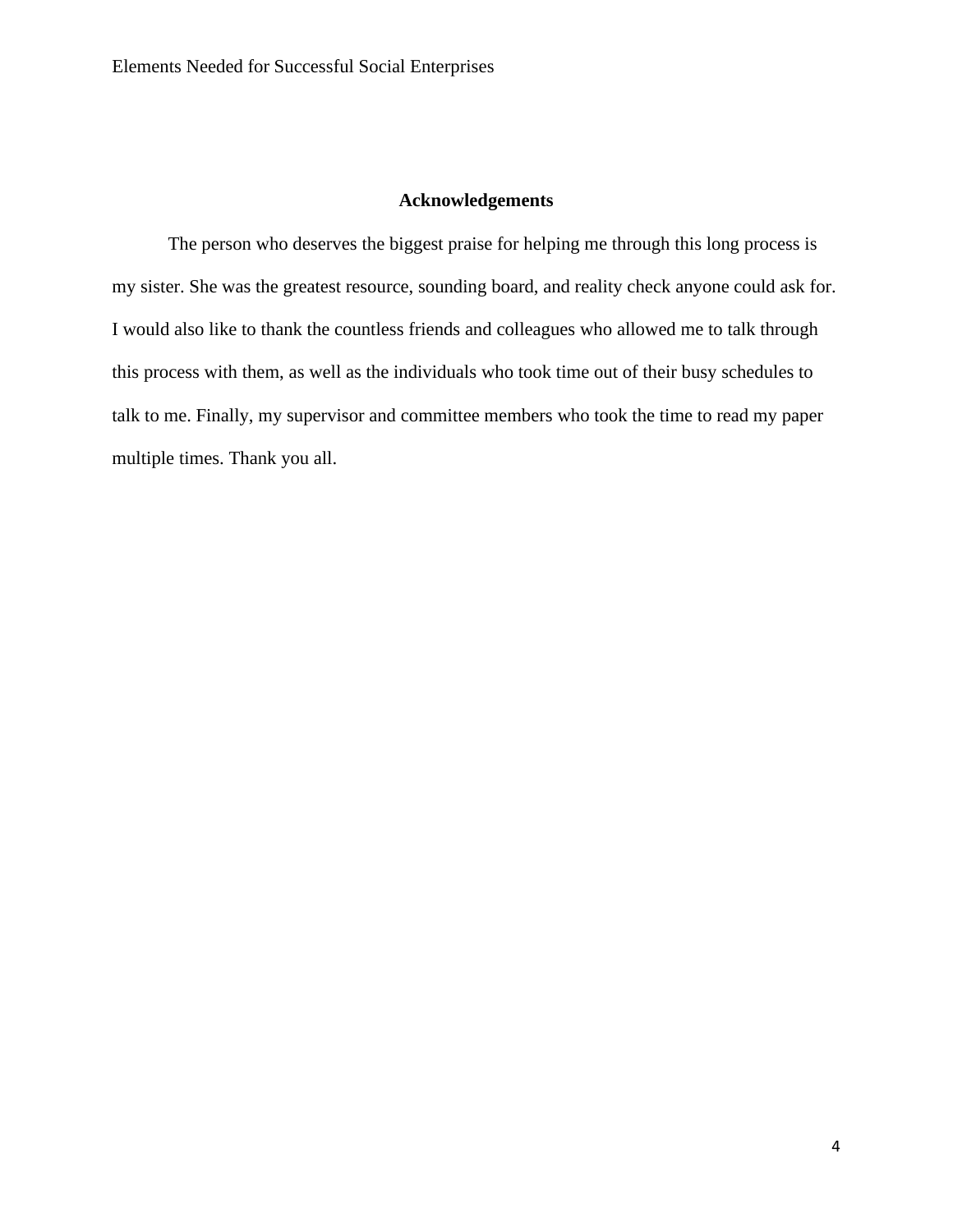## **Abstract**

<span id="page-4-0"></span>Research shows that non-profit organizations are essential to the fabric of society in social, political, and economic ways (Tink & Kingsley, 2021) and contribute to the betterment of the people they serve (Guo & Saxton, 2014). However, due to social and political changes, funding for non-profit organizations has been continually decreasing, despite an increasing demand (Dees & Elias, 1998; Tan & Yoo, 2015; Tink & Kingsley, 2021). Due to this pressure, non-profit organizations have been forced to find new ways to secure funding. One option is to establish a social enterprise, an organisation that embraces commercial philanthropic activities (Dees, 1998) in order to generate revenue while meeting the needs of the community (Di Zhang & Swanson, 2013; Stecker, 2014). Extensive research has been conducted on social enterprise and non-profit organizations; however, very little research has been conducted on what elements need to be present within a non-profit organization to establish a social enterprise that will be primed for success. This research used the case study method to explore the elements important to establishing a successful social enterprise. Six participants were interviewed to explore what elements were present in their non-profit organizations and what elements might currently and ideally lead their social enterprises to be successful. In addition, there is a review of how supportive Alberta is towards these types of organizations. Themes arising from these semistructured interviews, their practical applications, and their implications for future research are explored.

*Keywords:* Social Enterprise, Non-Profit Organizations, Financial Sustainability, Success, Success Factors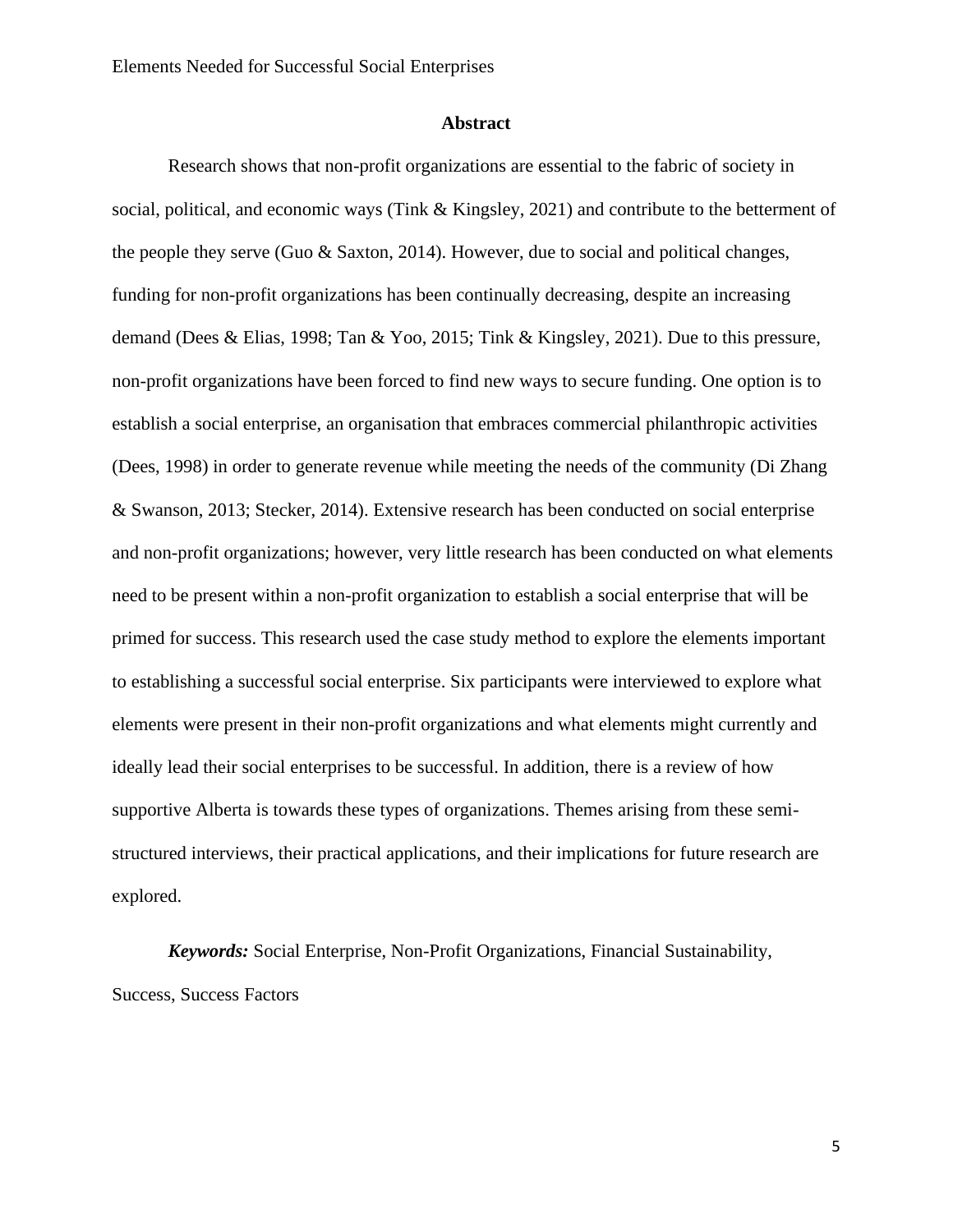# **Table of Contents**

<span id="page-5-0"></span>

| Chapter 1: Literature Review: Non-Profit Organizations, Social Enterprises, and the Problems |  |
|----------------------------------------------------------------------------------------------|--|
|                                                                                              |  |
|                                                                                              |  |
|                                                                                              |  |
|                                                                                              |  |
|                                                                                              |  |
| Important Operational Factors for Social Enterprises or Non-Profit Organizations 27          |  |
|                                                                                              |  |
|                                                                                              |  |
|                                                                                              |  |
|                                                                                              |  |
|                                                                                              |  |
|                                                                                              |  |
|                                                                                              |  |
|                                                                                              |  |
|                                                                                              |  |
|                                                                                              |  |
|                                                                                              |  |
| General Limitations of the Case Study Approach and Qualitative Research.  85                 |  |
|                                                                                              |  |
|                                                                                              |  |
|                                                                                              |  |
|                                                                                              |  |
|                                                                                              |  |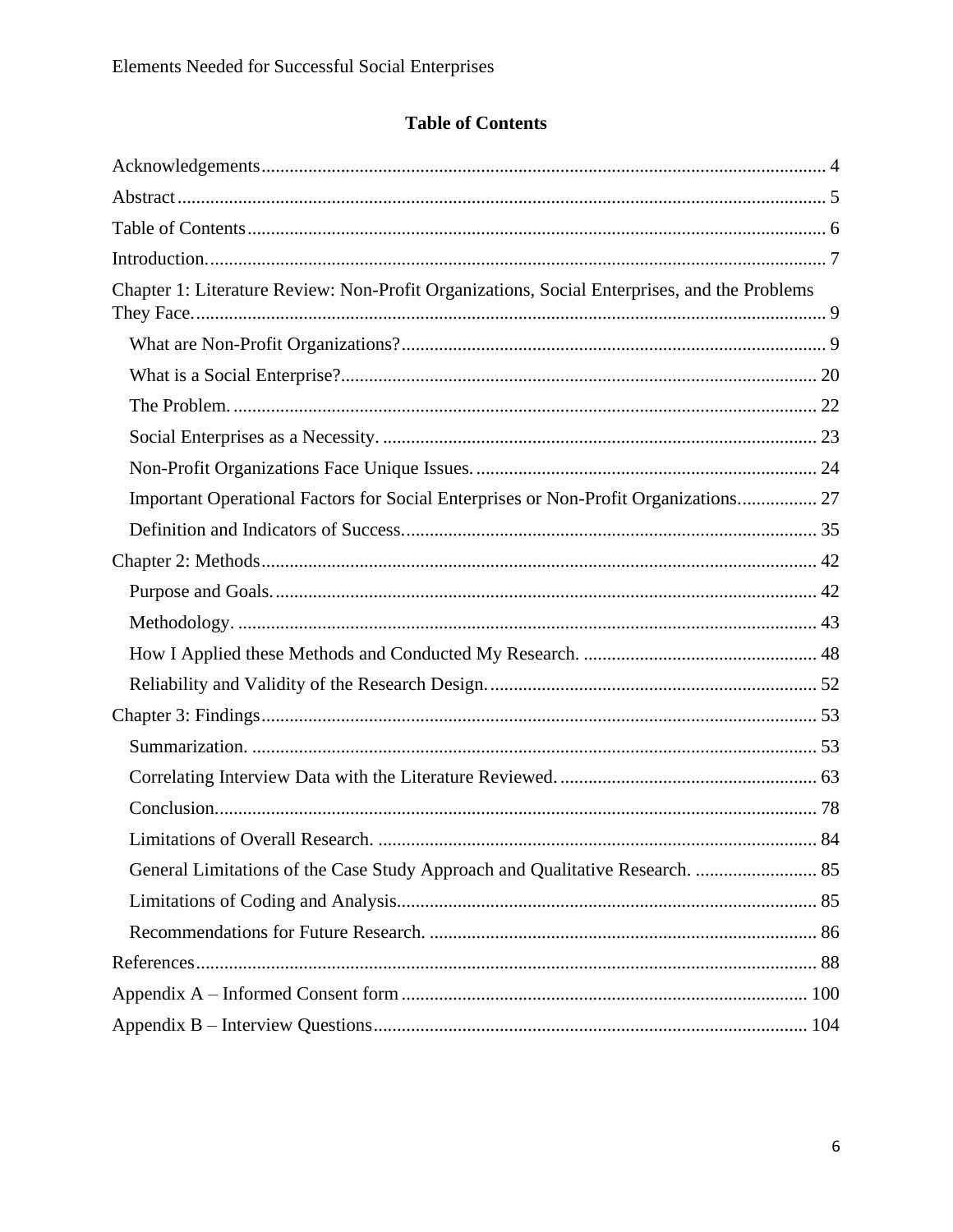## **Introduction.**

<span id="page-6-0"></span>Milton Friedman famously stated in the 1970s that the only responsibility of an organization is to maximize profits for its shareholders (Baron, 2007; Farrell, 2015; Ramanna, 2020). This has been echoed by many throughout the years. Osterwalder and Pigneur (2011) suggested that "[a] company's main goal is usually to generate profits by creating products and services that it can sell with adequate margins" (p. 63). While this approach was the norm for many years, it is not the way that all businesses think anymore (Ramanna, 2020). Many organizations, for-profit or non-profit, are taking into consideration the people and the planet, as well as profits (Arena et al., 2015).

Non-profit organizations (NPOs) are essential to society, as they improve the lives of the people they serve and act as protectors of the environment (Guo & Saxton, 2014; Powell, 2018; Tink & Kingsley, 2021). Indeed, as Tink and Kingsley (2021) have stated, "they are an essential part of our social, political and economic fabric" (p. 26). NPOs are generally established to fill the gap in essential services that the government or the private sector does not address (Powell, 2018). They may also be developed when there has been a market-failure, such as when the market is not able to sustain commercial entities (Austin et al., 2012).

In recent years, NPOs have sought new ways to diversify their funding streams (Clark, 2014; Stecker, 2014), due to a governmental and societal shift of less support for NPOs (Westley, 2011). This shift has been in part impacted by neoliberal economic policies which focus on deregulation and privatization, while pushing the non-profit sector to embrace marketbased solutions (Eikenberry, 2009).

One way to diversify funding that has been gaining popularity in recent years is for NPOs to start a social enterprise (SE). An SE is an organization that puts society's well being at the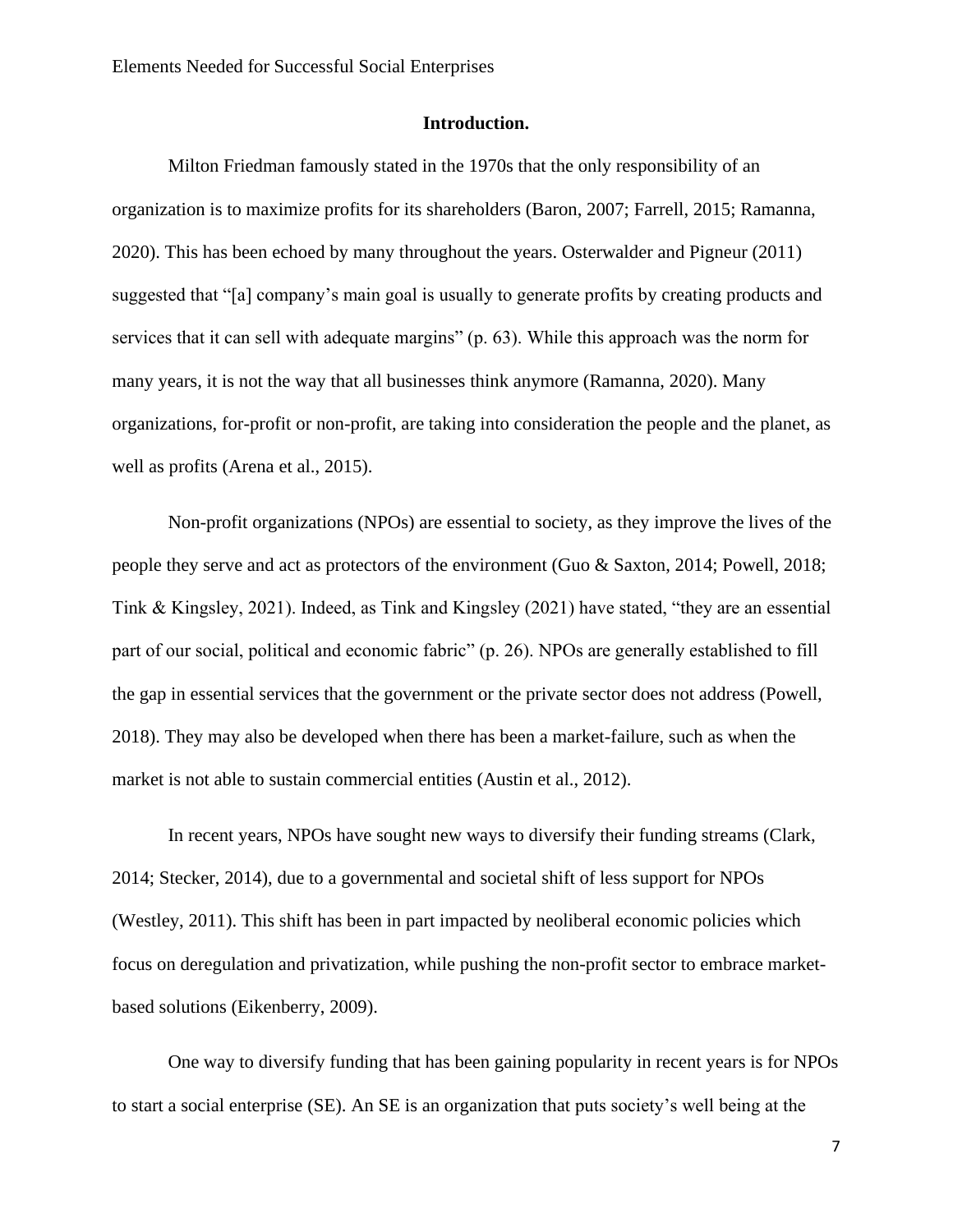heart of its operations (Dees & Elias, 1998). Some NPOs believe that starting an SE is a simple way for the organization to generate revenue and, in turn, they end up failing (Eikenberry, 2009; Manwaring &Valentine, 2012). Operating an SE is more challenging than some might think, especially since NPOs do not usually operate as revenue generating entities (Fitzgerald & Shepherd, 2018).

Starting an SE offers NPOs a unique, viable solution to increase their financial and social sustainability; however, Tan and Yoo (2015) stated that the research is lacking as to what conditions and resources need to be present within the NPO to start an SE. Furthermore, Di Zhang and Swanson (2013) stated that there is limited research showing NPOs how to create and operate a business focused on commercialization, thus, research is needed. Considering that NPOs have been under increasing pressure to deliver more services with less funding (Dees & Elias, 1998), this research focuses on the foundational elements present within both NPOs and their SEs to encourage these organizations to be operationally successful.

As with any topic, defining essential terms is important, especially in research. Therefore, for the purpose of this research, I define an SE as an organization whose mission is to improve society from a social and/or environmental standpoint, while operating a commercial entity. There are different theories as to why NPOs have been established, either because the government has failed to act or as an advocate of who are not heard (Anheier et al., 2019). For the purpose of this study NPOs will be defined as organizations that focus on areas of social service, with social objectives at the center of their operations (Dees, 1998; Di Zhang & Swanson, 2013; Stecker, 2014). Examples of social services are initiatives that focus on the betterment of disadvantaged and vulnerable groups. Social service agencies are usually grouped together with NPOs (Grimes, 2010). By contrast, for-profit organizations are organizations that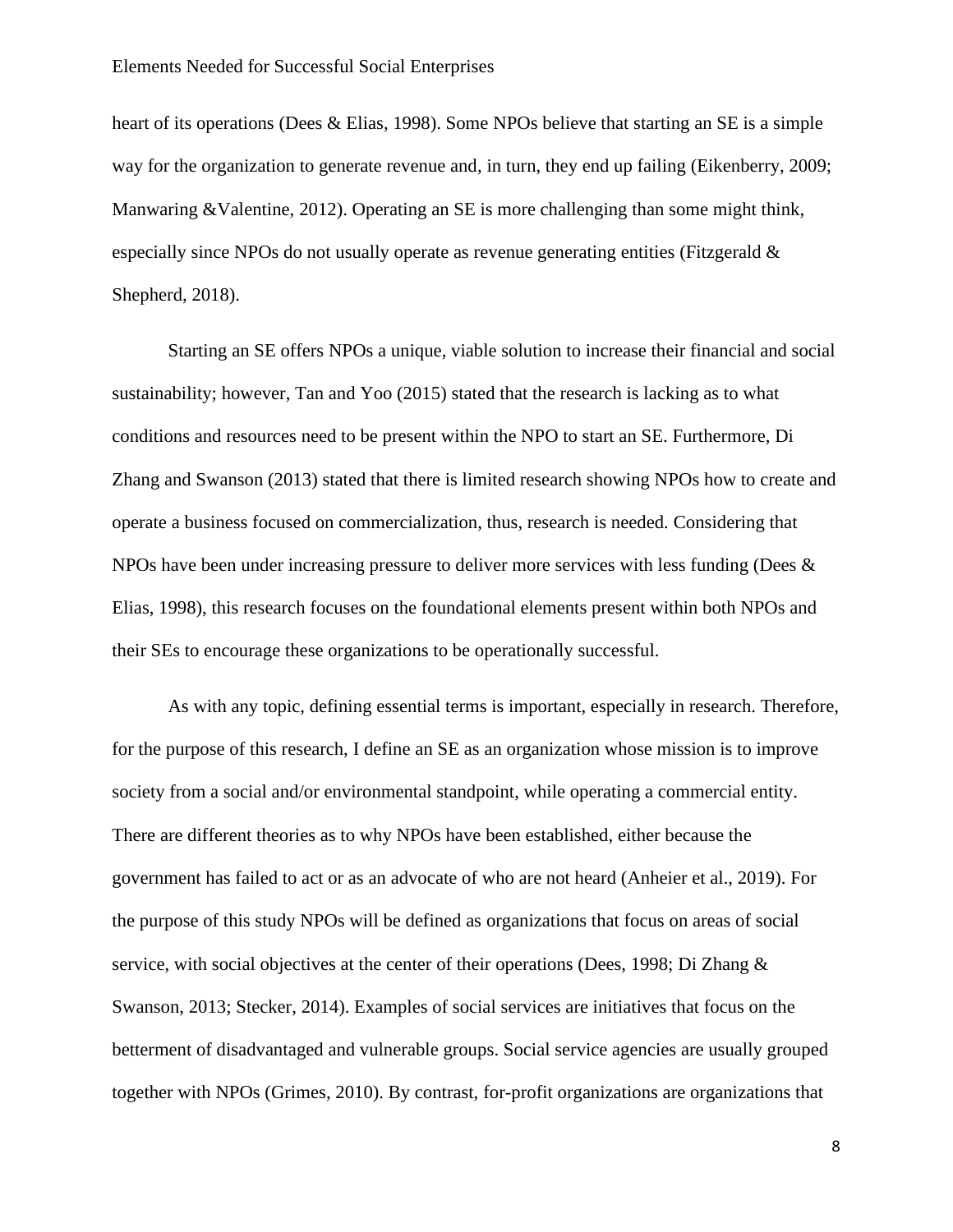focus on profitability and economic returns for their stockholders (Epstein & McFarlan, 2011). Finally, it is also important to have a working definition of success or how an organization is classified as successful. The Oxford dictionary defines success as "[t]he accomplishment of an aim or purpose" (Success, 2021a), while the Merriam-Webster dictionary says it is a "favorable or desired outcome" (Success, 2021b). Alternatively, Toledo-López et al. (2012) suggested that success is measured by survival, but that not all entrepreneurs will measure it the same way. Therefore, for this research, success will be defined as any positive or desired outcome (Dyke & Murphy, 2006). Based on the responses from the interviews conducted, and the research of their organizations, the definition of success from the SE perspective is the ability to meet an initiative or mandate or to help clients move forward, showing that there is no consistent definition.

This study reviewed both theoretical and practical information, taking both perspectives into consideration. This was done by reviewing previously published literature on the topic of NPOs and SEs, how supportive Alberta is for SEs, as well as interviewing six individuals who currently lead SEs that are connected to NPOs in Edmonton, Alberta, Canada.

# <span id="page-8-0"></span>**Chapter 1: Literature Review: Non-Profit Organizations, Social Enterprises, and the Problems They Face.**

## <span id="page-8-1"></span>**What are Non-Profit Organizations?**

## *General information about NPOs.*

NPOs are organizations that focus on offering social services; they mainly focus on or serve a social initiative and that social initiative will be at the center of their operations (Dees, 1998; Di Zhang & Swanson, 2013; Stecker, 2014). They often focus on serving a population that is not considered to be important or lucrative enough to be served by the public sector (Powell,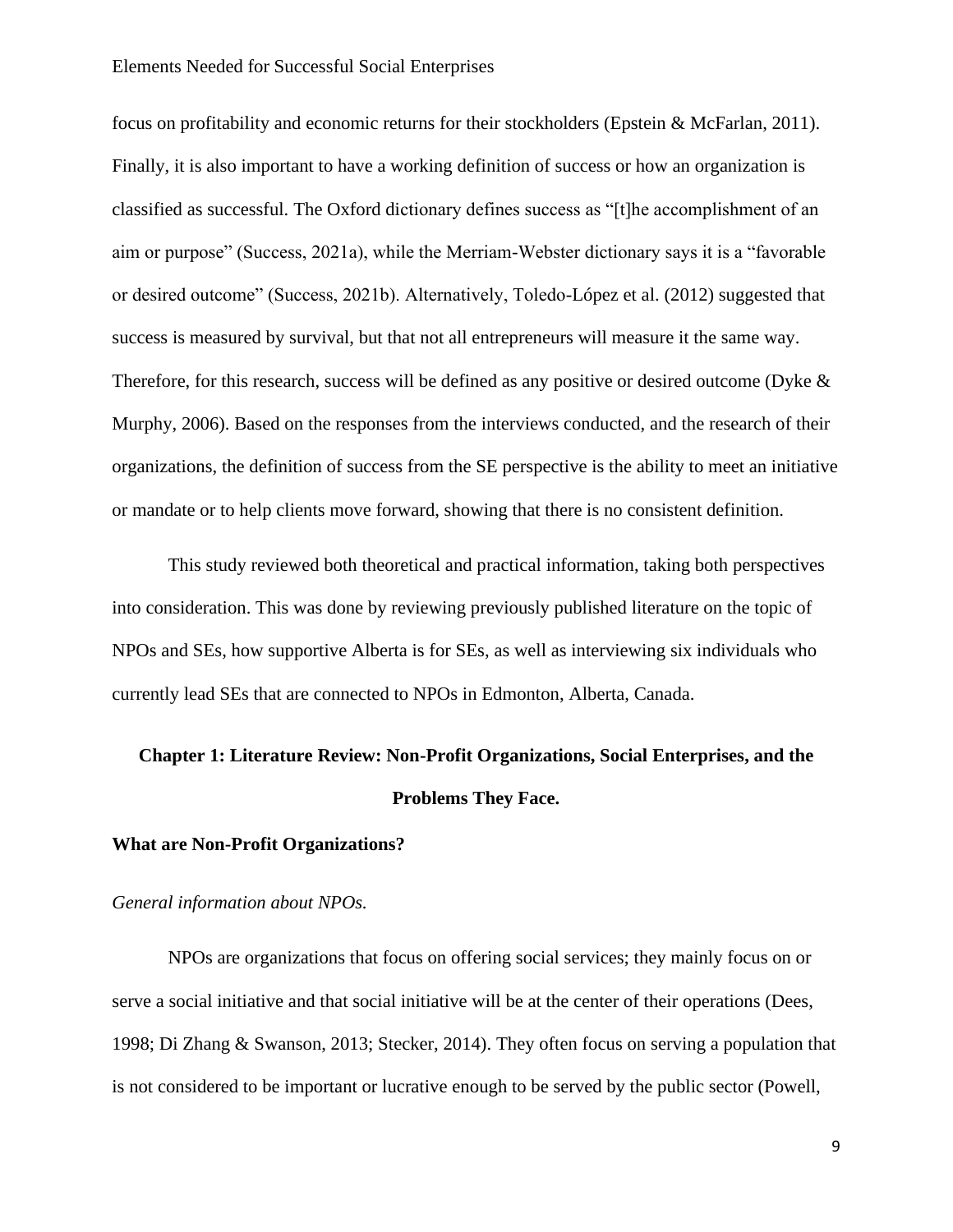2018), or delivering a service the government no longer deems necessary (Westley, 2011; Eikenberry, 2009). In addition, many faith organizations are also considered NPOs (Anheier, 2014). NPOs offer services that assist in areas such as homelessness, the environment, humanitarian relief, domestic violence, poverty reduction, education, the arts, and social justice (Anheier, 2014; Dees, 1998; Stecker, 2014), and these social objectives direct their daily operations (Di Zhang & Swanson, 2013). As most NPOs offer some sort of social service, they do not operate with the sole purpose to generate income in the same way as for-profit organizations (FPOs) do (Kraleva, 2013). The main driver of an FPO is financial, while in most cases the mandate of an NPO is to focus on the betterment of society. That is not to say that NPOs do not engage in money making activities – some do (Anheier, 2014), however this is not their main focus., while profitability and creating economic returns for their stockholders is the main focus of FPOs (Epstein & McFarlan, 2011).

## *Importance of NPOs.*

NPOs are a vital part of the social safety net and help to better society in a multitude of ways (Epstein & McFarlan, 2011; Struthers, 2012). Usually, NPOs are established to provide an essential service or fill a gap in services that the private or government sector do not or cannot fulfill (Fitzgerald & Shepherd, 2018; Helm & Andersson, 2010; Powell, 2018; Stecker, 2014). This can be due to governments not seeing value in offering that service anymore (Sonpal-Valias et al., 2016), while the private sector would not offer a service unless there was a financial incentive to do so (Epstein & McFarlan, 2011).

NPOs provide services that work to improve the world we live in and the lives of people within society (Guo & Saxton, 2014; Powell, 2018; Tink & Kingsley, 2021). NPOs are not restricted to one geographical area or sector, as their reach is vast and deep because they assist a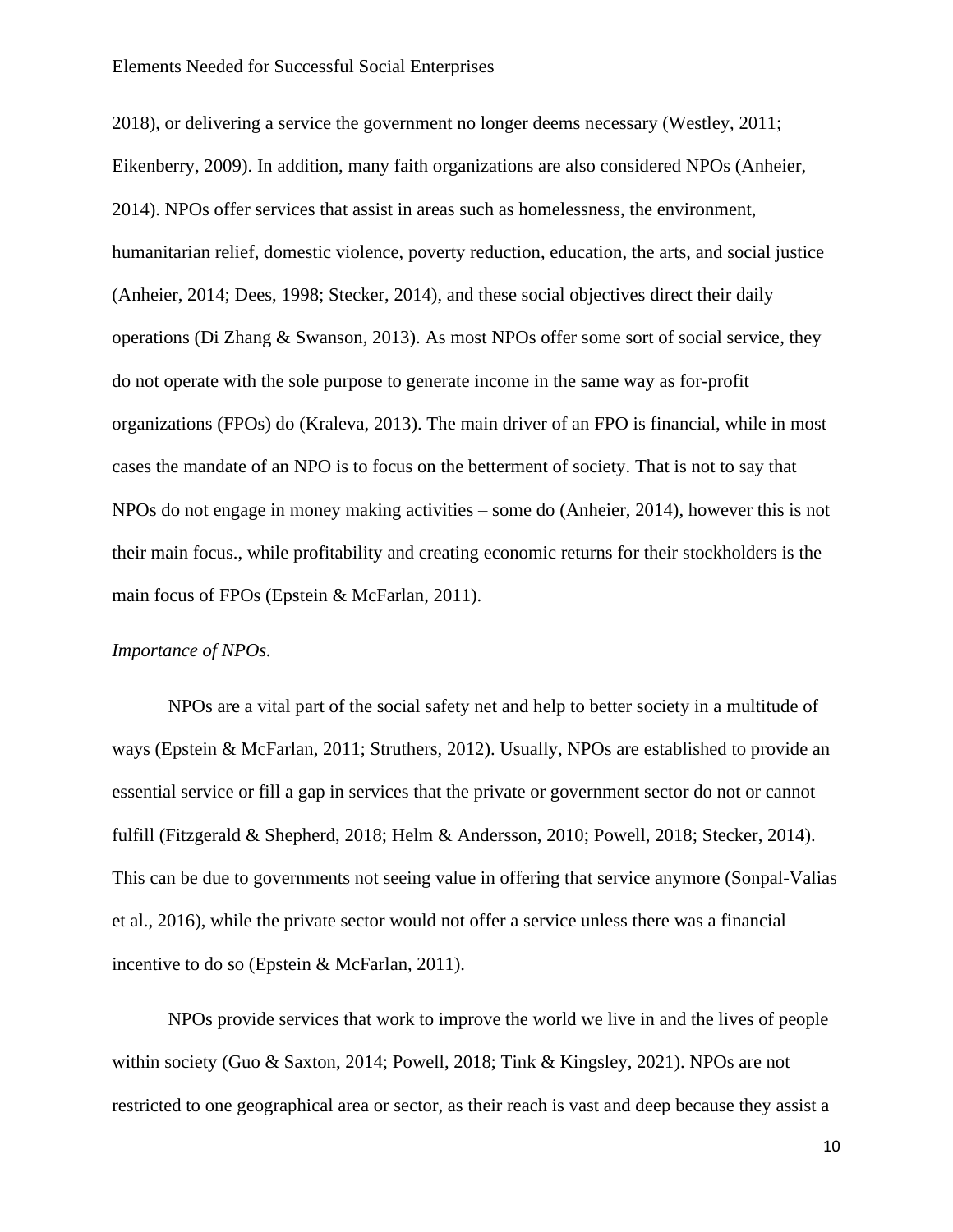wide variety of people (Powell, 2018). They also operate in sectors where FPOs, nongovernmental organization (NGOs), and government organizations are all operating and competing (Anheier, 2014; Dees, 2003). The purpose of the NPO is to provide services that are "intended to complement, not substitute" (CCVO, 2019, p. 5) the work of the private and public sector, making them an important pillar of society. However, with the challenges they have been facing, and the pressure they are under, they are being pushed to take on more of a leading role.

As we have seen, NPOs play a vital role in terms of the social safety net and social improvement (Epstein & McFarlan, 2011; Struthers, 2012). According to the Calgary Chamber of Voluntary Organizations (CCVO) (2019), as of 2019 there were 26,000 NPOs in Alberta employing approximately 450,000 people. NPOs are an important part of civil society, maintaining a focus on community betterment. They accomplish this by building connections, fostering relationships, and trying to help society grow and become more resilient (CCVO, 2019).

Since NPOs operate for the betterment of the civil society, they need to work simultaneously with the private sector and government (CCVO, 2019). One constant concern of NPOs is how and where they will obtain funding (Al-Tabbaa, 2014; Dees, 2003). There are multiple options for how they can obtain funding, such as charging for services, gathering donations, or by securing grants (Besel et al., 2011). However, the main funding source for NPOs comes from the government, whether in the form of grants or contracts (Besel et al., 2011).

Even though many NPOs still obtain most of their funding from the government, they are experiencing more and more shortages regarding revenue verses expenses (Tink & Kingsley, 2021). Since the 1980s, there has been increased pressure on businesses, from both the public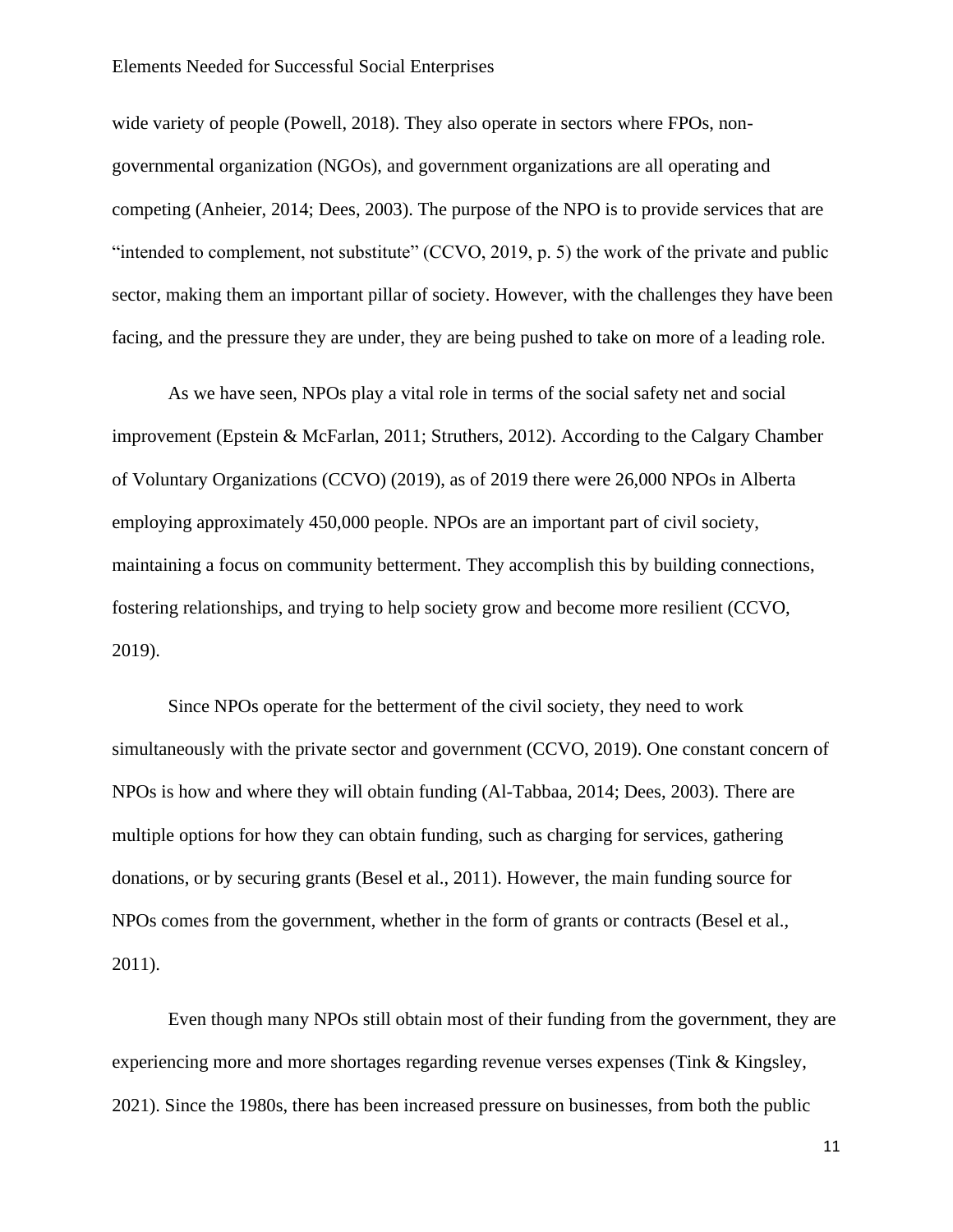and politicians, to start to address social and environmental issues that governments no longer see as a priority (Westley, 2011). The acceptance of neoliberal economic policies which have pushed for deregulation and privatization of industries, has "include[ed] an emphasis on marketbased solutions to social problems" (Eikenberry, 2009, p. 585), which has resulted in pressuring NPOs to find new funding streams. The acceptance of neoliberal economic policies has resulted in social service operators being forced to rely on market driven models to obtain funding (Champagne, 2020; Farrell, 2015). The governmental reduction in social welfare and social services (Sonpal-Valias et al., 2016), has had an impact on the service that NPOs are able to offer or that can be proposed in the future. Neoliberalism encourages and pushes the idea of the free market, alongside individualism and self-interest (Eikenberry, 2009; Sonpal-Valias, 2016). This in turn creates problems for NPOs and other organizations operating in the social service sectors, as their focus is on the betterment of society (Farrell, 2015).

## *How society thinks about NPOs.*

Changes to society's thinking, and society as a whole, have been happening slowly and have resulted in challenges for NPOs. They must now rethink their operations and funding models as society's perceptions shift towards neoliberalism – which questions who should fund NPOs. These changes in societal perception are one factor that has led to the reduction of funding of NPOs.

The increase in neoliberal thinking has impacted individuals' beliefs and the collective conscience about who and how NPOs should be funded. This way of thinking has brought on a shift towards market-oriented approaches for social welfare programs, a model whose primary drivers are commercial transactions and financial incentives (Champagne, 2020). This change can be both problematic and promising. The problematic changes are associated with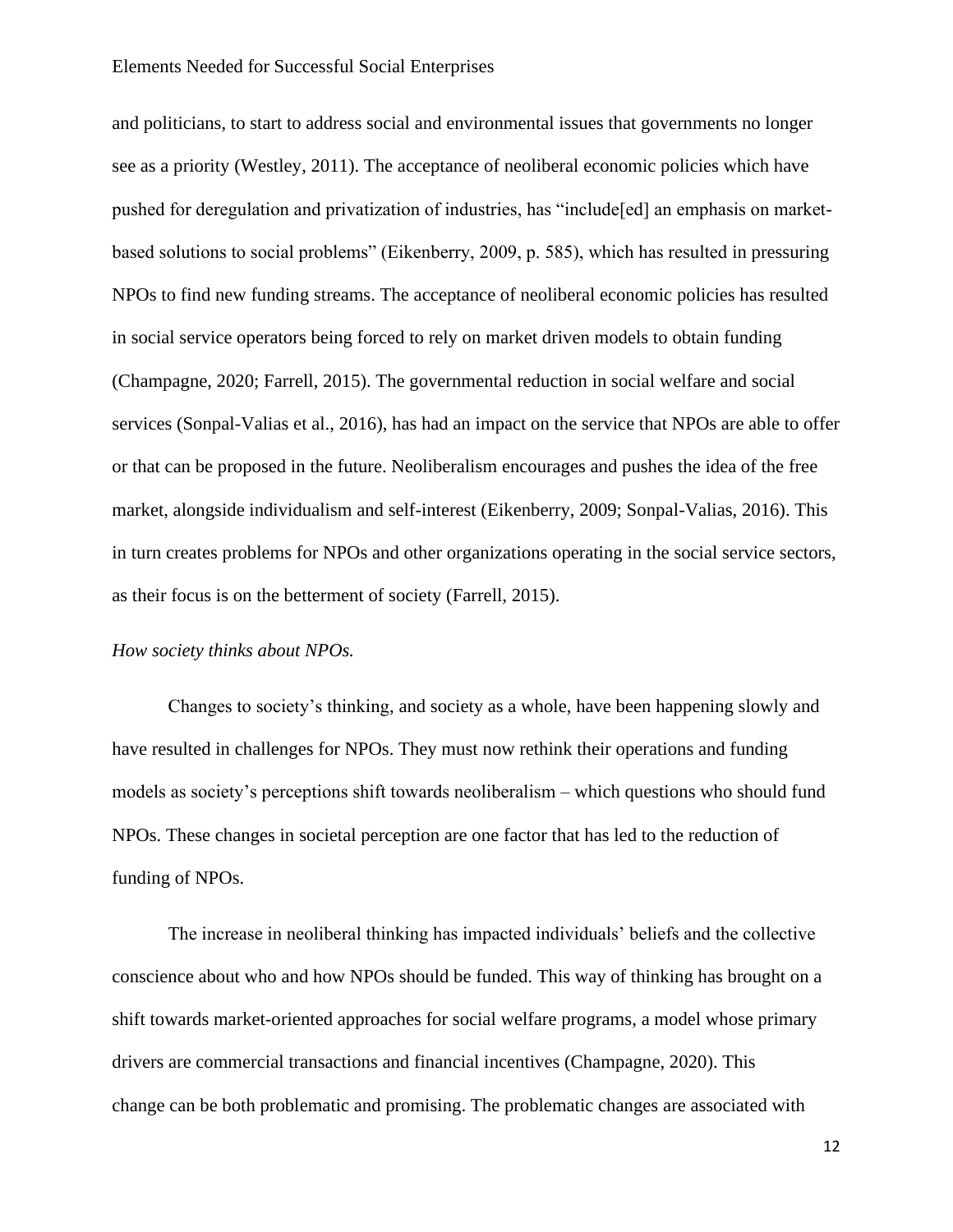alterations to NPOs' funding streams, mandates, and ability to impact change and serve their clients. First, changes in funding streams can push NPOs to focus on too many things at once. For example, constantly having to look for funding opportunities means operational changes, increased reporting, and increased pressure on staff, creating an inability to plan for the future (Sonpal-Valias et al., 2016). Another implication of uncertain funding is that NPOs will have to take on new initiatives to secure funding or partake in activities of the entrepreneurial nature (Sonpal-Valias, 2016), effectively distracting them from their primary mandate. In other words, NPOs must increase focus on "developing new contacts and relationships with funders…collaborating with others for service delivery and administrative services; and educating funders…about administrative costs" (Sonpal-Valias, 2016, p. 23). Third, the pressure on NPOs to adopt a market-oriented approach can lead to a focus on "quantity over quality" (Shields, 2016, p. 4). This shift can force NPOs to prioritise client services over advocacy or other important initiatives to increase the impact of their mandate (Eikenberry, 2009; Shields, 2016). Using alternative funding sources also leads to changes regarding to whom NPOs are accountable, and to whom they report, which is generally the new funders and their mandates (Sonpal-Valias et al., 2016; Shields, 2016). A focus on market-orientation also creates increased competition between organizations offering social services, placing more focus on who the funders are and what the funders want to see happen, rather than what is best for the people or what is needed (Sonpal-Valias et al., 2016; Fraser et al., 2018). Competition can be a good thing. However, in the NPO, increased competition can take away from what is the best for the clients. A major neoliberal shift that is detrimental to those in need is the transfer of responsibility to the individual. This individualism communicates an expectation for people to take care of themselves and their families with less help from government (Sonpal-Valias et al., 2016). Such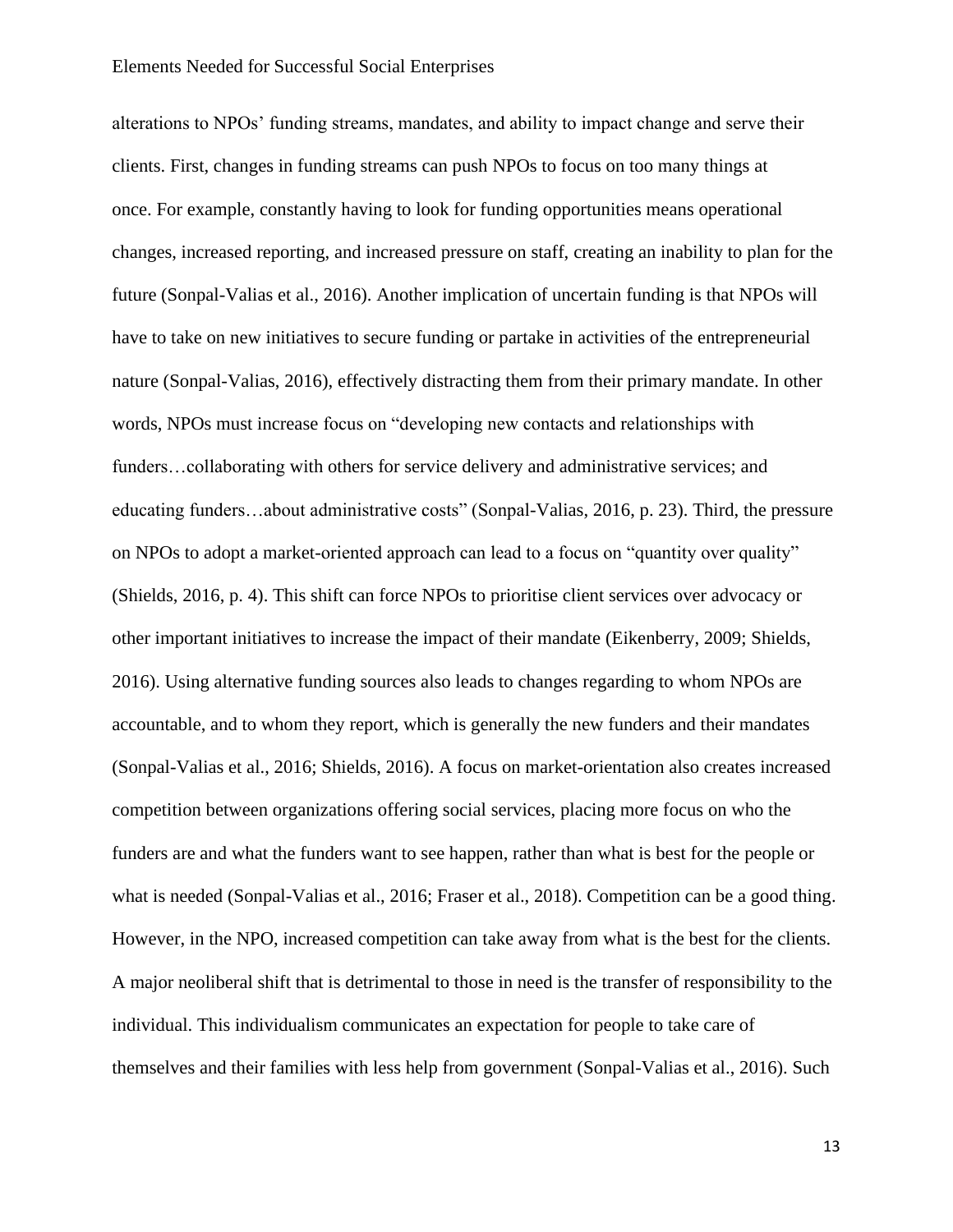a framework can be at problematic odds with what may be best for the larger community or society in general (Eikenberry, 2009).

In contrast, the recent changes toward neoliberalism and decreased government support have also created positive impacts, which include tax benefits, new promotional tactics, and innovations. For example, tax benefits, such as reduced taxation or increased incentives, can persuade private organizations to confront and invest in the betterment of, social issues (Sonpal-Valias et al., 2016; Westley et al., 2011). Another positive outcome is that companies can use their new, sustainable business practices as a point of differentiation, which can lead to a competitive advantage that can be used in promotional material (Farrell, 2015). Finally, changes in funding and perspectives can impact the NPO's operations and can lead to new developments in tools and skills, business models, and growth strategies (Eikenberry, 2009; Sonpal-Valias et al., 2016). Farrell (2015) has suggested that although the government does not need to be completely responsible for the people, people also do not need to be completely responsible for themselves. For example, the government still needs to ensure that there is a market to be able to support businesses that offer benefits to civil society (Farrell, 2015). Still, we must be wary of what society will look like if private organizations or FPOs are the only ones that pursue or fund social and environmental initiatives since these organizations are focused on profits and self interest drivers above and beyond the social good (Ramus, 2018).

## *How changes in thinking have impacted SEs in Alberta.*

How have these changes in perspective impacted NPOs in Alberta specifically? The province of Alberta has also embraced neoliberalism, pushing for less government involvement in many areas. This movement began in the 1990s with the election of Premier Ralph Klein and his government. The Klein government were focused on having less government involvement in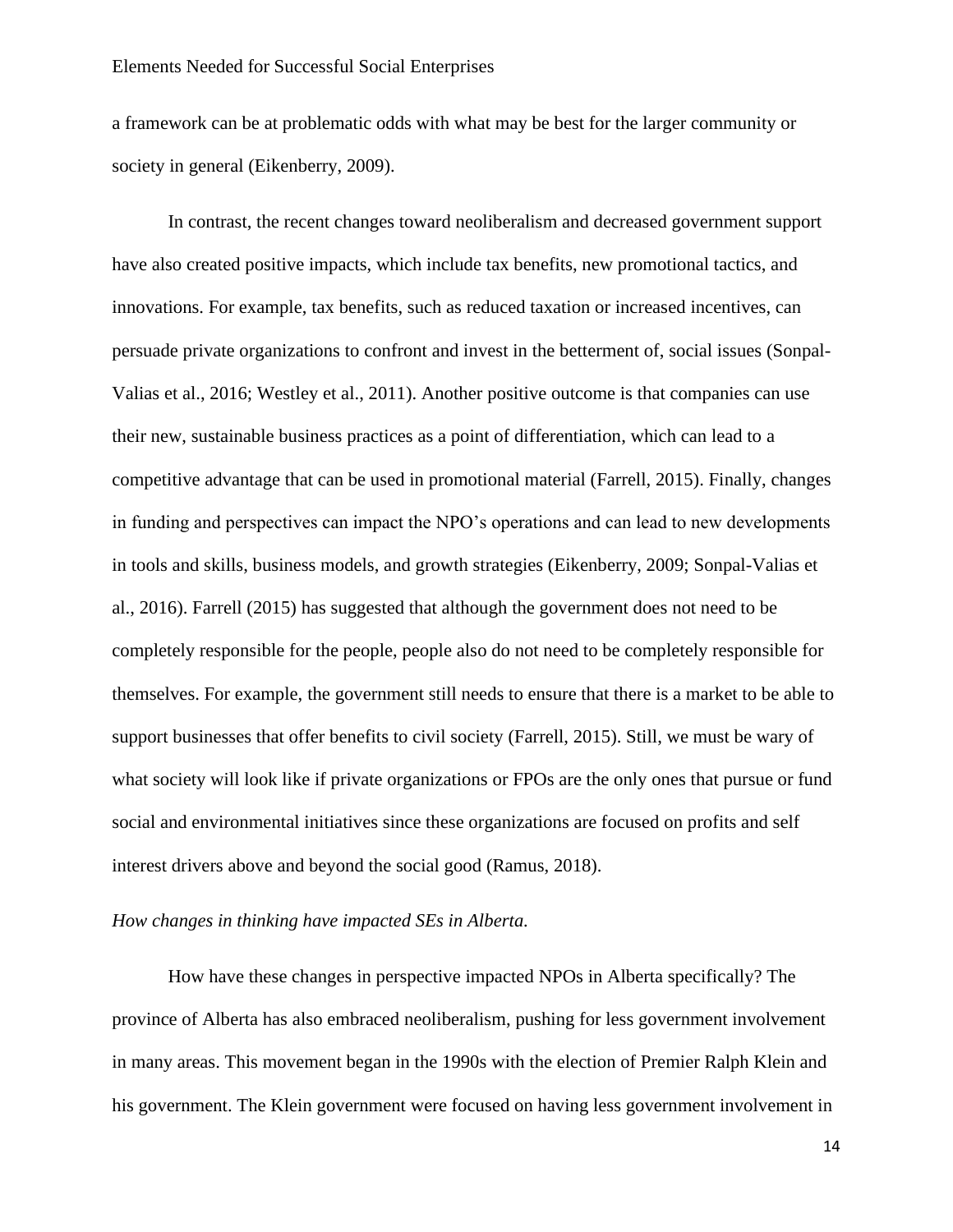industries, promoting neoliberalism and a market-oriented social sector (Sonpal-Valias et al., 2016; Sonpal-Valias, 2016). One of Klein's initiatives was to encourage the government to decide which "programs were essential and appropriately provided by government and which ones could be targeted for elimination or privatization" (Sonpal-Valias et al., 2016, p. 62), thereby increasing the number of nongovernmental social programs. These policy and structural changes are still present today, despite changes in leadership. Increases in free market procedures, individualism, privatization of industry, and smaller government have impacted NPOs (Sonpal-Valias et al., 2016). These changes can be seen to have impacted the NPO's ability to offer social and environmental programs in a negative way (Sonpal-Valias, 2016).

Alberta's major industries and culture of "self-reliance and entrepreneurship" (Sonpal-Valias et al., 2016, p. 72) are impacting the direction of NPOs in other ways. In situations where government funding still exists, it is unstable or inconsistent as Alberta's government revenue is closely tied to oil and gas prices (Sonpal-Valias et al., 2016). This instability is another reason why NPOs seek different funding streams. Alberta NPOs are familiar with the process of earned income as a funding stream (Hall et al., 2005), and the industry's self-reliance culture has been beneficial for certain sectors – however, changing funding streams, and in turn operations, to ensure there is enough revenue can be difficult for NPOs whose primary focus is bettering society (Epstein & McFarlan, 2011; Struthers, 2012).

## *Support available in Alberta for Social Enterprise.*

As we have seen, there are many elements that impact whether an SE is successful or not. One area that needs attention is determining if the location in which the SEs operate plays a part in helping them succeed. The SEs interviewed are located in Alberta, Canada, with all six having operations in Edmonton but one of those six also having operations in Calgary. Therefore, the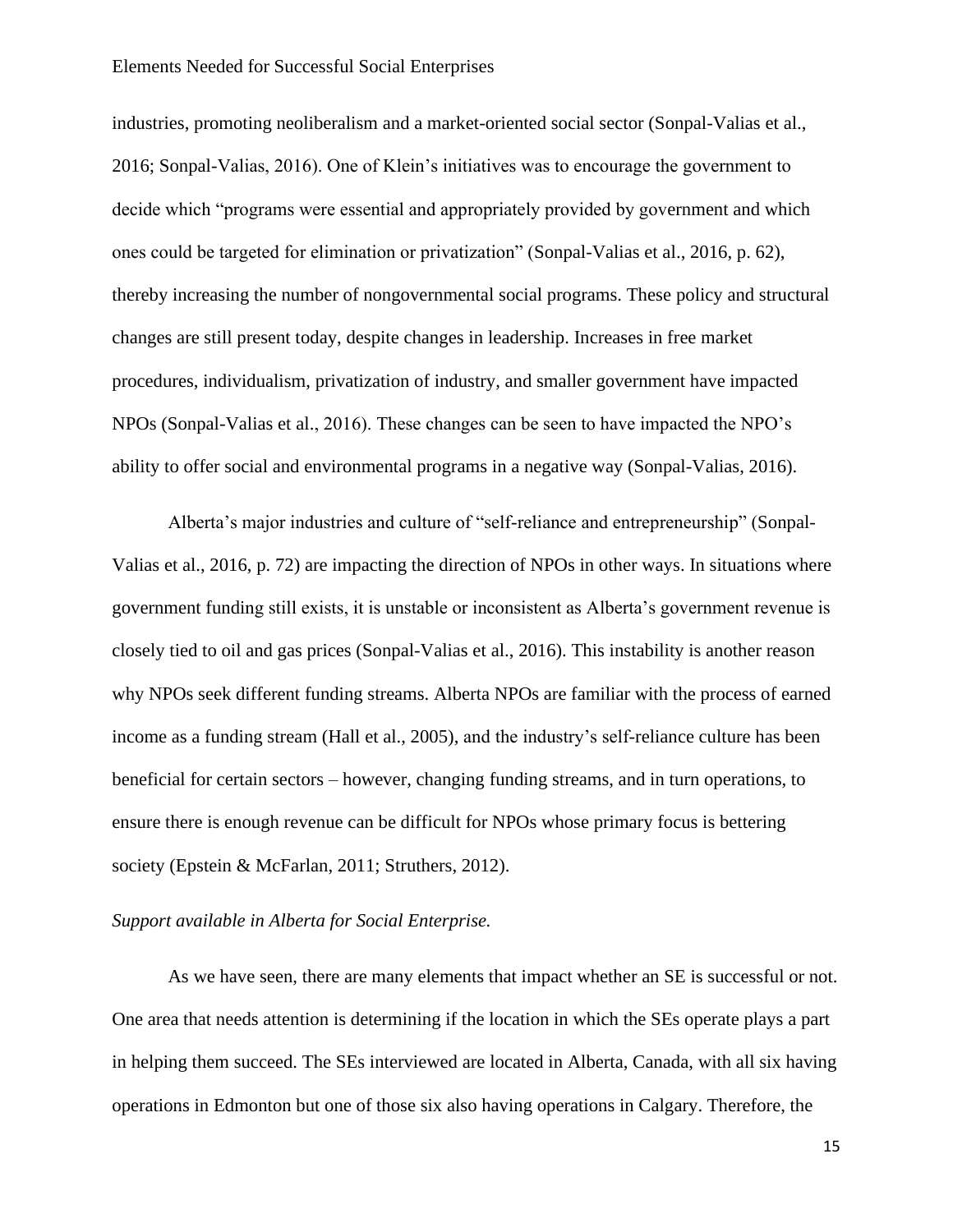question needs to be asked, does the location selected to operate the SE actually have an ecosystem of support? When talking about an ecosystem or a support system to help an SE grow and survive, an ecosystem can be created at a community or government level. There are a handful of initiatives that have been set up province-wide to support SEs (Elson et al., 2015), however at first glance it seems that there are more support agencies in Calgary than in Edmonton.

The main companies in support agencies in Calgary are Momentum, the Trico Foundation, Innovate Calgary, Impact Calgary, and the University of Calgary. Momentum is an economic development organization that uses a community approach to focus on helping Calgary prosper (Who We Are, 2022), while the Trico foundation has a desire to help build the capacity of social entrepreneurs, which they do by supporting initiatives at different universities in Southern Alberta (We are Trico Foundation, 2022). Innovate Calgary offers support to many different types of ventures with a stream focusing on social innovation and social entrepreneurs (Social Innovation, 2021), while Impact Calgary has the goal to foster businesses with missiondriven purposes and profits (About Impact Calgary, 2017). Finally, the University of Calgary assists SEs through the Trico Foundation Social Entrepreneurship Centre at the Haskayne School of Business; this new center supports students interested in social entrepreneurship (Perl-Pollard, 2019; Massinon, 2019). Many of these organizations in Calgary have been established for a while, creating a good support system for SEs in Calgary (Elson et al., 2015).

As for organizations whose mandates are to assist SEs in Edmonton, there are no specific organizations like there are in Calgary, however, both cities have a Chamber of Commerce that offers some support to SEs through advocacy for their members with all levels of government (Advocacy, 2022; Advocacy, 2020) – i.e., their support isn't specific to SEs.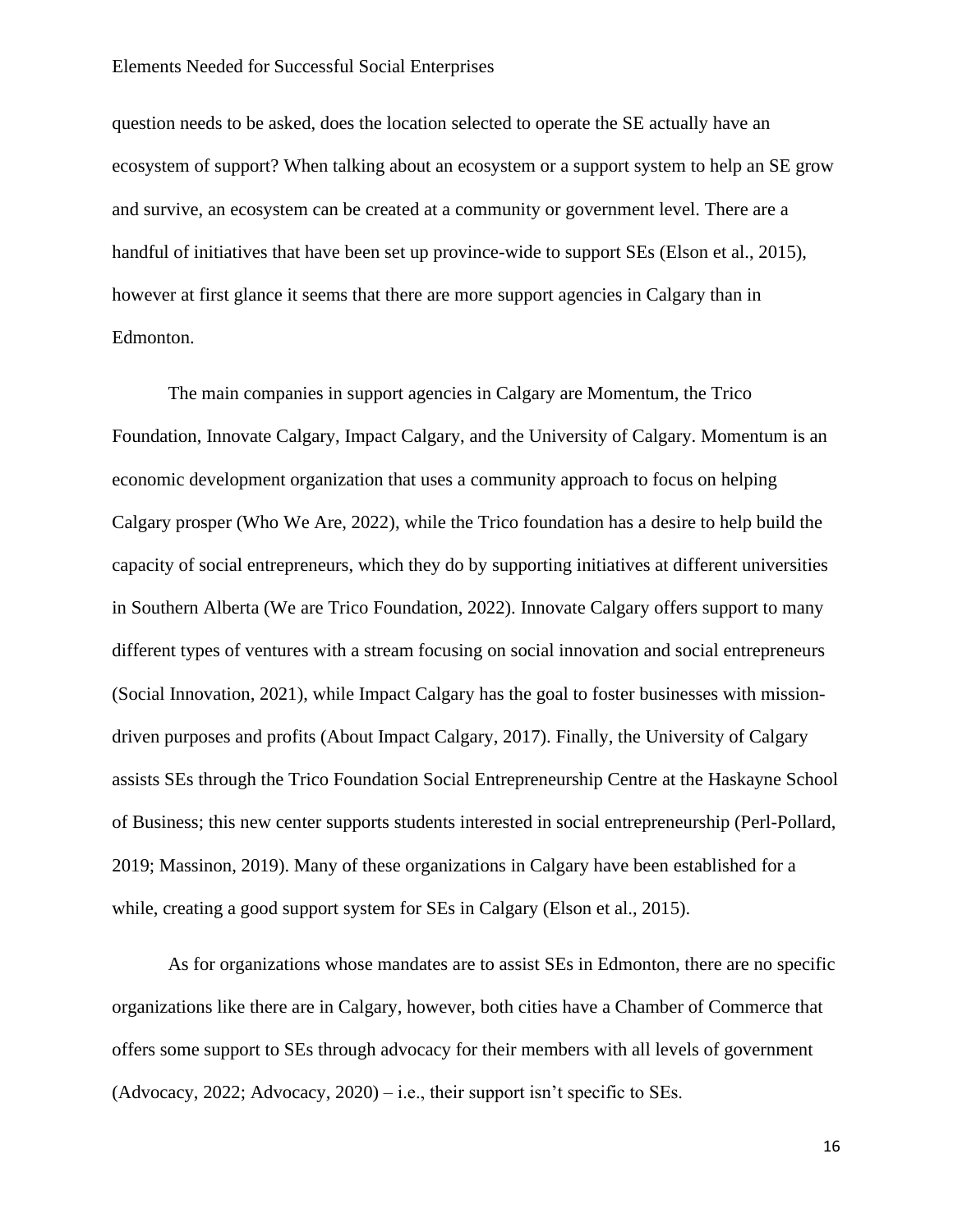## *Province Wide Support.*

If we zoom out and look at organizations that support the whole province, there is the Social Enterprise Fund (SEF), The Alberta Social Economy Ecosystem Development (AB Seed), Alberta Social Innovation Connect (ABSI Connect), and IntegralOrg. SEF's mandate is to invest in SEs that want to better the community. Put simply, SEF is an investment organization – they loan money to SEs in Alberta (About, 2022). AB Seed's mandate is to use collaboration and connections to build an ecosystem of socially focused individuals and organizations (What is AB Seed?, n.d.), while ABSI Connect is similar to AB Seed as they support organizations and people attempting to tackle important issues with SEs and social innovation (About Us, n.d.a). Finally, IntegralOrg mainly assists NPOs, however they have created toolkits to assist organizations that want to set up an SE (What We Do, 2020). The assistance that these organizations offer is in the form of networks, connections, toolkit, and investments. These, coupled with the assistance at the city level, especially in Calgary, create a good breeding ground for SEs.

One facet of a strong ecosystem for SEs is if there are organizations that assist them, but the other facet is the political climate and how open it is towards SEs. With a recent injection of cash from the Government of Alberta to support SEs, one could say that currently the climate is good. The government's Creative Partnerships Alberta initiative, which has the government committing to supporting NPOs that support SE and encourage social innovation, has awarded the University of Calgary's UCeed fund (Orr, 2021) two million dollars. The UCeed Social Impact Fund was established to specifically assist organizations that want to better the community. The UCeed fund is an early-stage investment program entirely created by donations. (McDonald, 2021; UCeed Social Impact Fund, 2022). In addition to these initiatives, the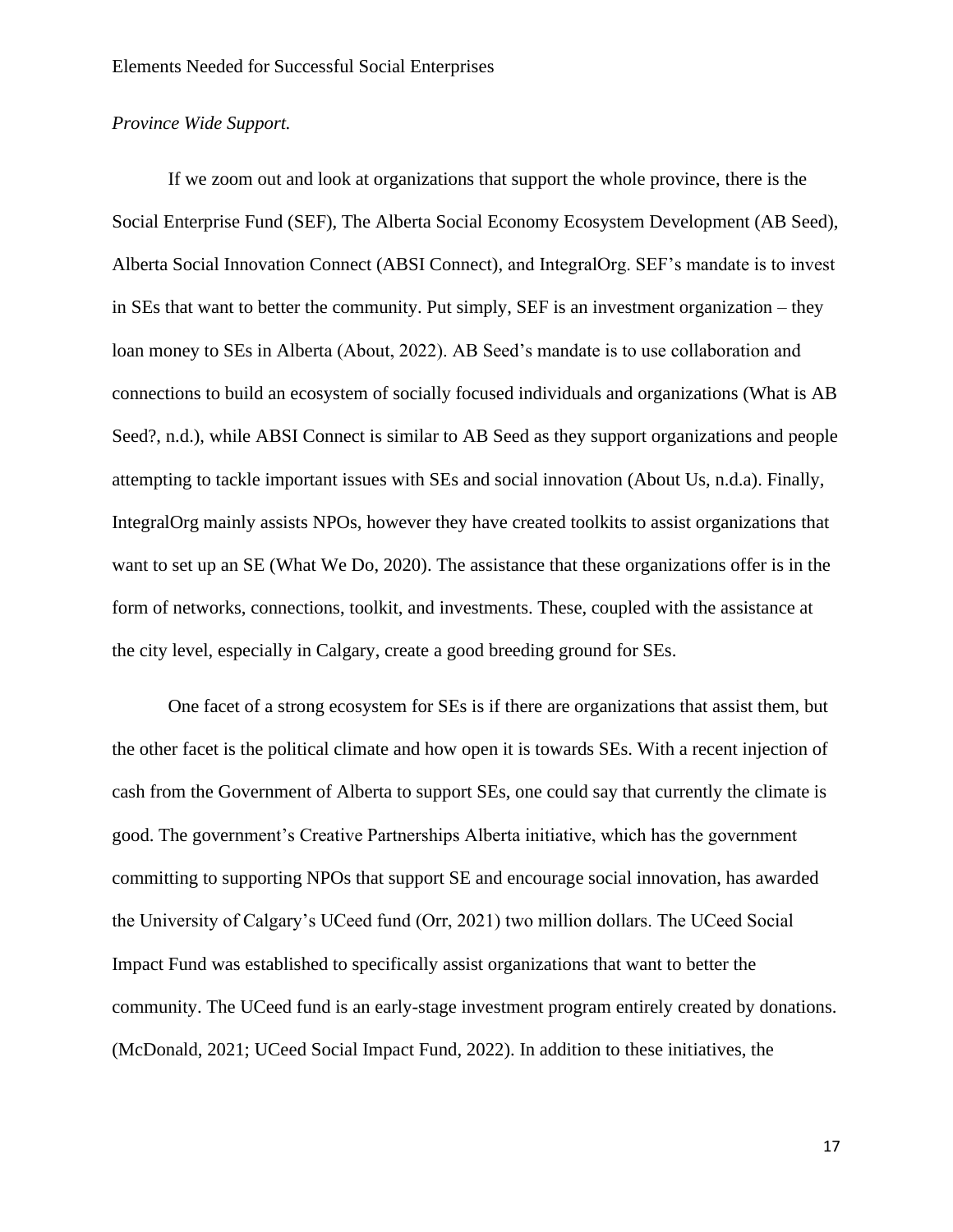Government of Alberta has been committed to diversifying the economy by investing in SEs (The Canadian CED Network, 2016).

## *What Makes Each City Unique?*

One element that contributes to the unique support system in each city is the city council's perspective regarding SEs and in turn how they support them. The city of Calgary approved a city manager who would create a social procurement strategy, showing the support for more social initiatives (Dowdell, 2018). While Edmonton's council has stated they would focus on many initiatives that fall under their social development branch, one being community development, there is no specific mention of support for SEs or mission driven businesses (Social Development, 2022). Edmonton has its Recover initiative which is an urban wellness program (Recover: Edmonton's Urban Wellness Plan, 2022) that focuses on assisting many initiatives tied to social systems and support, however there is nothing specific about support for SEs. That being said, with a new mayor and some new council members elected in 2021, the city's stance on supporting SEs might change (Mertz, 2021).

As can be seen, there are many organizations that help SEs start, grow, and prosper but what criteria do they use to consider an SE successful? For government and economic development organizations, the answer is simple. Supporting SEs is good for the economy, as SEs create jobs, offer new funding streams for NPOs, and support social causes; all easy elements to measure. But for the support agencies, what are their classifications or measurements of a successful SE? The Trico organization wants SEs to go mainstream and close gaps in the community (We are Trico Foundation, 2022), while Impact Calgary wants to inspire, launch, and grow SEs (About Impact Calgary, 2017,), and SEF wants to help SEs to successfully accomplish their social mission and create important public benefit (What We Do, 2022). AB Seed wants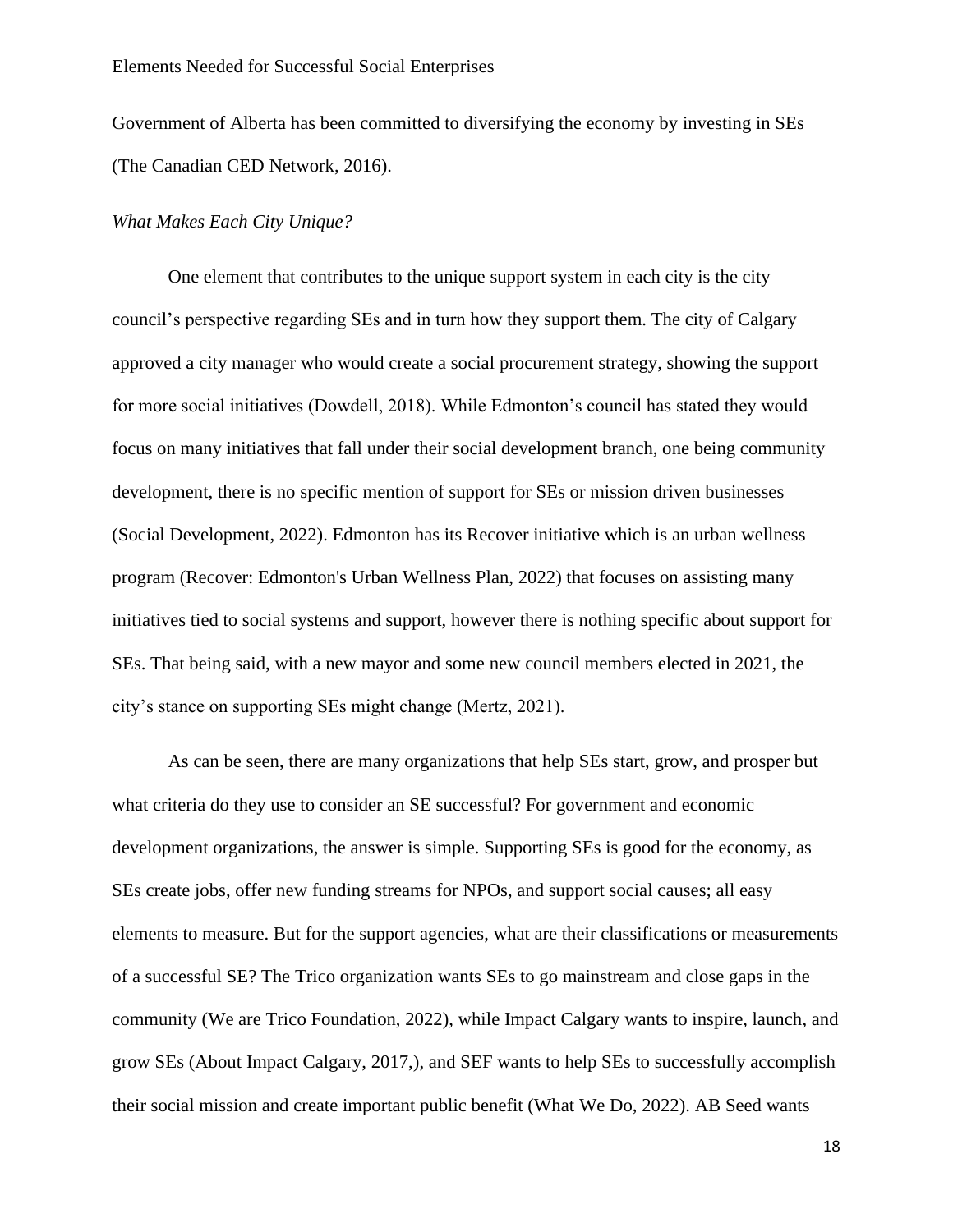SEs to have the ability to improve and impact the social outcomes of the community (What is AB Seed?, n.d.). While all these organizations want to help or assist or support, there is no clear classification or definition of success from the service organizations, which makes it difficult throughout this analysis to apply clear criteria for judging success. Many support agencies' missions, and their measurement of success, are vague and focused on community betterment and mission accomplishment.

## *Governmental changes impacting NPOs.*

These changes in governmental policies have impacts, but there are also general funding concerns which are creating issues for NPOs. Because of reduced funding, supporting the community has become more difficult for NPOs. Unfortunately, this is not a new phenomenon. Decreases in support for NPOs go back as far as 1998, as Dees and Elias (1998) explained that "[f]inancial pressures…have increased, and the situation is expected to get worse" (p. 166). Reduced funding coupled with increased pressure from clients and society to find more initiatives, as well as increased competition for donation dollars, are putting more pressure on NPOs (Tan & Yoo, 2015). This was echoed in both Canada and more recently in America – in Canada, from  $2007 - 2014$ , there was a large fluctuation in the amount donated (Lasby & Barr, 2018), while in America, as Stecker (2014) stated, 1.4 million NPOs struggled to obtain donor dollars. Clark (2014) reiterated this, stating "philanthropic giving is declining" (p. 33). Even though there have been large public displays and increases in capitalist philanthropy, (e.g., where the ultra-rich contribute large amounts of their wealth to global initiatives (Morvaridi, 2012), these contributions do not solve NPO funding issues. Thus, NPOs still need to find new sources to ensure sufficient funds (Clark, 2014).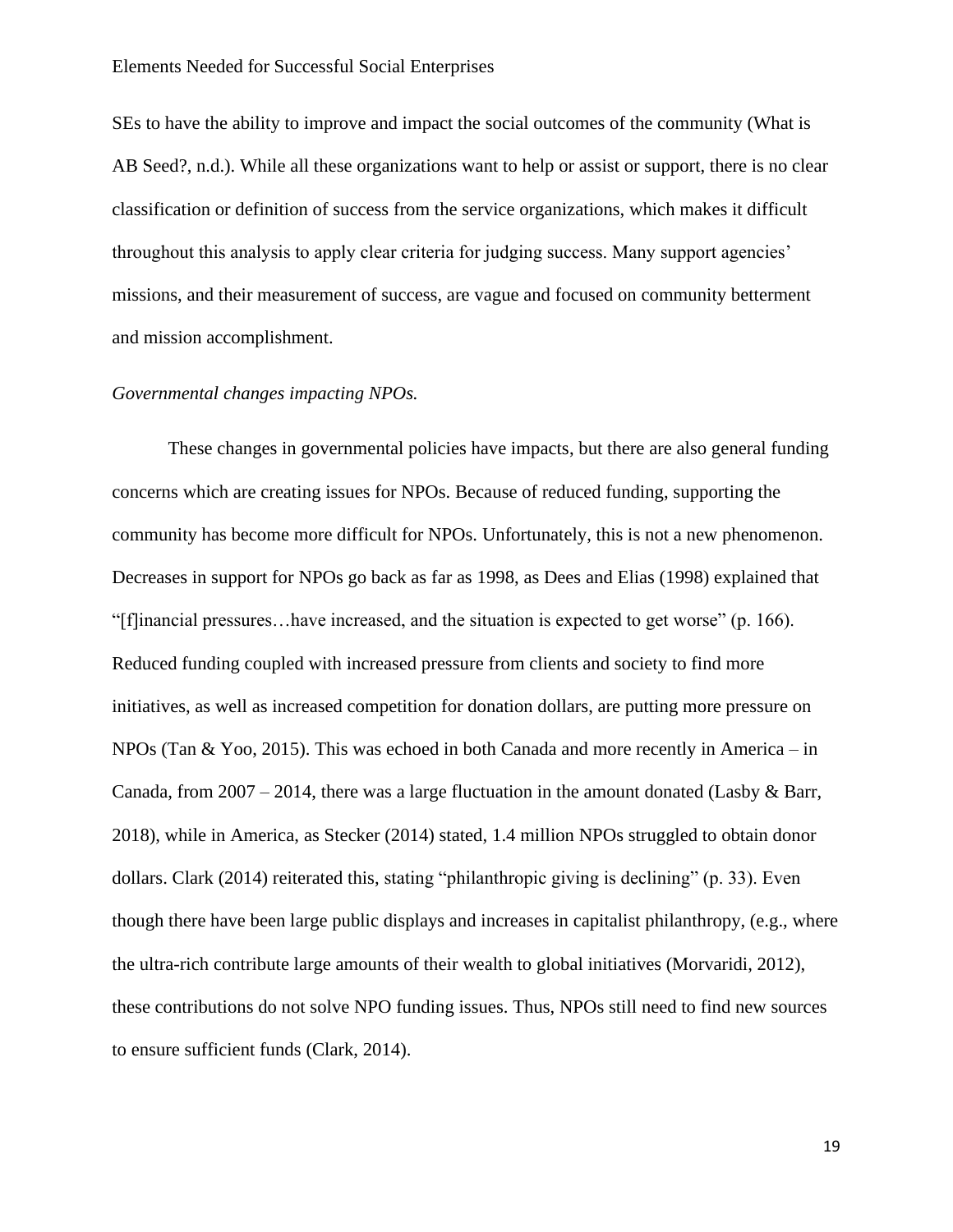Funding which includes charitable donations has also become inconsistent for NPOs. For example, after the 2008 global recession, charitable giving declined (Osili, et al. 2019; Reed, et al. 2009; Reich & Wimer, 2012). However, funding increased in the years following the recession, but then declined again in 2017 followed by an increase again (Charitable Donors, 2017; Giving USA, 2019). As can be seen, NPOs funding has gone up and down over the years, impacting their abilities to offer consistent programming, to plan long term (Aronson, & Smith, 2010), and to support society. These funding issues impact Alberta, as well. The CCVO (2019) wrote in 2019 that NPOs are facing greater economic challenges with the current economic climate and the decrease in oil prices. Such deficits naturally lead to the need for more sustainable income streams.

## <span id="page-19-0"></span>**What is a Social Enterprise?**

There are many initiatives or mechanisms that organizations can implement to try to create a sustainable income stream. Of those mechanisms, one that has grown in popularity recently, and has been embraced by NPOs, is the social enterprise model. A social entrepreneur is someone who enacts change and finds new opportunities or innovative solutions for social issues (Defourny & Nyssens, 2010; Helm & Andersson, 2010; Stecker, 2014). In 2001, the Canadian Centre for Social Entrepreneurship defined social entrepreneurship as including initiatives where the entrepreneur focuses on returns that are both economic and social (Di Zhang & Swanson, 2013). In other words, these entrepreneurs will start a social enterprise (SE), an organization that embraces a mixture of commercial activities and philanthropy (Dees, 1998). Since Dees, the founder of the concept, created the definition there have been several modifications. With the help of Elias, the definition expanded to describe an SE as an "endeavor to enhance societal well-being in some way" (Dees & Elias, 1998, p. 166). On the other hand,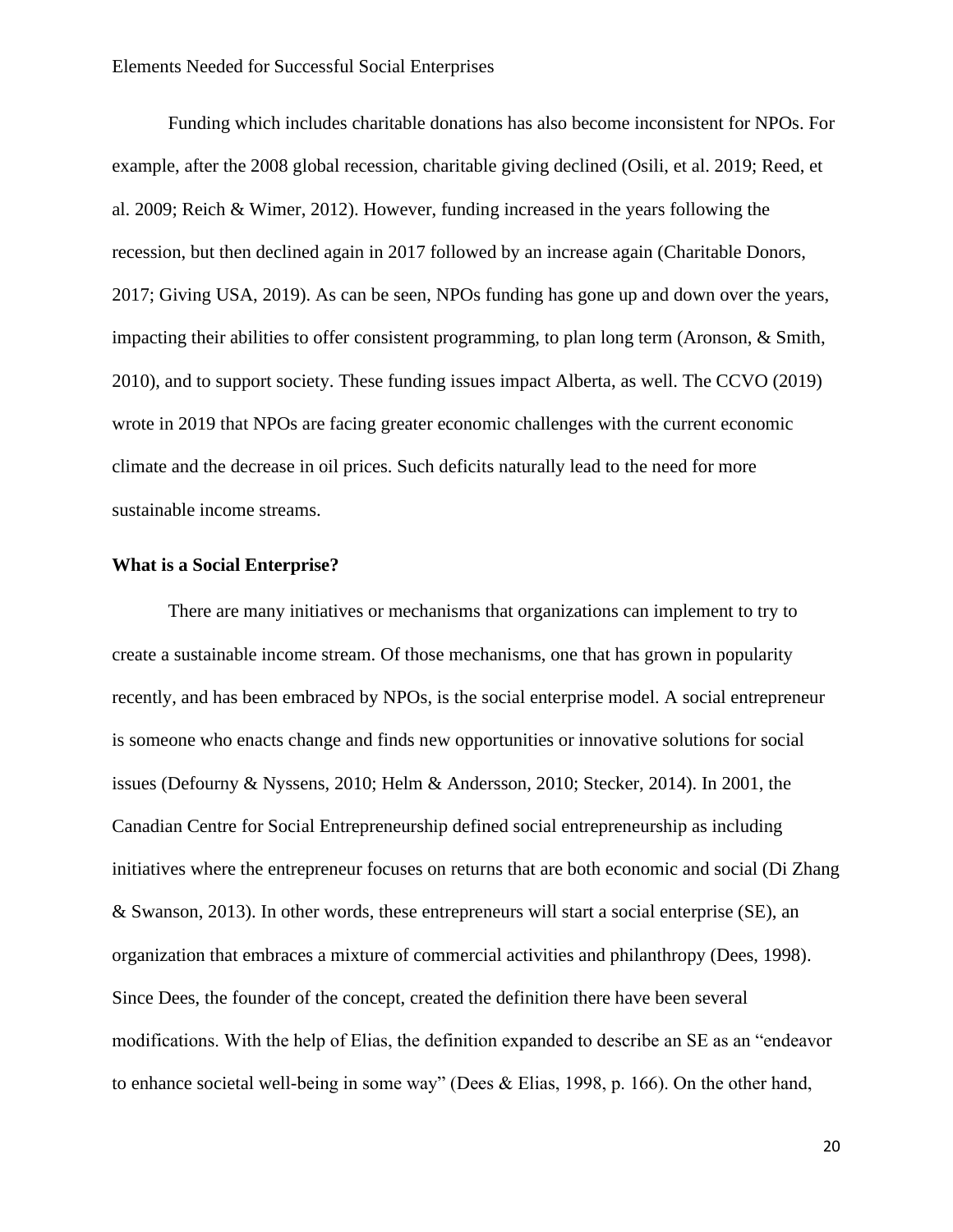Tan and Yoo (2015) claimed that an SE is an organization that uses "socially responsible processes" (p. 113), emphasizing an additional focus on how an organization is run (rather than solely focusing on its mandate or who is being served).

From a legal standpoint, SEs were thought of initially as NPOs. However, the legal status of an SE can fall anywhere between an NPO and an FPO (Di Zhang & Swanson, 2013). Nevertheless, they are increasingly being embedded within the operations of NPOs (Fitzgerald & Shepherd, 2018). Still, SEs can take any form, as long as their goal is to create a benefit to society while making a profit, thereby using the market economy to address social concerns (Child, 2016; Fitzgerald & Shepherd, 2018). Since SEs can come in a variety of forms, this can create confusion regarding their main motivation (Smith, et al. 2010). Regardless, for an organization to be considered an SE, their primary mandate must be a social and/or environmental issue (Stratan, 2017).

Indeed, despite the Government of Canada acknowledging diverse definitions of SEs, they accept that a "social enterprise is a revenue-generating organization whose objective is to have a social impact" (Start, build, and grow a social enterprise: Start your social enterprise, 2019, para. 1). Thus, the common theme is that an SE operates for the betterment of society.

As stated above, SEs can operate in two basic forms. For example, they can be implemented within an NPO or they can operate as a completely separate NPO or FPO. Barton (2019) stated that there were upwards of 7,000 SEs in Canada as of 2015. In Canada, from a legal standpoint, an SE can be setup as a for-profit or non-profit legal entity (Start, build, and grow a social enterprise: Start your social enterprise, 2019) but since they can come in different legal forms it can be difficult to get an exact figure on how many exist. One way that SEs can be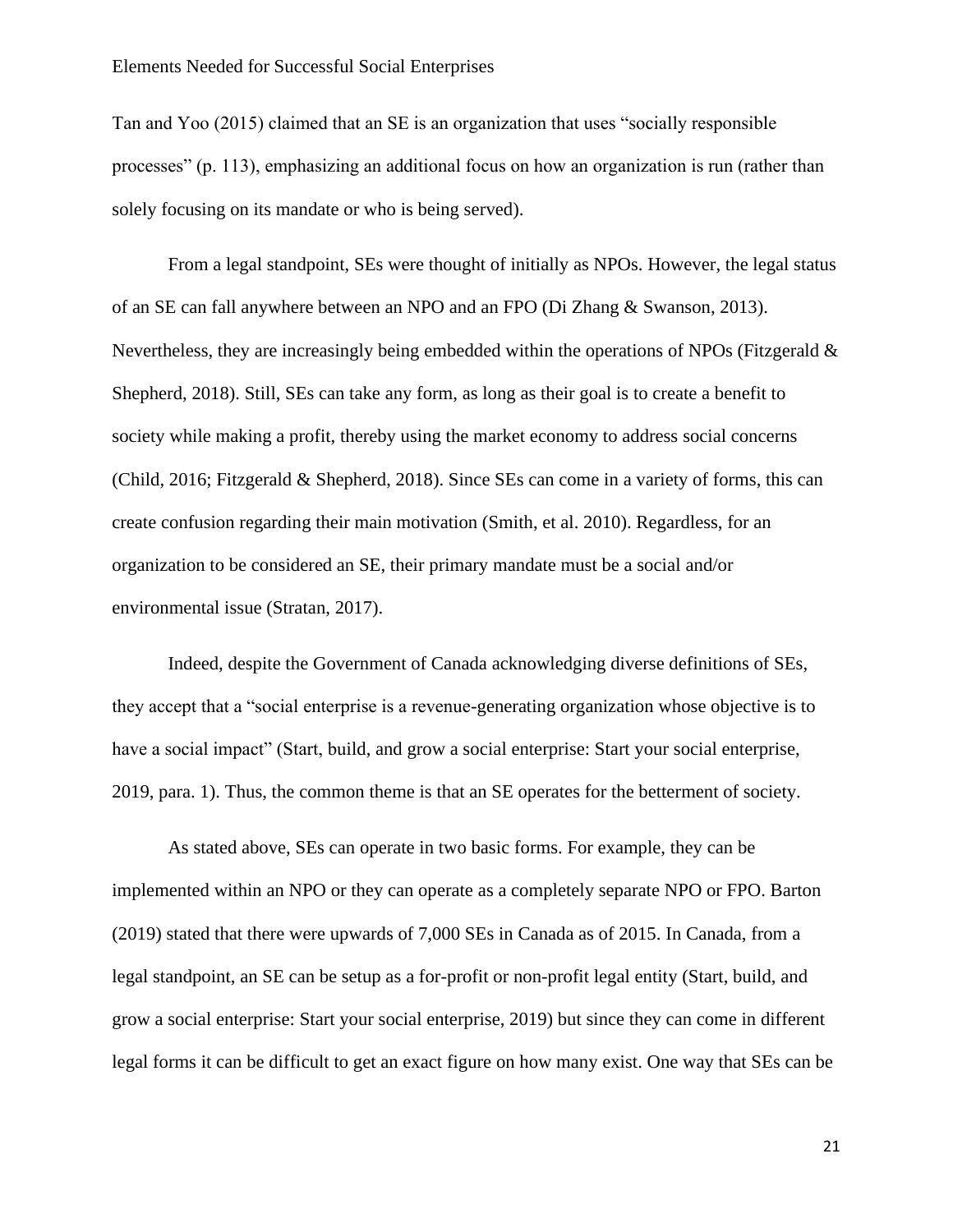set up to ensure that they are contributing to a social or environmental initiative is to funnel their profit into the NPO of which they are a part (Tan & Yoo, 2015).

Regarding revenue, Stecker (2014) pointed out five different revenue models that an NPO could consider when starting an SE to diversify their revenue streams. These five models include selling branded merchandise, creating a fee-for-service operation, creating a separate FPO, creating a hybrid SE, which has a mixture of elements from an FPO and an NPO, or changing the NPO to a FPO completely. Tan and Yoo (2015) also echoed these models by declaring that NPOs can create products to sell or create a fee-for-service model to generate revenue. That being said, the legal status or revenue model of the SE does not take away from the importance that an SE is established with a social or environmental initiative at the heart of what it does. Since SEs can take many different forms operationally, it is hard to create a classification for SEs operationally.

## <span id="page-21-0"></span>**The Problem.**

As can been seen from the information presented so far in the literature review, NPOs need to find new sustainable funding streams, and the model that has been developed as a solution is an SE. Due to the different nature of their operations and funding structure, an NPO will better enable the success of its SE if it is able to understand what elements are required. The elements discovered then need to be cross referenced with real life situations to confirm how one can prepare the SE to be successful. The goal of my research is to create a roadmap that NPOs starting SEs can use so that the SE is set up for success.

My research question is "What key elements contribute to the success of social enterprises started by non-profit organizations in Edmonton, Alberta, Canada?"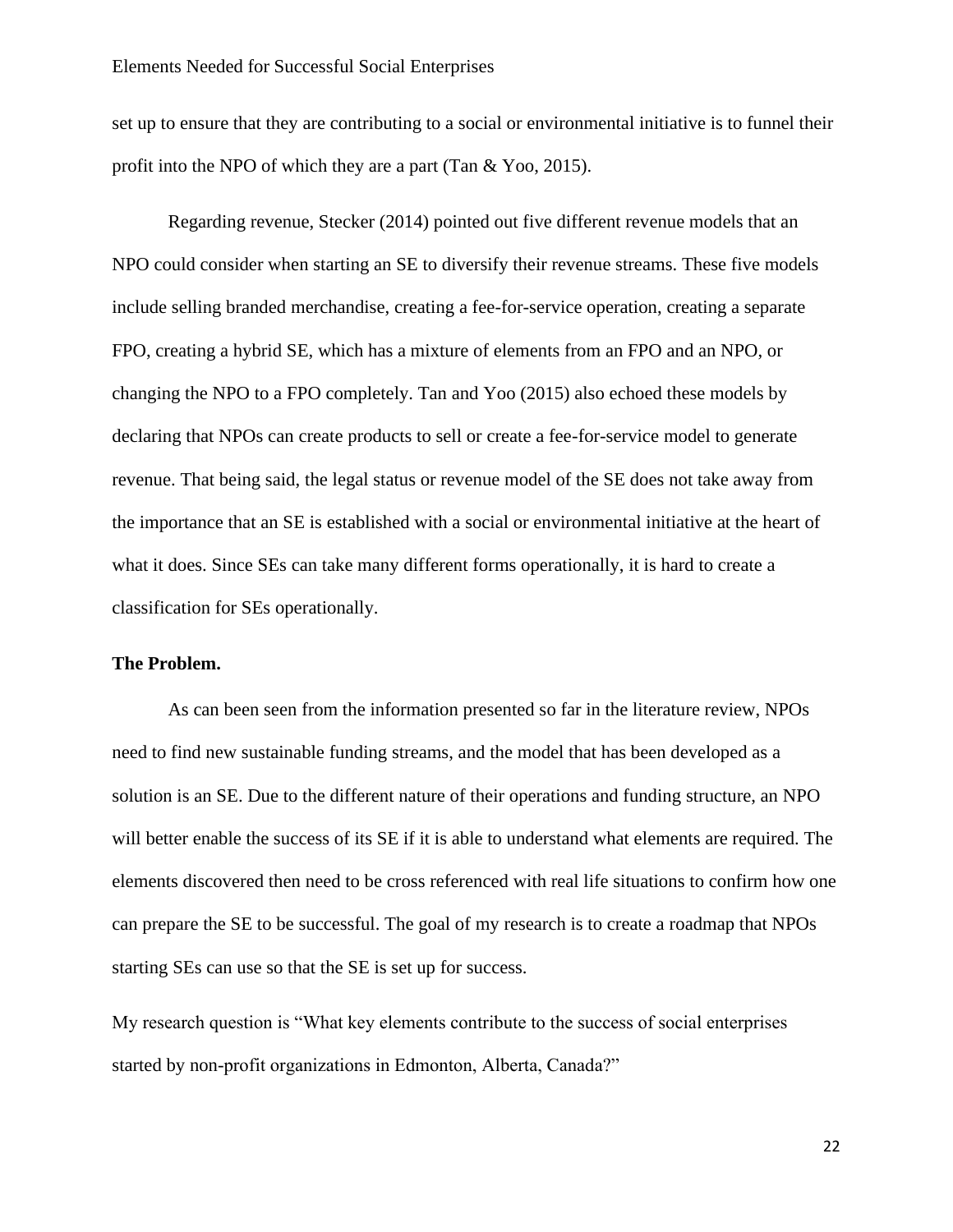Sub-questions include:

- 1. What are the important elements that an NPO needs to possess for its SE to succeed?
- 2. What are the important elements that an SE needs to be successful?

## <span id="page-22-0"></span>**Social Enterprises as a Necessity.**

It is important to understand how society arrived at the place where NPOs are increasingly investing in building SEs. As detailed above, NPOs are starting SEs because the NPOs are looking for new ways to generate revenue as a way of continuing their work or expanding their initiatives. Financial stability is an important element for NPOs to be able to meet the needs of the community (Di Zhang & Swanson, 2013; Stecker, 2014).

In recent years, there has been an increase in the number of NPOs starting SEs. According to CCVO (2019), 42% of NPO revenue comes from earned income, up from 32% in 2016 (CCVO, 2016), and 33% in 2018 (CCVO, 2018). Engaging in new commercial activities and creating new earned revenue sources is not new or revolutionary for NPOs (Hall et al., 2015; Daniel & Kim, 2018); however, the shift toward revenue-based funding shows that many NPOs are adapting their business model. These adaptations likely signal a shift toward greater financial stability, increasing the financial health and general stability of the whole organization. Financial stability also allows the NPO to have more flexibility to use the revenues where they see fit, rather than where the grantors or donors determine. Furthermore, financial stability can increase the programs and initiatives that the business can implement, such as creating new employment opportunities for the NPO's client base or an expanded mission (Lyons, 2010). In turn, having a larger presence in the community and beyond can increase the NPO's brand recognition and mission acceptance (Lyons, 2010).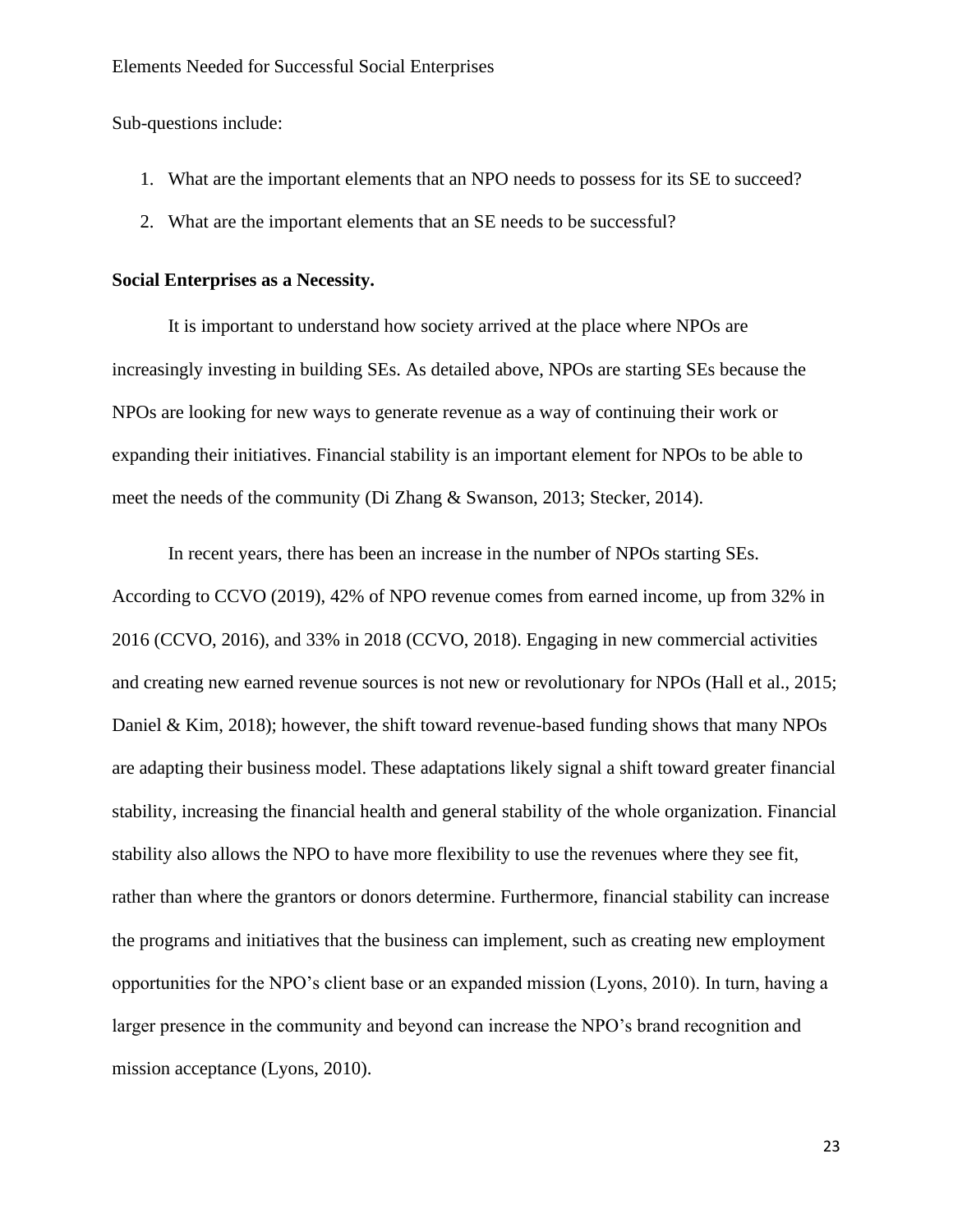However, NPOs need to be cautious when starting an SE or diversifying revenue streams since these initiatives do not guarantee added revenue (Fitzgerald & Shepherd, 2018). Manwaring and Valentine (2012) have warned that starting an SE can be risky, and, thus, that pursuing such a venture to generate income requires careful planning and consideration for longterm success. Typically, SEs that are created and housed within an NPO are quite a bit smaller than the NPO and usually operate as a side project (Fitzgerald & Shepherd, 2018). Larger NPOs with larger assets and backings to draw from may have an easier time allocating resources toward more varied opportunities (Carroll & Stater, 2009). Generally, starting an SE should be similar to starting an FPO, meaning that they both will face the same challenges. Despite these challenges, the province of Alberta is notably ripe for building SEs, since the province has been proactive in embracing new funding and commercial activities (Sonpal-Valias et al., 2016).

## <span id="page-23-0"></span>**Non-Profit Organizations Face Unique Issues.**

Since NPOs do not operate in the same way as FPOs, there are struggles that NPOs will face when operating an SE – this is due to the fact that the SE should be operated in the style closer to an FPO than an NPO. Since FPOs' main drivers are financial, meaning that they are bound to focus on profitability and financial returns for their stockholders (Epstein & McFarlan, 2011), switching to this type of driver can be difficult for NPOs. It is known that all organizations face issues, challenges, and struggles regardless of whether the organization is a NPO, FPO, or SE (Enterprising Non-Profits, 2010; Manwaring & Valentine, 2012), but the research on how an NPO should effectively operate an SE, and the struggles they specifically face, is limited. Therefore, a better approach is necessary for understanding how an NPO, starting an SE, should adopt an FPO's elements in terms of approaches to resource allocation,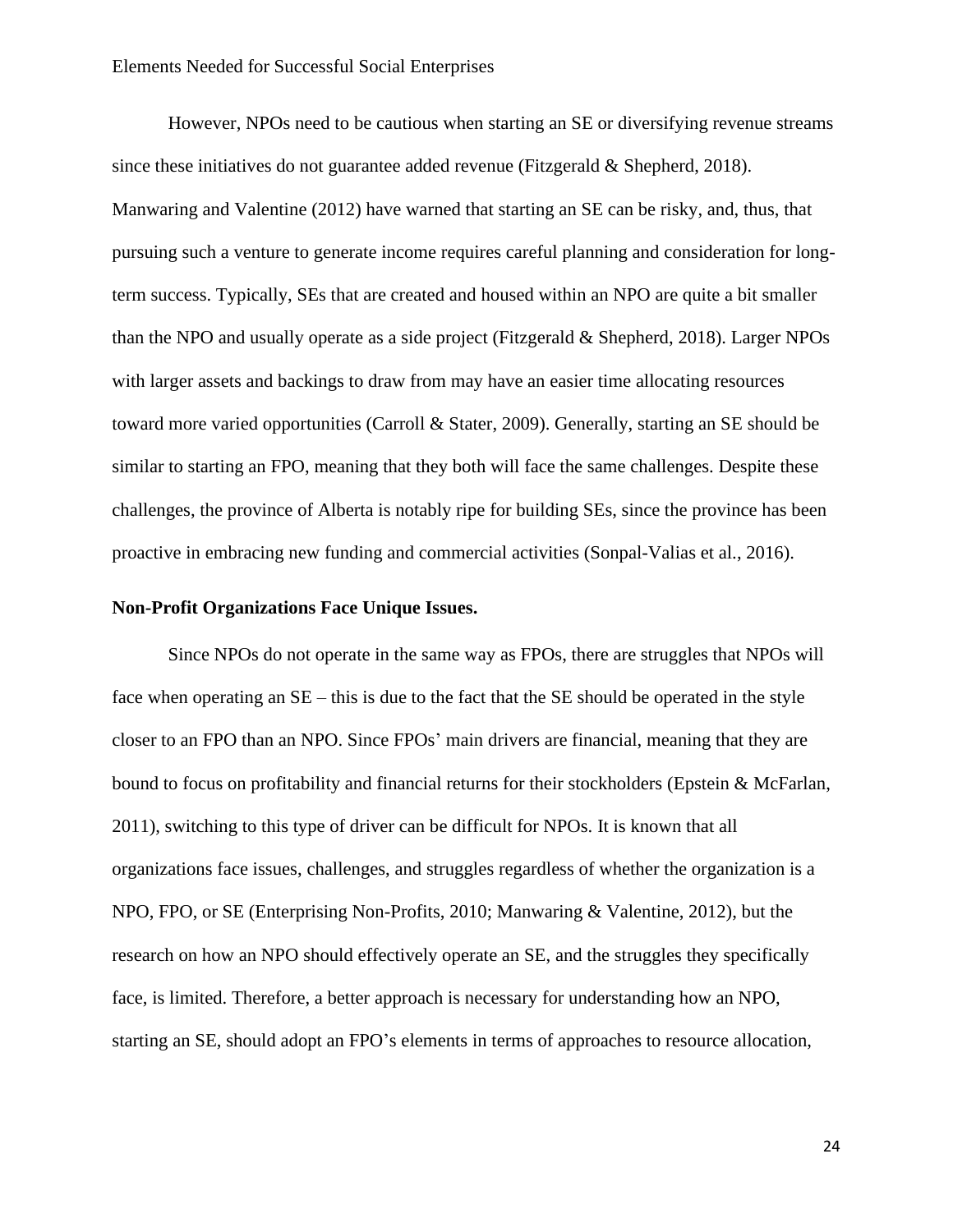risk taking, or capitalizing on opportunities (Tan & Yoo, 2015). The main struggles they face are being in unfamiliar business territory, mission creep, and general operations.

The first struggle that NPOs face is being pushed outside of their area of expertise, especially if the SE's operations are not aligned with that of the NPO. If the two organizations are not operationally aligned, meaning they have different offerings, this could lead to mismanagement, as the NPO could lack the knowledge or business acumen needed to operate a commercial entity. For example, switching from a free service model to a fee-for-service model might be difficult. The idea of having to entice people to pay for a service they previously obtained for free can be an intimidating task, especially if this is a new concept for the NPO (Clark, 2014). Nevertheless, by switching from a charity model to a fee-for-service model, there can be positive impacts as well, as people might feel less "demeaned or awkward" (Dees, 2012 p. 325) about accepting the service, which in turn could increase the SE's appeal. But again, the NPO has to fully understand how these changes will impact them and the SE. Changing where services are free or not can have implications on the donor or volunteer side – for example, some donors want to feel and know that they are contributing to a cause and want to receive a benefit (even if it is intrinsic) for their generosity (Dees, 1998), which can be diminished when people must start paying for a service.

The next struggle that NPOs can face is "mission creep". Mission creep is when the mission or the focus of the NPO gets lost when starting the SE, possibly creating tension between the NPO and the SE. It is important to ensure that aspects such as the finances and operations still focus on the mission and social issues when starting the SE (Lyons, 2010). How the organizations are structured and set up can help reduce mission creep. One way to decide how they should be set up is to determine the values or beliefs of the SE and those of the NPO. If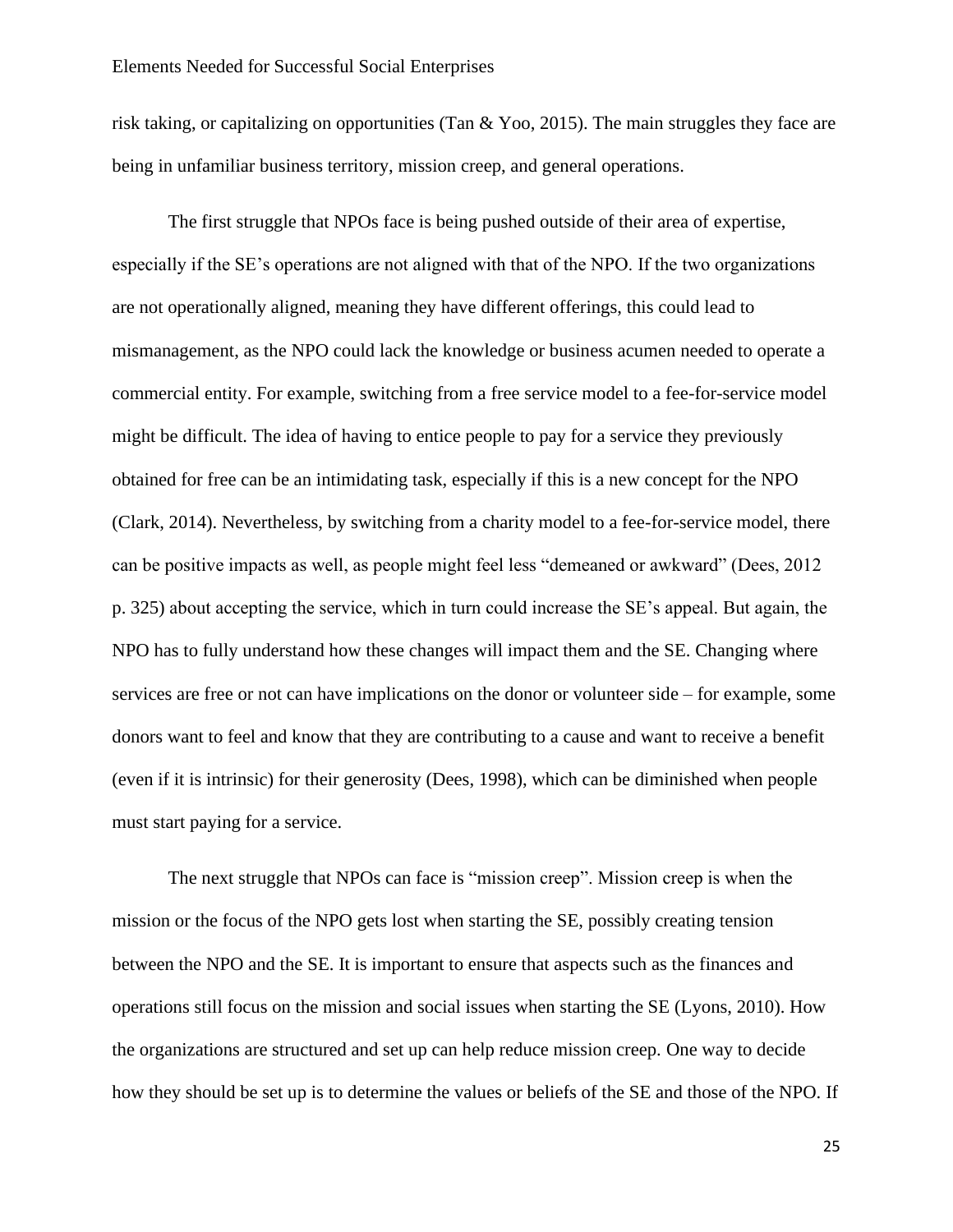the values do not align, it is best for the SE and the NPO to operate as separate entities (Fitzgerald & Shepherd, 2018). However, if the values and beliefs of the SE and NPO support the same stakeholders despite not aligning, then it is possible to operate the NPO and the SE in tandem (Fitzgerald & Shepherd, 2018).

According to Fitzgerald and Shepherd (2018), NPOs need to bring on "different technologies, rules, assumptions, and skills" (p. 487) to be able to run a commercial enterprise. They must do this while ensuring that their social offerings are being maintained for their primary stakeholder. This can push the NPO to balance different, sometimes competing, directions, strategies, and resource allocations. Since an NPO and an SE can have different operations, the NPO needs to have a clear understanding of how to operate both commercial and socially driven operations simultaneously to ensure they survive (Fitzgerald & Shepherd, 2018). The process of starting an SE is not as simple as creating an initiative or mandate for a new revenue stream and assuming it will work. Indeed, Stecker (2014) stated that the "new models may be financially risky, provide too many ethical dilemmas, or lead to 'mission drift'" (p. 349). As explained earlier, mission drift, also know as mission creep, is a big concern for NPOs starting a new venture (Dees, 1998), as it can shift focus away from core services. Some stakeholders of the NPO want to ensure that any new venture or SE will focus on their core services and not on an untested or risky venture (Tan & Yoo, 2015). Again, this highlights the need for alignment of mandates of the NPO and the SE.

Another factor that impacts the operations concerns the type of leaders that are chosen to head the new organization, and their personalities (Di Zhang & Swanson, 2013), as some are more risk-averse than others which can lead to different priorities between the leaders of the NPOs and the SEs. The final operational struggle for an NPO is the lack of time or resources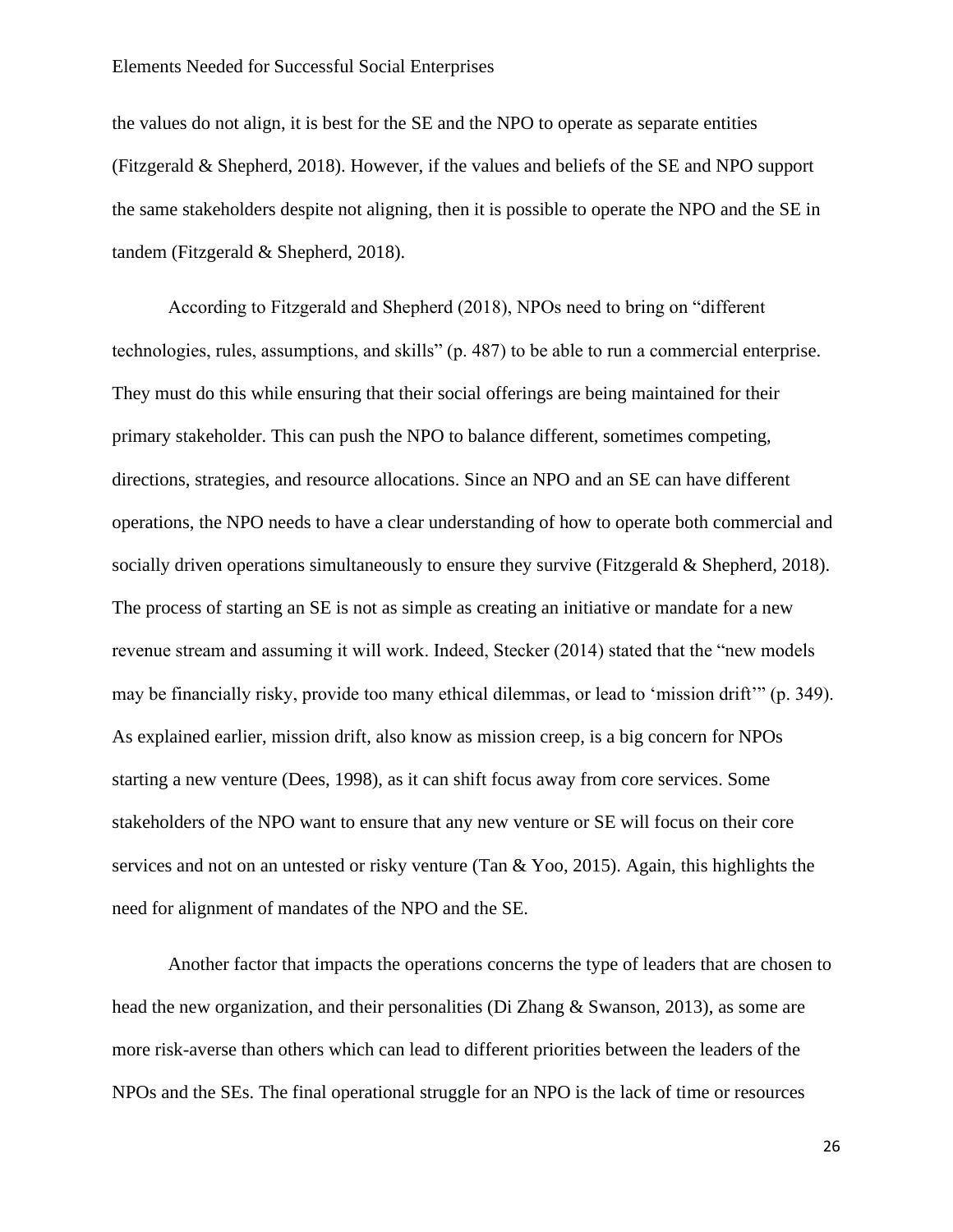they might have to lend to the SE, meaning that the new venture is usually operated not as a core program, leading to the inability of the managers to be able to focus on the SE fully.

## <span id="page-26-0"></span>**Important Operational Factors for Social Enterprises or Non-Profit Organizations.**

When an NPO is trying to decide if starting an SE is the right course of action, they need to look at many different elements. The elements discussed will focus on internal aspects that the NPO or the SE can control, as there will always be external aspects that impact an organization's ability to be sustainable or successful (Zinovieva et al., 2016). Von der Weppen and Cochrane (2012) stated that there are six categories that, when present within an SE, can lead to success:  $"(1)$  processes and structure, (2) human resources, (3) financing, (4) governance, (5) performance measurement and (6) market awareness" (p. 504). The elements or areas that were the most pronounced in the research can be categorized as broadly operational. The main operational elements are structure, human resources, and purpose. Each of these elements have subsections that have been grouped together based on similarities. Structure includes business model, corporate culture, and strategic partnerships. Human resources encompass entrepreneurial mindset, business acumen, and leadership style. Lastly, purpose includes the mission, motivation for starting the SE, and financial sustainability. All these elements will contribute to how the organization is run and operates, which can directly influence the organization's success.

## *Structure: business model, corporate culture, and strategic partnerships*

The establishment of the structure of any organization is important and encompasses many elements (Zinovieva et al., 2016). Within the subcategory of *structure* are elements of one's business model, corporate culture, and strategic partnerships.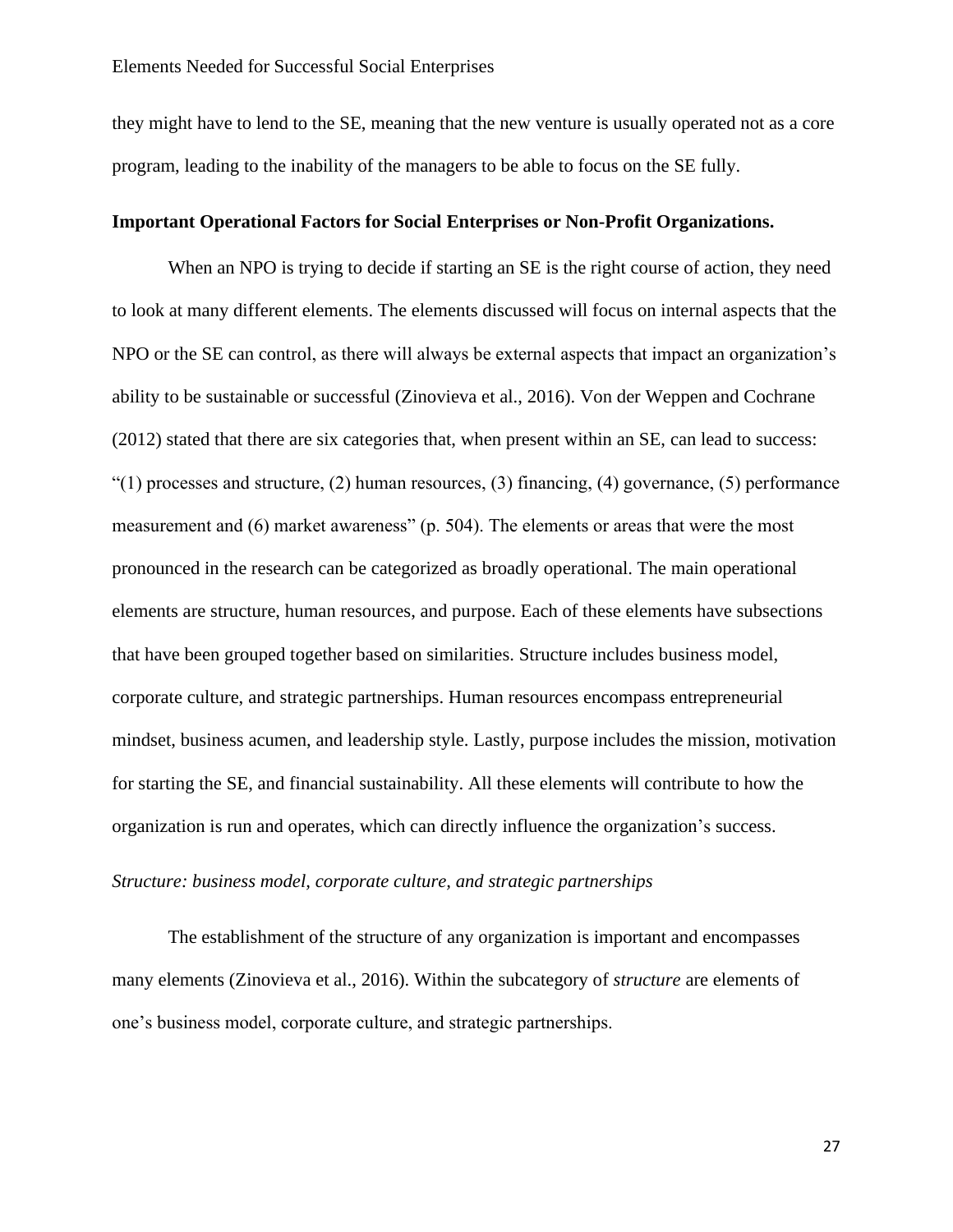The first structural element at play is the *business model*, which can establish how the organization is run. Selecting the appropriate business model is an important first step, as the model will ultimately dictate how the SE and the NPO will operate in a commercial setting (Fitzgerald & Shepherd, 2018). This is important to determine early on since otherwise the SE and the NPO might have different priorities regarding their social and economic initiatives (Lyons, 2010). By having a sound model, tension between the NPO and SE over priorities and how the SE is run can be reduced. Furthermore, the business model also impacts the legal and financial organization of the SE. Specifically, the legal status of the SE is part of the business model and needs to be determined early on. One option is for the NPO and the SE to have completely separate operations where any excess funds from the SE flow to the NPO. Another option is for the SE to be integrated and operate within the NPO. The final option is for the NPO to partner with an FPO, where a portion of the profits from the FPO funnel into the NPO (Andres, 2013). The business model of the SE will be influenced by the values and beliefs of the NPO, which will in turn dictate how resources are allocated based on what is seen as important and vital to the NPO (Fitzgerald & Shepherd, 2018; Ohlsson-Corboz, 2013). The business model implemented, along with the financial structure established, will dictate how the NPO and SE work together, which will impact the ability for the SE to be successful. The NPO and SE need to establish the model that works best for the organizations involved from the inception of the SE.

The *business model* of the SE will influence and dictate the operations and structure within the organization (Stratan, 2017). More specifically, the model chosen will allow the SE to do anything from selling a product to creating an independent FPO (Reilly, 2016). The type of model chosen for the SE depends on many factors, but the type chosen "should focus on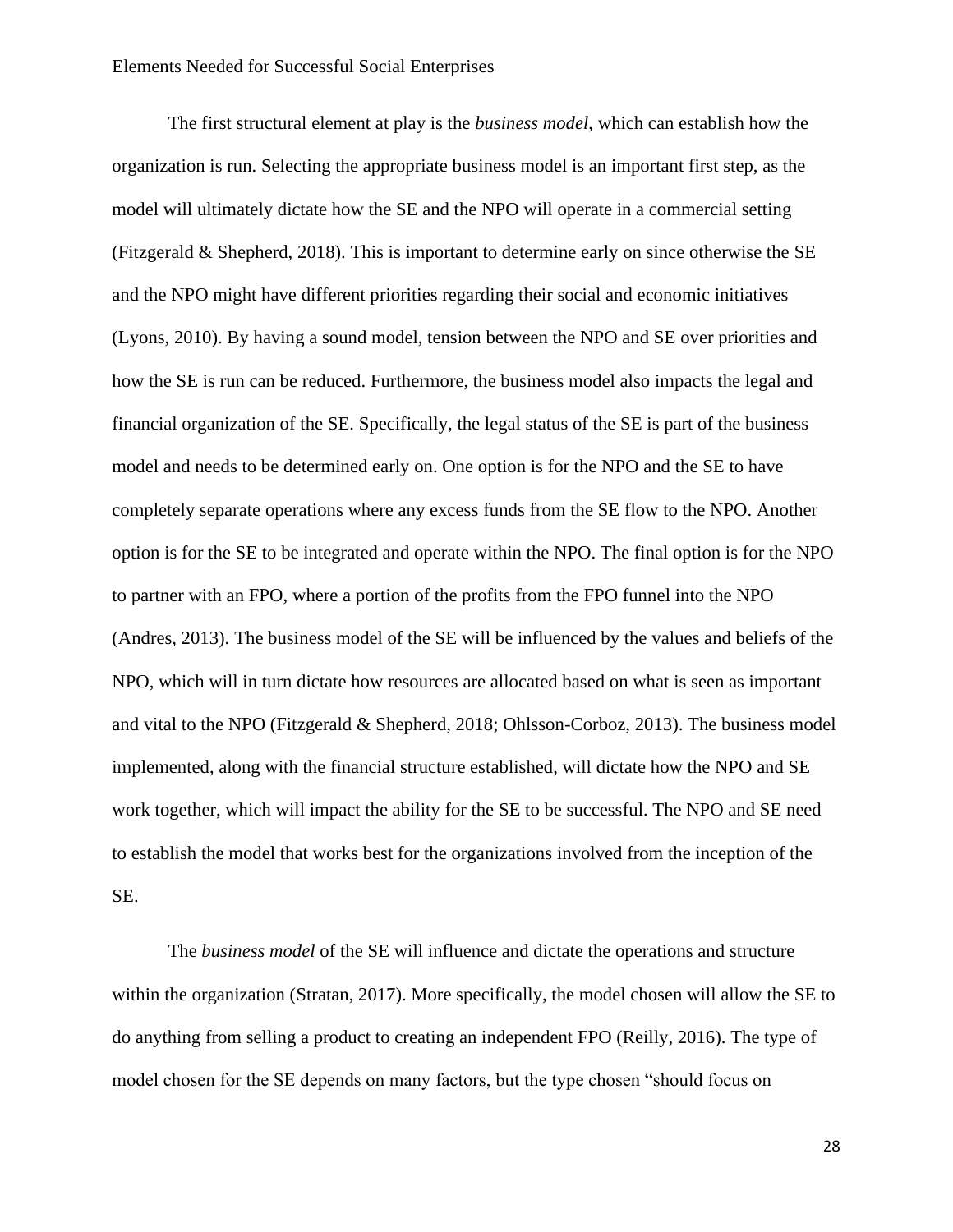improving mission-related performance" (Dees, 1998, p. 67), and not solely on revenue. Because the model can influence operations, resource allocation, and operational capacity, a business plan should be drawn up and reviewed regularly to ensure the SE and NPO are capable of fulfilling their obligations (von der Weppen & Cochrane, 2012). Within the business plan there should be both a resources section and a marketing budget. For some NPOs, creating a marketing budget for the SE is seen as frivolous spending, as the return on the marketing investment is hard to prove; however, it is a function that should be set as a priority (Barton, 2019). Another consideration regarding the business model is the SE's ability to pay a market-wage, as this will increase the SE's ability to attract and retain key staff (Gras & Mendoza-Abarca, 2014). If the model selected and the operations created do not support the SE, sustainability will be nearly impossible (Barton, 2019), ultimately setting the SE up for failure. The environment in which the SE operates will impact the model.

Another element that must be decided by the NPO, within the *business model*, is the market opportunity that the SE will be filling. From the onset, the SE must be established based on an opportunity on which the company can capitalize. This might include an area in which traditional commercial organizations will not venture (Andres, 2013) – for example, housing marginalized people, or an area where competition is limited. However, the SE must be cautious, as research suggests that it can be detrimental to the survival of an SE if they put too much focus on commerce and market-based income (Gras & Mendoza-Abarca, 2014) and forgo their social mission. A problem that comes from focusing too much on commercial activities is the potential loss of "legitimacy in the eyes of their stakeholders" (Gras & Mendoza-Abarca, 2014, p. 397).

The second element within structure that impacts success is *corporate culture.* The culture of the NPO and of the SE, and how they align, is important to the overall operations of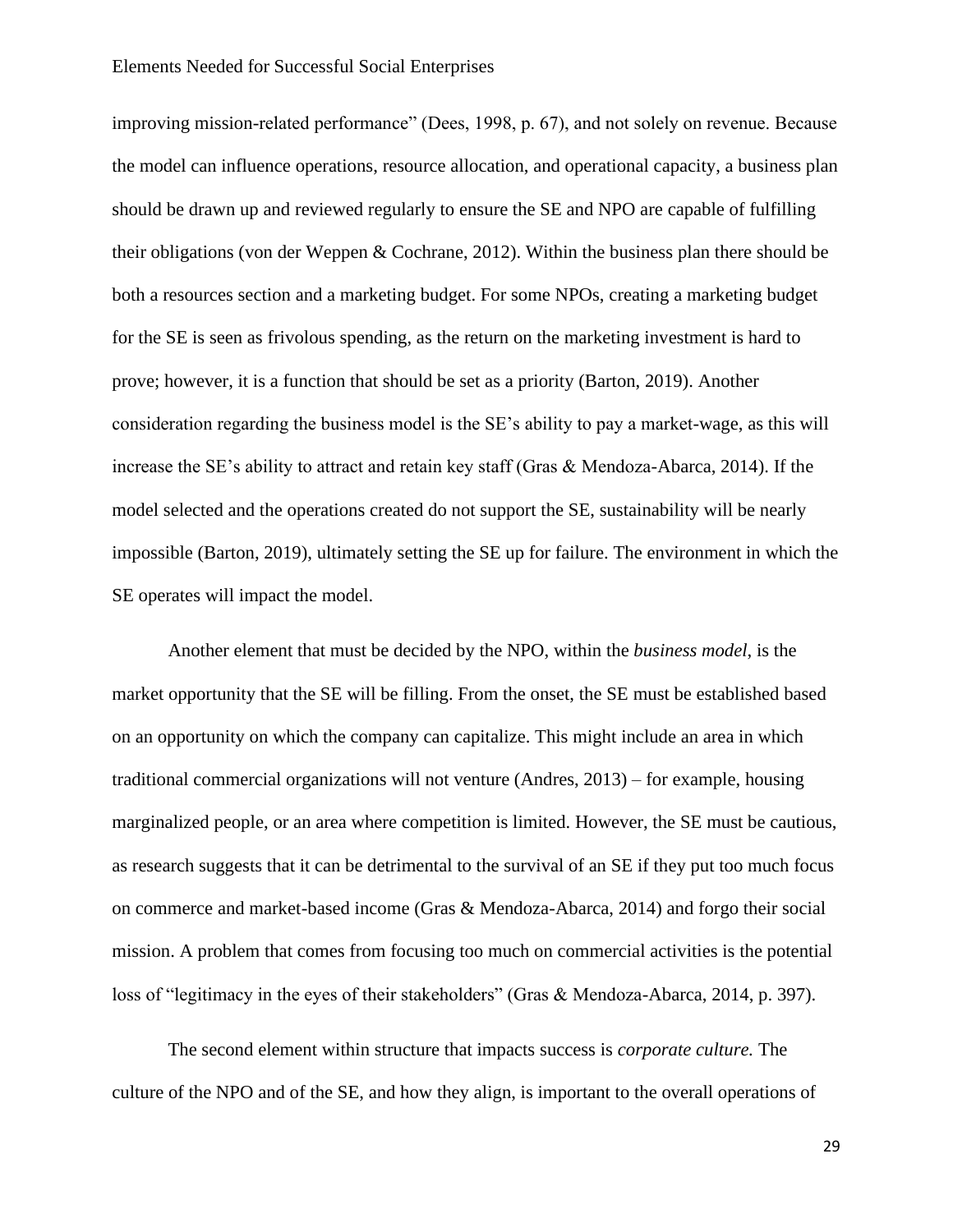the organizations. Corporate culture is defined as the shared values and beliefs of the organization that dictate employees' behaviour (Guiso et al., 2015). Corporate culture can impact interactions within the NPO, as well as those with the SE. The NPO and the SE can have the same or separate and different cultures, but no matter if they operate separately or as one, the established culture will impact the organizations (Guiso et al., 2015). If an NPO has a corporate culture that is open to risk-taking, supports learning, and is entrepreneurial, it will be better positioned to operate and support an SE than one that lacks these elements (Andres, 2013). The NPO instilling the values of the social mission, including ethics and trust, helps create a cohesive culture (von der Weppen & Cochrane, 2012), both of which are desirable within an NPO and an SE. Conversely, cultural conflict can be an advantageous by-product of creating an SE as it can create a learning opportunity, one that could be used to identify areas of creativity and growth for either organization (Dees, 1998). However, failure to identify differences in cultures, if they exist between the NPO and the SE, can lead to the demise of either organization, especially if there is no attempt to balance extremely different cultures (Andres, 2013).

*Stakeholder or partner relationships* is the third element within structure that impacts an SE's survival. NPOs and SEs will often have to work with a multitude of partners while focusing on their social mission and delivering their operations. Partners can come in the form of recipients of the service, customers, suppliers, volunteers, governments, and other organizations (Alegre & Berbegal-Mirabent, 2016; Ohlsson-Corboz, 2013). One crucial partner group are the recipients of the service (i.e., the customers), for example engaging with them could ensure an understanding of their needs and how those needs should be addressed. By doing this, the NPO and the SE will have a better understanding of the problems and issues being faced by their customers, which can in turn lead to better offerings (von der Weppen & Cochrane, 2012).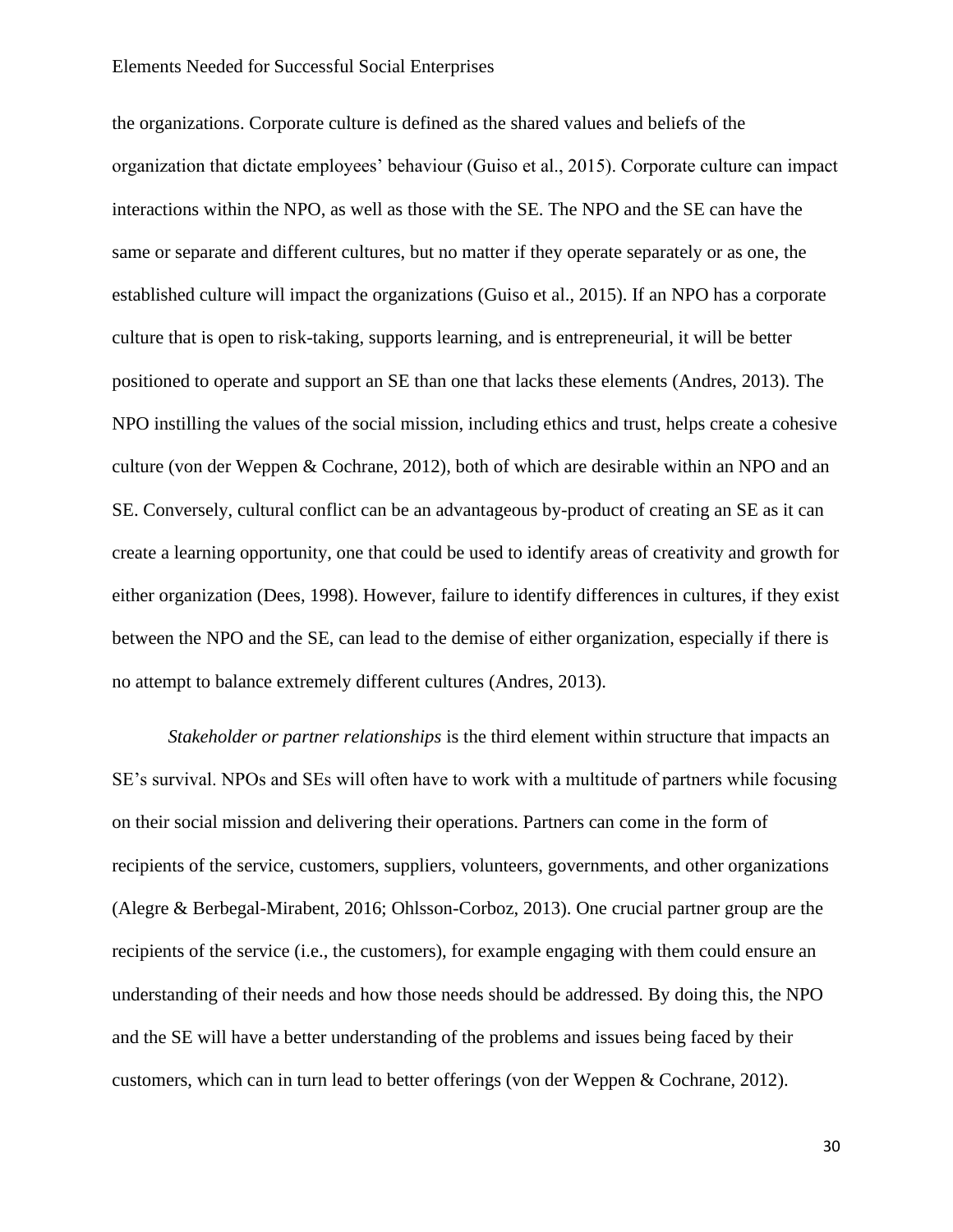Furthermore, since SEs are dependent on a multitude of partners for survival, focusing on relationships can increase the bonds people have with, and their commitment to, the SE (Gimmon & Spiro, 2013). Thus, integration and involvement with partners are important to the success of the SE (Alegre & Berbegal-Mirabent, 2016).

## *Human resources: entrepreneurial mindset, business acumen, and leadership style.*

The next operational element important to the setup and survival of an SE is the *human resources* factor, which includes employing someone with an entrepreneurial mindset and business acumen, and having a specific leadership style. Someone with an *entrepreneurial mindset* has the ability to perceive market opportunities and areas of innovation (Stratan, 2017; Tan & Yo, 2015; von der Weppen & Cochrane, 2012), which can lead to a competitive advantage, or the discovery of a niche market. This is echoed by Roy et al. (2014), who assert the importance of having a team that both embraces the entrepreneurial mindset and has the ability to see opportunities and act on them, thus creating a competitive advantage. While it is important to find people with an entrepreneurial mindset, it is as important to find people who are committed and passionate about the social issue that underpins the NPO or the SE (Andres, 2013; von der Weppen & Cochrane, 2012), as the two complement each other. It is also important to think about the type of society the NPO or the SE will be operating in, as a society that is already open to entrepreneurial activities is ideal for the survival of the SE (Roy et al., 2014).

The next element of human resources is *Business Acumen*. Those working in an SE must have a high level of business acumen for the SE to be successful. Dees (1998) has stated that "[m]anagement skills are important for all nonprofit organizations, but commercialization calls for expertise, knowledge, and attitudes more commonly found in the business world" (p. 66).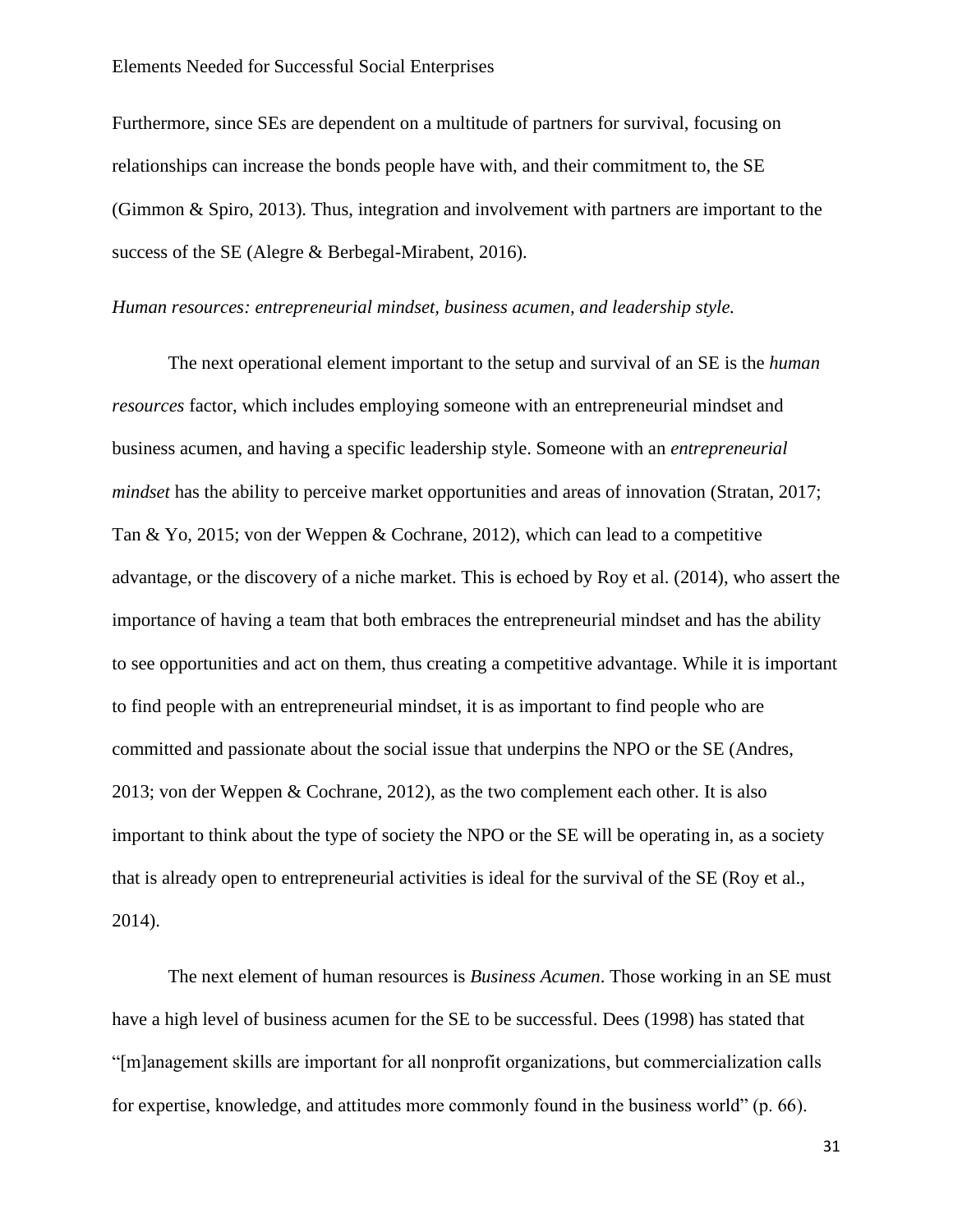Therefore, it is important to attract a competent management team (Andres, 2013; Stratan, 2017) with appropriate business acumen (von der Weppen & Cochrane, 2012). Tan and Yoo (2015) stated that in Singapore, employing personnel with previous commercial experience has led to positive outcomes for SEs. Andres (2013) echoed this by stating that business acumen is important for the success of an SE. While it has been pointed out that the lack of business acumen within an NPO can cause difficulties and reduce their ability to deal with risk, SEs can also fail by having personnel who are inexperienced in the commercial sector (Gras & Mendoza-Abarca, 2014).

*Leadership* is the final element of the human resources section of operations that an SE must understand. Due to the nature of the hybrid model of SEs, wherein SEs must balance social and financial mandates, leaders must have the ability to handle a larger range of issues between the two mandates. One of the issues that leaders must face is the competition for resources (Andres, 2013). Roy et al. (2014) have asserted that the values and beliefs of an organization's leaders will have an impact on the operations and outcomes of the SE. Likewise, Stratan's (2017) research found that leadership is one of the most important elements needed in an SE. However, successful leadership qualities do not have to be embodied entirely by one person. For the SE to have an effective leadership team, they need to ensure they have people with a variety of skills and that the team is supported by an advisory board (Andres, 2013; Roy et al., 2014). Additionally, von der Weppen and Cochrane (2012) stated that leaders need to be charismatic. Finally, the management team needs to ensure that it empowers and trusts their employees to be leaders as well as embodying positive leadership abilities themselves (Alegre & Berbegal-Mirabent, 2016). Empowerment and trust can be accomplished through adequate training and coaching, and by encouraging leaders to share their learnings with the rest of the staff. Creating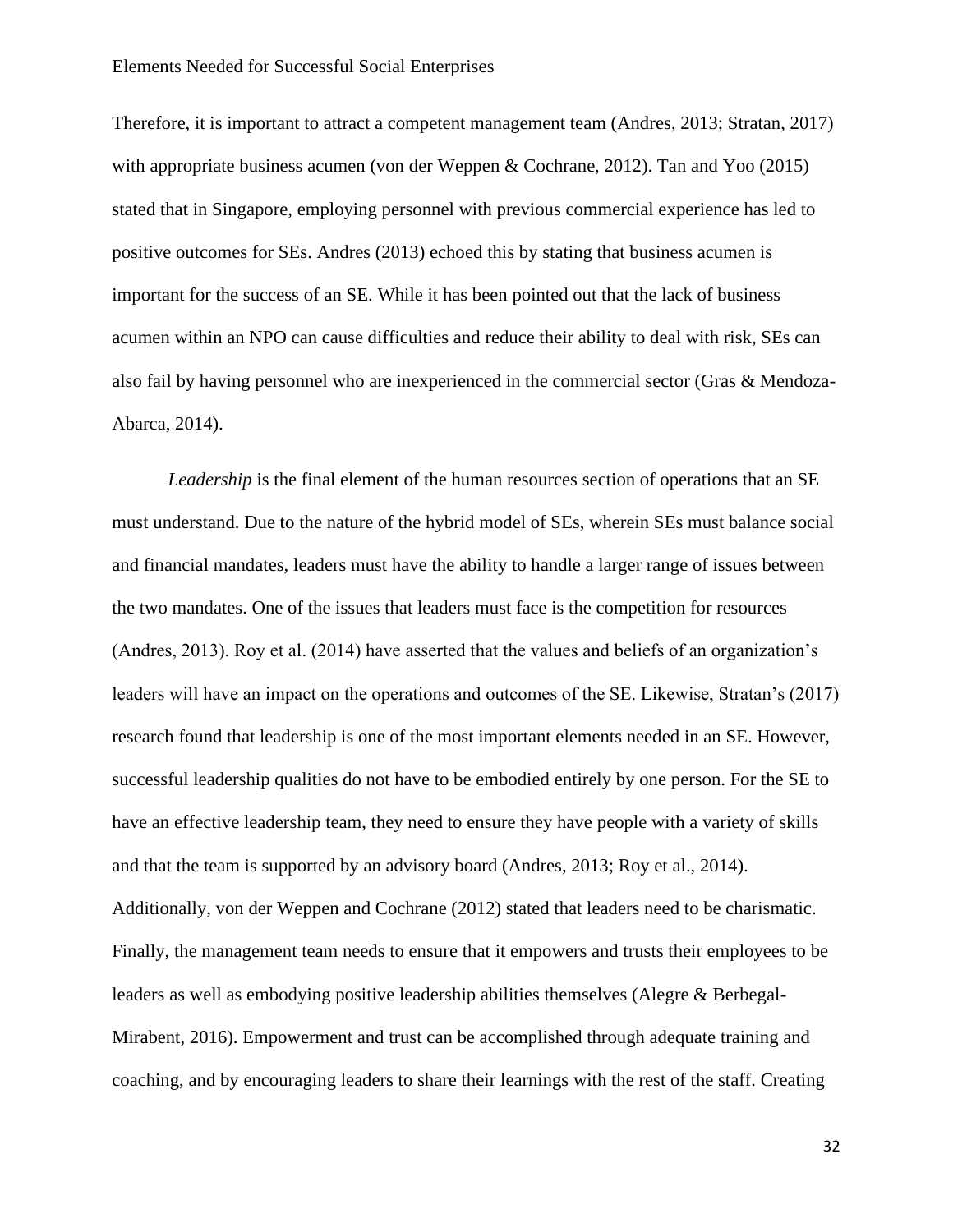good internal communication mechanisms will assist leaders to share information and goals within the organization (von der Weppen & Cochrane, 2012).

## *Purpose: mission, motivation for starting the SE, and financial sustainability.*

The last area to discuss is the *purpose* of the SE. The *purpose* includes the mission and motivation for starting the SE, both of which are important elements to the sustainability of an NPO starting an SE. The first element of purpose is the *motivation* for starting the SE. Being committed to the social issue and motivated to make an impact is an important factor of an SE (Stratan, 2017). The NPO and the SE need to know what their purpose is and why they started (Andres, 2013). When it comes to mission, a fine balance needs to be struck, and an SE's success will rely on how it balances the social mission and profit maximization (Alegre & Berbegal Mirabent, 2016; von der Weppen & Cochrane, 2012), as sometimes conflict can arise between the profit maximization side and the social side (Andres, 2013). The NPO and the SE must be aware of how to mitigate that conflict. One way to limit the conflict is to ensure that the SE does not take away from the mission of the NPO. Gras and Mendoza-Abarca (2014) argued that creating an SE could take away from the NPO's ability to fulfill their mission and that the introduction of commercial activities might alienate donors, volunteers, and recipients. One way that people can be alienated is that they donate to NPOs to fulfill their philanthropic duties and improve their community (Dees, 1998), but if the NPO is operating a commercial entity the donors might not want to support it. Therefore, NPOs must be aware of how the mission and the reason for starting the SE will impact their main operations (Austin et al., 2012).

The final element and contributor to the purpose of the SE and the NPO is *financial sustainability*, which might be the most important element related to the survival of an SE. Without the appropriate capital, and continuing revenue, the NPO or the SE will cease to exist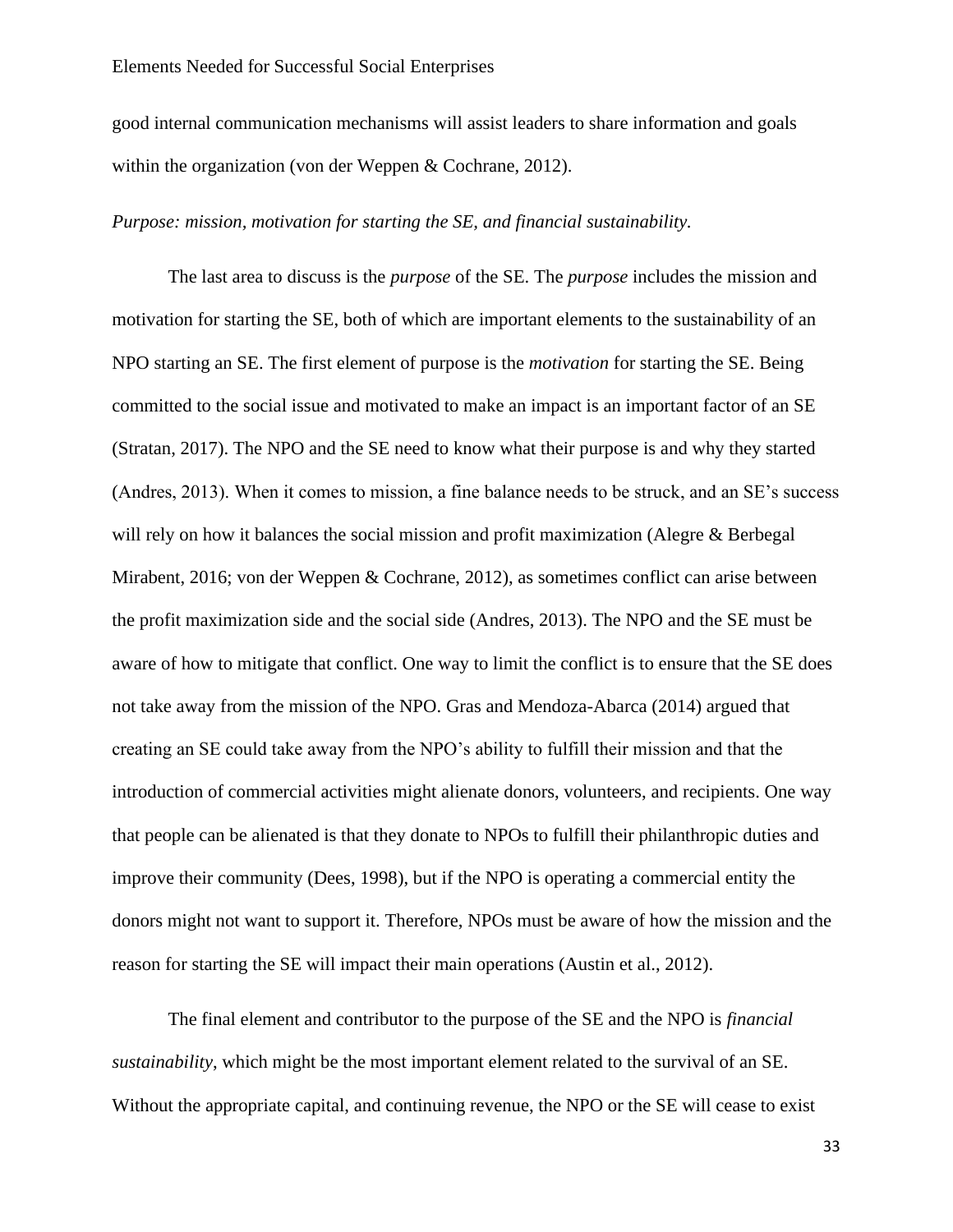(Andres, 2013; Stratan, 2017). Within the category of financial sustainability, areas that need attention include how to obtain funding and how finances flow between the NPO and the SE, if at all. Considering the multiple sources of funding previously mentioned (e.g., government grants and contracts), NPOs will need to be aware of different options to generate finances as this will allow them to be less reliant on external funding. Some options might be commercial in nature, which allows the NPO to pursue their mission through different operations, while being less restricted by their funders (Gras & Mendoza-Abarca, 2014).

One struggle associated with obtaining funding is that the SE must be creative when developing funding strategies, and looking for partnerships or collaborations in addition to traditional financing (Ohlsson-Corboz, 2013). The structure of the NPO and the SE may impact the forms of funding available and how that funding can be used, as this is typically dictated by the fund grantor. Grants are usually the most available form of funding for NPOs, while traditional financing, such as a bank loan, is harder to obtain (Ohlsson-Corboz, 2013). This is due to NPOs and SEs having difficultly measuring and communicating the value they offer in a traditional financial evaluation (Barton, 2019). The ability to obtain financing will impact whether or not to start the SE.

The other element to consider regarding how the SE can be financially stable is to clearly lay out how the finances flow between the NPO and the SE. The flow of funds will likely be dictated or determined by the business model established at the beginning. For example, if the NPO and the SE are established to be separate organizations with no funding flowing between the two, this can create problems and tension (von der Weppen & Cochrane, 2012).

There are many elements that need to be present in an NPO or an SE that will contribute to its sustainability. Some elements within each of the organizations are not impacted by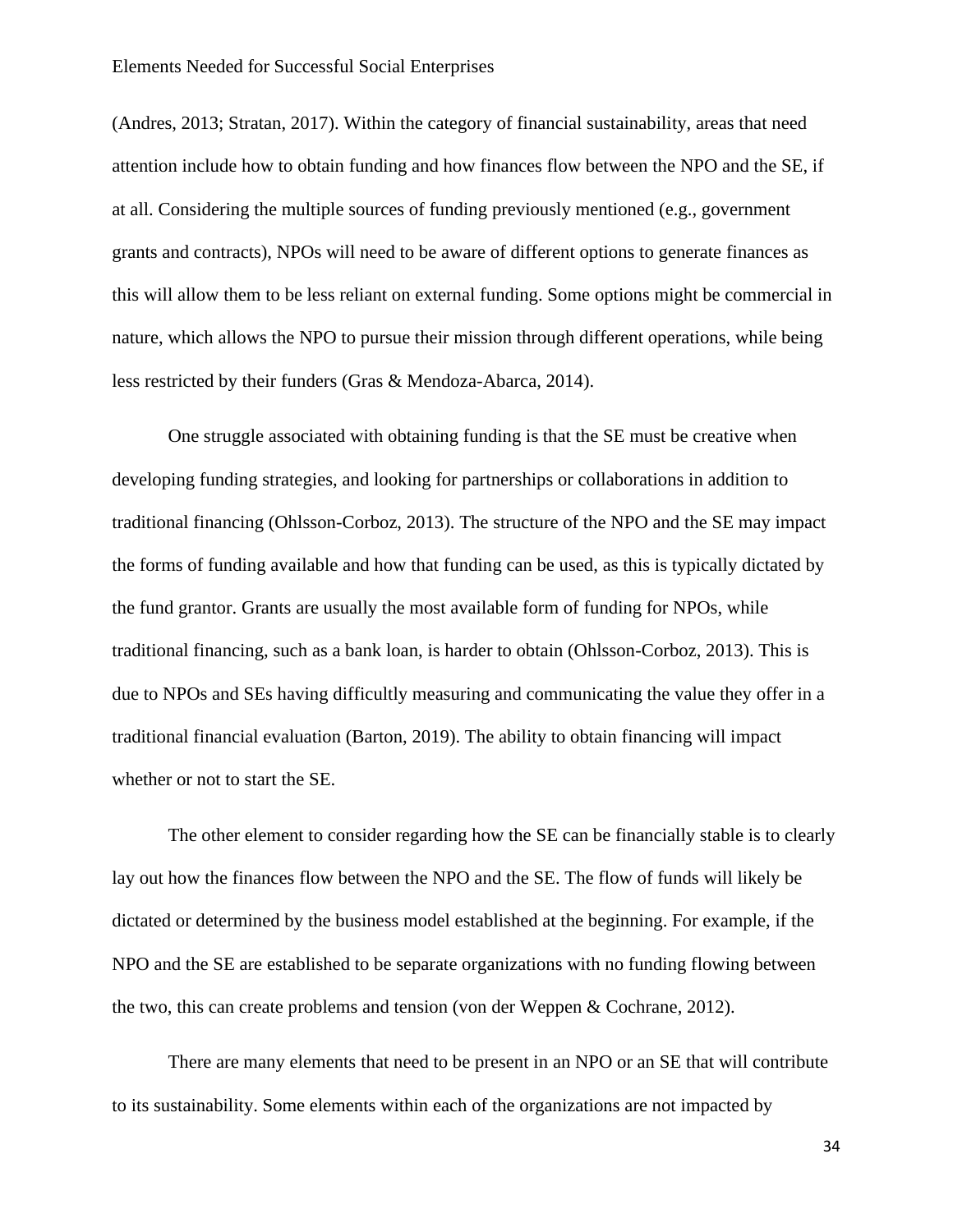decisions of the other organization, however, many are 'moving parts' and depend on other factors or decisions within the SE and the NPO. Many of these parts impact the setup of the SE, their partnerships and personnel, their purpose, and finally the ability to grow. Therefore, creating a roadmap of elements needed for the SE to survive is a good place to start with my research. The next step of my research is to investigate what elements need to be present when an NPO starts an SE. In order to analyse whether the above elements are needed and contribute to the success of the SE, we first need to define success.

## <span id="page-34-0"></span>**Definition and Indicators of Success.**

To understand what elements are needed within an NPO and an SE to encourage the SE to be successful, it is first important to define what success means to the NPO or SE. To begin we must first understand the overarching definition of success, as well as discuss the difficulties of creating comparable measurements of success for SEs.

It is difficult to settle on one definition of success, as this depends on what the organization classifies as success. The Oxford dictionary defines success as "[t]he accomplishment of an aim or purpose" (Success, 2021a), while the Merriam-Webster dictionary says it as a "favorable or desired outcome" (Success, 2021b), showing that even the dictionary definitions are different. Toledo-López et al. (2012) have suggested that success is measured by survival, but that not all entrepreneurs will measure success in the same way. Dyke and Murphy (2006) stated that success is related to wealth, power, and prestige, further demonstrating differing definitions or measurements of success. For the purpose of this research, success will be defined as any positive outcome (Dyke & Murphy, 2006). As will be seen below, there are many elements that impact the classification of success for an SE or NPO.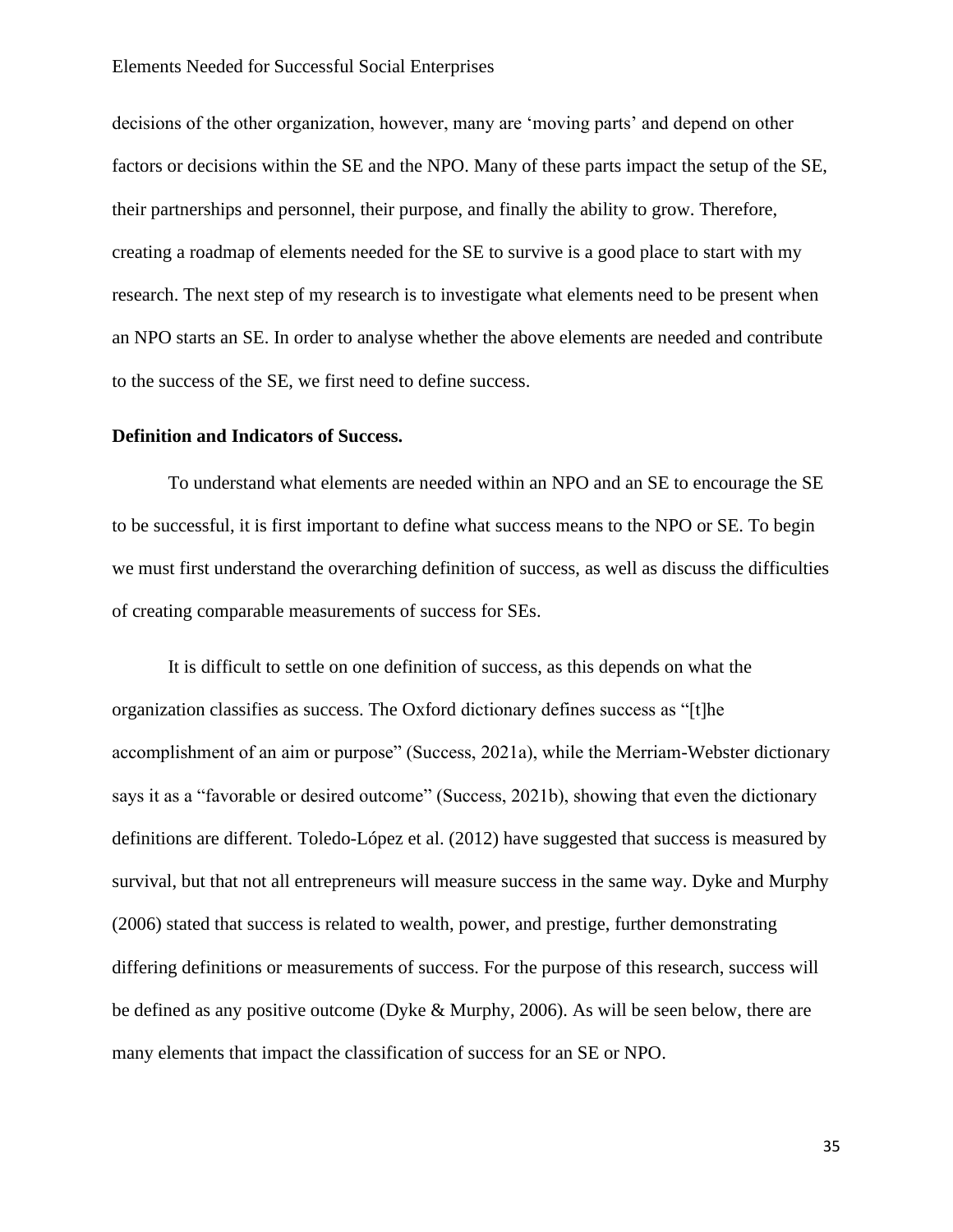Since the mandate of an SE can be a hybrid between an NPO and an FPO, how it measures success will also be a hybrid. For any organization to be operational and sustainable, it needs to have revenue equal to or exceeding expenses (Osterwalder & Pigneur, 2011), making profits an easy measurement of success. However, in order to do justice to the socially focused priorities of an SE, measurement must go beyond mere finances to include social and environmental impact (Arena et al., 2015; Luke et al., 2013; Mamabolo & Myres, 2020; Munch, 2012; Rykaszewski et al., 2013). Regarding these areas of impact, Toledo-López et al. (2012) stated that meeting the organization's goals is the most important indicator of success.

Unfortunately, measuring success is neither simple nor straightforward for any organization, especially where an SE is concerned. Elements such as profit, sales, return on investment, market share, or market value can measure both financial and market success (Ebrahim et al., 2014; Slaper & Hall, 2011). Success can also be measured by the "survival, growth, and profitability" (Ferguson, 2012, p. 18) of the organization. Another measurement can be human resource aspects, such as employee effectiveness and employee satisfaction (Ferguson, 2012; Toledo-López et al., 2012). Toledo-López et al. (2012) listed other success indicators to include organizational survival, number of employees, achievement of goals, sales and revenue, name recognition, employee turnover, and the size of the business. Furthermore, another measurement is to analyse financial statements and to look at the cost accounting structure (Bagnoli & Megali, 2011), the breakeven point (Mouchamps, 2014), or profit and turnover (van der Paauw, 2016). All these elements can establish if the organization has met its fiduciary duties.

When it comes to SEs measuring success, they try to measure their performance as it relates to the triple bottom line which is their impact on the people, planet, and profit associated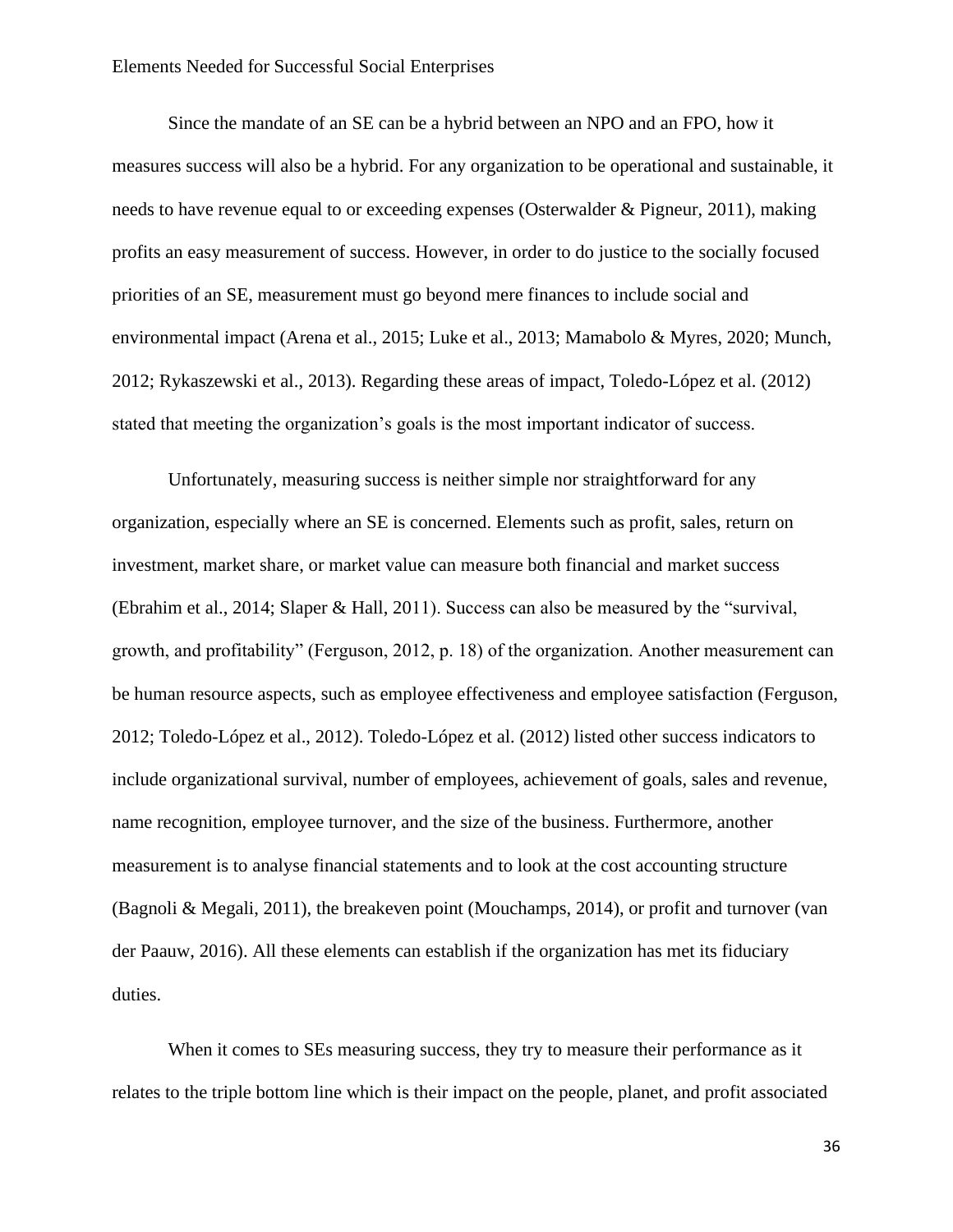with their operations (Arena et al., 2015). These three elements are interrelated (Slaper & Hall, 2011), making it difficult for an SE to have a simple measurement of success (Arena et al., 2015). Since an SE has multiple missions, both financial and social/environmental, measuring success involves both. In other words, both financial success and the ability to achieve or move closer to the SE's mission are assessed when determining if they are successful (Arena et al., 2015; Bagnoli & Megali, 2011; Ebrahim et al., 2014; Luke et al., 2013; Rykaszewski et al., 2013). While the financial measurements can and will be the same for any organization, when it comes to measuring or classifying an SE as successful in terms of its social or environmental mission, it can become more challenging (Ebrahim et al., 2014; Rykaszewski et al., 2013). For example, some environmental elements which may be measured include the reduction in the amount of waste sent to landfills or a reduction in emissions as more people take public transportation (Slaper & Hall, 2011). Social impacts might include an increase in education levels, equality, health and wellness, quality of life (Slaper & Hall, 2011), lives saved, and diseases treated (Rykaszewski et al., 2013). Deciding on what to measure is based on the organization's operations (Mamabolo & Myres, 2020). In addition to measuring progress toward the social or environmental mission, other measurements to indicate success could be "activities that contribute to the performance of the organization, which include internal structure, managing internal communications, quality, management systems, flexibility and adaptability" (Mamabolo & Myres, 2020, p. 70). As can be seen, there are many aspects that can be measured to determine success, some being more difficult to measure than others.

The final issue that creates problems with success measurements is how to compare so many different aspects or indicators of success presented by an SE. SEs have social, environmental, and economic aspects that need to be measured to see if they are progressing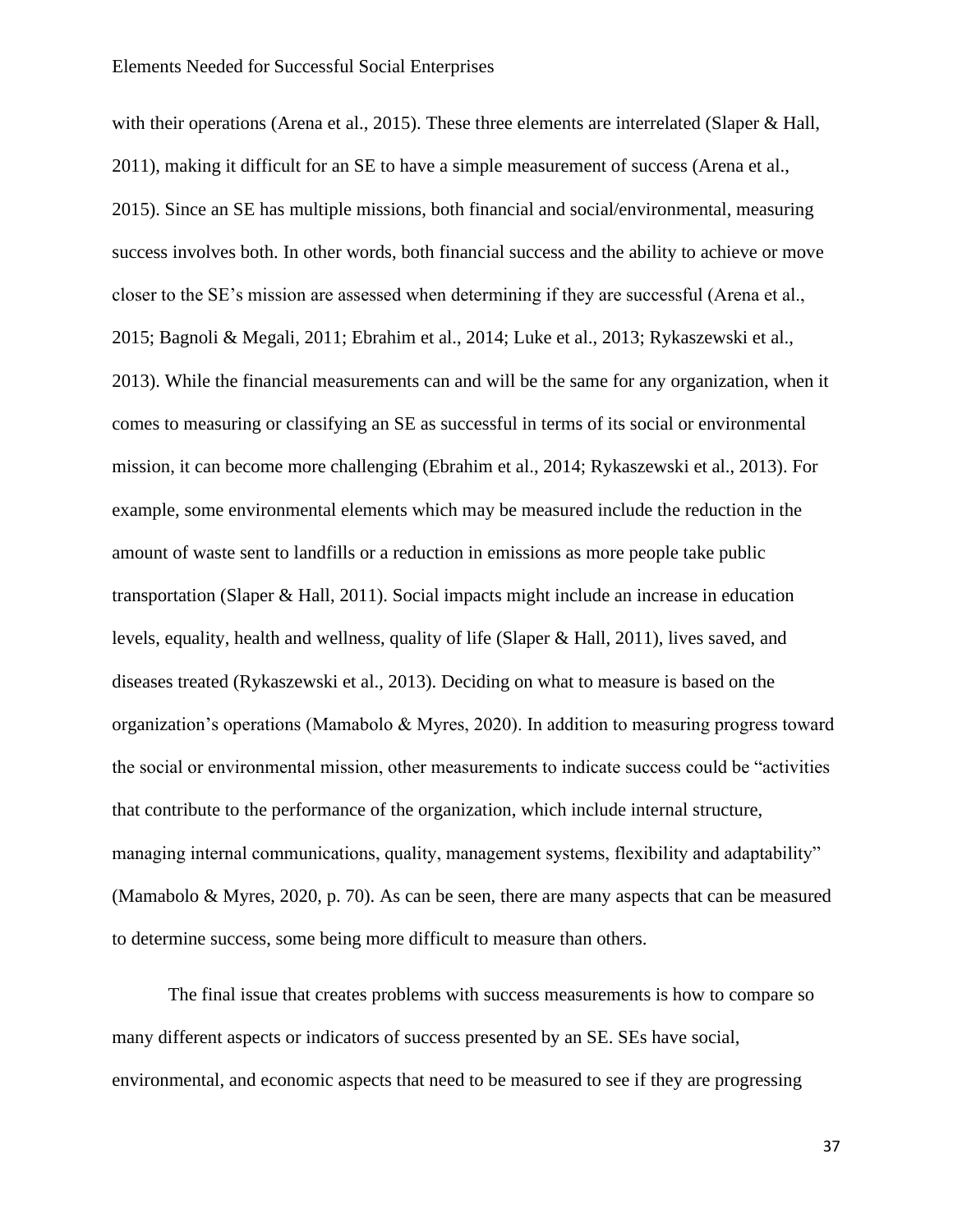toward their mission (Mouchamps, 2014). To reduce the difficulty in comparing data, different mechanisms have been created to measure nonfinancial indicators of success, such as social return on investment or cost-benefit analyses (Cooney & Lynch-Cerullo, 2014; Luke et al., 2013). Social return on investment showcases the benefits that are being received by all stakeholders, from clients to the civil sector (Cooney & Lynch-Cerullo, 2014). Another tool used is the balanced scorecard which displays the balance between the financial and nonfinancial elements of the SE (Mouchamps, 2014). To assist in measuring success, these tools take into consideration the SE's inputs and their outcomes (Cooney & Lynch-Cerullo, 2014; Luke et al., 2013; Mouchamps, 2014). Another measurement of success would be to calculate the efficiency of operations and effectiveness at serving the clients of the SE (Bagnoli & Megali, 2011; Mamabolo & Myres, 2020).

These tools allow organizations to put nonfinancial elements into financial language that can be standardized and used to compare one organization to another (Cooney & Lynch-Cerullo, 2014; Luke et al., 2013). Considering the variety of stakeholders involved and measurement tools being used, it can be difficult to determine when success has been achieved for each stakeholder group or the SE as a whole (Arena et al., 2015; Mamabolo & Myres, 2020; Mouchamps, 2014). Also, the diversity of missions being pursued by SEs may make it difficult to have success indicators that are comparable.

In addition, reporting timeframes add to inconsistencies; for example, financial outcomes are done quarterly or annually, while measuring social or environmental outcomes can take years (Ebrahim et al., 2014). According to Rykaszewski et al. (2013) and van der Paauw (2016), one of the best indicators of an SE's success is the ability to be financially self-sustaining. Being self sustaining allows the SE to be able to meet the needs of as many people as possible or allows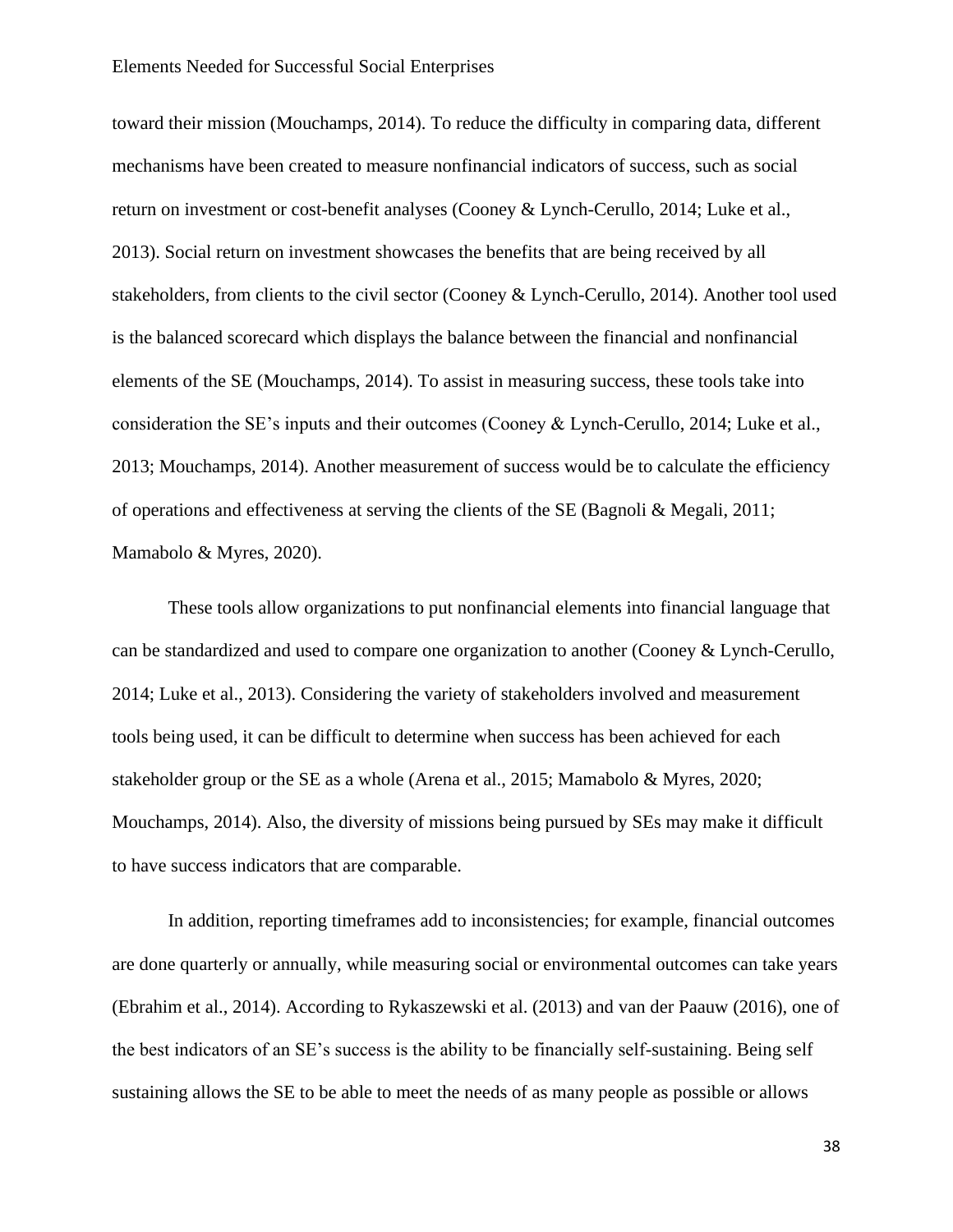them to move closer to eliminating the social issue they focus on (Arena et al., 2015; Mamabolo & Myres, 2020; Rykaszewski et al., 2013; van der Paauw, 2016).

## *Definitions and Indicators of Success from the Specific SEs Interviewed.*

While the above information paints a general picture of what success looks like, it is also important to specifically look at the organizations being interviewed, as their definition or indicators of success can be different.

The first SE to look at is the café: it states that their goal is to offer programming that helps at-risk youth reach educational and employment success. They classify youth as being between the ages of 16 and 24 (Opportunities to Learn, 2022; About Us, n.d.b). Their programs aim to educate and develop the skills of the youth to ensure they have the ability to reach their own goals (Opportunities to Learn, 2022). The café is part of a larger NPO whose goal is to eliminate poverty; they do this through offering many different programs to youth and families (Why E4C, 2022). This SE does not curate its own annual or financial reports; therefore, one must look at the annual and financial reports of the parent NPO to determine success.

The thrift store states its main driver is to ensure that everyone has a safe and secure home (Housing First, n.d.). While their main goal is to provide people transitioning from homelessness with the essential furnishings that one needs, they also provide quality furniture items for purchase by the general public (FAQ, n.d.). They track the number of houses furnished as an indicator of success (Housing First, n.d.).

For the food production facility, it was very hard to find any public information about their goals or mandates. The organization was started to keep traditions alive, and to find a way to fund new projects. From there the SE grew into a large-scale business that focuses on creating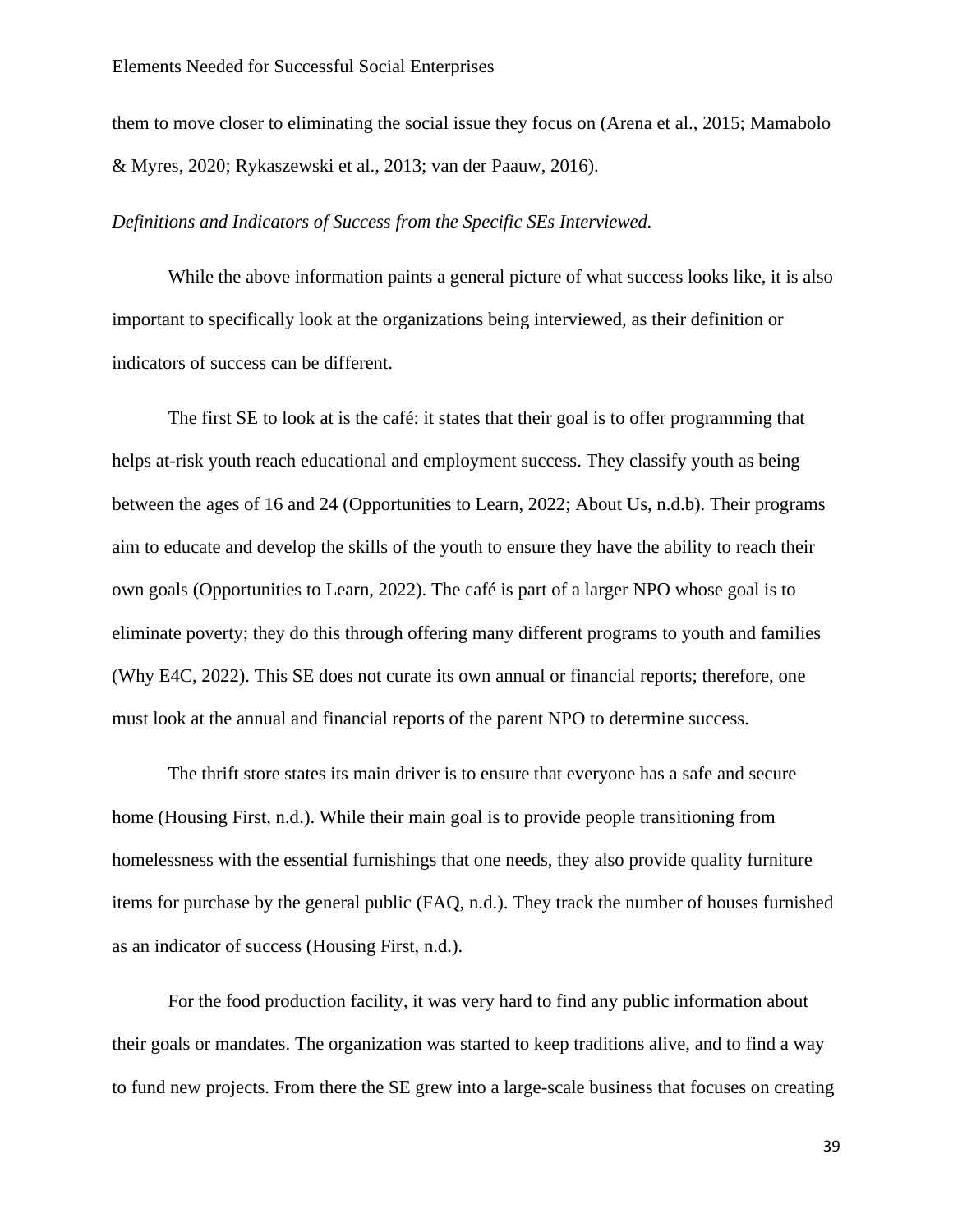high quality and great tasting food (About Us, 2021a). As this SE is part of a larger NPO that operates many SEs, it is guided by the NPO's vision, which encompasses the principles of care with love and dignity, ensuring their offerings enhance the quality of life for the community, and trying to ensure their guiding principles are seen in all they do (Home, 2021). While looking at the parent NPO's strategic report for 2018-2021, it can be deduced that measurements of success that would pertain to the SE are: creating effective communication with internal and external stakeholders, creating meaningful relationships with stakeholders that are of value, enhancing services in innovative ways, and finally, focusing on the financial sustainability of the organization (St. Michael's Health Group, n.d.). These are all priorities that could lead to measurements of success.

The garden clearly states its goals are to create strong and inclusive community connections, a sustainable finance stream for the parent NPO, and to contribute to the local economy while reducing their carbon footprint (About Us, 2021b; Success Stories, 2020). This SE is also part of a larger NPO whose mission is to "empower individuals with disabilities to accomplish their employment, volunteer, and recreational goals" (Our Story, 2020, para. 1). The above goals could be measured and described as indicators of success. As this SE does not create or publish financial or annual reports, one must look at the parent NPO for information on goals and success factors that would include the SE. The parent NPO published a strategic plan for 2019-2022 in which they state that their priorities for the next three years are to provide effective and innovative services, enhance the organization's operations, governance, and administration, as well as strengthening the organization's sustainability and capacity through increased diversification of funding streams (Chrysalis: An Alberta Society for Citizens with Disabilities,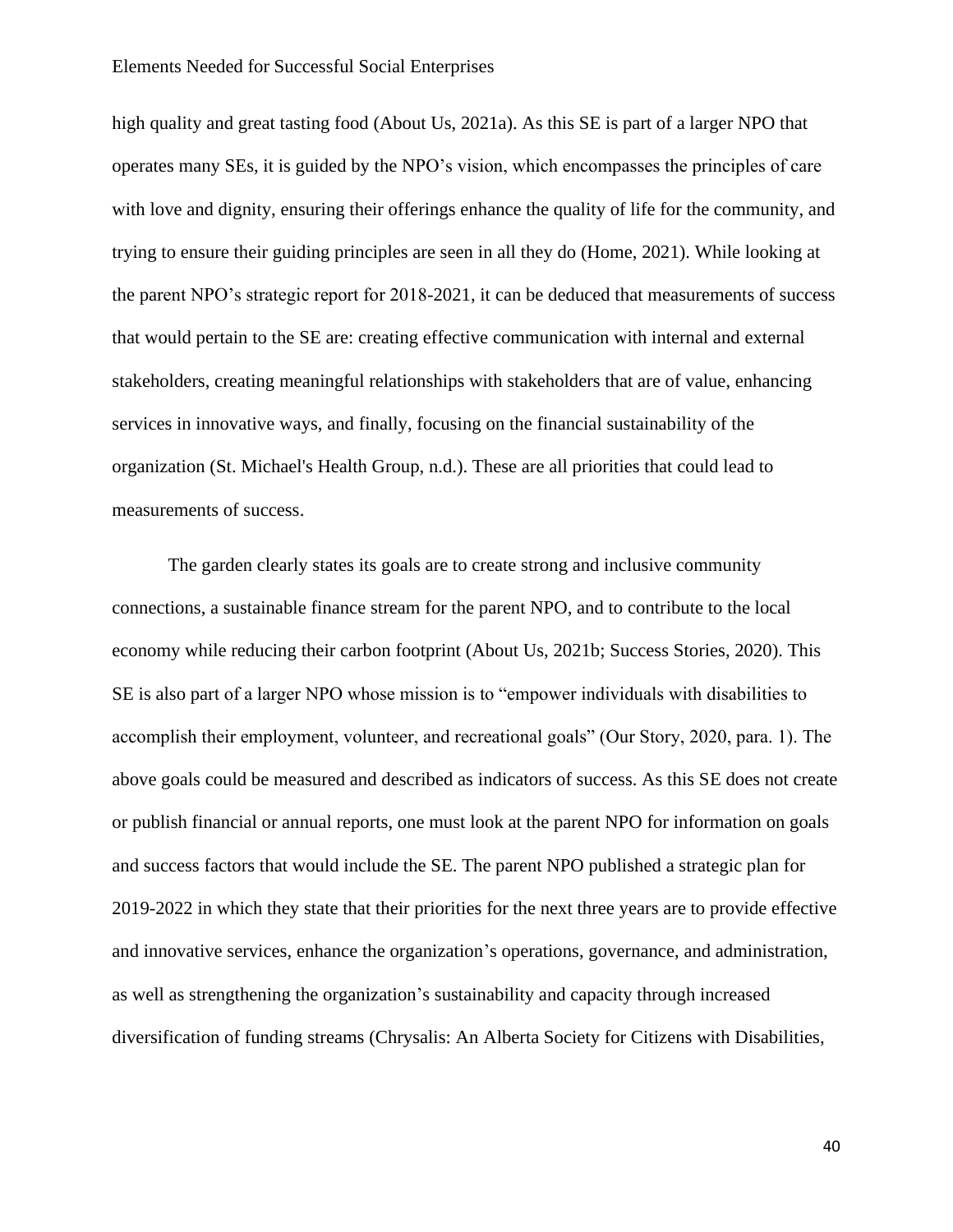n.d.b). All these priorities could apply to the SE, but the most prevalent one would be the diversification of funding streams.

In addition, the parent NPO states that one of the SE's main goals is to ensure that they are successfully increasing funding for core programs and operating as an effective and ethical SE (Chrysalis: of An Alberta Society for Citizens with Disabilities, n.d.b). The most concrete measurement of success that the parent NPO stated as a priority is to support a "[f]lourishing and growing business enterprises" (Chrysalis: An Alberta Society for Citizens with Disabilities, n.d.b, p. 6). As well, it seeks to "Guide the Board's measurement of operations, strategic directions and achievement of desired outcomes" *(*Chrysalis: An Alberta Society for Citizens with Disabilities, n.d.b, p. 1). However, even with these statements, it is hard to deduce what a clear measure of success would be, as well as where and how these measurements would be communicated to the public.

With the mattress recycling company, it was a bit more difficult to find goals specifically for this SE, as the parent NPO has many different operations under one SE entity, as well as many different SEs under the parent NPO. However, goals of the greater SE in which the mattress recycling company lies are to create financial or job opportunities for individuals who might not be able to work in a "traditional" work setting (What We Do, n.d.), to pay a living wage, and to reinvest the proceeds into community programs (Developing Community Focused, Social Enterprise, 2020). This organization does state measurable accomplishments they focus on, which are how many people they employ, if they pay a living wage, and how many mattresses they recycled.

The final SE is the waste reduction organization. Since this SE just began operating, they lack some of the concrete information that other SEs can provide. However, their core mission is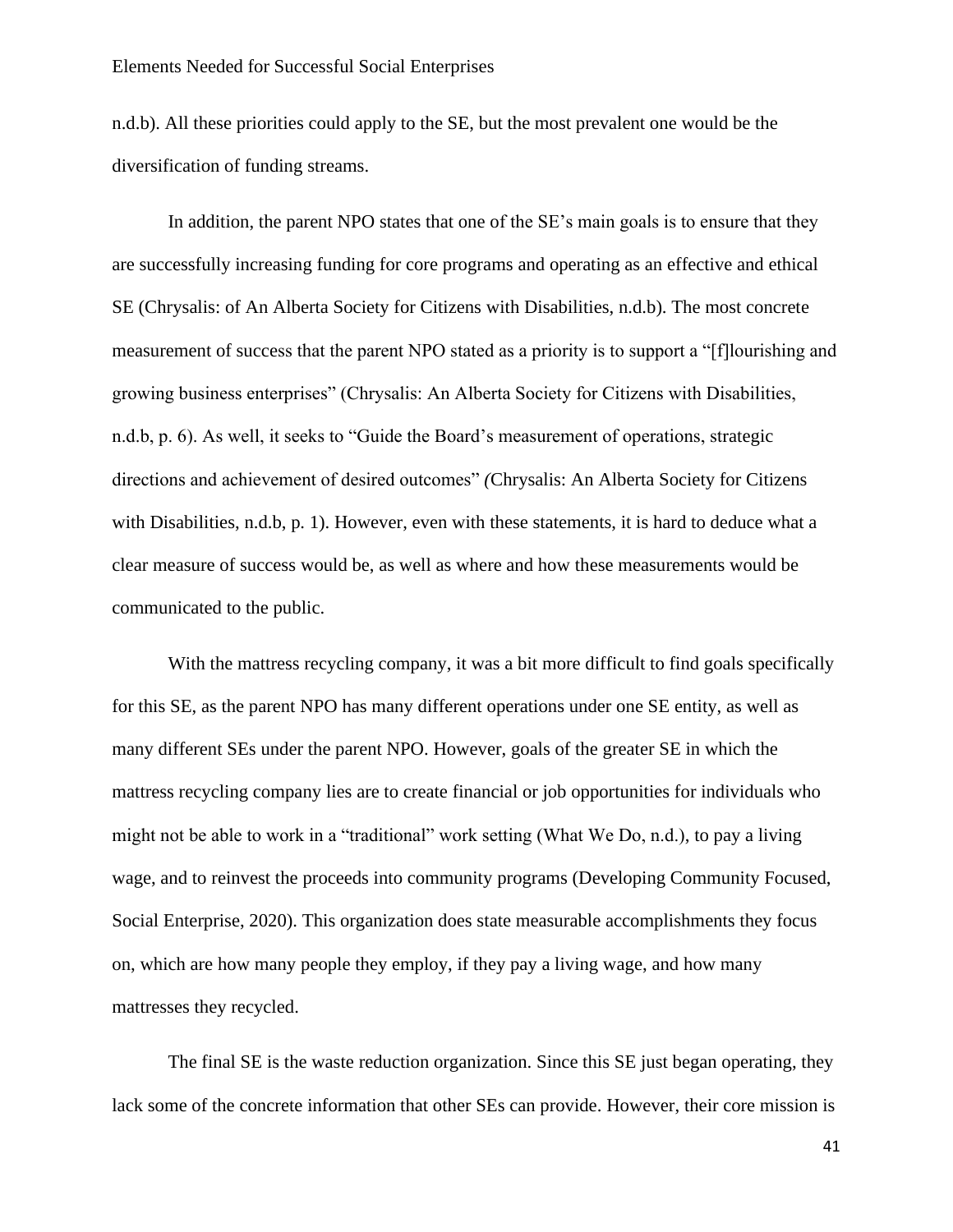to ensure that affordable, nutritious food is available to everyone (About Fresh Routes, 2019), which can be measured as an indicator of success.

As stated above, in addition to the specific missions and determining factors of success, all the SE interviewed were subject to the quantitative measurements, such as revenue, profits, or customer services as measurements of financial success, regardless of their operation.

## **Chapter 2: Methods**

### **Purpose and Goals.**

From the literature review, there is a consistent group of elements that create the foundation of an organization. However, it is not known if or how these elements are present in the NPOs running SEs. Thus, this research sought to investigate which elements were needed by an NPO starting an SE, as well elements that need to be present within the SE in order for it to succeed. As has been presented, the SE will have to operate differently than an NPO; the SE must identify a need that people are willing to pay for, while embracing a social and/or environmental issue. Furthermore, the NPO operating or supporting the operations of an organization that is set up in a way with which the NPO is unfamiliar could lead to challenges. Therefore, to ensure more NPOs start SEs, there is the need for NPOs to understand which foundational elements must be present when starting an SE. A primary goal of this research was to explore, synthesize, and present elements central to successful SEs in order to produce an applicable tool for NPOs. This tool should help NPOs reduce inefficiency, waste, and failures, and to increase chances of success.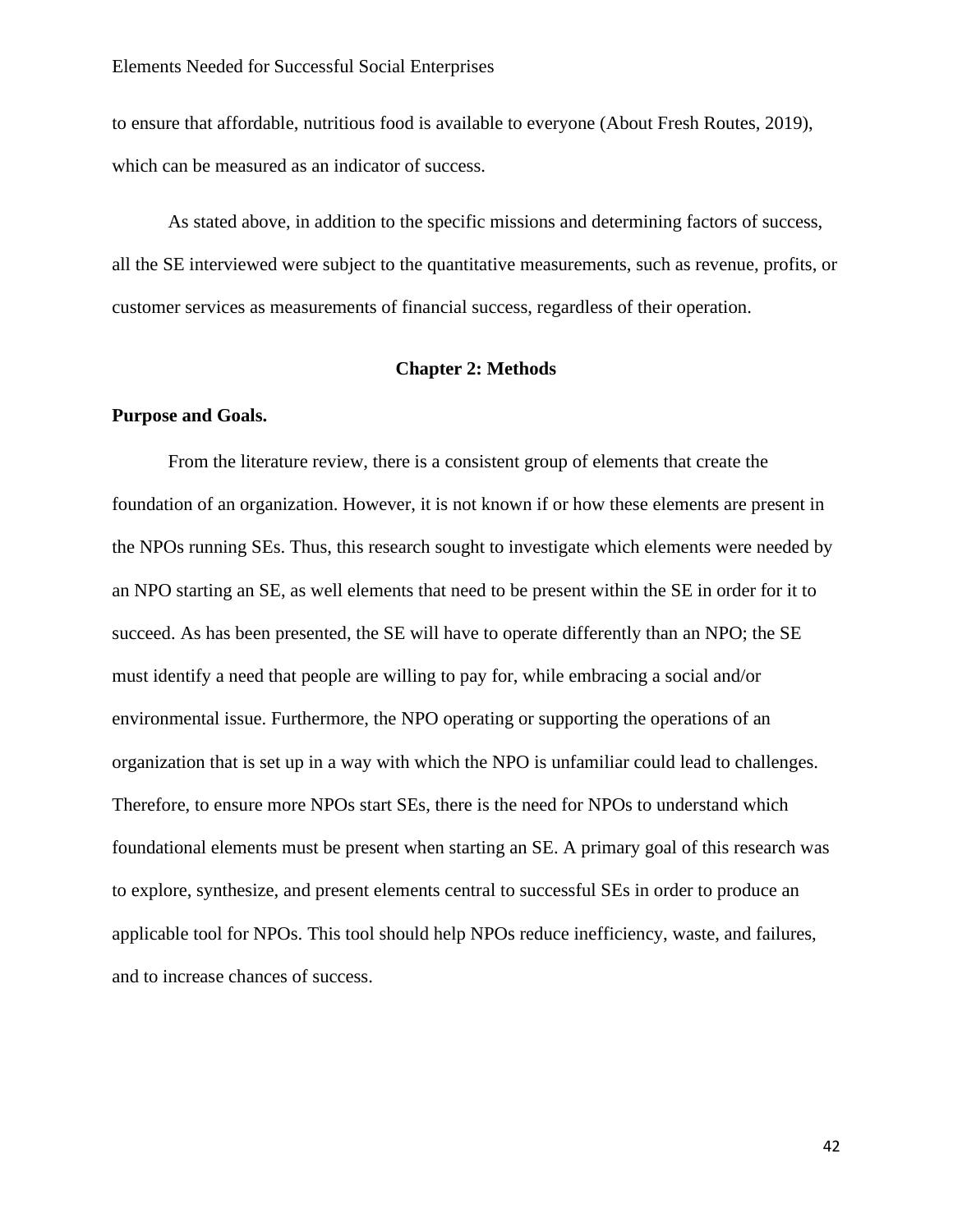## **Methodology.**

To adequately answer a research question, one must establish an appropriate methodology and method. First, methodology is the study of how we gain knowledge and know elements of the world in which we operate (Outhwaite & Turner, 2007). There are many different ways we can gather knowledge about the world in which we live. For this research, the methodology I employ is interpretivist, since I believe that the best way to research, compile, analyse, and report on data is through the subjective interpretation of the experiences of the participants (Bhattacherjee, 2012). While this is the methodological approach taken for this research, the method chosen, case study, will be based on a "basic set of beliefs that guides [the researcher's] action" (Outhwaite & Turner, 2007, p. 13).

# *Interpretive Methodology.*

Based on my research question, the interpretivist methodology, which is used in the building of theories (Bhattacherjee, 2012), is the best to use. Qualitative data, interview data specifically, is a large part of the interpretive methodology as interviews are commonly used to discover detailed information about people's experiences (Bhattacherjee, 2012; Willis et al., 2007). Furthermore, because the interpretive model focuses on people's interpretations of reality and the context in which events happened, the interpretations of the data will be influenced by social constructs (Bhattacherjee, 2012; Willis et al., 2007). Since using this methodology focuses on people's perceptions, each participant or organization will have their own unique understanding of events, shaped by their own experiences and contexts. In other words, participants will have a subjective interpretation of the procedures, processes, and events that have taken place (Bhattacherjee, 2012; Kalof et al., 2008). Interpretivism is best for this research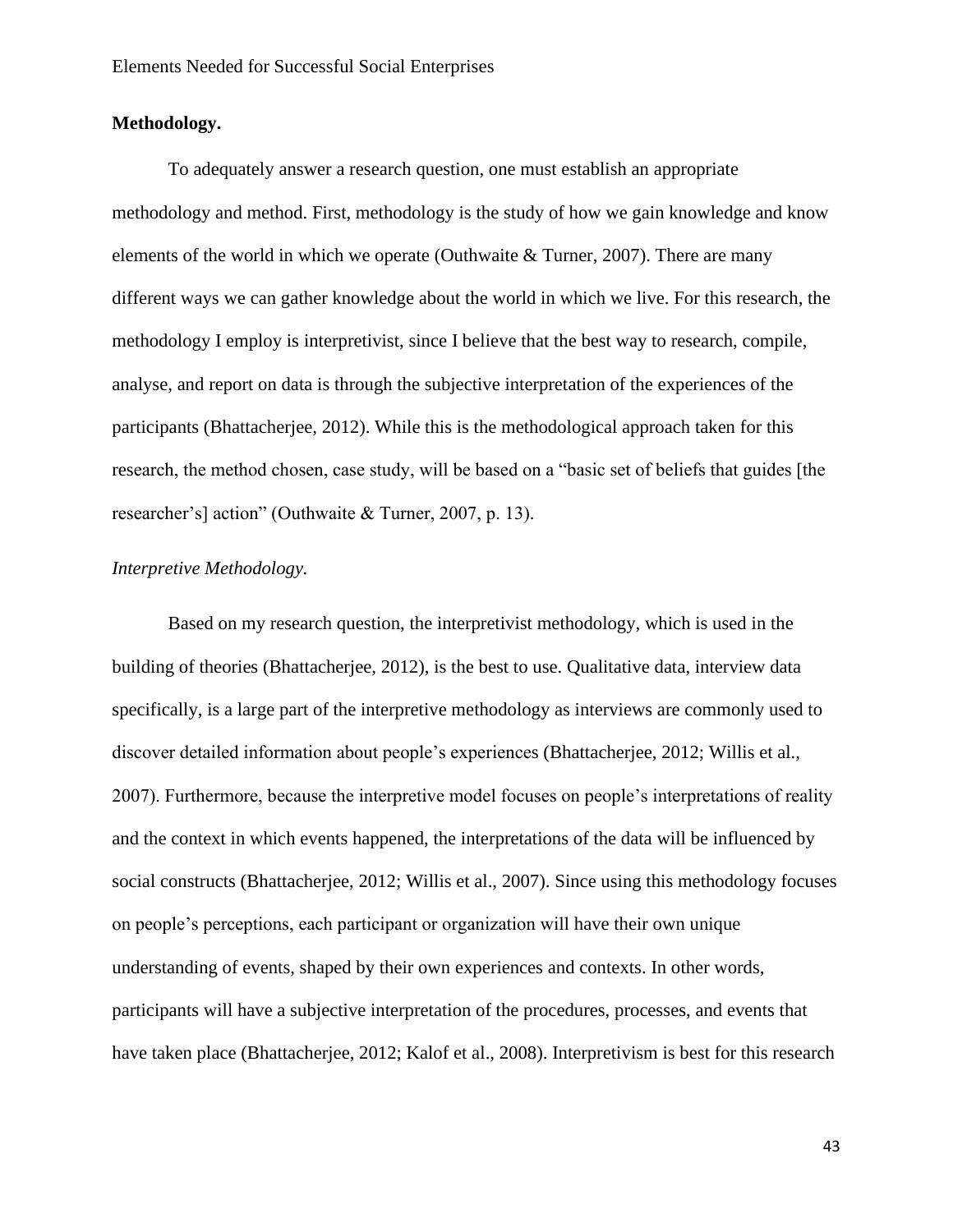topic as it allows for one to create a foundation for future NPOs and SEs to use, as well as other researchers who want to explore this topic further (Bhattacherjee, 2012).

Using qualitative research is the best approach for this topic, as one can obtain information regarding the participants' motivations and their personal experiences (Kalof et al., 2008). As well, interviews allow one to gather information regarding the organization's specific operations (Bhattacherjee, 2012). Since the respondents have different interpretations of the process and operations used, this could lead to different interpretations of reality or the situation (Willis et al., 2007).

# *What is Qualitative Research?*

Qualitative research focuses on detailed personal interpretations of one's behaviors and actions and looks at them within the context in which they happened (Alshenqeeti, 2014). Qualitative research focuses on behaviours and actions as it looks to "explore and describe the 'quality' and 'nature' of how people behave, experience and understand [their surroundings]" (Alshenqeeti, 2014, p. 39). As stated, qualitative research will be employed in this study, as I am trying "to understand processes, experiences and meanings people assign to things" (Kalof et al., 2008, p. 79). As my area of research, specifically the topic of successful SEs, will be everevolving, qualitative research is the correct method to employ. As well, qualitative research is focused on what and why, not on how many (Ritchie et al., 2013), making it an appropriate tool to use as the questions being asked are focused on the whats and whys.

Interviews are the most common form of qualitative research, as this "allows researchers to investigate people's views in greater depth" (Alshenqeeti, 2014, p. 39). Using interviews allows for deeper insights and thus more valuable outcomes. As well, it "enables interviewees to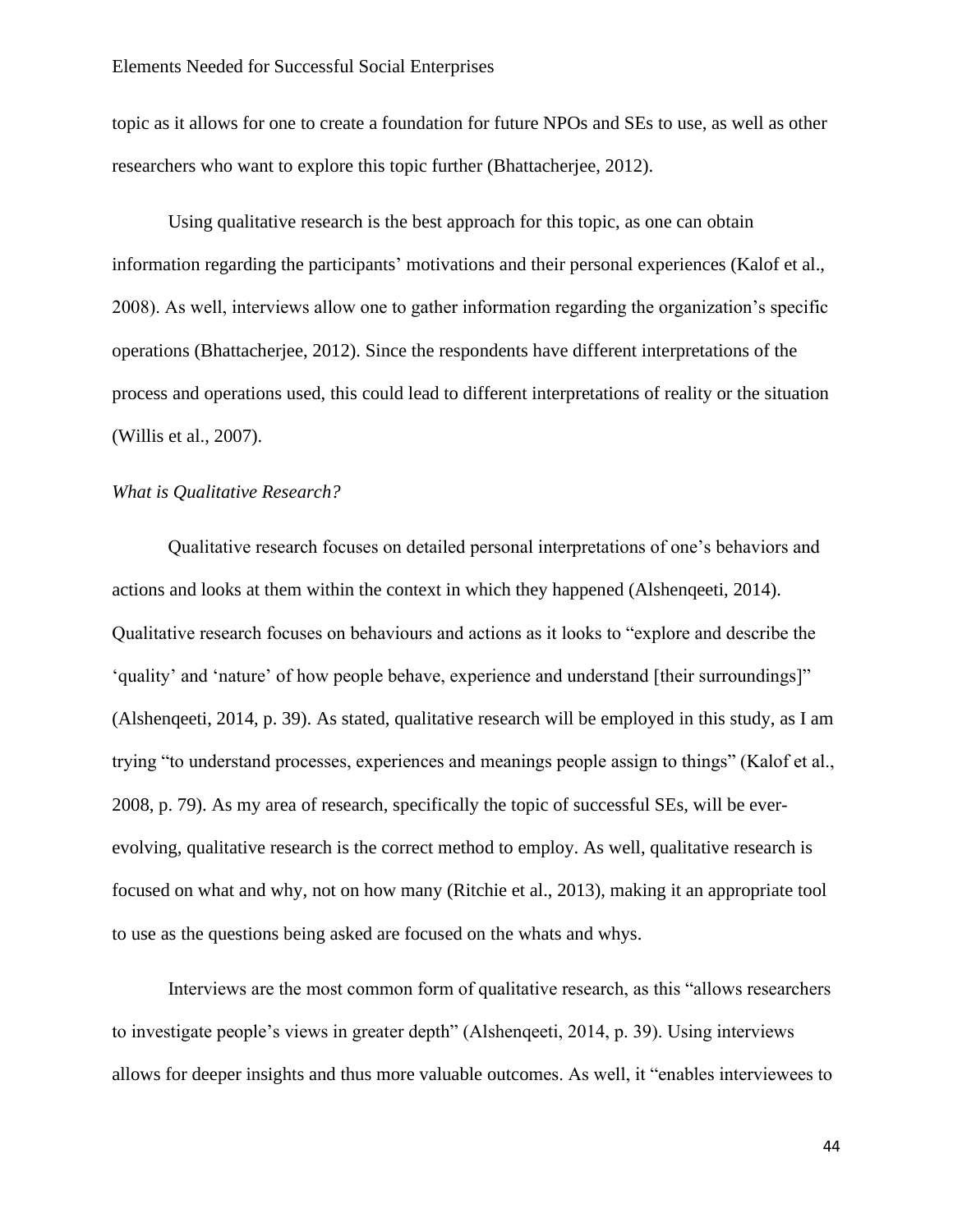'speak in their own voice and express their own thoughts and feelings'" (Alshenqeeti, 2014, p. 39). Having answers in the interviewees own words is something that can not be obtained as thoroughly through surveys or questionnaires. Interviews allow for the probing and gathering of clearer information, sometimes uncovering emerging topics (Alshenqeeti, 2014). There are four different types of interviews; structured, open ended or unstructured, semi-structured, and focus groups (Alshenqeeti, 2014).

### *The Case Study Approach.*

The case study approach is designed to assist the researcher in conducting an "authentic interpretation of the phenomenon of interest" (Outhwaite & Turner, 2007, p. 93). This can be completed through interviews and observations (Bhattacherjee, 2012; Willis et al., 2007). This approach involves multiple people's perspectives and interpretations of the situations in which they are operating (Bhattacherjee, 2012). The case study approach allows for a "multi-faceted investigation" (Outhwaite & Turner, 2007, p. 14) of the topic, through engaging different people from different organizations (Bhattacherjee, 2012). Exploring different people's perspectives may allow concepts and patterns to emerge, which then can be "systematically analyzed and synthesized" (Bhattacherjee, 2012, p. 93). In discovering patterns, the researcher may be able to generate ideas about relatively consistent elements of successful organizations.

# *Why the Case Study Approach.*

Due to the diversity and intricacies of SEs, the case study method is an appropriate method to use to try to answer my research question. The case study approach allows the researcher to look at the "intricacies of a particular situation, setting, [or] organizations" (Willis et al., 2007, p. 14), which is relevant as the experiences of the participants are important to this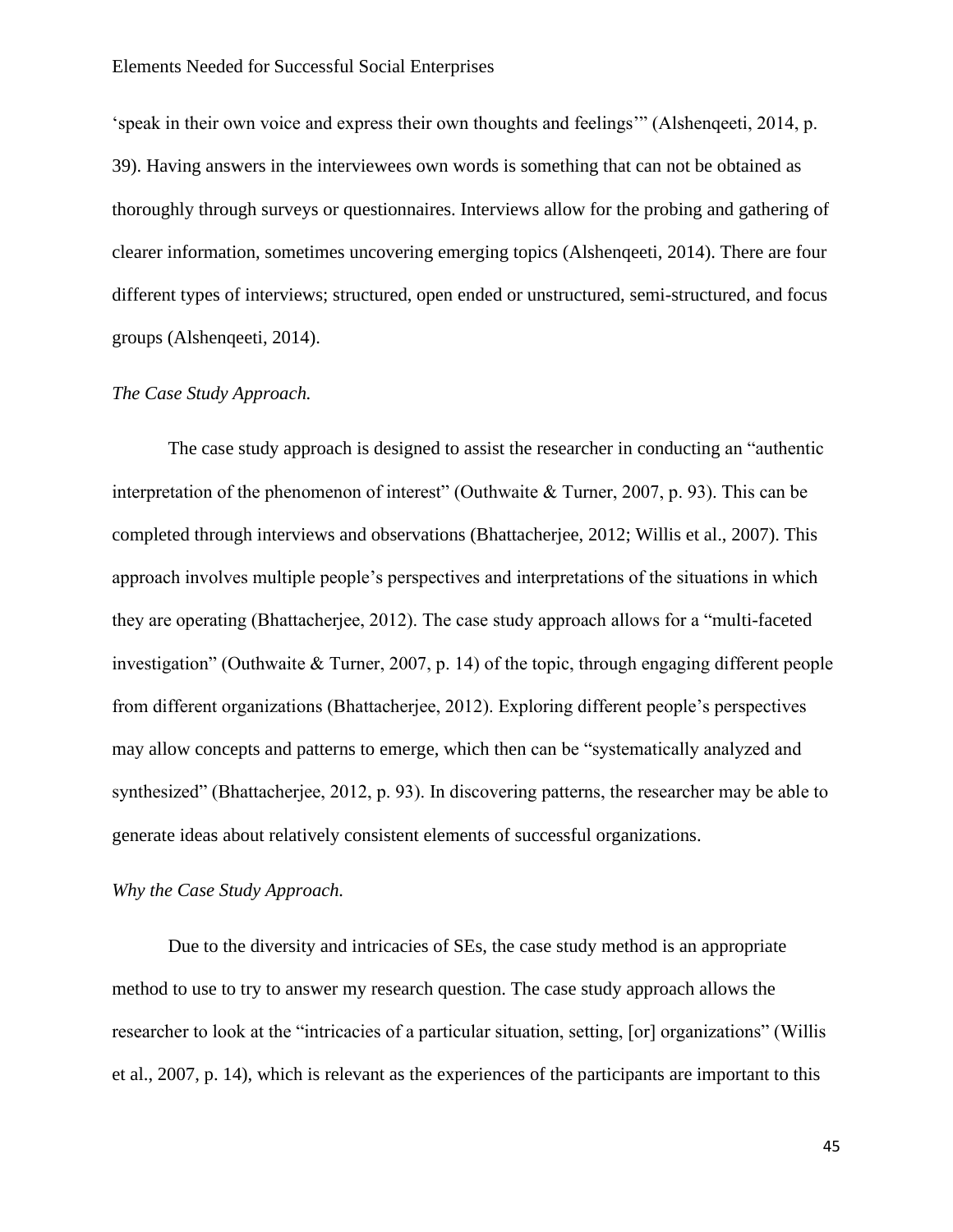research, which is another advantage of this method (Bhattacherjee, 2012). The participants' experiences are important to this study as SEs are unique entities where an over-generalized approach will not be appropriate, as has been presented above. This approach also allows the researcher to be able to obtain knowledge from people closest to the source, creating a more detailed account of what has happened (Willis et al., 2007), making the information obtained more applicable. Using the case study approach will allow for greater depth and understanding of how the NPOs and the SEs are intertwined and operate. This can lead to an understanding of those elements most prevalent in these organizations at the same time (Bhattacherjee, 2012).

# *Steps in the Case Study Method.*

The steps of the case study method that I implemented are the following. The first step, as is the same with many methods, is to define your research question (Bhattacherjee, 2012; Willis et al., 2007). From there you decide how you will obtain data. For this study, information on the SEs and NPOs will be obtained in two ways, through published information and interviews. To obtain public data, a review will be conducted of any published information by the SE or the NPO. As well, interviews will be conducted. Interviews are the most popular technique to use for this method, as they give firsthand knowledge of the organization (Bhattacherjee, 2012; Willis et al., 2007). From there it must be decided how these questions will be formulated and at which location the information will be collected, then how the interviewees will be selected, then how the interview data will be collected and recorded, and finally, how it will be analyzed (Bhattacherjee, 2012; Willis et al., 2007).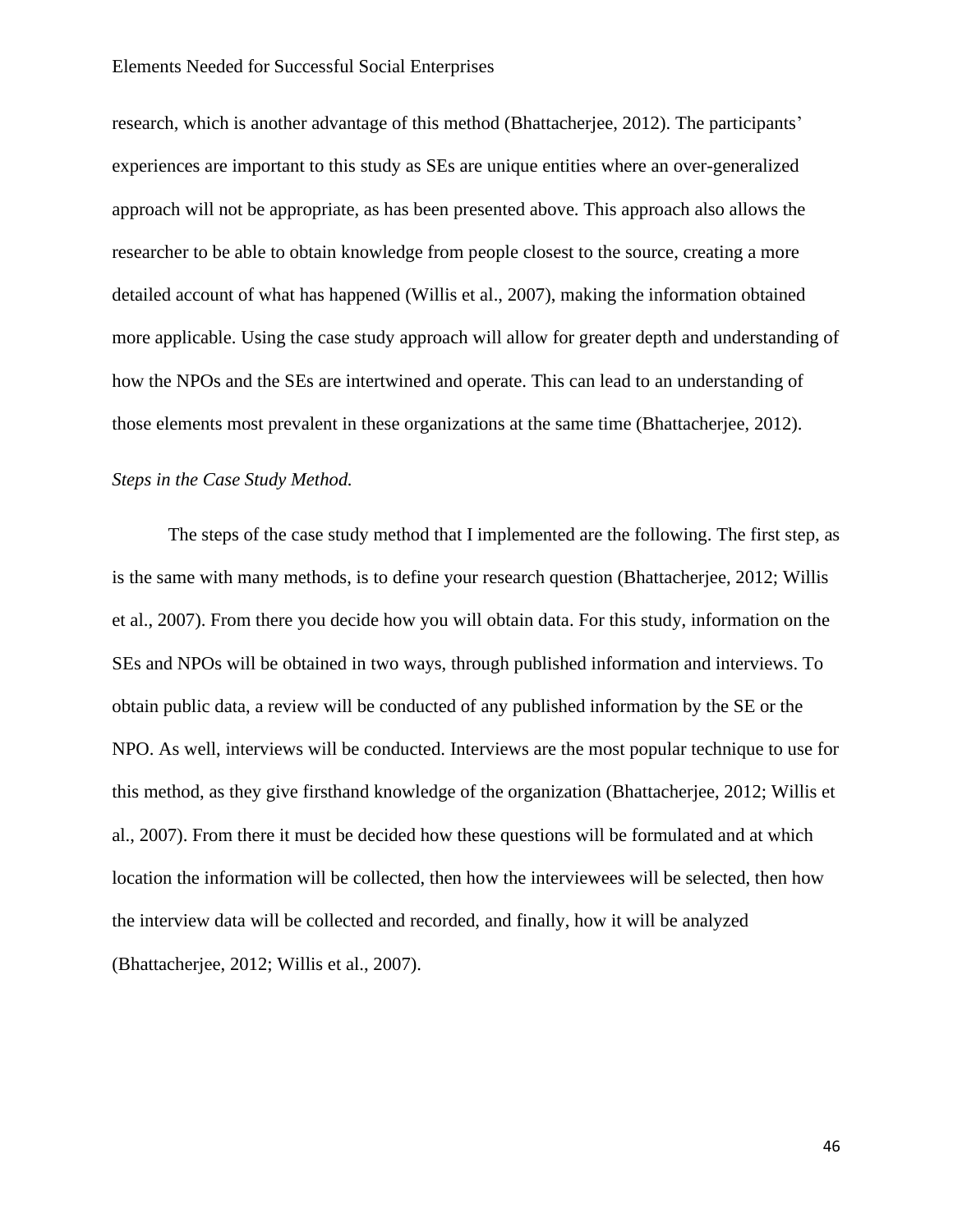# *What is Coding?*

Data is analyzed by looking for patterns in the interview data. One way to understand and analyze interviews is to use the constant comparison analysis method and apply codes. This method is used when the "researcher is interested in utilizing an entire dataset to identify underlying themes" (Leech & Onwuegbuzie, 2007, p. 565) and "is a method of choice when the researcher wants to answer general, or overarching, questions" (Leech & Onwuegbuzie, 2007, p. 576). Constant comparison is also "the most commonly used type of analysis for qualitative data" (Leech & Onwuegbuzie, 2007, p. 565).

### *How to Code.*

Coding is used to organize research data, with the intention of organizing and categorizing the responses to then be interpreted (Alshenqeeti, 2014; Bhattacherjee, 2012; Kalof et al., 2008). The coding will help identify patterns from across interviews. Merriam and Tisdell (2015) stated that "[c]oding is nothing more than assigning some sort of shorthand designation to various aspects of your data so that you can easily retrieve specific pieces of the data" (p. 199). This statement is echoed by Stuckey (2015) who advanced the topic by stating that coding is used to quickly find information and groups of information that are related. Coding systems work by allocating names to themes and patterns in a way to simply compare the data (Kalof et al., 2008).

## *How To Analyze the Data.*

Merriam and Tisdell (2015) indicated that "[d]ata analysis is the process of making sense out of the data" (p. 202) and is "used to answer your research question(s)" (p. 202). The analysis process consists of identifying themes that have emerged, grouping those themes together, and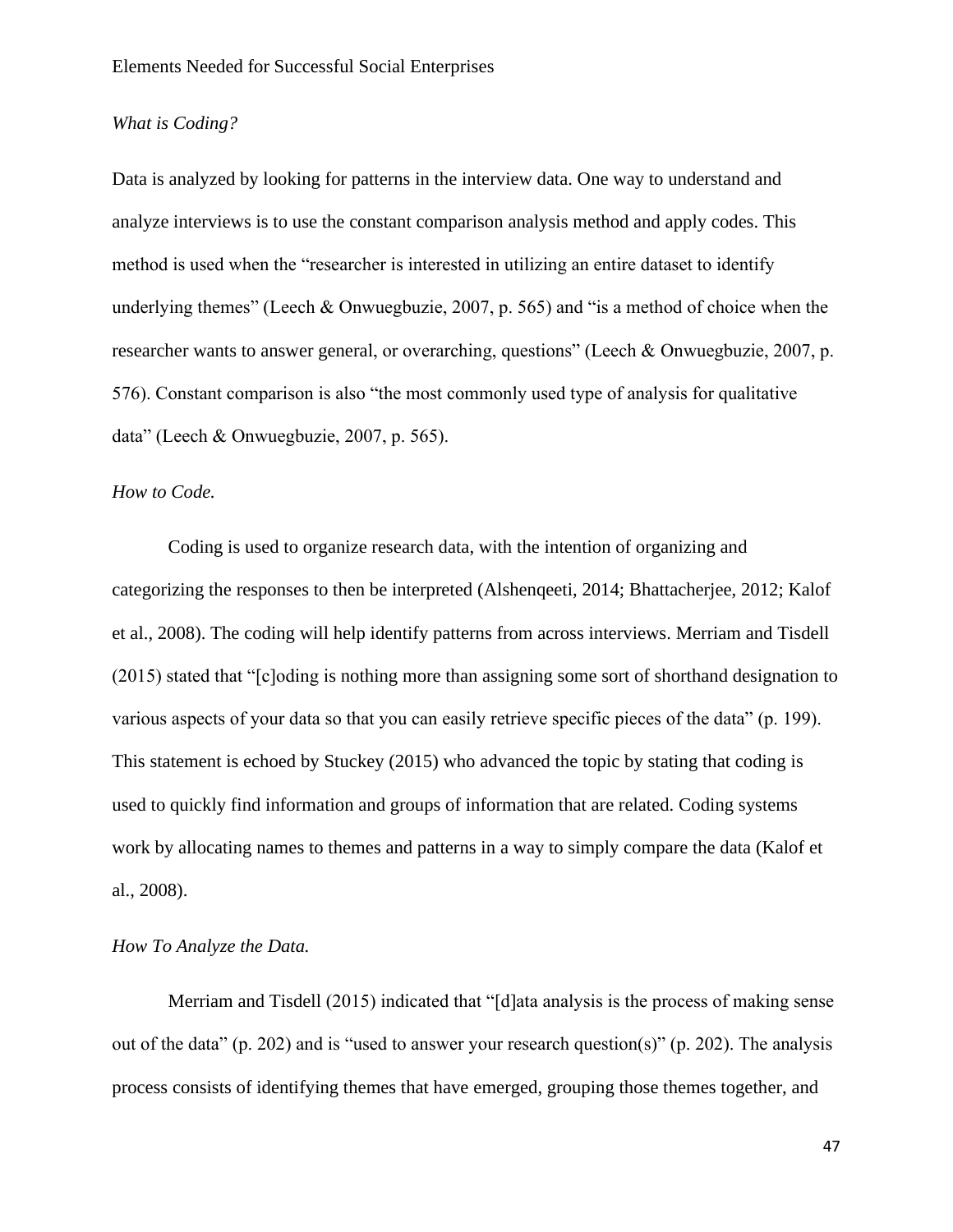pulling examples from the text to support those themes (Burnard et al., 2008). This involves looking for recurring patterns in the data (Merriam & Tisdell, 2015). The patterns can be derived from different areas, either from the research, the participants, or the literature previously reviewed (Merriam & Tisdell, 2015).

# **How I Applied these Methods and Conducted My Research.**

# *Sampling.*

For the process of selecting the interviewees, nonprobability sampling was used. Nonprobability sampling is used when some groups of the population have no chance of being selected (Bhattacherjee, 2012). Within this approach, convenience sampling was used. For this type of sampling, participants are selected due to their closeness or convenience to the researcher or topic (Bhattacherjee, 2012). In my case, I obtained a list of local NPO organizations that operated SEs and then reached out to all the SEs to see if they would be willing to participate in my research. I reached out to people in a senior managerial or higher position. As the pool of NPOs that operate or have operated an SE in the Edmonton region is limited and inter-connected, most NPOs would have had prior knowledge of me or have interacted with me. Therefore, some of the interviewees and I had already connected – as well, with a small community it was difficult to interview all SEs from the same sector. With this type of sampling, and with a sample size of six, generalization is not possible (Bhattacherjee, 2012).

### *Interviews.*

There were two main topics explored during the interviews. First, interviews explored the degree of input and control that an NPO had regarding the SE. Second, interviews explored the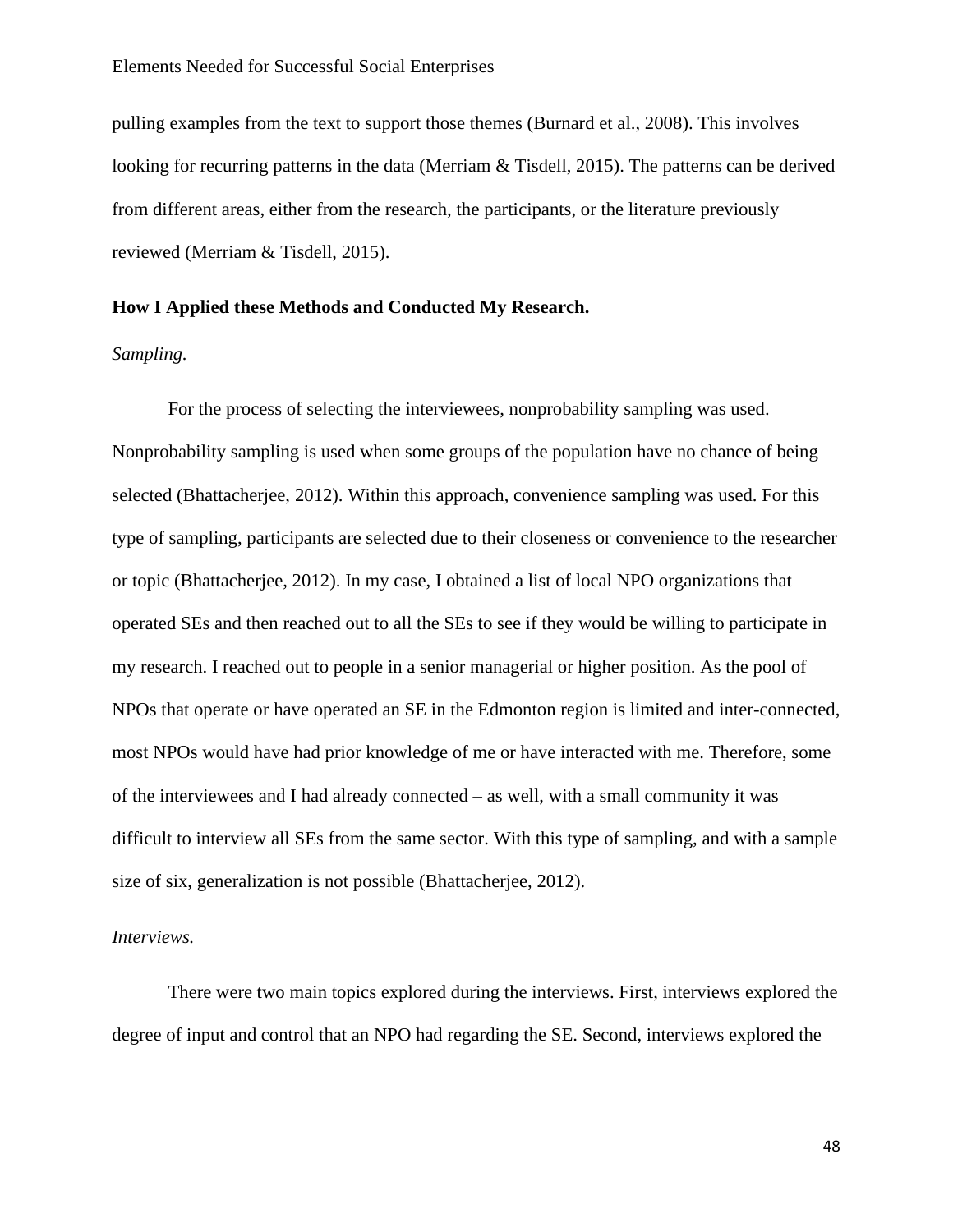elements within both the NPO and SE that were identified as possibly contributing to the SE's success.

## *Interview Question Design.*

The interview questions were designed by analysing all the relevant information obtained from the literature review and then creating questions that would provide me with information to help answer my research question. All the questions were structured as open-ended questions to allow people to talk freely. The questions were categorised in themes that revolved around central elements that were needed within an NPO and an SE to set up the SE for success. The main areas of exploration included general information, business model and structure, entrepreneurial mindset, business acumen, leadership and staffing, motivation and mission, culture, partnerships, and success classifications (see appendix B for full list of questions). The first group of general questions consisted of four questions about the NPO (e.g., how many people the NPO serves in a week, the NPO's definition and measurements of success and their planning process), followed by seven about the SE (e.g., why it was started, financial stability, competitive advantages, beneficiaries). The remaining 14 questions concerned the operational functions of the SEs (e.g., business acumen, leadership, culture, entrepreneurial mindset, mission, and partnerships), as well as how they classified success. Starting with general questions about the NPO and SE allowed for an understanding of the SE from inception and what input and control the NPO had over the SE. The remaining 14 questions were asked in order to identify which operational elements were present and how they impacted the SE and its ability to be successful according to their definition. Then the information obtained from the interviews will be correlated and compared to the data obtained from the organizations published data on the same topics.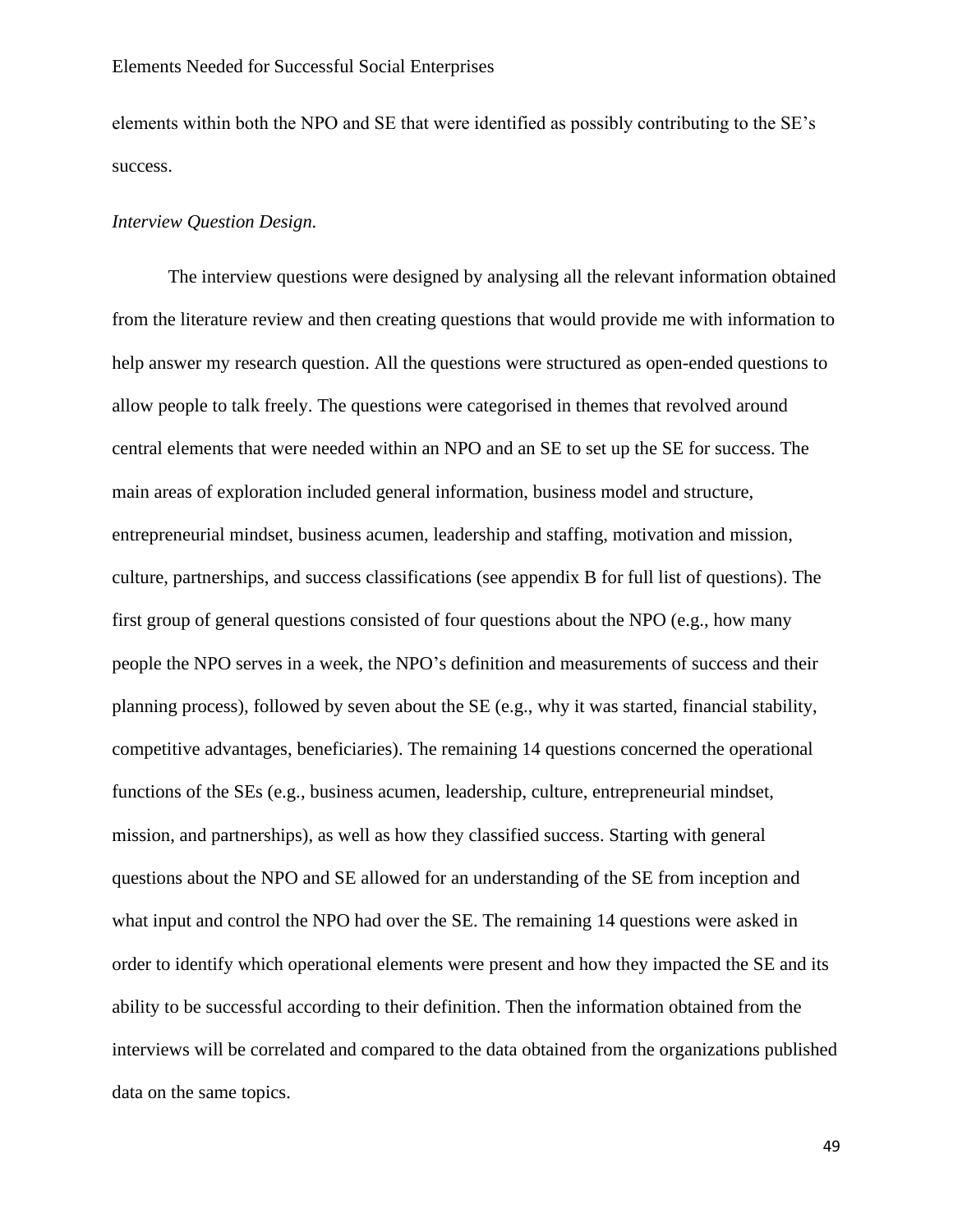# *How the Interviews Were Conducted.*

For this research, I used semi-structured interviews, as they were both structured and flexible, allowing for probing and the ability to obtain more information in areas of relevance. It also allowed for consistency across all interviews, as a checklist of which questions were asked was used (Alshenqeeti, 2014). The six semi-structured, in-depth interviews were conducted with people in a managerial or higher position who were part of an NPO that operated at least one SE. The interviews were conducted via Zoom, due to the COVID-19 global pandemic, between September and October of 2020. The interviews lasted between 45 and 60 minutes. To ensure that the interviews were as successful as possible, I focused on having genuine conversations that were detailed and flowed naturally (Alshenqeeti, 2014). One tool that I used to ensure that no data were missed was to record the interviews with the participant's permission (Alshenqeeti, 2014). These recordings allowed me to give my full attention to the interviewees as I could transcribe the interviews at a later date.

### *How I Coded.*

Coding the interviews involved several steps, some of which occurred before coding even began in order to the set the subsequence coding up for success. First, the person doing the coding (me) was knowledgeable about the topic (Stuckey, 2015). Second, I set codes as themes were revealed, as opposed to beforehand (Leech & Onwuegbuzie, 2007; Stuckey, 2015). After the first interview, I read the interview transcript and made notes in the form of a memo. This process helped track how the coding scheme was developed and how conclusions were formed (Stuckey, 2015). In addition, the memos helped keep track of my thoughts and any interpretations I realized during the interviews (Merriam & Tisdell, 2015, p. 200). During the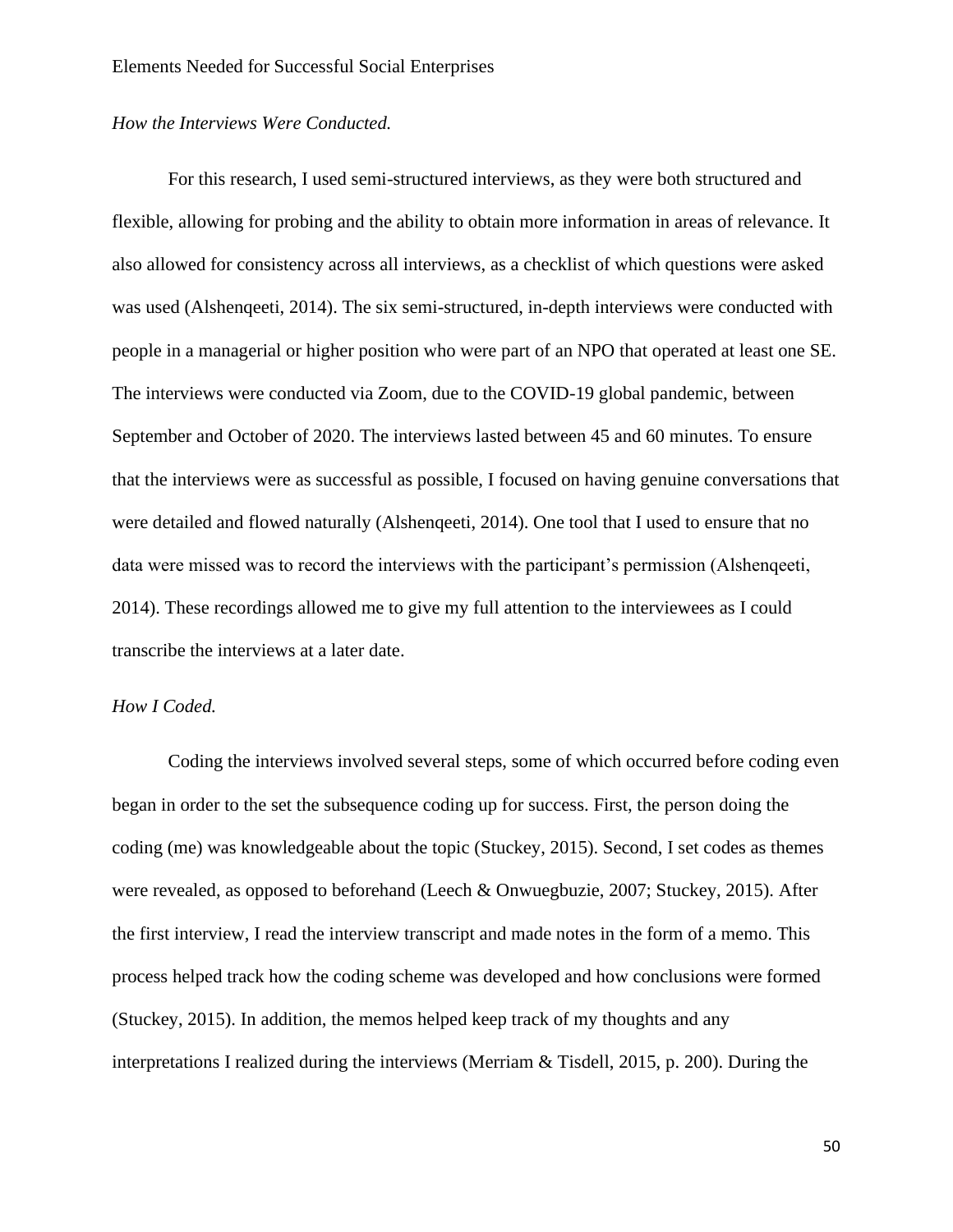interviews, I also created notes of my thoughts and interpretations of what the interviewees were saying.

After this initial process, I began coding by rereading the first interview and coming up with codes as I recognized them in the data, using the constant comparison model to create codes. Specifically, I used the inductive method of coding (Leech & Onwuegbuzie, 2007). As coding is simple assigning of shorthand to the data, the codes I made were in the form of single words and phrases (Merriam & Tisdell, 2015). After assigning codes to the first interview, I grouped areas together by similarities, creating categories (Merriam & Tisdell, 2015). From there I read the next interview, while keeping in mind the codes and categories I had previously created, but also creating new codes and categories when they emerged (Merriam & Tisdell, 2015). While coding subsequent interviews, I was mindful to ensure that my biases were not clouding my coding. As more and more codes started to emerge, I created a codebook to help sort the codes (La Pelle, 2004). Although the coding process is time consuming (Alshenqeeti, 2014), it produced rich information.

# *How I Discovered Themes.*

Once all the interviews were coded, codes were organized into categories and themes. The codes allowed me to identify concepts that lead to overarching categories that, in turn, lead to themes that helped me answer my research question (Bhattacherjee, 2012). The categories were discovered by looking at the questions and determining if there were commonalities in the answers given by the interviewees. While I was analysing the data, I searched similar responses that emerged from the codes to create categories (Leech & Onwuegbuzie, 2007). As the categories can be derived from different areas, I created my categories with a mixture of the participants' comments and the literature previously reviewed (Merriam & Tisdell, 2015).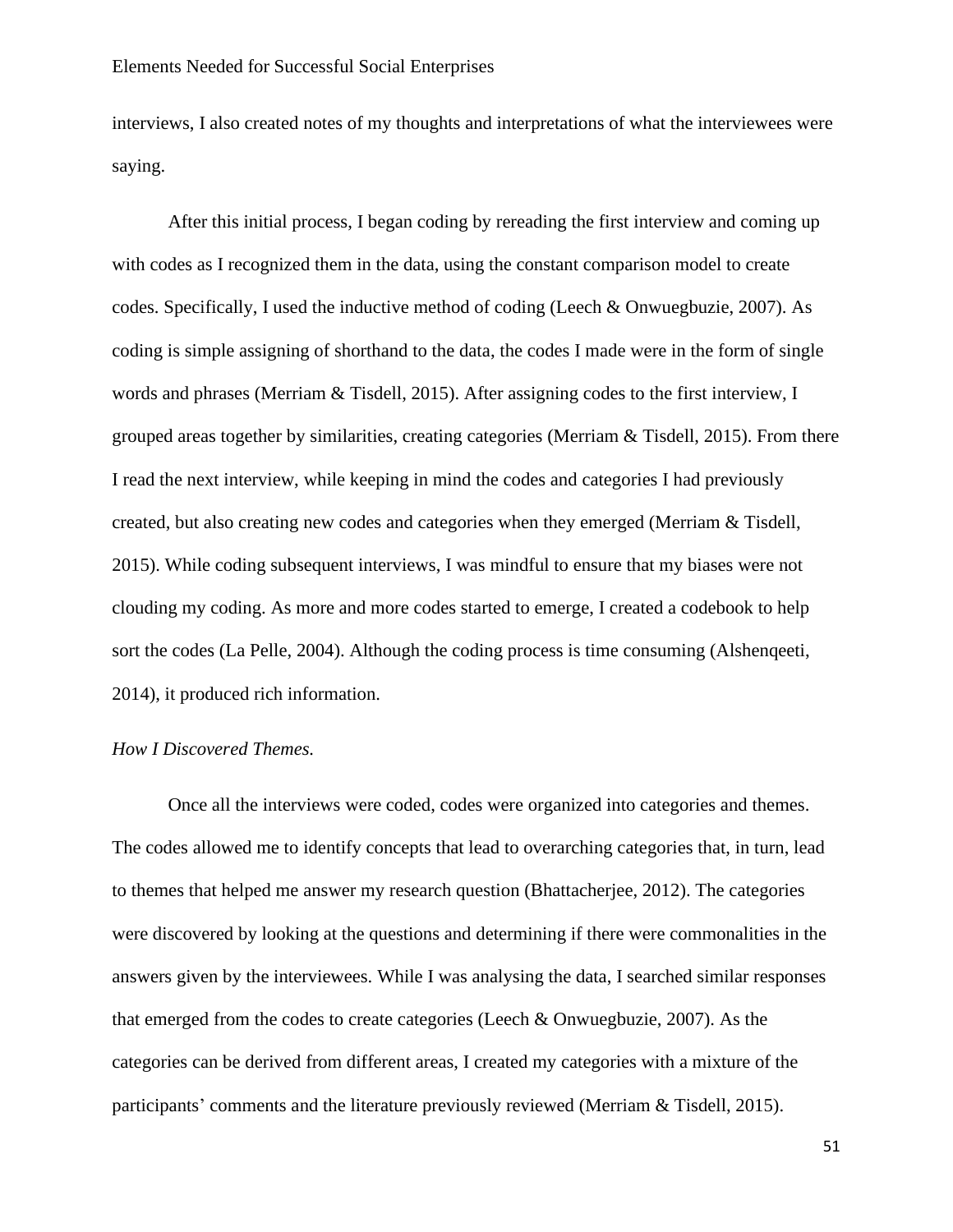Furthermore, the categories created were exhaustive, mutually exclusive, and relevant to the research topic (Merriam & Tisdell, 2015). From the categories, I was able to discover themes that were important and relevant to my research question (Merriam & Tisdell, 2015). To be able to discover the themes that were emerging, I had to ensure that I was looking and thinking beyond what was just being stated (Merriam & Tisdell, 2015). From there the themes allowed me to discover and organize my findings. After all the interviews were organized and themes were started to emerge, analysed published data from the corresponding organizations to be able to triangulate the findings from the interviews. This allowed me to confirm the information provided by the interviewees.

# **Reliability and Validity of the Research Design.**

Reliability is defined as the ability to conduct multiple research studies and obtain consistent results, thus showing that the research is free from errors (Malhotra, 2012). Validity is defined as how accurately the data has been measured in relation to the real world (Malhotra, 2012). Reliability can be difficult to ensure in qualitative research. Compared to quantitative research, qualitative research is where the "researchers seek to describe and explain the world as those in the world experience it" (Merriam & Tisdell, 2015, p. 250) and since interpretations can be different over time, to repeat the same study multiple times does not guarantee the same results (Merriam & Tisdell, 2015).

To ensure validity and reliably in qualitative research, Merriam and Tisdell (2015) suggested that research must be conducted ethically. My research was conducted within the ethical standards of Royal Roads University, ensuring my research techniques were reviewed and approved by the Office of Research Ethics. Another way to guarantee reliability and validity regarding coding is to ensure that the coder is "knowledgeable enough about the subject matter…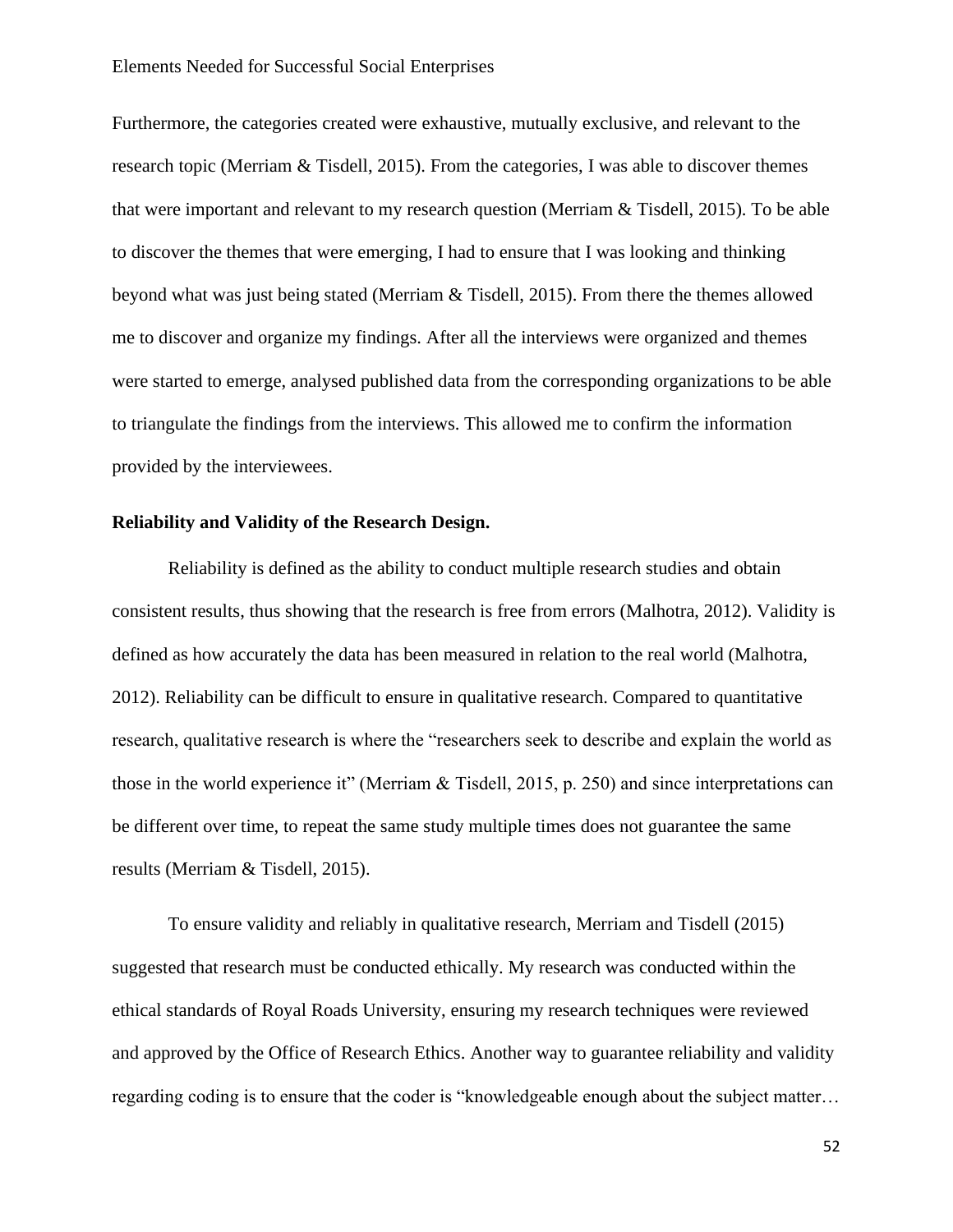to identify subtle meanings in the text" (Campbell et al., 2013, p. 297). My background, which includes serving as both staff and board member of NPOs, and my education in business have provided me the knowledge needed to be able to interpret the responses on this subject in a meaningful way. Finally, I have attempted to obtain data from the SEs or NPOs themselves to confirm the information that was obtained during the interviews, as this is another process to ensure validity (Leech & Onwuegbuzie, 2007; Merriam & Tisdell, 2015). While using multiple researchers can also ensure validity (Leech & Onwuegbuzie, 2007; Merriam, & Tisdell, 2015), this is not a technique that I employed. However, to ensure that the research conducted was held to the highest standard, careful attention was paid to "how the data [was] collected, analyzed, and interpreted" (Merriam & Tisdell, 2015, p. 238). Because of the intricacies of conducting, coding, and analysing the qualitative interviews, Merriam & Tisdell (2015) state that as long as the findings and the way they are presented is consistent, the study is deemed reliable, which will be revealed during the conclusion stage.

## **Chapter 3: Findings**

# **Summarization.**

## *Participant Characteristics.*

I conducted six in-depth individual interviews with managers from different NPOs that operate SEs. Interviews were conducted with the people either directly responsible for managing the SEs or overseeing the manager of the SE. Participants had various titles such as Executive Director (ED), Chief Executive Officer (CEO), or Senior Manager. The interviewees consisted of three women and three men. The respective SEs were diverse, and included a thrift store, a café, a food production facility, a garden, a mattress recycling organization, and a waste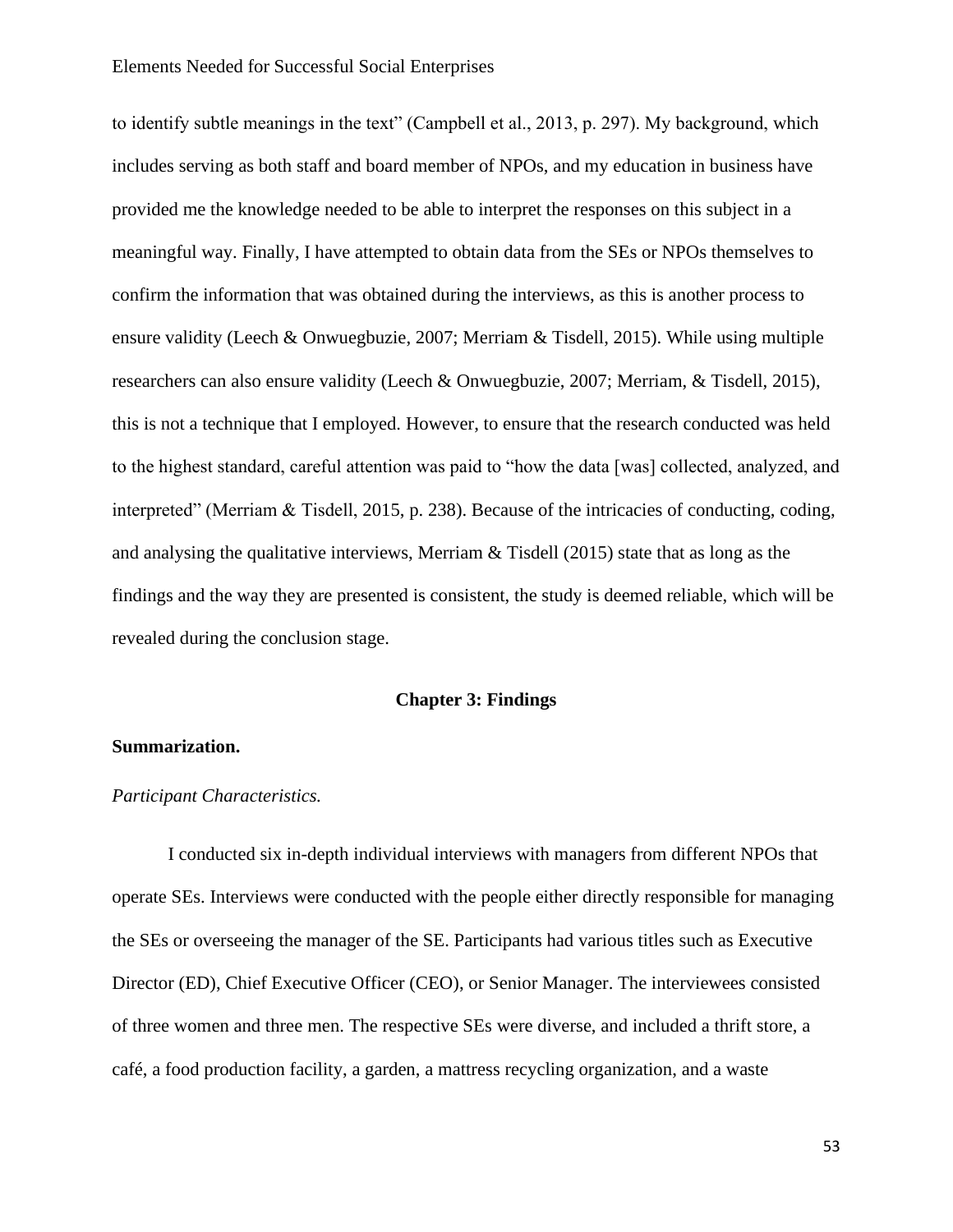reduction organization. Each organization has been operating for a different length of time: the garden and the waste reduction organization both had been operating for less than two years, while the thrift store and the mattress recycling organization had been operating for ten years, followed by the long running café for 26 years, and the food production facility for 30 years. Thus, their experiences differed widely on certain elements as reflected in the answers they provided. Each of the participants had different backgrounds and years of experience within SEs. Having a group of interviewees with diverse backgrounds and operations allowed me to gather knowledge on different processes and procedures for creating and running a variety of SEs.

Participants were assigned numbers as follows:

- 1. The café interviewee
- 2. The thrift store interviewee
- 3. The food production facility interviewee
- 4. The garden interviewee
- 5. The mattress recycling interviewee
- 6. The waste reduction interviewee

## *Themes.*

Coding and categorizing the data allows themes to be discovered. These themes are reviewed below and include the following information: why the SE was started, how it was financed, financial stability, profit allocation, market need, competitive advantage, management structure, leadership, mission, corporate culture, partners, and classification of success. Each section below summarizes participant insights, exploring both consistencies and inconsistencies of information obtained from the interviewees.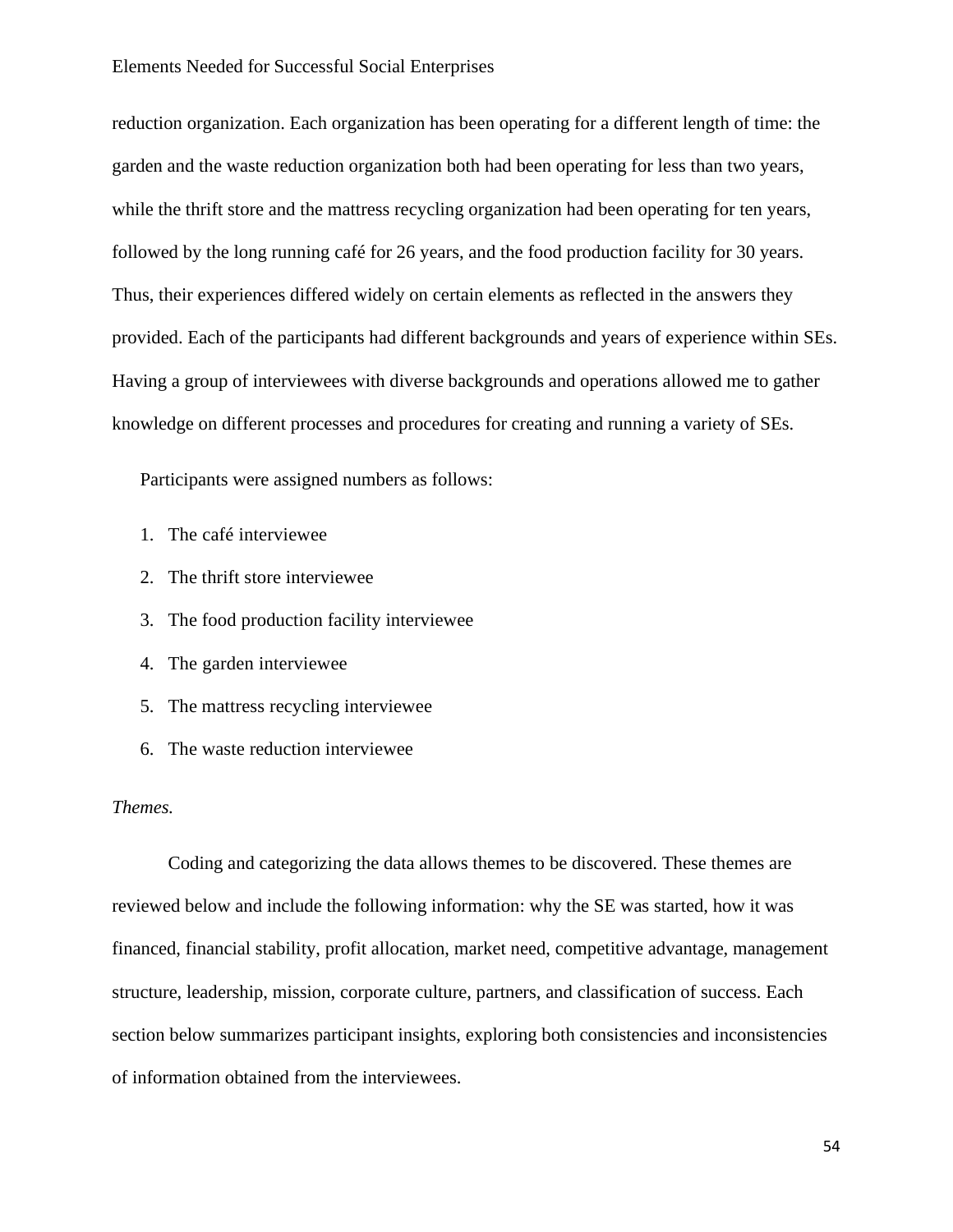# *Data Summarization.*

The SEs had been operating for different periods of time, as well the interviewees had all worked for their respective organization for different amounts of time. Interviewees 4 and 6 stated that the SE had started recently and were not fully operational, while Interviewees 1, 2, and 5 stated that the SE has been operating for over 10 years. Starting with why the SE was started, Interviewees 2, 3, and 6 said they, or someone in the organization, saw an opportunity or need from having interactions with the community or from analyzing the NPOs operations. For instance, Interviewee 4 needed a way to fill a funding gap, while Interviewee 5 stated that an opportunity was discovered after viewing internal operations by someone with an entrepreneurial mindset. Interviewee 1 stated their SE was started because the parent NPO had connections with the city of Edmonton and a member of council had a physical café space that needed to be filled and wanted to help the NPO.

## *Financing.*

When it came to the question of how the SE was financed at the start, Interviewees 1 and 2 were unsure, due to the length of time some of the SEs had been operating and how long the interviewees had been with the organization. But based on how other initiatives within their NPOs began, they guessed that the funding was community based or governmental. On the other hand, both SE 4 and SE 5 started with internal financial aid from the parent NPO, with SE 5 also taking out a loan. Interviewee 3 did not have to obtain any funding as the organization had all the assets and space needed to run the SE. Interviewee 6's SE received funding from the municipal and provincial governments and partnered with a local university for personnel funding.

### *Financial Stability.*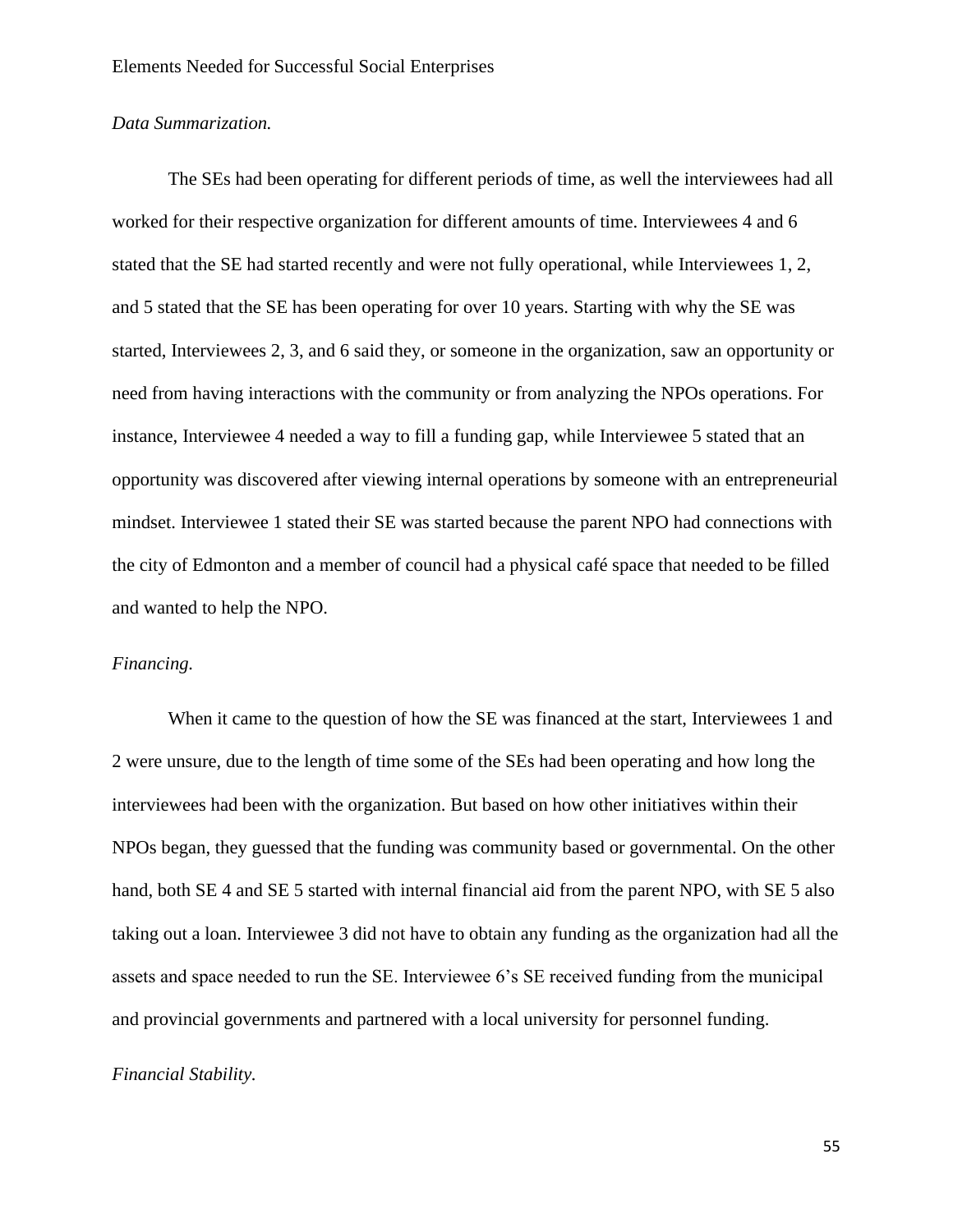When discussing financial stability, most said that the SE was financially stable or had the potential to be, based on research done by the organizations or demand from customers. In other words, there has been a good indication that there is a market need for these SEs. One consistent response was the definition of the term "financial stability"; for participants, financial stability meant that the SE at least broke even on an annual basis, covering all its costs. Interviewees, 1, 2, 3, and 5 all stated that they broke even, while 4 and 6 were too young to state if they had broken even yet. However, 4 indicated that they were on course to make money after one year and 6 projected that they would make money by year three.

# *Profit Allocation.*

Regarding where the earned profits were allocated, there was a split amongst the respondents. In half the cases (1, 2, and 6), the money was reinvested into the SE to purchase assets, pay off loans or reinvest in programs. For the others (3, 4, and 5), the profits were redirected back to the parent NPO. In addition, 1, 2, and 3 said they paid the NPO for administrative services performed for the SE, including facility rentals, cleaning, marketing, or financing. This was viewed as a way to support the NPO.

## *Market Need.*

Regarding how the market need for the SE was discovered, this question related to and generated similar answers to the previous question about why the SE was started. Interviewees 2, 4, and 5 stated that there was a market need that was not being addressed, either not being served or being underserved. Interviewees 4 and 5 also stated that a bonus to creating the SE that focused on an unmet need was that the newly formed operations would offer employment opportunities to the clients being served. Interviewees 1, 3, and 6 indicated that the SE started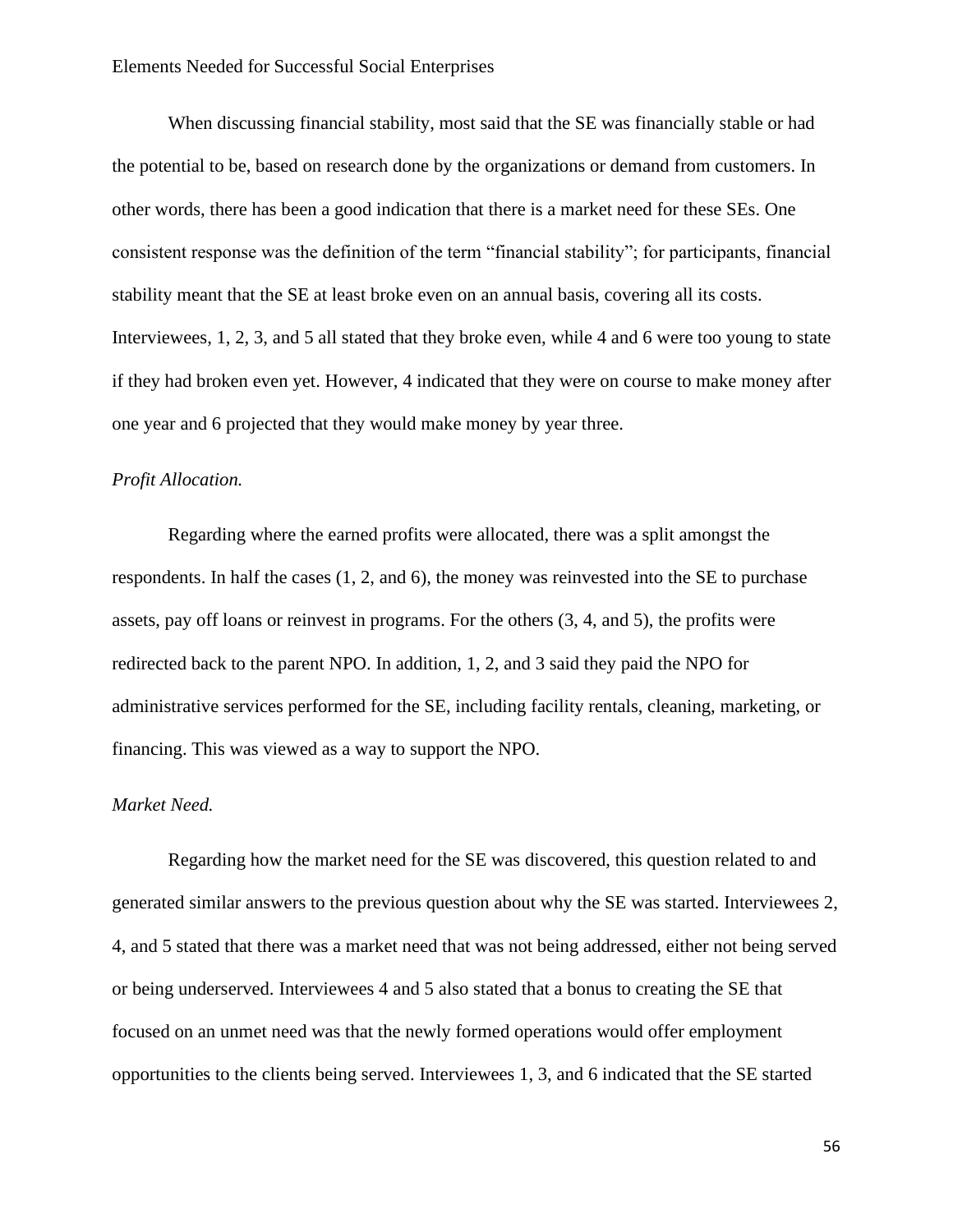not because of a specific or particular market need but because either the need was discovered serendipitously, or someone external to the NPO had a mandate to meet and approached the NPO. For example, SE 1 was started because there was space available for a café in city hall, and the NPO was approached to see if they would want to operate in this location, as being in this location would allow the NPO and SE to be near municipal figures with political power and showcase the work the organization was doing. For SE 3, what began as a group making food for themselves turned into a business when it was realized that the product provided a funding stream. But most importantly, Interviewees 3, 4, and 6 report that from inception they have grown to find a niche market that they can serve.

# *Competitive Advantage.*

When asked what their SE's competitive advantage was, a consistent theme emerged  $(1, 1)$ 3, and 4) about customers choosing the SE because of the story behind it, either what the NPO did or why the SE existed, that is, their purpose. For example, Interviewee 1 stated that people choose them specifically because the customers know by doing so, they are helping the NPO and the community. Interviewee 3 stated that people chose them because by purchasing the products they are helping the NPO, and because they know this is a small local organization. Finally, Interviewee 4 announced that people and organizations feel good about supporting the community, and the organizations in turn can use this support as a marketing tool to attract their own customers. Interviewees 2, 4, and 5 stated that their competitive advantage was to offer a service that no one else offered locally. Interviewee 2 stated that the items they offered were not normally sold in stores like theirs, while Interviewee 5 stated that no one else was offering this service in the city, but that they still needed to be competitive with their pricing. Finally, Interviewee 6 stated that their competitive advantage was how the service operated, how they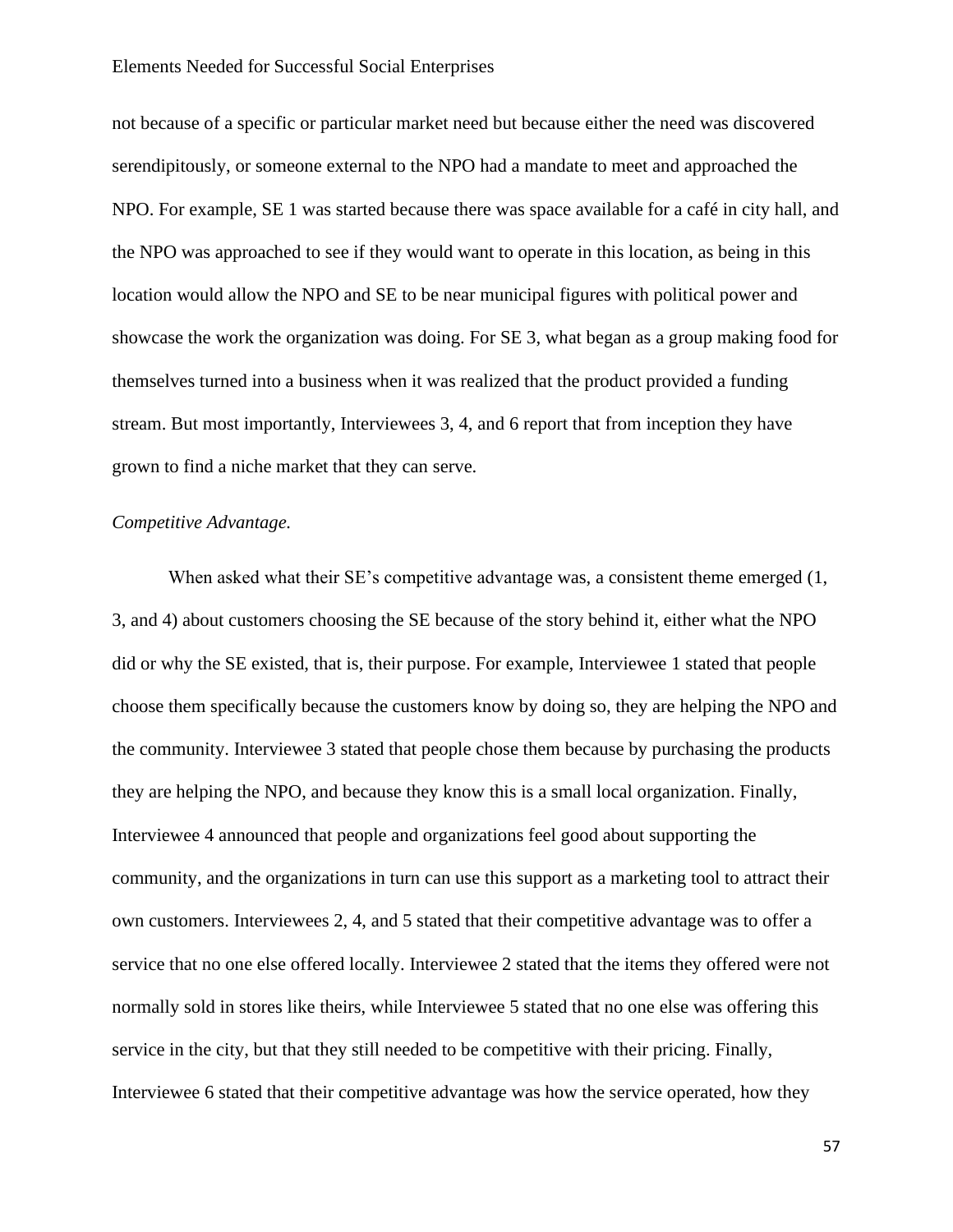treated people, and the fact that they were providing a product that people actually needed when and where they needed it.

## *Management Structure.*

Pertaining to the management structure and how it might impact operations and planning, Interviewees offered consistent answers that the person who ran the SE was at a management level and reported either to the C-suite level of the NPO or the Board of Directors. All Interviewees worked in a traditional hierarchical structure with different levels of managers, middle managers, and other staff. Planning, an important element of structure, contributes to the direction of the SE and was mentioned by different respondents. Interviewees 1, 2, and 4 stated that their SE's management made decisions about the direction of the SE and then presented them to the higher levels of the NPO for final sign off. For some, this was more of a formality. For SEs 4 and 6, the C-suite level made big operational decisions and then presented them to the Board for final sign off. Interviewee 5 stated that the managers of the SE and the NPO would have informal meetings to spark creativity and innovation. All but Interviewee 5 stated that the Board of the NPO had a say in the decisions of the  $SE$  – some from a financial perspective while others were more from a strategic perspective. Only Interviewee 5 answered that their Board is a Governance Board and has very little input and the SE's decisions are made by the SE leader.

A major planning element is the creation of a formal business plan; the NPOs that were larger and had been running their SE for some time, 1, 2, and 5, had five-year plans. The SEs that were just starting out (4 and 6) did not have a formal business plan but did have a business proposal or a strategy in place, while SE 3 had a sales target and a budget but no formal business plan. One element that respondents constantly stated as being necessary to run a business is a business plan.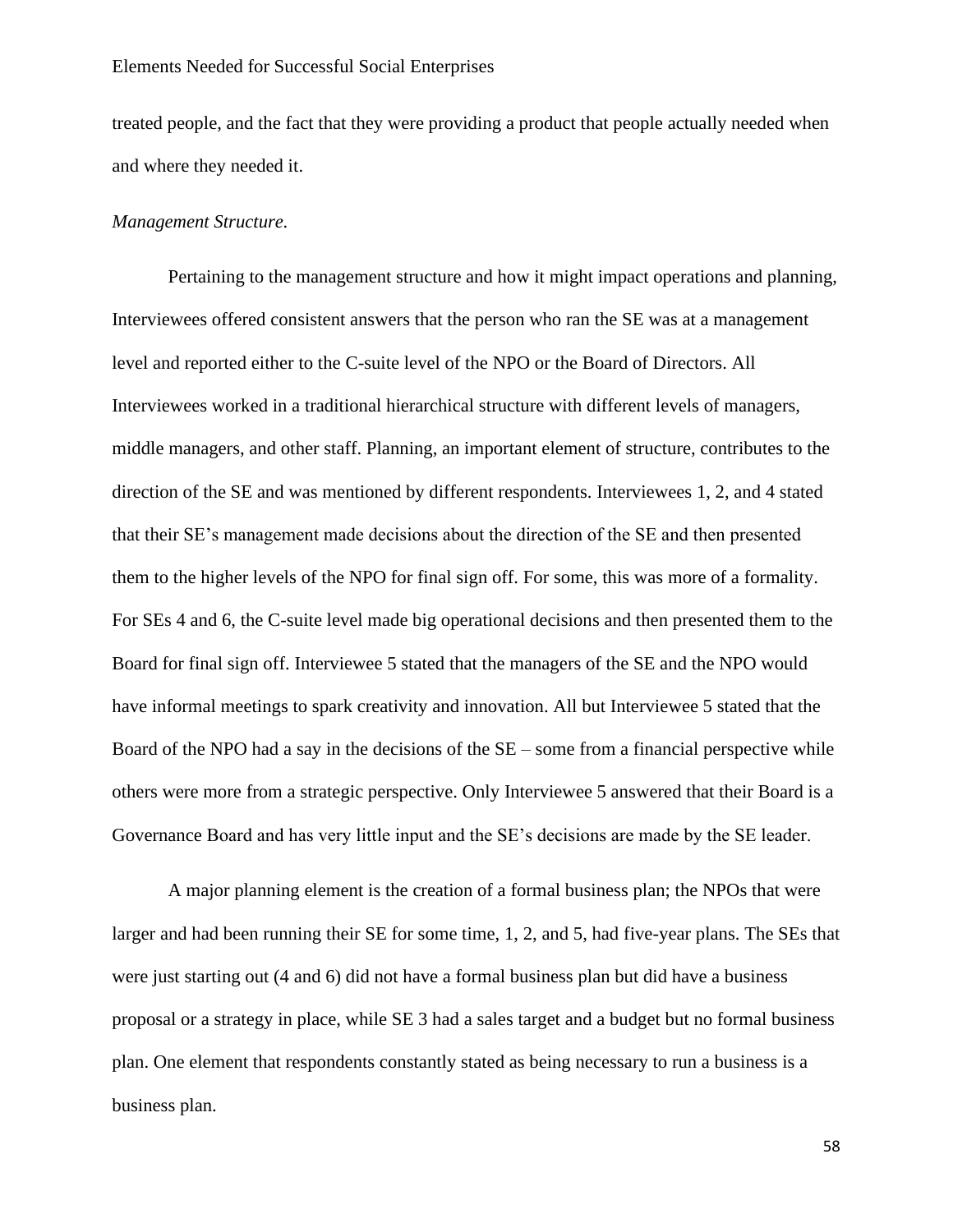# *Entrepreneurial Mindset.*

Trying to understand why certain people were selected to head the SE, and if they had an entrepreneurial mindset (EM), concluded in mixed statements about who had the EM. However, the presence of an EM was evident in all but one SE, represented by Interviewee 2. The one outlier explained that because their management team's main focus was the organization's operations there was no need for EM on the team. Interviewees 3 and 6 stated that their organizations operated with an EM while participants 1, 4, and 5 suggested that the managers of their SEs were selected specifically because of their EM.

As for the background and experience of the managers, all had previous business knowledge or skills and had run their own businesses. Two of the SEs, 1 and 5, operated with coleaders who displayed a variety of complementary skill sets, for example, having a mix of business, education, and social work backgrounds. Four of the SEs (1, 3, 4, and 5) stated that people were selected to run the organization because of their previous business experience, background knowledge, and skills. In the other organizations (2 and 6), the managers running the SE were promoted because of the position they held within the NPO, prior to the SE being created. Therefore, selections for these two organizations were based more on hierarchical elements and less on skills.

## *Mission.*

A large part of the why behind the founding of an organization is based on its mission. Trying to understand if there was mission alignment between the NPO and the SE was important. Understanding how the NPO, as a whole, viewed the SE and its operations was also important for this research. Regarding mission alignment, all but one interviewee (3) confirmed that the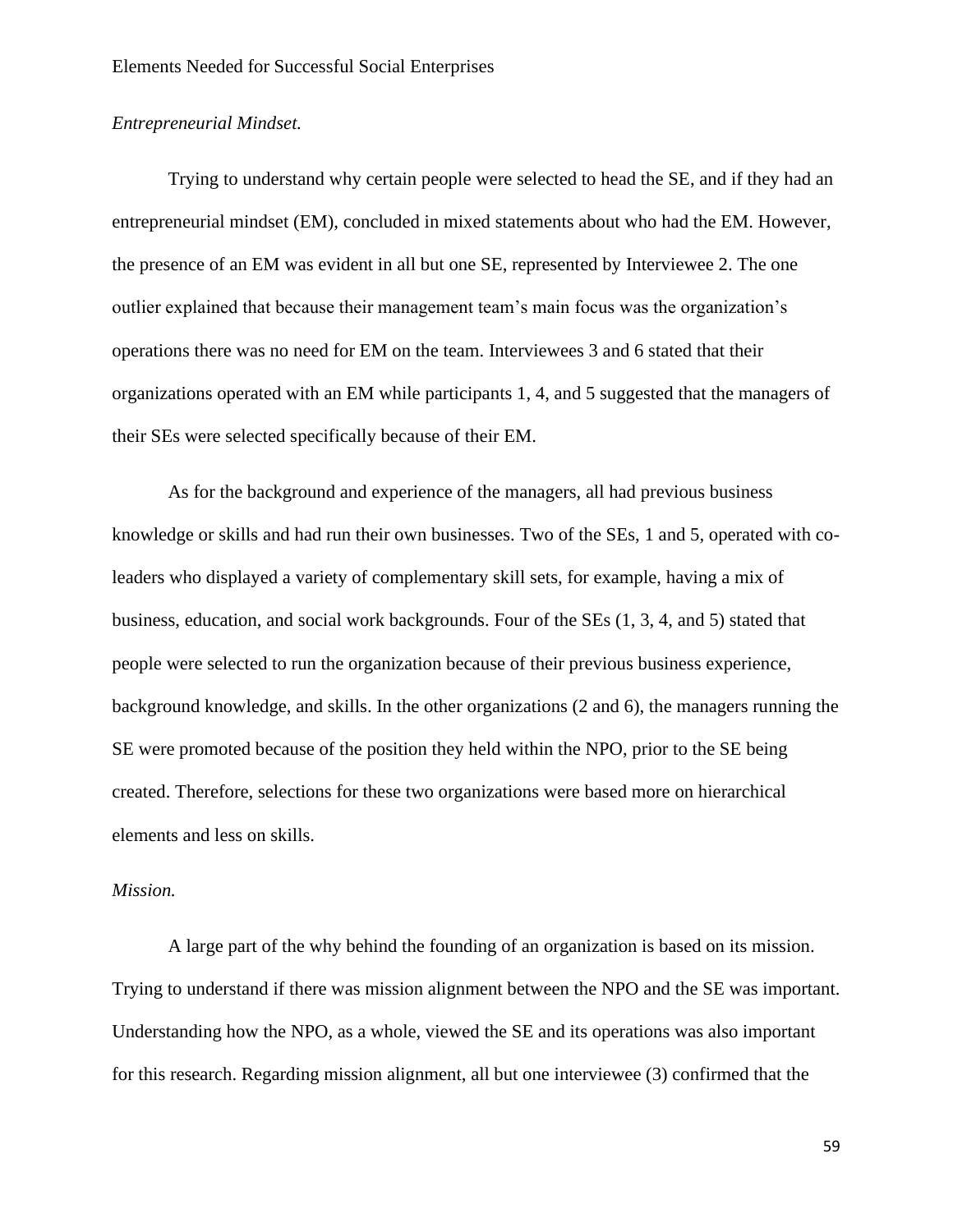missions of the NPO and the SE were aligned. Interviewee 3 stated that the NPO and their operations focused on health and wellness, while their SE focused on food. However, all but one SE stated that the SE was part of a larger vision for the organization, for example, by operating or offering a service that focused on helping the clients of the NPO. Interviewee 3, whose SE's mission was not the same as the NPO's, stated that even though the SE's mission was not 100% in alignment with the NPO's, the SE still had the goal of giving back to the NPO.

A final question was asked regarding how the mission of the SE was viewed by the NPO. This was one question that was answered vaguely or not in the correct context. Four Interviewees (1, 2, 4, and 5) answered this question based on how the missions were aligned and stated that the goals of the SEs are the same as those of the NPO. For example, Interviewee 2 stated that both organizations were working towards ending chronic homelessness. Interviewee 4 stated that both organizations were working towards creating better lives in a better world.

## *Corporate Culture.*

To understand the connection between the NPO and the SE, the interviewees were asked about the corporate culture of each organization and if they were aligned. Four Interviewees, 2, 3, 4, and 5, stated that the cultures were not aligned, mainly due to the different operations and the main job functions that were conducted. For example, Interviewee 1 stated that their culture was aligned with that of the larger NPOs but not with all the smaller operational units of the NPO. Interviewee 4 stated that it was hard to say as they were unsure if people working within the NPO, and their other SEs, knew what this new SE did or even how their work contributed to the greater NPO. Interviewee 5 stated that they were probably not aligned as the operations of the NPO focused more on social elements, for example healthcare and nutritional support, while the SE focused on job creation. Interviewee 6 suggested that the cultures are the same since the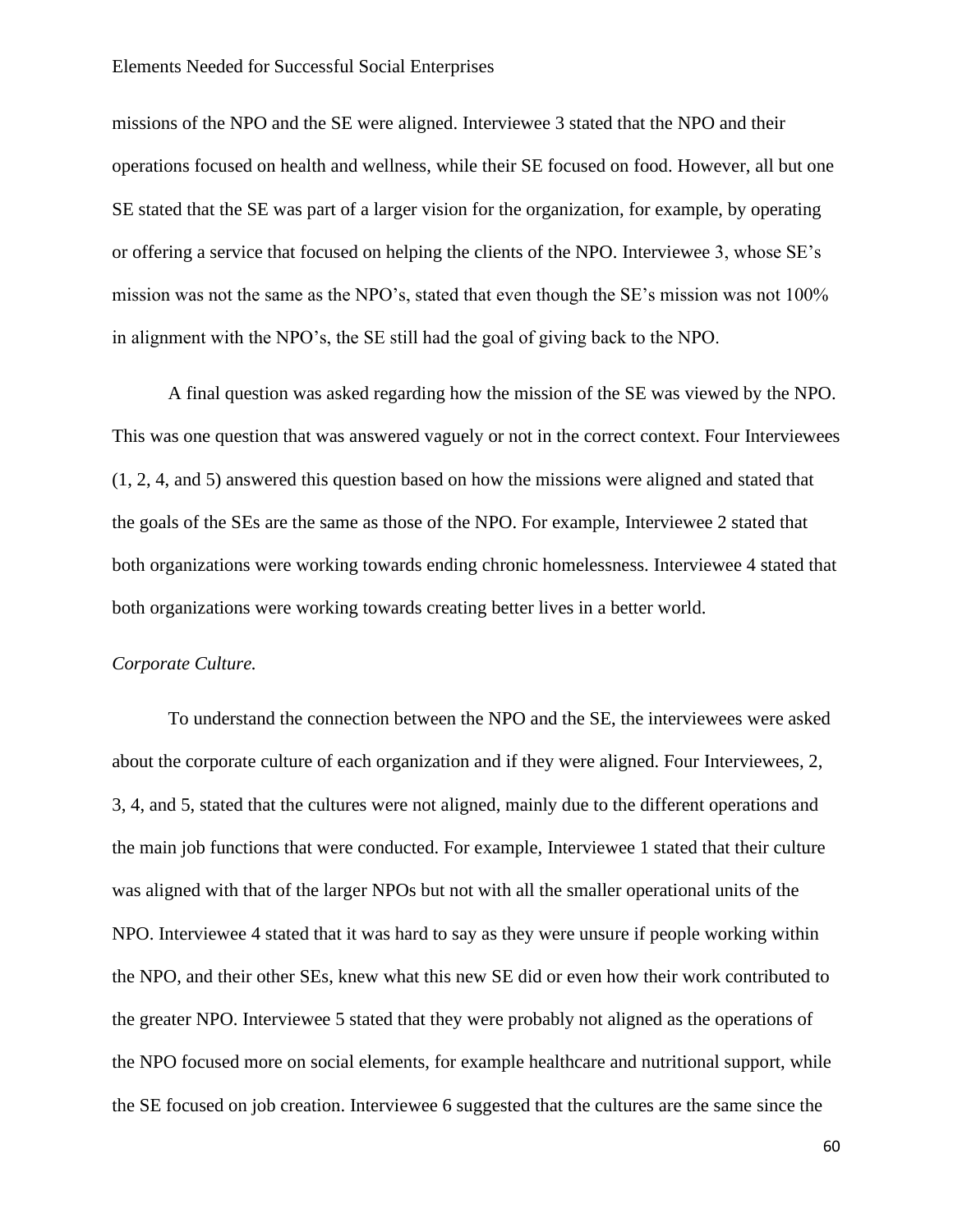operations are tightly intertwined; this is mainly due to the small size of the NPO and the SE. But as mentioned above, three of the respondents (1, 2, and 5) did come to the conclusion that the SE's culture was aligned with the goal of the NPO and what they are working towards.

## *Partnerships.*

When asked about which partners were critical or influential to the perceived success of the SE, a consistent response was that the NPO was a key partner, as the NPO provided support to the SE. Interviewees 1, 2, 3, 4, and 6 stated that the NPO was a key partner as the NPO supported the SE with community connections and networks, as well as resources in the form of property and assets. Besides this consistent answer, the other key partners that were named varied considerably, which would be expected as the operations of the NPOs are different. The respondents listed everything from the local and provincial governments to organizations up and down the supply chain, to individual donors and customers as being important partners. Interviewee 1 stated that the food suppliers and the working relationships created with the suppliers was a big contributor to their operations, as once the suppliers understood their mandate and that they were working to better the community, they would go out of their way to ensure that they provided the best deals to the café. Interviewee 2 stated that similar service providers to them were partners at the beginning as they provided information on operations that made their organization more efficient. In addition, the interviewees stated that the government was a key partner, as were the people and organizations that donated materials. Interviewee 3 stated that their big partner is their distribution channel, the organizations that help spread their product to the retailer. As well, they stated that the community was a big supporter that allowed them to continue operations. Interviewee 4 suggested that it was the NPO's board members who used their networks to create partnerships that helped the organization out. Interviewee 5 stated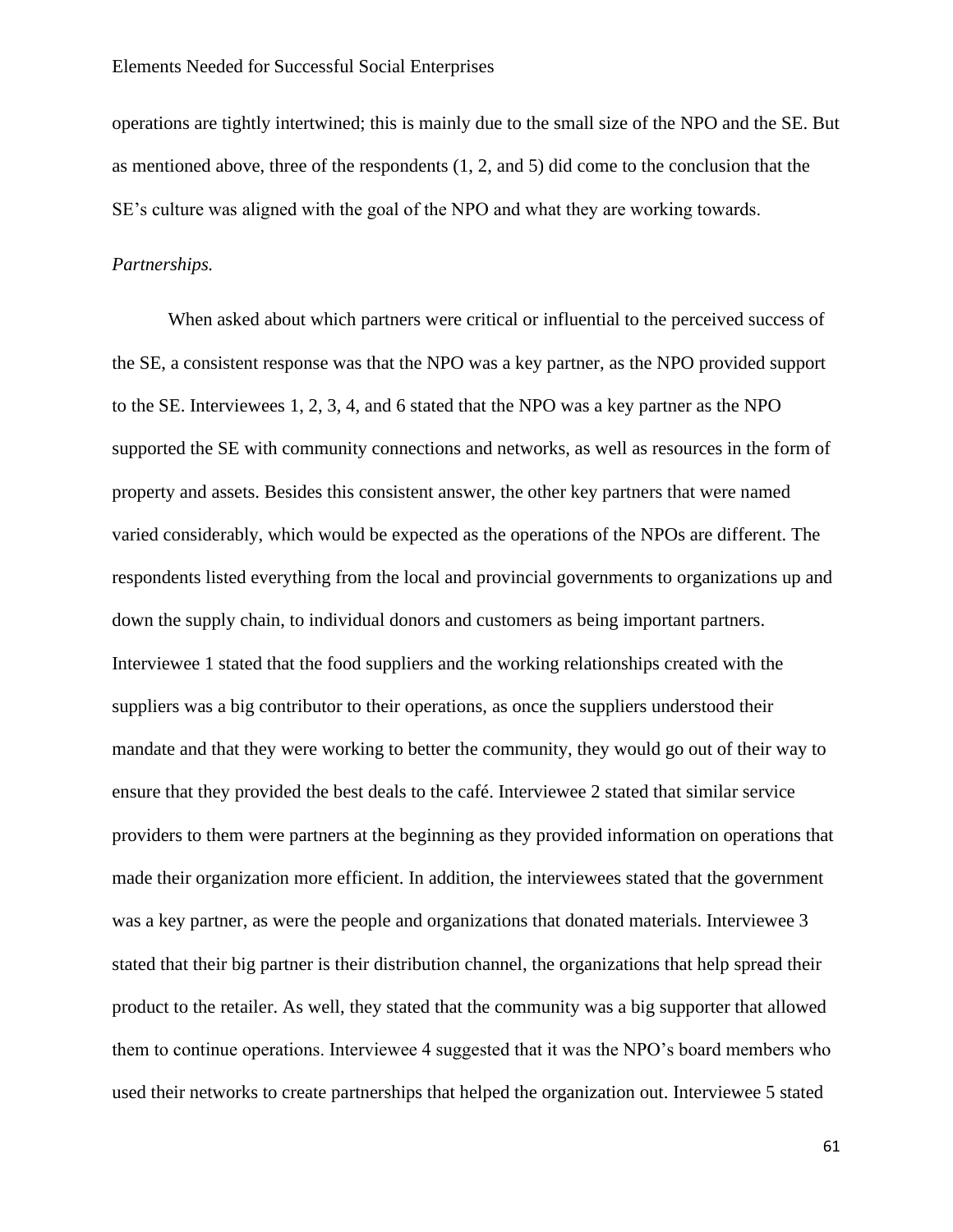that their biggest partners were their customers, as well as their employees. In addition, they felt that the municipal government was a partner of theirs. Finally, Interviewee 6 stated that their supply chain was a key partnership, as well as the community that helped them get started. The community that assisted them were people from many areas, everyone from community workers, social workers, and Indigenous personnel to people who knew and understood the needs of their clients.

## *Defining Success.*

Regarding the determination for an SE's success, the interviewees were asked if they felt that their SE was successful, how this success was measured, and what elements were used to confirm if it was successful. The answers were consistent across the respondents: four stated their SE was successful. However, Interviewee 4 and 6 stated that it was still too early to tell, nevertheless they felt it was promising. What was not mentioned as an indicator of success was also interesting. Only two interviewees, 4 and 5, mentioned that profits or a monetary measurement were an indicator of success. For example, Interviewee 4 explained that profits were important to measure success as they were reinvested in the NPO, enabling the NPO to offer more core programs. Interviewee 5 stated that making money was an indicator of success but more importantly could be measured by hiring people and treating them well. In line with profit, funding was another area discussed; two interviewees (1 and 4) stated that being able to be less reliant on government funding would be an indicator of success. Consistently the interviewees highlighted nonfinancial elements as indicators of success – for example, they focused more on achieving their mandate, gaining exposure, and helping the community. Interviewee 2 stated that success could be measured in the number of houses furnished, the number of people housed, and the amount of material kept out of landfills, while 1 stated that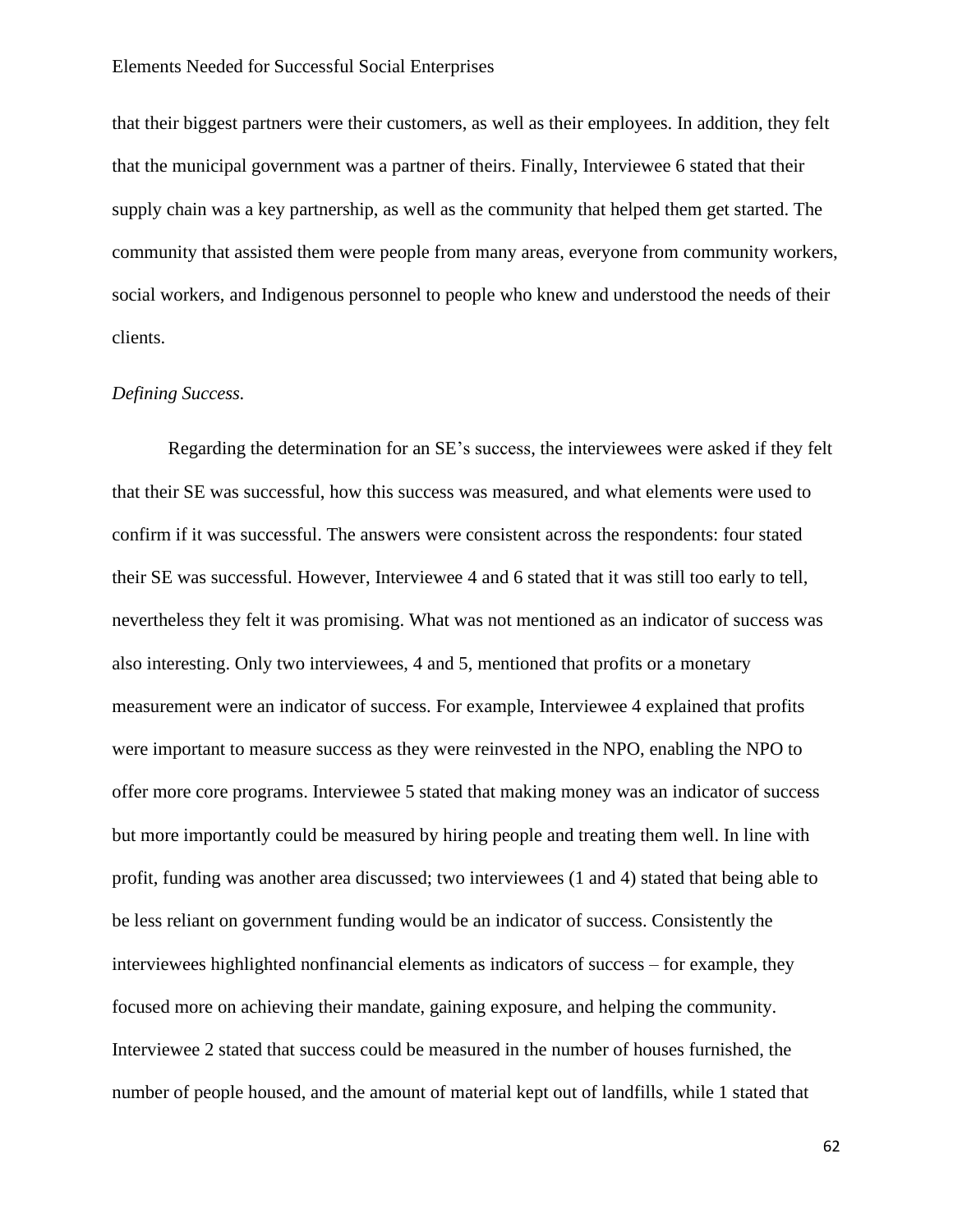success could be measured in continuous improvement and where the clients go, once they leave their program. Finally, Interviewee 6 suggested that building trust with their partners and being sought-after as the preferred service provider would be a sign of success.

### *Advice.*

The concluding question that was asked was "what advice would you give to an NPO starting an SE"? The answer from all the respondents was making sure the SE was actually solving a problem, had the ability to help people, and gave back to the NPO, economically, so it can be less reliant on government or grant funding. Interviewees 2, 3, and 6 stated that you need to solve an actual problem –specifically, that you are offering something that people want and need. Another piece of advice was from Interviewee 6, who stated that just starting is the hardest part, therefore it is beneficial to have the resources of the NPO to help with the initial push. Interviewee 5 recommended to just try something and start, do not waste time with business plans and consultants at the beginning. Two interviewees (1 and 4) suggested that it is important to find people who really believe in the mandate and goals of the NPO, and that people who have bought into the concept are important. Another piece of advice from Interviewees 3 and 4 is to share the story of the NPO and to be sure to tie that story back to the SE to stand out. Finally, two interviewees, 4 and 5, highlighted the importance of engaging people with business knowledge and experience, not just people from the social services sector.

# **Correlating Interview Data with the Literature Reviewed.**

# *Discussion of Findings*

As can be seen from the summarization above, the interview results were mainly consistent with the literature reviewed. However, there were some inconsistencies between the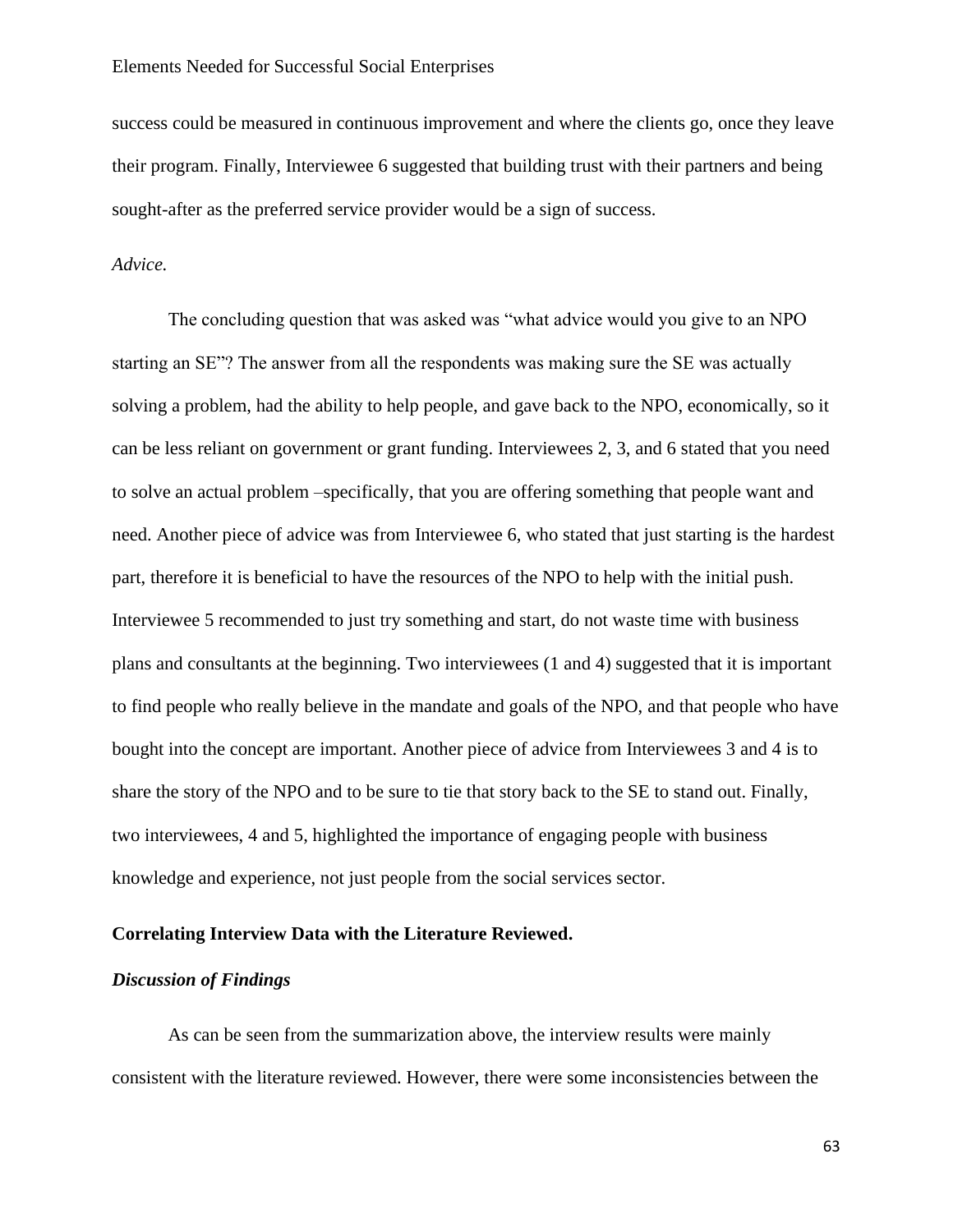literature and the interview results on the topic of communication style used, leadership skills desired, and most desirable business models. These inconsistencies could have been because the information was not discovered due to areas being overlooked either in the questions asked or in the interviewees' answers. As well, the SEs interviewed are very different in their operations and who they serve, as we have seen, therefore it was difficult to obtain literature that completely matched the demographics of the population of the area in which I was conducting my research, which will be addressed in the further research section.

Information from the literature review will be applied and analyzed against the interviews, to assist in drawing appropriate conclusions to my research question about which elements are needed to set up an SE for potential success. The areas being analysed are based on the operational elements and inner workings of the organizations. These elements are structure, HR, and purpose. Structure includes business model, corporate culture, and strategic partnerships; human resources includes entrepreneurial mindset, business acumen, and leadership style; and purpose includes the mission and motivation for starting the SE and financial sustainability considerations. The final topic covered is the tools used to measure success and any area of importance that had not be touched on.

## *Structure: Business Model, Corporate Culture and Strategic Partnerships*

### *Business Model*

The literature argues that the type of business model or design implemented within the organization will impact success. All the interviewees stated that they operated in an organization that had a traditional structure, with different levels of managers, middle managers, and staff, each reporting to higher levels of leadership. The interviews revealed a mixture of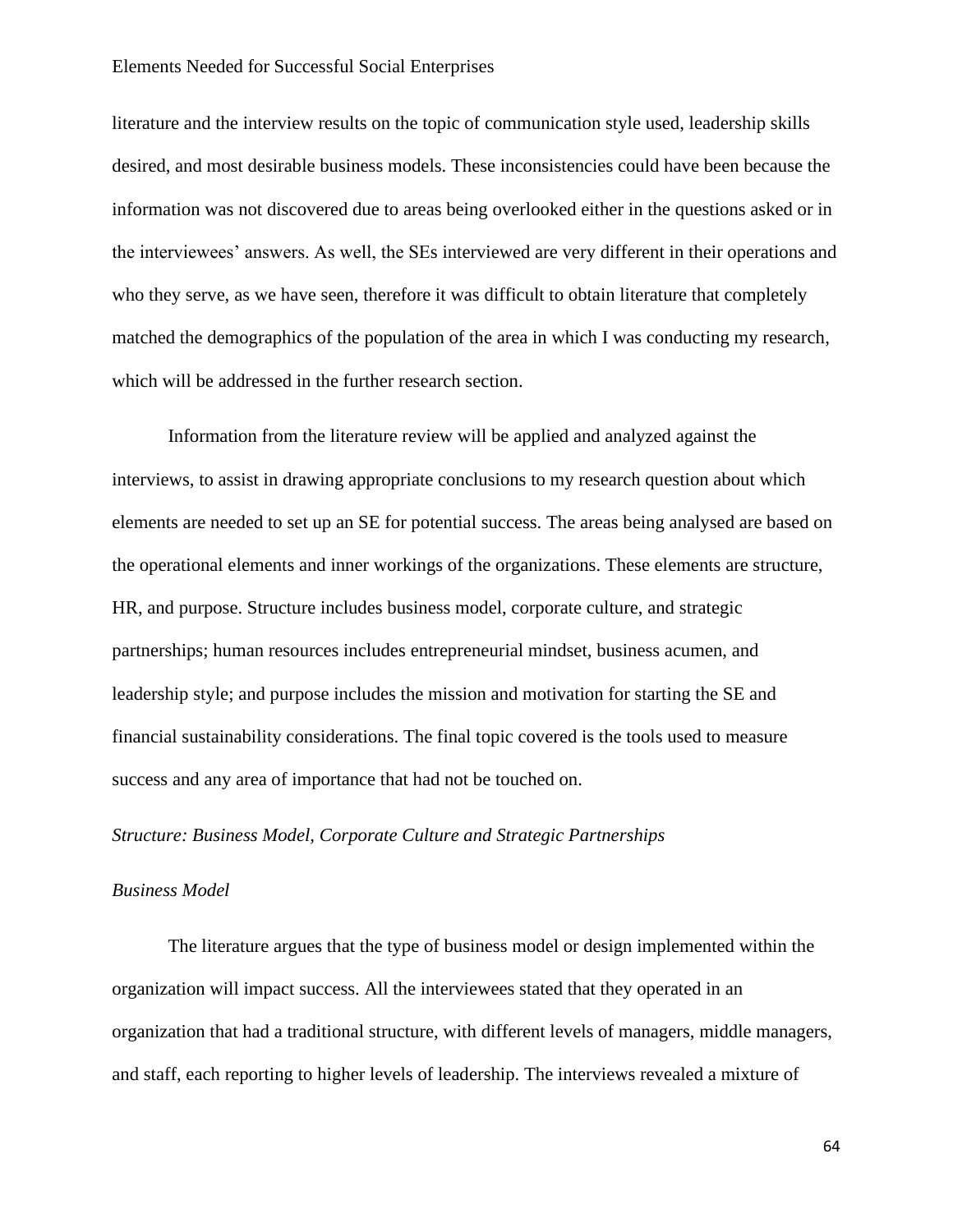models, some having two separate operations, for example an NPO and an FPO that do not interact, and some with the SE being integrated within the NPO as stated by Andres (2013) as an acceptable model for the organizations. Based on Dees (1998), the type of model chosen "should focus on improving mission-related performance" (p. 67) and not other elements, especially revenue. The literature suggests that the model or set up selected for the NPO and the SE can reveal differing priorities toward social and economic initiatives (Lyons, 2010), which can become a source of tension for the organizations. From the interviews, it seems clear that there were appropriate models and communication channels in place that worked for their respective SEs. While the literature focuses more on ensuring a formal model exists as a method to reduce issues, it does not state which type is best. All parties interviewed had a clear and formal model, which is shown to be an element that can lead to a successful operation.

As an element of the business model chosen, the organizations, either the NPO or the SE, must decide how to allocate resources and whether there is enough capacity to ensure optimal ongoing operations. von der Weppen and Cochrane (2012) suggest that a business plan be drafted and reviewed regularly to ensure that capacity exists within the SE and the NPO to fulfill their respective obligations. Based on the responses from the interviewees, the SEs that have been operating for over five years have a five-year business plan, and they revisit it regularly (1, 2, and 5); the others (3, 4, and 6) reported they had no formal business plan and said this was either because they were too early in their journey or too small. Therefore, the more established the organization, the more likely it was to have a business plan; it may be that that as the others grow, they will create one.

Support from upper management or the Board of Directors is an important element for SEs. Support from the Board for Interviewee 2 was described as a form of checks and balances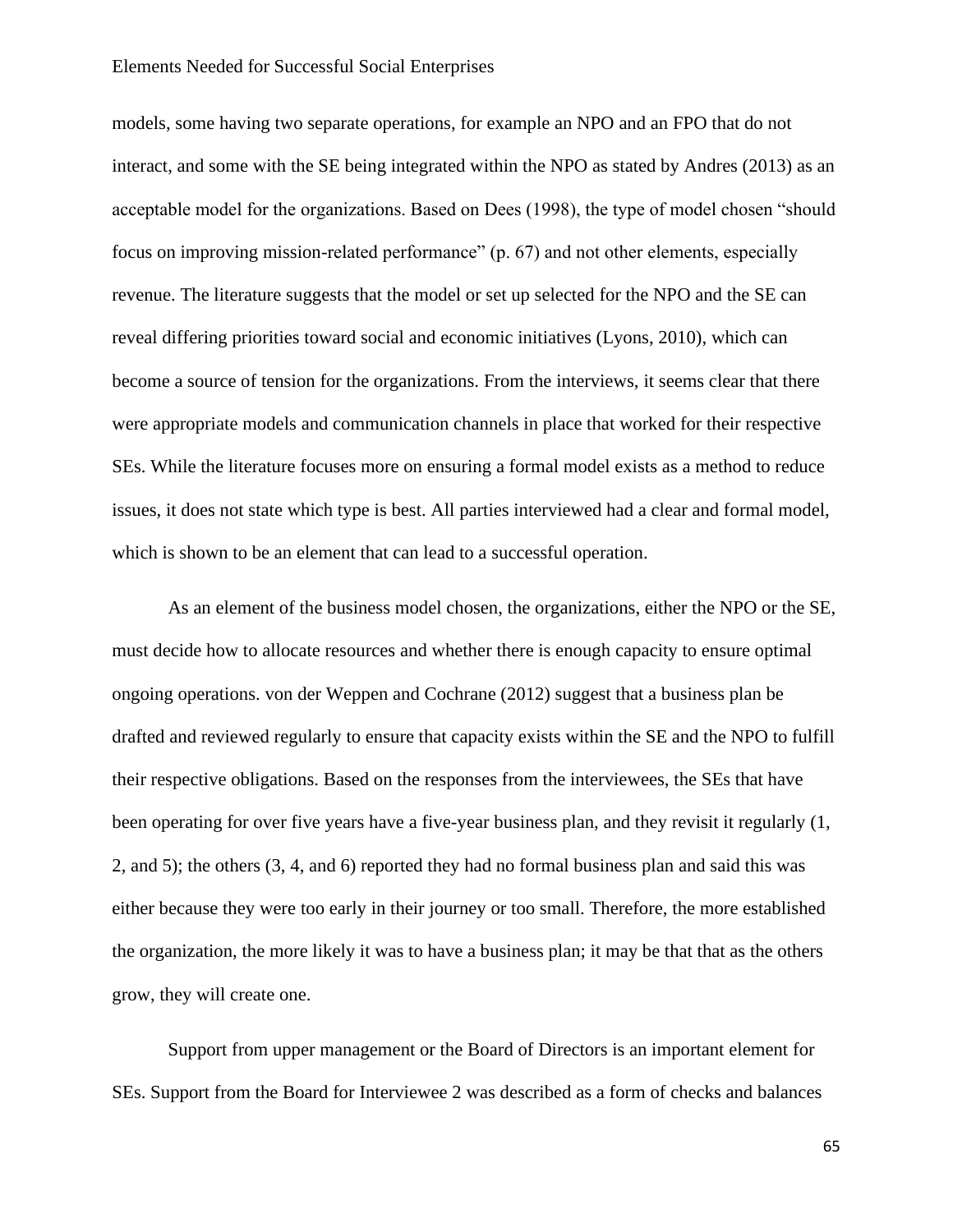and not as a control mechanism. Information put forward to the Board was financial or strategic in nature, which is in line with Barton's (2019) statement that structure and operations need to support the SE to ensure sustainability. As for how the Board interacts with and suggests actions to the SE, Callen et al. (2010) suggests that the Board provide supportive oversight. To enable this, it is important to ensure supportive people are on the Board (Jaskyte, 2014). Another form of support can come from sharing resources, as Dees (1998) points out, and was echoed by all the interviewees. For example, Interviewee 3 stated that the SE pays a fee to the NPO for facilities, maintenance, laundry, and administrative functions. As well, Interviewee 1 stated that they obtained assistance from the NPO in the form of administrative support. In addition, Interviewee 6 stated that the majority of all support came from the NPO. Some NPOs will have significant resources at their disposal and these resources can be leveraged by the SEs to provide an advantage over other commercial entities. Resources can also be in the form of network connections with the community, as 1 and 4 stated. The interviewees listed different ways in which their SE benefited but there was the consensus that assistance from the NPO was needed.

## *Corporate Culture*

In trying to understand the connection between the NPO and the SE, the interviewees were asked if there was alignment of the cultures of the two organizations. Corporate culture can be defined as the personnel, structure, and processes within an organization that impact and influence how the organization operates, and how people are treated (Guiso et al., 2015). Four of the SEs (2, 3, 4, and 5) indicated that they did not have the same culture as the NPOs but explained that this was due to the two entities having different operations and job tasks. As culture can influence behaviours and cohesions amongst the group (Sun, 2008), it is important to understand how the two entities' cultures are related, if they are. When deciding on the culture of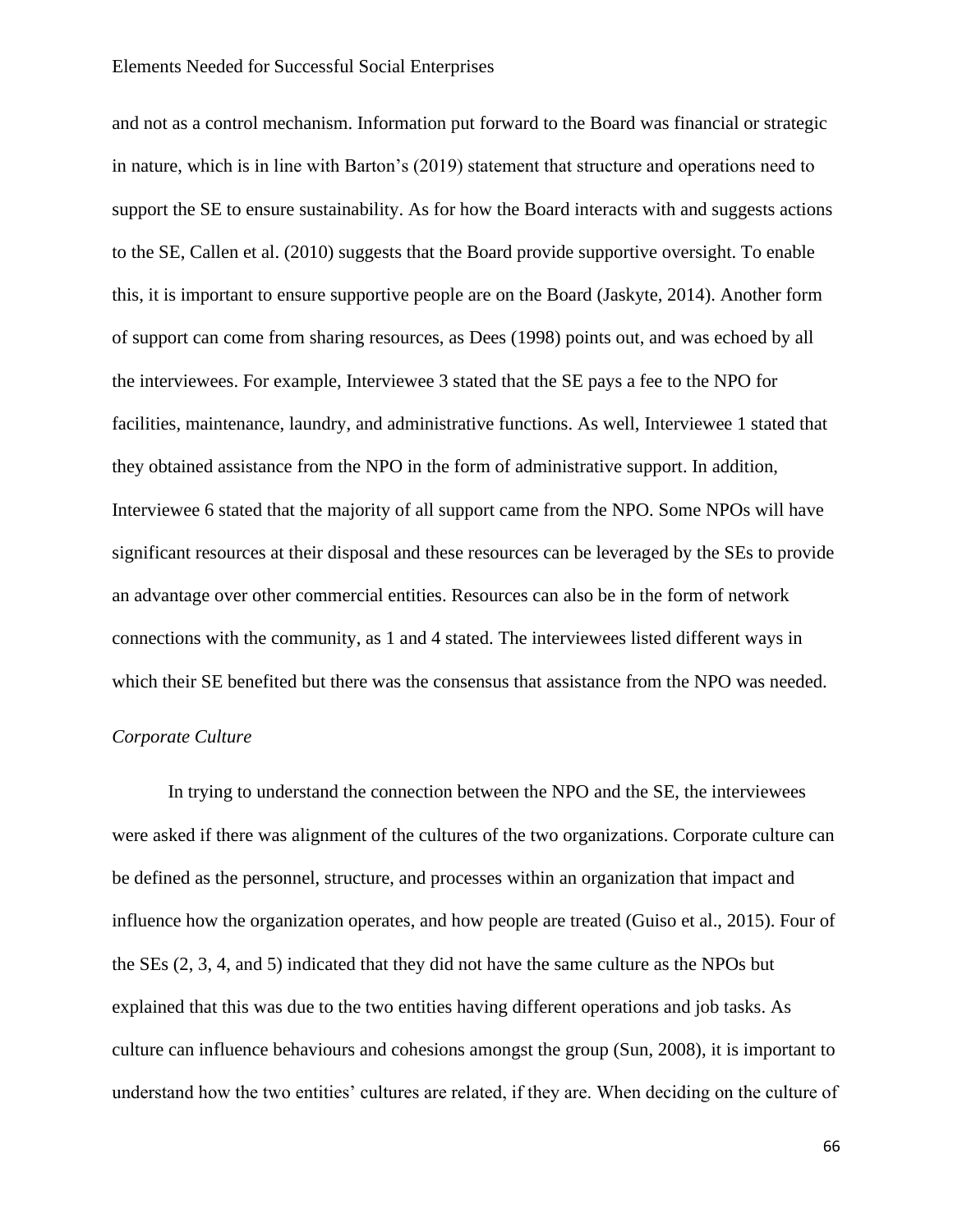the SE, one would not want to force the two entities to adopt one harmonious culture if it was not a fit. For SE 6, the cultures of the two entities are the same since the organizations are very small, and the operations are tightly intertwined, meaning one dominant culture exists (Bouwman, 2013). Three interviewees, 1, 2, and 5, did conclude that the SE's culture was aligned with the goal of the NPO. Regardless of whether the cultures were aligned or not, all interviewees understood that it was important to have a culture that embraced change and took chances. As stated by Andres (2013), a culture that is open to risk, supports learning, and is entrepreneurial will be better positioned than one that lacks these elements.

# *Partnerships*

Effective stakeholder or partner relationships is an element that is necessary for the appropriate set up of an SE (Austin, 2012). According to the literature, having many partners involved is important in achieving the SE's mission and being able to deliver the services. Partners could include recipients of the services, suppliers, volunteers, governments, and other organizations (Alegre & Berbegal-Mirabent, 2016; Ohlsson-Corboz, 2013). From the interviews, all the SEs identified a variety of partners that led to their success. These partners included those listed above, as well as the customer. SE 6 specifically engaged with the recipients of their service to have a better understanding of their needs, which von der Weppen and Cochrane (2012) supported as important to a successful SE. One partner seen as important by all respondents was the NPO itself, which was seen as a partner that had "an active involvement" (Alegre & Berbegal-Mirabent, 2016, p. 1160) from an administrative support perspective, which has been identified as an important element that can lead to the SE's success (Alegre & Berbegal-Mirabent, 2016).

*Human Resources: Entrepreneurial Mindset, Business Acumen, and Leadership Style*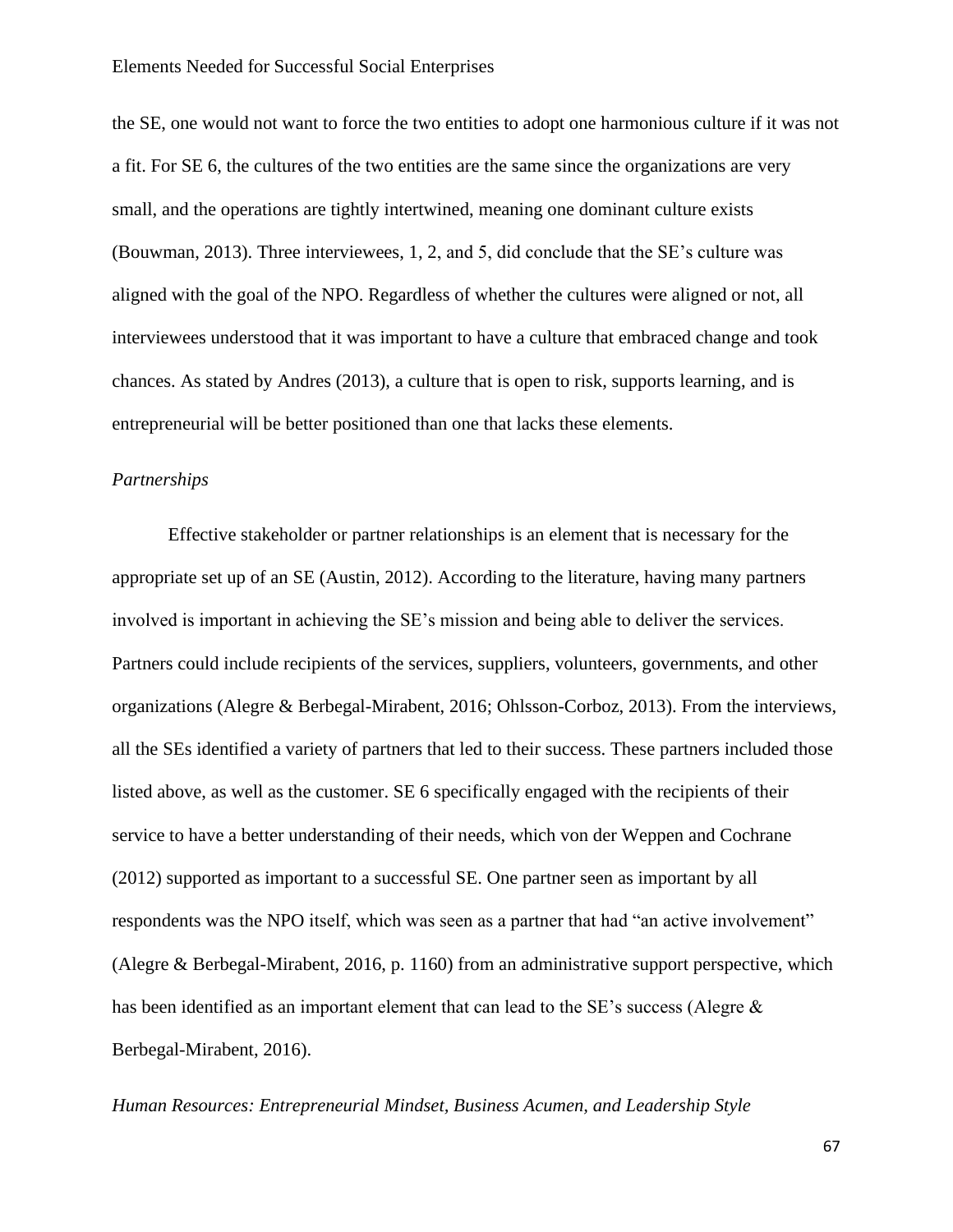My interviews demonstrated that business acumen and leadership were intertwined and overlapped with the characteristics of an entrepreneurial mindset, all of which are important to the human resources elements of an organization and were present in the SEs.

An entrepreneurial mindset is an important element that is needed when starting an SE and all but one interviewee, 2, said that it was present in their management team. Interviewee 2 stated that it was not present in their organization due to the fact that the manager was more focused on the day-to-day operations. The literature is clear that the entrepreneurial mindset attribute is important to have in an SE; by having someone with an entrepreneurial mindset, the SE will be able to spot market opportunities and areas of innovation (Stratan, 2017; Tan & Yo, 2015; von der Weppen & Cochrane, 2012). The NPO must be aware that even though a leader might see themselves as a social entrepreneur with an entrepreneurial mindset and committed to the initiative, this does not mean that other managers working for the organization will feel the same commitment to the cause (Grassl, 2012). Therefore, this trait needs to be assessed when hiring to ensure that EM is present within the organization.

When asked what was needed for the leadership team to be effective, two interviewees, 1 and 5, stated that the SEs benefited from the management team having complementary skills, as well as the Board having skills that the managers might not have. Andres (2013) echoed the same thing, stating that an effective leadership team will have a variety of skills, and will be supported by an advisory team. An advisory team can be made up of people from the executive team or the Board of Directors and can provide good foundations for the SE – for example, Interviewee 4 stated that their Board was an intricate part of their success, as the Board sought out assistance from their network. Roy et al. (2014) said that the values and beliefs of the leaders will impact the operations and the outcomes of the SE, which was supported by Interviewees 1,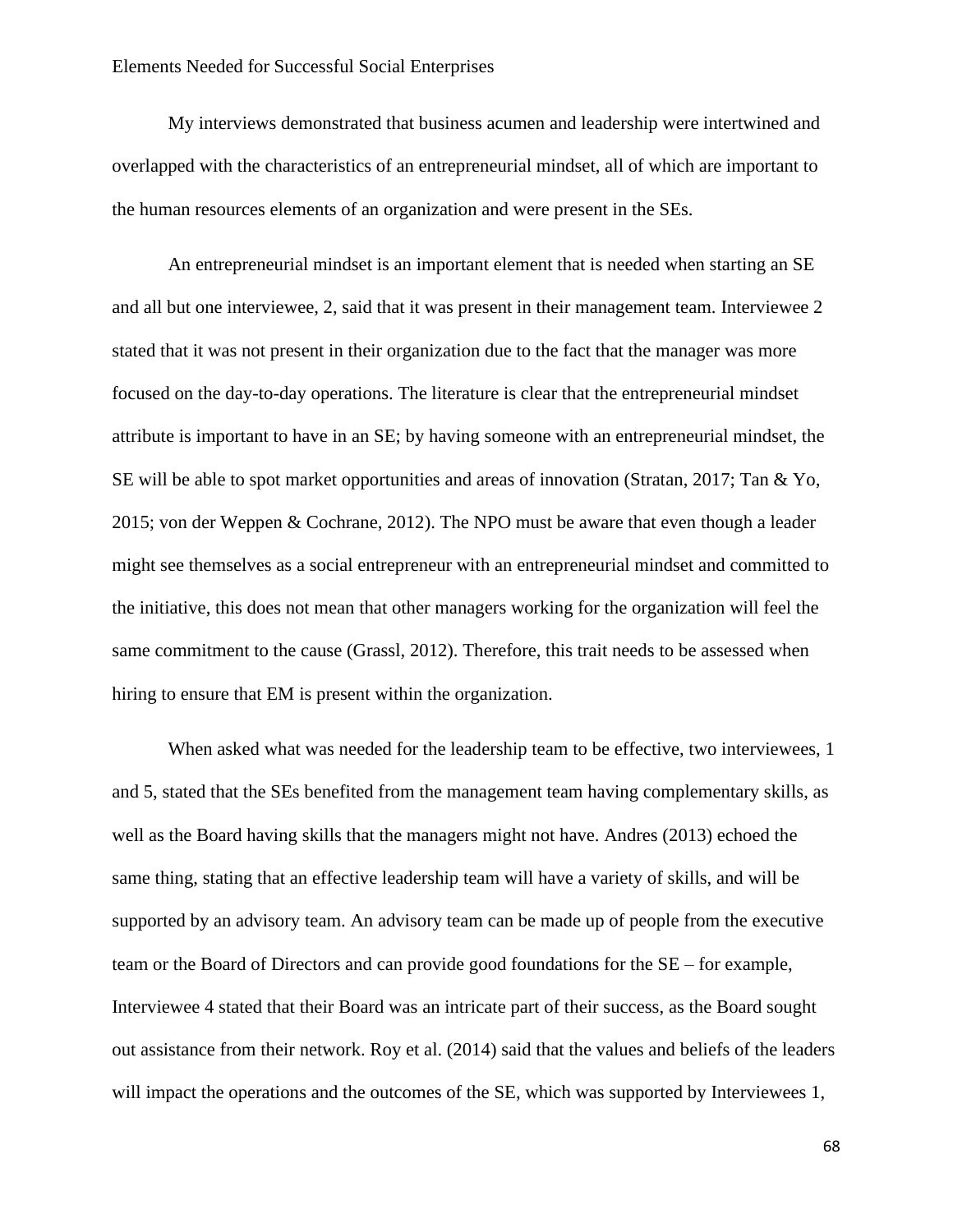2, and 5. The respondents also stated that it was important to find someone committed to, and passionate about, the social cause (Andres, 2013; von der Weppen & Cochrane, 2012), namely someone who has "bought into" the values, vision and passion of the SE.

Stratan's (2017) research pointed out that leadership is the second most important element needed for a successful SE. This was not necessarily explicitly stated, since most of the interviewees were themselves the leaders, but their answers echoed the notion that leadership was important to the SE. Another area of agreement surrounding leadership was that it is important to have people within the SE who have commercial experience, in addition to social experience. Gras and Mendoza-Abarca (2014) explained that SEs can fail because of inexperience within the commercial sector, which was echoed by all the interviewees.

Interviewee 5 stated that their leaders both owned businesses before and one quality the NPO admired was that they had failed at business before. Interviewee 2 stated that the manager needs to be able to lead by looking for ways to be more efficient, and have the ability to pivot, change, and adapt. This again shows the overlapping of leadership and business acumen.

The interviewees reiterated Dees's (1998) assertion that "[m]anagement skills are important for all nonprofit organizations, but commercialization calls for expertise, knowledge, and attitudes more commonly found in the business world" (p. 66). All interviewees reported that their successful leaders or managers had business knowledge or skills and that some have run their own business. Another area of consistency between the respondents and the literature was what Roy et al. (2014) described as the ability of the team to see opportunities and act on them to create a competitive advantage for an SE. This was reiterated by Interviewees 1, 3, 4, and 5, as they stated that their managers had the ability to find opportunities and resources. Interviewee 3 stated that the main operation manager of their organization is always looking for new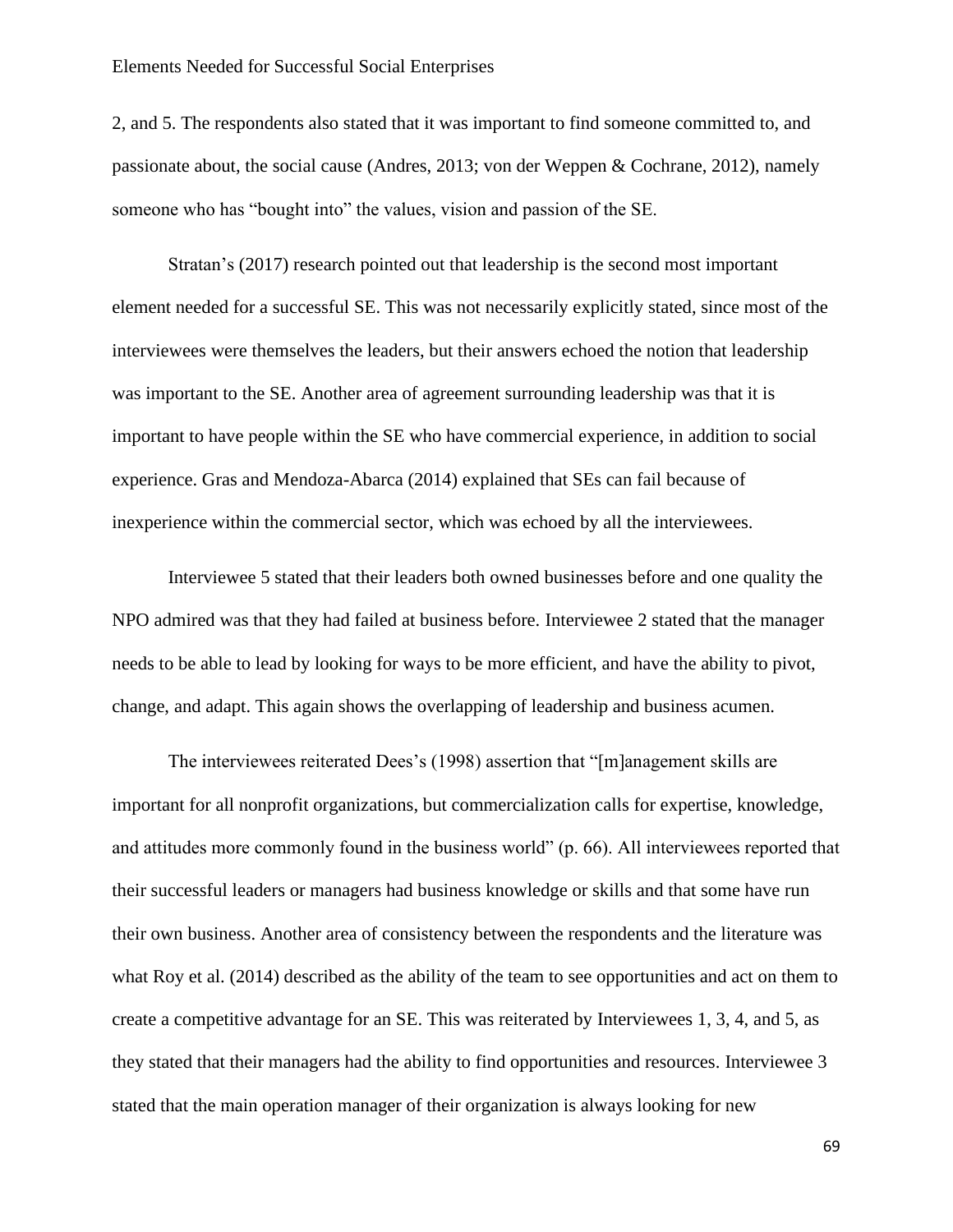opportunities. In addition, it was stated that the managers from organizations 1, 3, 4, and 5 were selected because of their previous business experience, most of which had been obtained through running their own businesses, as well as for the knowledge and skills they posses.

## *Purpose: The Mission and Motivation for Starting and Financial Sustainability*

# *Mission and Motivation for Starting the Social Enterprise*

When it comes to being committed to the social issue, or in other words, the mission of the organization, there were consistent answers between the research and the interviews. All interviewees stated that the mission of their SE was in line with that of the NPO or that the SE's focus was to contribute to the NPO's mandate, both of which are supported by Stratan (2017), as they suggested that commitment to the social issues and being motivated to make an impact is an important factor for the organizations. This was reiterated by Interviewee 5, who stated that the goal of their operations was to make a more independent community member, which in turn supported the NPO's mandate. There was also consistency among the NPOs and the SEs that they each knew what their purpose was (Andres, 2013) and that they used the story of that purpose in their promotional materials. This was reiterated by Interviewees 3 and 5, who stated that people were inspired to purchase their items because of the story. Next, regarding alignment, it was stated by the interviewees that it was important to ensure that operating an SE was not detracting from the NPO and that the SE needs to be cautious that they do not put too much focus on market-based income, which echoes arguments made by Gras and Mendoza-Abarca (2014). From each interview, the respondents concluded that the SE must not take away from the NPO, but that they should give back to it in multiple ways. For example, Interviewee 5 stated that by the profits going back into the NPO, both organizations are able to better the community, whether this is through employing community members or reinvesting in the community. As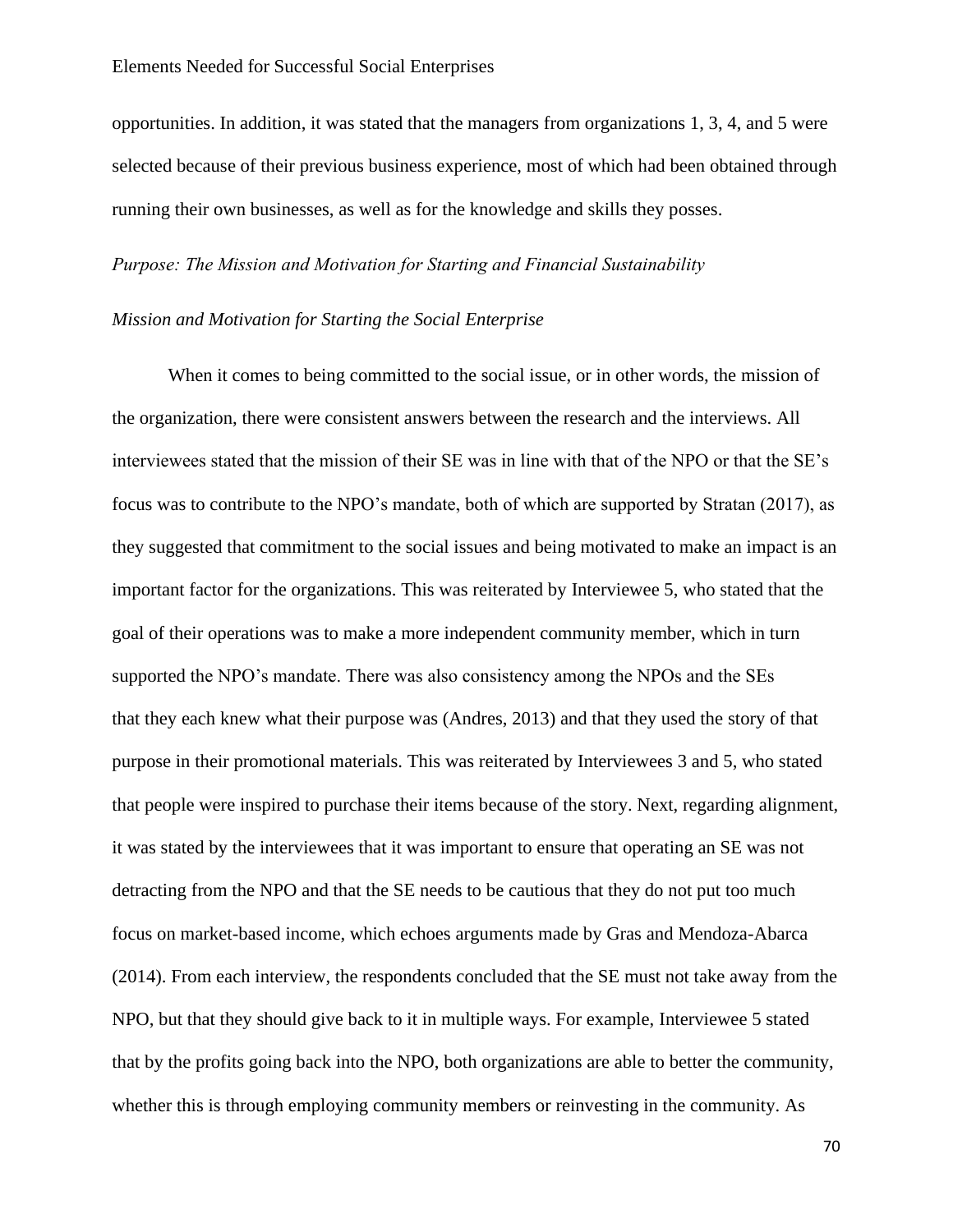well, Interviewee 1 stated that they were a team player; their operations should focus on promoting the work that they are doing and how it contributes to the community.

Research shows that a fine balance needs to be struck between the social mission and profit maximization (Alegre & Berbegal-Mirabent, 2016; von der Weppen & Cochrane, 2012). The respondents knew how the social mission, story, and knowledge of giving back to the NPO was important. Interviewees 1, 2, 3, and 5 illustrate this by stating that profit was not the most important element to survival but that giving back to the NPO or the community was. Interviewee 1 stated that success was based on meeting both their mandate and financial performance. As well, Interviewee 4 stated that profits were important but only because the money would allow the NPO to offer more core programs and assist more clients. Gras and Mendoza-Abarca (2014) state that sometimes creating an SE can take away from the NPO's ability to fulfill their mission and the SE managers need to be aware of this. The interviewees echoed that they know this, as the point of the SE was to contribute to the NPO.

When organizations, whether FPO, NPO, or SE, first develop they need to find an opportunity on which to focus and capitalize (Elson et al., 2015; Grassl, 2012). Andres (2013) stated that it is important for the SE to discover, and take advantage of, an opportunity that a traditional commercial organization is not interested. The interviewees were split on whether it was important to use this approach to discovering their opportunity. Three interviewees  $(2, 4, 1)$ and 5) stated that they took this approach and found an area or niche where there were no other operators. Specifically, Interviewee 5 found that there was a need that was not being served from another operation the NPO had. As well, Interviewee 4 stated that they started with an idea and after researching it, found that there were no other operators filling this void in the city. A main recommendation from Interviewees 2, 3, 5, and 6 was that there must be a need to serve or a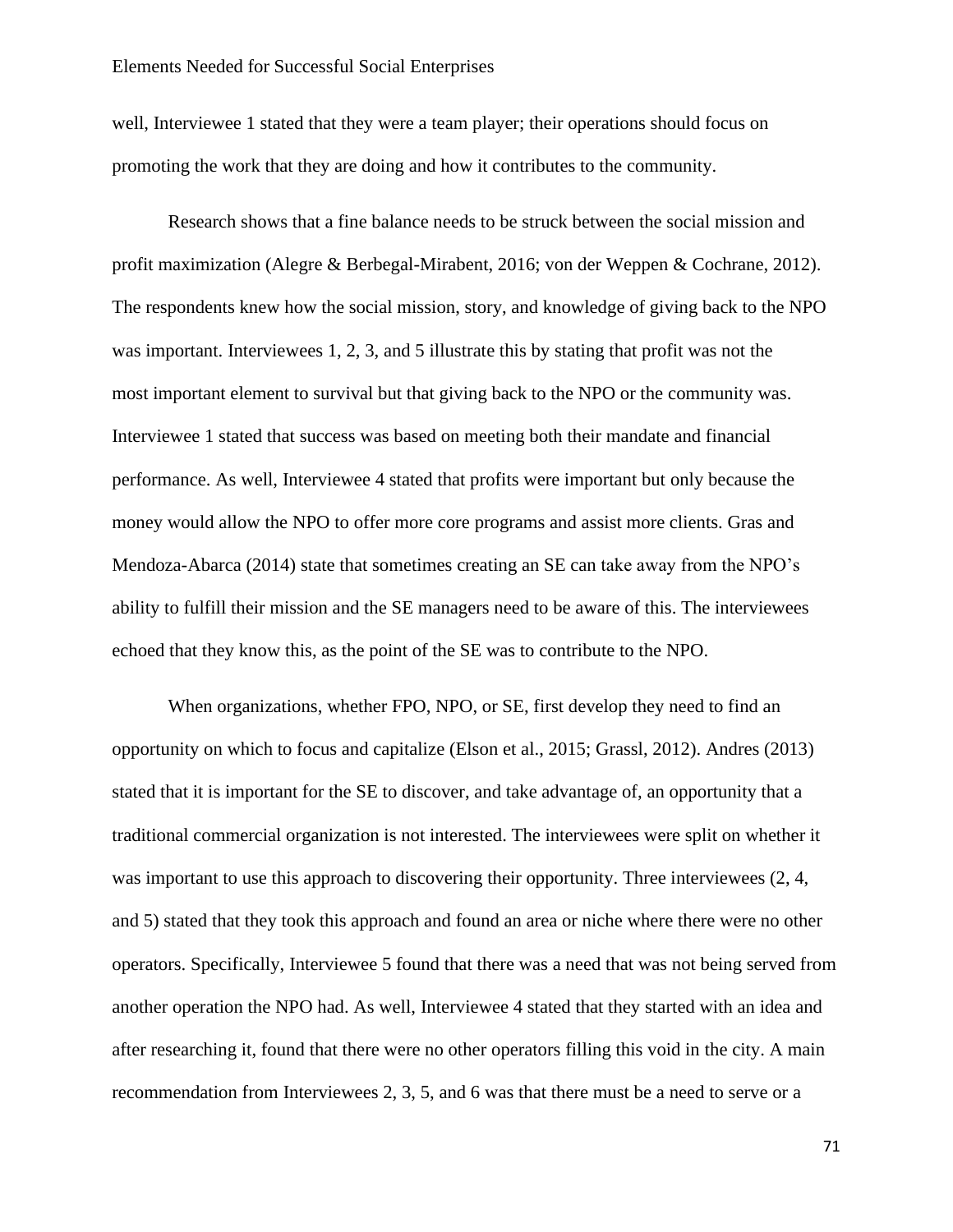problem to solve; this affirms Grassl (2012), who argued that social entrepreneurs, those who start the SE, must recognise a real market need to ensure success.

### *Financial Sustainability*

Financial sustainability might be the most important factor used to drive the purpose of the NPO or SE because without funds neither organization will be able to contribute to their social cause (Andres, 2013; Stratan, 2017). Four of the interviewees, 1, 2, 3, and 5, stated that the SE was financially stable, meaning that it broke even or made a profit. More specifically, Interviewees 3 and 5 stated they did break even, but their profits were not that large due to small margins or large upfront costs associated with the type of business they were running. This phenomenon was reiterated by Mouchamps (2014), who explained that breaking even is an indicator of financial stability, further reiterating that SEs can be financially stable without having to make a profit. However, two SEs, 4 and 6, were unable to measure their break even point as they have yet to make a profit or break even due to being in the early stages of operation, but the potential is there. Interviewee 6 stated that based on research and projections, they would be able to generate a profit within three years, while Interviewee 4 claimed that based on market research and the business model they were using, they were projecting to make money in one year. Having an organization that is able to sustain itself is seen as an important element leading to the success of the SE and its initiatives (Arena et al., 2015; Bagnoli & Megali, 2011; Ebrahim et al., 2014; Luke et al., 2013; Rykaszewski et al., 2013).

Even though four of the interviewees, 1, 2, 3, and 5, stated that the SE was financially stable, they did not mention the type of revenue model they have established. Stecker (2014) points out that there are different revenue models that an NPO can use. However, there was no discussion by the interviewees about which model is considered the best. That being said, once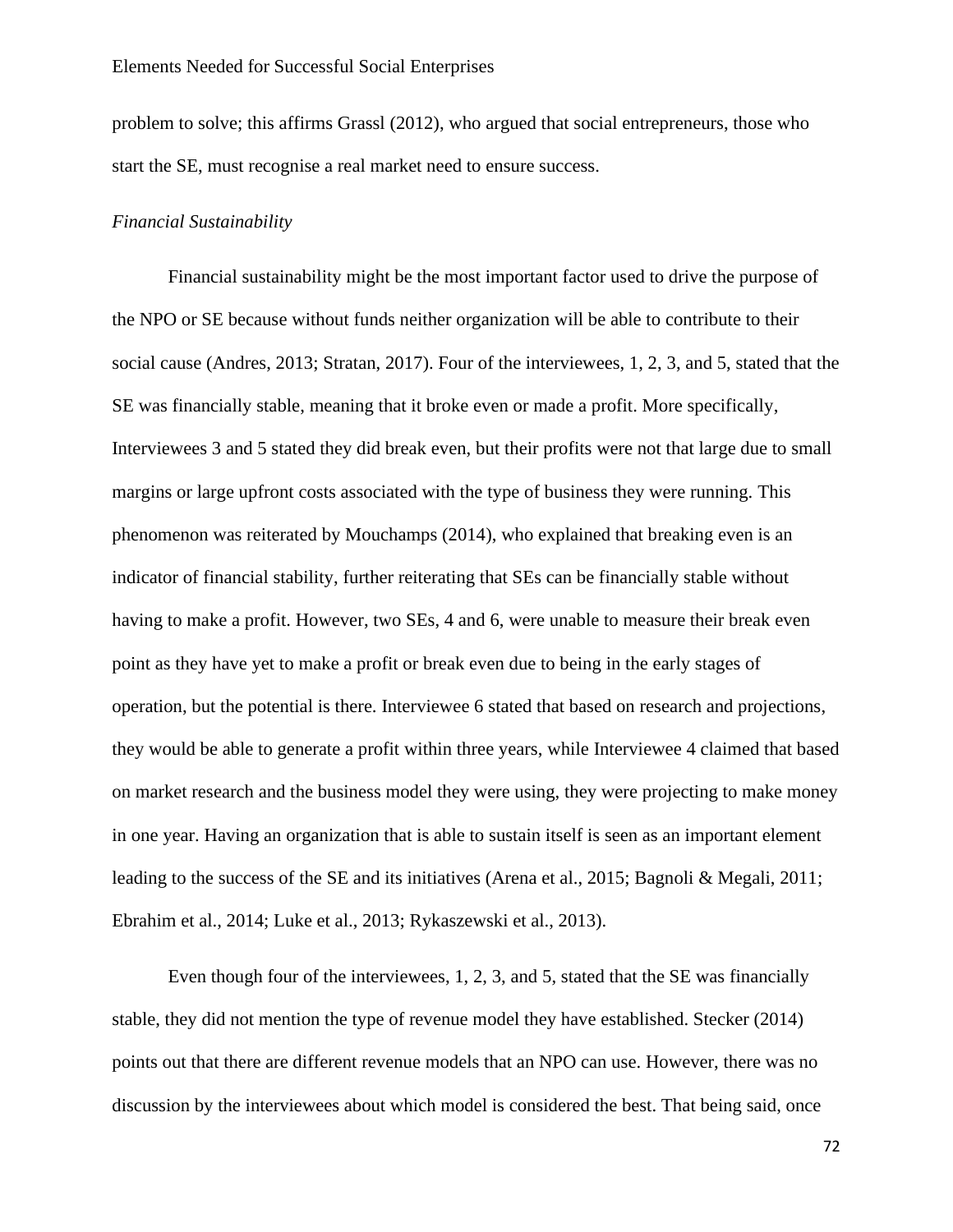the SE generates income, all interviewees had a clear plan for where the profits will go. Half the interviewees (1, 2, and 6) reinvested excess revenue in the SE, while the other half, (3, 4, and 5) sent the profits back to the NPO. Each respondent understood how their SE's finances were setup and knew how they were handled by the NPO or the SE. Again, no one option is better then the other, but having clear structures and processes is important to reducing problems and tension that can arise between having two different operations working together, which is important to an SE's success according to von der Weppen and Cochrane (2012). Interviewees 1, 2, and 3 stated that the SE contributed to the NPO monetarily in the form of administrative expenses paid, facility rentals, cleaning, marketing, or finance. In those cases, there was a clear structure in place for payment of services rendered. The allocation of payments can be influenced by what the NPO sees as important for their operational longevity (Fitzgerald & Shepherd, 2018; Ohlsson-Corboz, 2013).

### *Overarching Measurements of Success*

Clearly, at some point, an organization must have revenue equal to or exceeding expenses to survive (Osterwalder & Pigneur, 2011), making profit a measurement of overall success. What can be drawn from the interviews is that this is true, but not the number one element SEs use to classify if they are successful. Other elements that were stated as being used to measure success were: meeting their mandate (1, 2, 4, and 5), gaining exposure (3 and 6), and helping the community (1, 2, 4, 5, and 6). All of these were listed by the interviewees as just as important, if not more important, than profit. Many authors I have reviewed have echoed these statements by saying that an SE must measure their social and environmental impacts to determine if they are successful (Arena et al., 2015; Munch, 2012; Luke et al., 2013; Mamabolo & Myres, 2020; Rykaszewski et al., 2013). Since an SE has both a financial and social mandate, measuring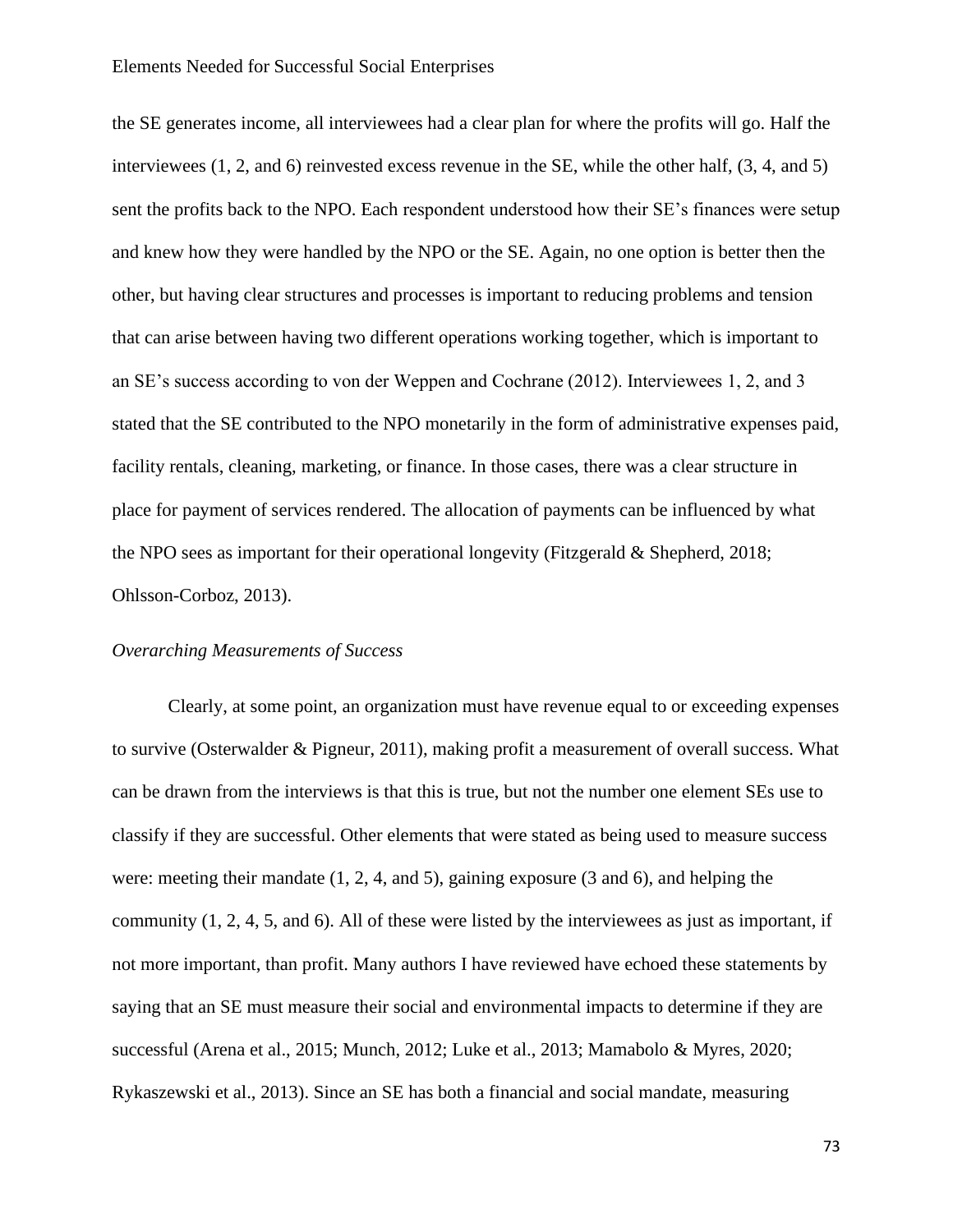overarching success should be broken into those two elements: financials and the ability of the organization to achieve or move closer its mandate (Arena et al., 2015; Bagnoli & Megali, 2011; Ebrahim et al., 2014; Luke et al., 2013; Rykaszewski et al., 2013). When deciding on which financial elements, for example, profits, return on investment, or funding, within the organization should be measured, two interviewees (1 and 4) stated that being less reliant on government funding would be an indicator of financial success. Interviewee 4 said that being able to fill a funding gap would be a financial measurement of success, showing that not all organizations solely measure profits as an indicator of success. The literature reviewed and the interviewees reiterated that success appears in many areas, one of which is the ability to be self-sustaining financially (Rykaszewski et al., 2013; van der Paauw, 2016). Measuring if the organization has been successful in meeting their social or environmental goals can be very difficult, as deciding on what to measure is based on the "context in which the social organization" (Mamabolo  $\&$ Myres, 2020, p. 67) operates. This was reiterated by Interviewee 6's response that building trust with partners and being the preferred service provider was a measurement of social success to them. Due to the diversity of the SEs and their missions, it is difficult to have completely comparable and measurable indicators of success. Toledo-López et al. (2012) stated that meeting the organization's "goals is the most important measure of success" (p. 1659), while others stated that success was the ability to meet the needs of as many people as possible, in turn trying to eliminate the social issue (Arena et al., 2015; Mamabolo & Myres, 2020; Rykaszewski et al., 2013; van der Paauw, 2016), and this was echoed by the interviewees. Interviewee 1 stated that one measurement of success was continuous improvement in operations and constantly progressing forward, while Interviewee 2 stated that success had multiple parts and it included everything from creating jobs for the community, to providing a good service, to being an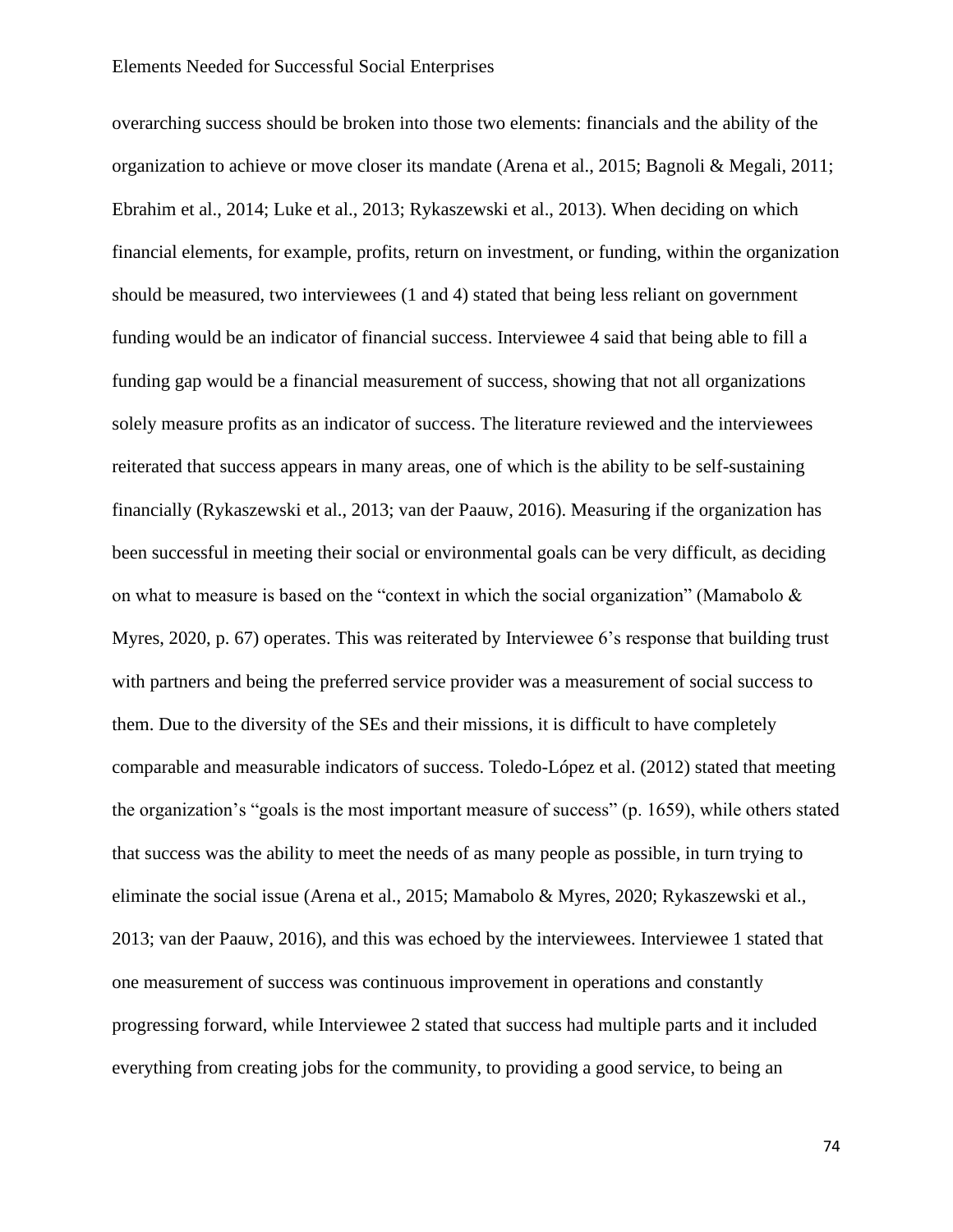environmental steward. Another interviewee (3) stated that success could be measured in terms of their brand recognition, while for Interviewee 5 it was the ability to scale and grow. Finally, Interviewee 6 stated that success could be measured in the partnerships that were created.

In addition to relying on the interviewees' perceptions of whether they were successful or not, it is important to analyse what was stated by the interviewees against what the organizations published as their internal criteria of mission or of success. It became clear that the interviewees all believed that their SE was successful, as this was declared by each, but they were missing a consistent or clear definition of what success actually was or how each organization measured it.

For Interviewee 1, they were impacted by the COVID pandemic, which affected their operations and decreased their seating capacity, however, even with these restrictions they were able to assist 28 youth in obtaining their high school diplomas, and 74% of their graduates became employed or went back to school (E4C, 2020). These results could be related back to what the Interviewee stated as a measurement of success in meeting their mandate, however there is no clear public data on what their mandate is in measurable terms. As for a financial indicator of success, internal data confirmed what the Interviewee stated, as the organization was financially successful from a revenue standpoint, and the parent NPO declared an increase in revenue – growth of just under \$4 million from 2019 to 2020 (E4C, 2020). As this increase in revenue is recorded for the parent NPO, it is difficult to say if the SE contributed to this.

To confirm what Interviewee 2 stated, success was meeting their mandate and helping the community, this was accomplished by the number of houses furnished, which in 2019 was 1583 (Housing First, n.d.). When looking at the SE's financial report, they went from a loss of \$76,000 in 2019 to making a profit of \$272,000 (Kingston et al., 2020). This financial declaration and the information from the Interviewee show this organization is financially successful. However, it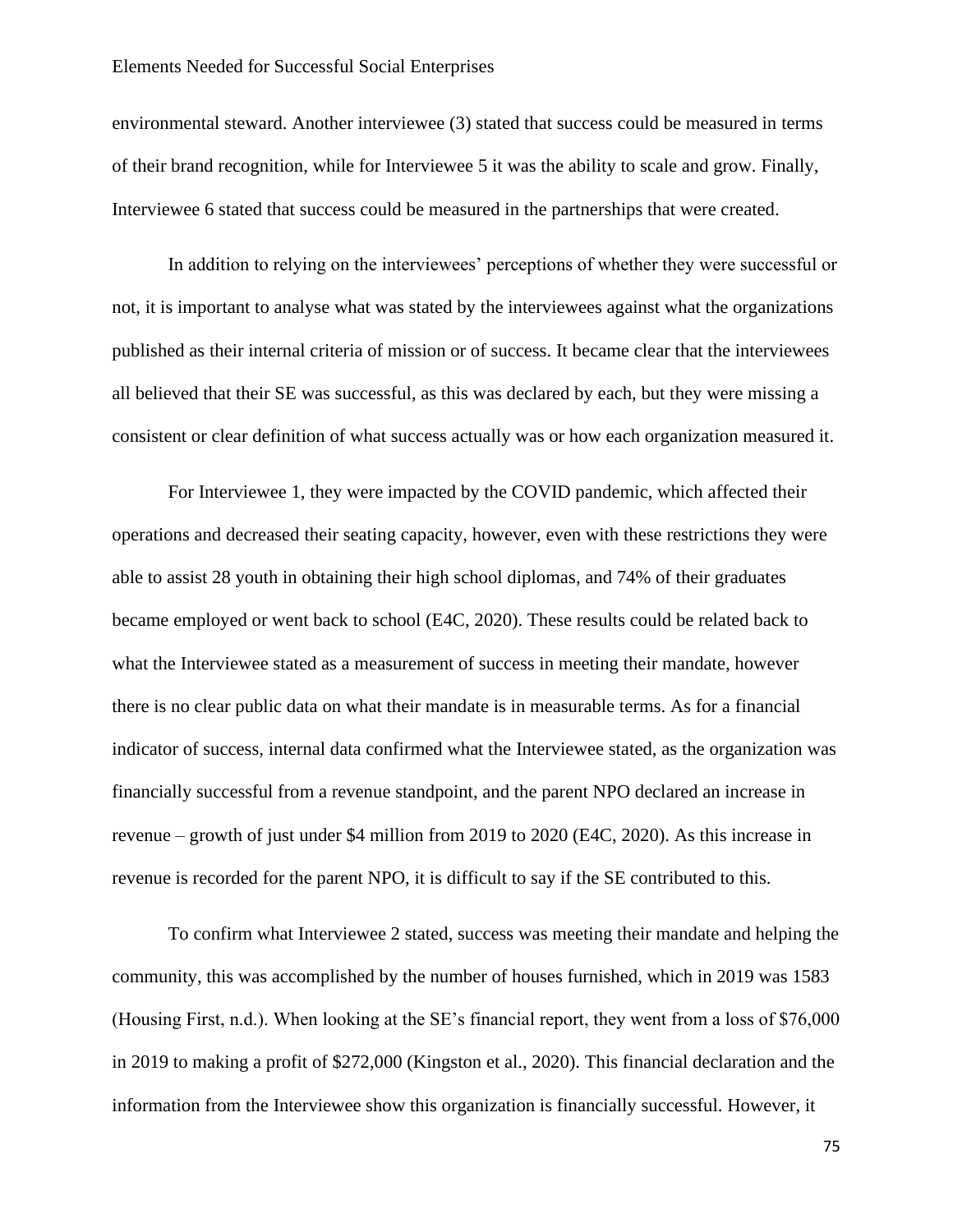was unclear how close they were to meeting their goal as no actual quantitative number of houses furnished was published.

For Interviewee 3, trying to confirm what was stated versus what the organization published was difficult. The Interviewee stated that the SE was financially stable, but the SE does not compile its own financial documents, meaning that we must look at the financial information of the parent NPO. These documents suggest that the NPO was not financially successful, as their expenses were six times that of their revenue in 2020 (St. Michael's Extended Care Centre Society, 2020). Nonfinancial elements that could be measured to indicate if the SE was successful are did they create effective communication with internal and external stakeholders, create meaningful relations with stakeholders that are of value, enhance services in innovative ways and finally, ensure that the organization is sustainable financially (St. Michael's Health Group, n.d.). Of these priorities, the interview suggested that brand recognition is an element of success; this classification could be loosely tied to creating a meaningful relationship.

For the garden (Interviewee 4), it was easier to find measurable outcomes by looking at the financial data from the 2021 registered charitable information of the parent NPO. The majority of the NPO's revenue came from government funding (89%), while major expenses were programing (62%) and administrative costs (29%) (Chrysalis: An Alberta Society for Citizens with Disabilities, n.d.a). One indicator of success, that the Interviewee stated, was that the NPO would be less reliant on government grants. This indicator can be easily measured by looking at their year-on-year government funding amounts. However, that is a very basic evaluation of success; it is the same as saying they are successful because their revenues cover expenses, which in this case they do (Chrysalis: An Alberta Society for Citizens with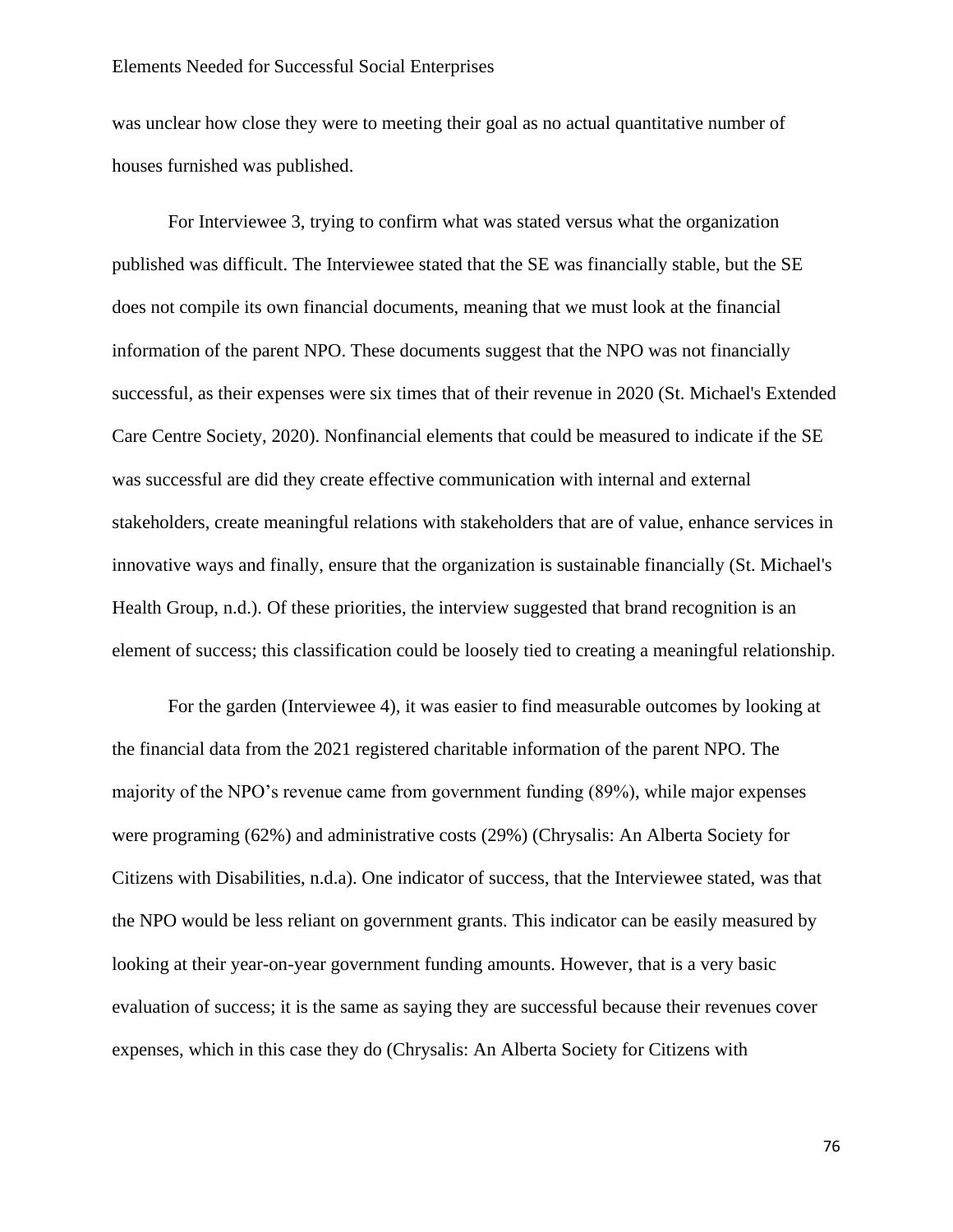Disabilities, n.d.a). As can been seen so far it is hard to obtain clear and measurable data from published sources about the SEs.

Interviewee 5 stated success was the ability to grow, scale, meet their mandate, and help the community. These are all things that could be confirmed based on their operations and published data. According to their 2018 Mattress Recycling Review, they employed over 50 individuals and paid them a living wage, and recycled over 65,000 mattresses (Hammond, n.d.). The number of mattresses recycled, which increased from 51,000 mattresses in 2017 (Mattress Recycling, 2020), is the one item that we could find historical data on, showing that they are successful. As for the other indicators, based on the NPO, these measurements are part of their mandate. Therefore, one could assume that the SE met their goals – but without concrete numbers it is hard to be sure. Looking strictly at the parent NPO's financial data from 2021, this SE had a large portion of its revenue come from non-donation routes, however its revenue was less than its expenses by 10% (Jasper Place Wellness Centre, n.d.), showing that they are not financially successful, which is the opposite to what the Interviewee had stated. Since this NPO and SE did not produce a public annual report; it has proven difficult to compare claims of success to actual data.

For Interviewee 6, in addition to their main mission, which is to ensure affordable nutritious food for everyone (About Fresh Routes, 2019), they also are trying to find new and innovative ways to ensure access to food that is affordable and healthy (Contact Fresh Routes, 2019). As well, diversity, equity, and inclusion are at the core of all they do (Diversity, Equity, and Inclusion, 2019). All these declarations or mandates are nice to know but hard to measure and track. At the time of the interview, the organization had just begun operations, making measurement and correlation of their level of success not possible. However, their impact report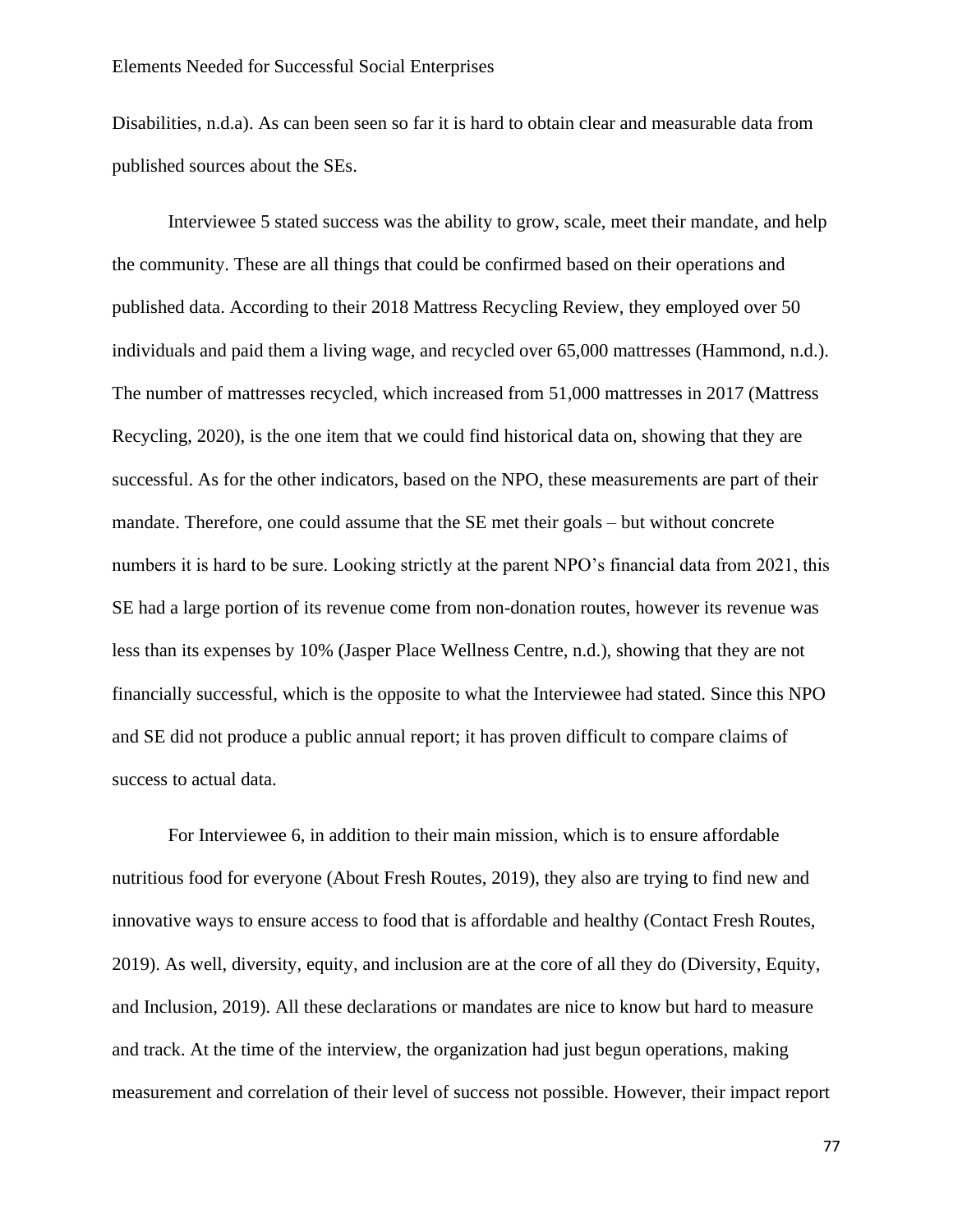from 2020 states they assisted 40 communities in Edmonton and Calgary, resulting in more than 2000 people served each month, which resulted in 19,373 transactions (Fresh Routes, 2021). Again, without a baseline against which to measure these results, it is hard to determine if the SE met the success requirements set out by them or stated by the Interviewee.

### *Advice to Others.*

The final question asked, what advice would be important to give an NPO starting an SE. This question was asked to discover if more insight could be uncovered about what the Interviewees thought brought them success. von der Weppen and Cochrane (2012) suggested that it is important to instill the values related to the social mission into the culture of the SE. Interviewees 1 and 4 stated that this was important to running a successful SE, as well as making sure that the people selected to work in the organization believed in the mandate and goals of the organization. Since culture and leadership are closely related, the type of leader appointed can and will impact the culture of the organization (Bolton et al., 2013), which is another element that can impact the success of the organization and one the NPO and SE need to be aware of.

### **Conclusion.**

This research sought to understand the key elements that contribute to the success of social enterprises started by non-profit organizations in Edmonton, Alberta, Canada. I hoped that compiling information on the elements needed for the successful operations of an SE could lead to the reduction in the number of failed SEs or wasted resources. This research also required an exploration of the important elements that an NPO needs to possess for its SE to succeed. When drawing conclusions for my research questions, the SE's definition of success, as well as their assessment of their own success, assisted in determining which elements were important to the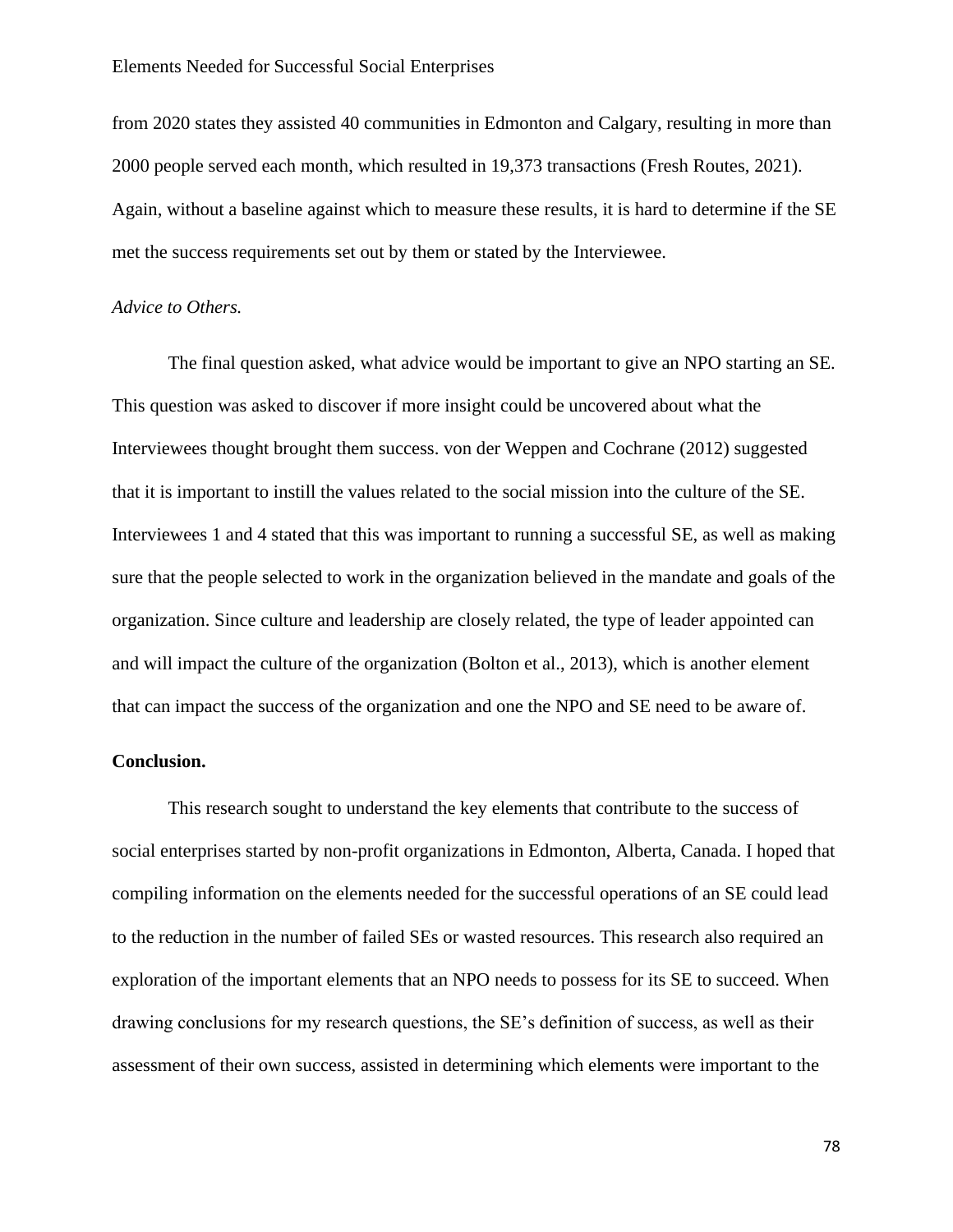operational success of the SEs. This research ultimately generated helpful insights regarding the above questions, alongside highlighting areas that need further research.

Regarding the primary research question (*What key elements contribute to the success of social enterprises started by non-profit organizations?*)*,* several key components were discovered to be important. These include a clear and formal business model, an entrepreneurial mindset, a mission, and financial sustainability.

A major insight from participants is that there needs to be a clear and formal business model for the SE to operate well. One element that will help with establishing the business model, which includes structure, is having a formal business plan, one that is malleable and can be altered as time goes on. Another important element of the type of model used is to ensure that the Board of Directors of the NPO supports the SE, either in an operational or governance manner, as this will help the SE to flourish. Another component that is established within the model chosen is the type of partnerships established and maintained. The number one partnership that appears to contribute to the success of the SE is that of the NPO. It was repeatedly stated by the participants in this research, as well as found in the literature, that when the NPO supports and assists the SE in different capacities, the SE is more likely to be successful. When an NPO is a partner with their SE, they can assist with areas such as supplying the facilities, offering cleaning services, marketing, and financing. In addition to the NPO as a partner, there was no clear consensus on partners that an SE needed that would translate necessarily to their success. The conclusion was partners in the form of suppliers or Board members are an important factor for successful SEs and can be established through the business model.

Having people with an entrepreneurial mindset within the SE is another important factor that can lead to success. Four of the six interviewees shared that employees within the SE must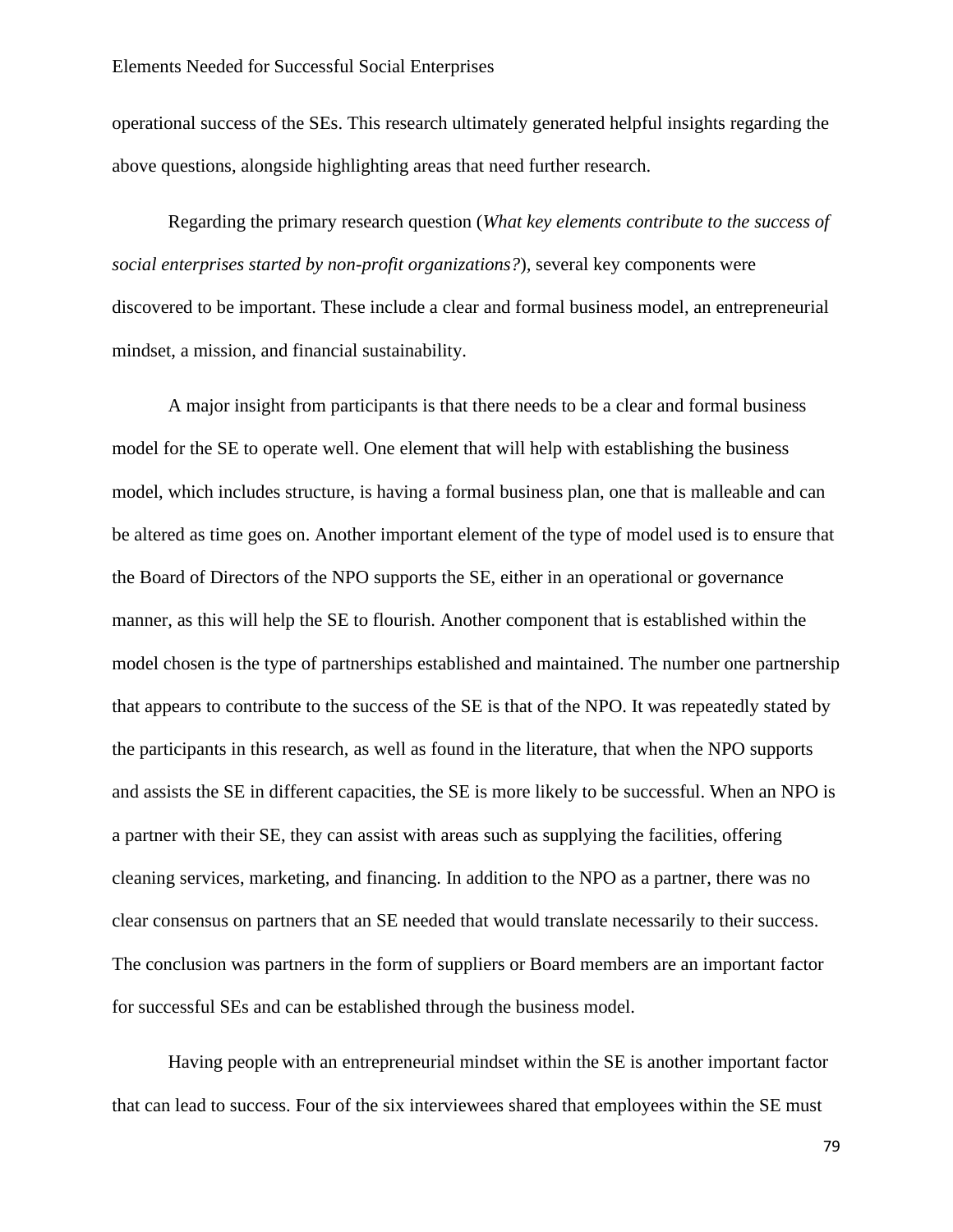be able to discover and capitalize on market opportunities. For this to happen, it is important that this entrepreneurial mindset be present in personnel that are, or are seen to be, leaders within the SE. Whether this mindset needs to be in the SE or the NPO depends on the business model and the culture of the organizations. More research needs to be conducted to determine which business model will influence where the mindset is needed directly. Another overwhelming element that needs to be established early on is that the leader or manager must have some business knowledge since this knowledge will complement the entrepreneurial mindset. For example, the manager must be able to understand the operations of the SE and how to use resources to ensure that the SE is operating efficiently and effectively. In addition, having the knowledge that the SE must operate like an SE, an organization that focuses on both social and financial elements, and not an NPO, will be beneficial to the success of the SE. Furthermore, it is recommended that the leader or manager embody the values of the NPO and be passionate about the SE's mandate.

Another element that the SE needs when starting out is to offer a service or sell a product that is desired, and one that people are willing to pay for. Along with ensuring there is a real need for one's product or service, it is important that the mission of the SE be to support the NPO either financially or in other ways. Establishing that the SE's mission is to contribute to the NPO is an important factor that can assist with the SE's success, as people are more likely to support the SE when they know it serves a greater purpose. Furthermore, when the SE is contributing to the NPO, the SE has the ability to use the story of their creation or the mission of the NPO as a marketing tool to attract customers.

As success can be directly measured by whether the SE achieves its break even point or not, it makes it important for the SE to, at minimum, reach the break even point, showing that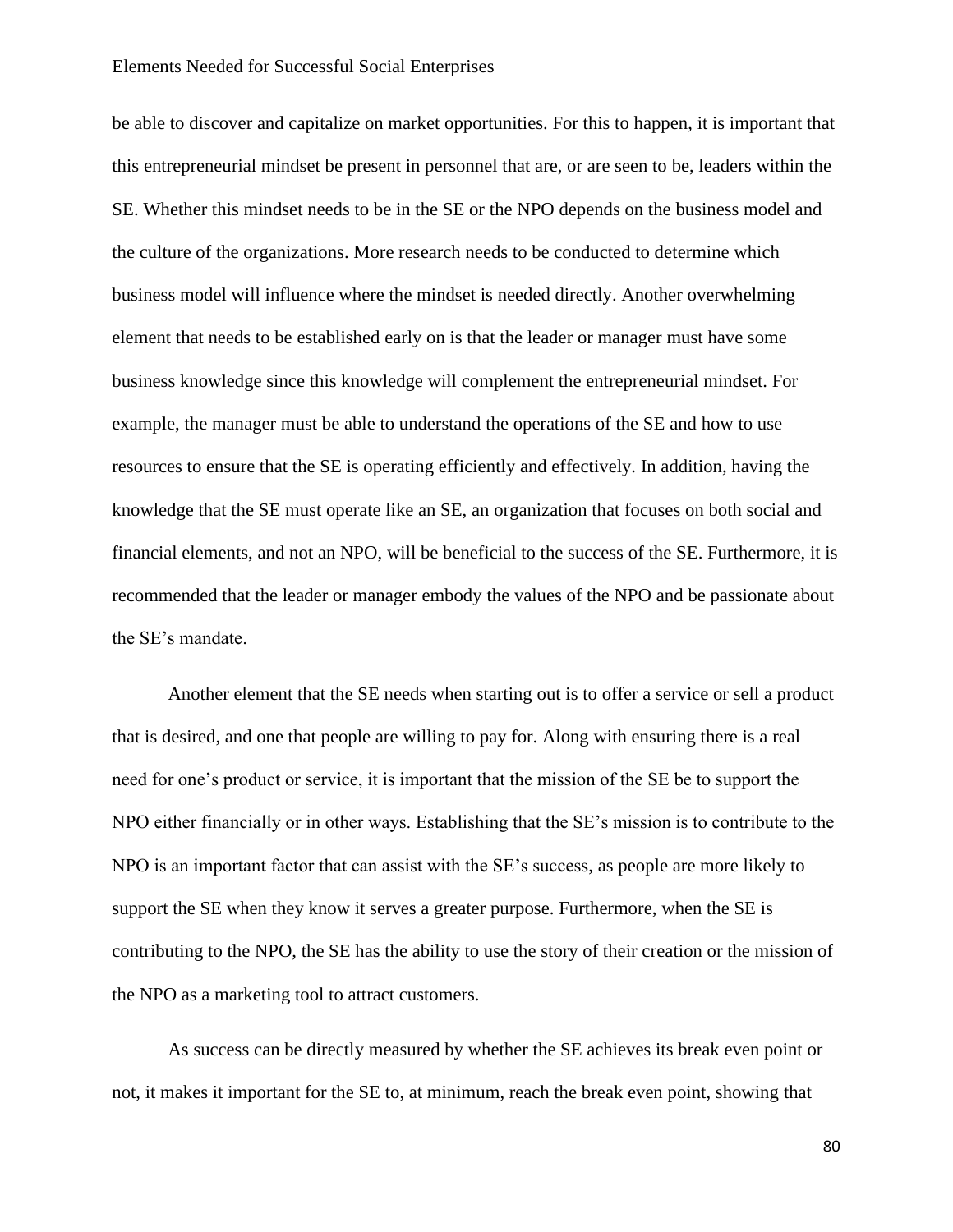they can continue to operate. To assist the NPO with setting up the SE for success, it is important at the beginning to set up a structure for how the finances, expenses, or profits will flow between the two entities. Having a clear understanding of how payments or profits will be transferred between the organizations will reduce any tension that could arise, in turn reducing the possibility that more serious issues arise. Furthermore, establishing a structure will allow the two organizations to operate in tandem with more promising financial models.

Regarding the sub-questions that this research sought to answer, it was difficult to determine the elements independently present in the SE and the NPO that contributed to success. This difficulty arose most because of how intertwined the SEs and NPOs appear to be. However, there are several clear elements that the NPO and SE each need to possess to set them up for success. First, it is important that the NPO be supportive of the SE, which can be established in a multitude of ways. For example, establishing which business model or legal structure the SE will operate under will determine the type of support the SE will receive. The business model should have clear directives in place for how the two will interact and operate in tandem. The next element that the NPO has control over is the establishment of the NPO's Board and how their Board interacts with and supports the SE, whether in the promotion of the SE or the creation of polices that can assist the SE. From the SE's standpoint, an element that is important for its success is to ensure that the personnel hired to run the SE have business knowledge, such as the ability to run the SE like a business and not a charity. As has been stated, an SE will need to operate as a business and therefore needs people with a commerce background. The main take away from the sub questions asked is that the SE needs to be supported by the NPO, but the support being offered should not inhibit the NPO's ability to serve its clients. Furthermore, when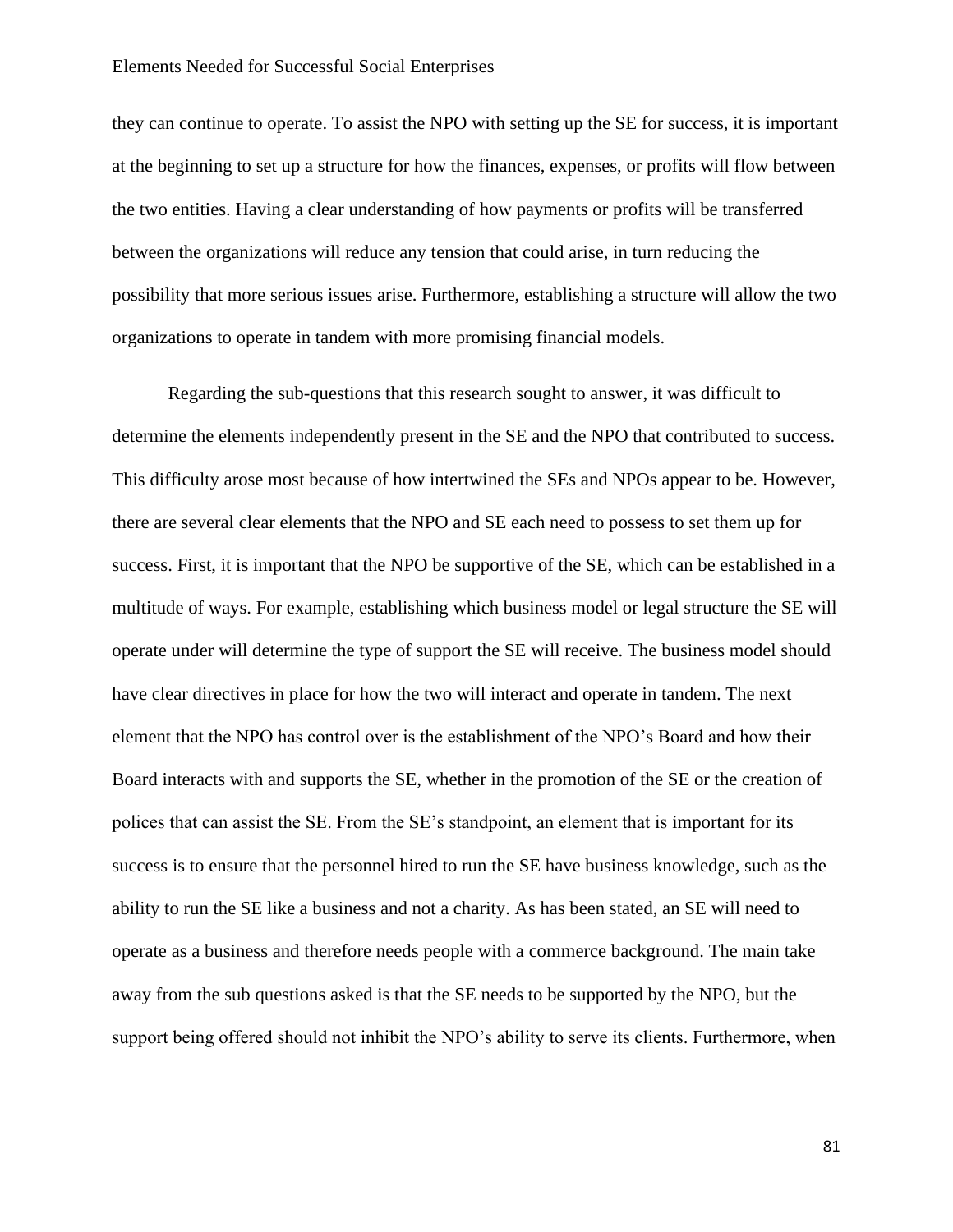an SE is started it should be with the notion that its role is to support the NPO, in whichever way the NPO and SE deem appropriate.

There were also some topics of study that require further exploration to better understand them. For example, the role of corporate culture and nonfinancial measurements of success were insufficiently explored. It may be that the diversity of both the social issues addressed by SEs and the mandates of NPOs made it more difficult to draw conclusions regarding these topics. As for the role of culture, there was no consistent result regarding a single kind of corporate culture. Still, it was discovered that several participants did stress the importance of having a clear business model and an appropriate leader in place, as both impact culture. Furthermore, pertaining to the leader and business model, it is important to ensure the corporate culture is one that embraces risk-taking and change.

Regarding nonfinancial measurements of success, it was difficult to establish concrete measurements, especially ones that could be used by a variety of SEs in the future. This could be related to the different social issues being tackled, the difficulty of clarification on measurable objects or the missions being pursued, or that the data being collected does not necessarily reflect the work being completed. These challenges could lead to an understanding of why it is difficult for SEs to show that they were successful. The nonfinancial measurements that interviewees stated that they used to indicate if they were successful were varied as well, including continuous improvement and progression, job creation, environmental protection, brand recognition, scalability, and partnerships. The preceding information showcased that an SE can and will use different indicators of success.

In conclusion, this research suggests that there is a variety of elements that should be present within an SE and an NPO that would contribute to its ability to be successful. These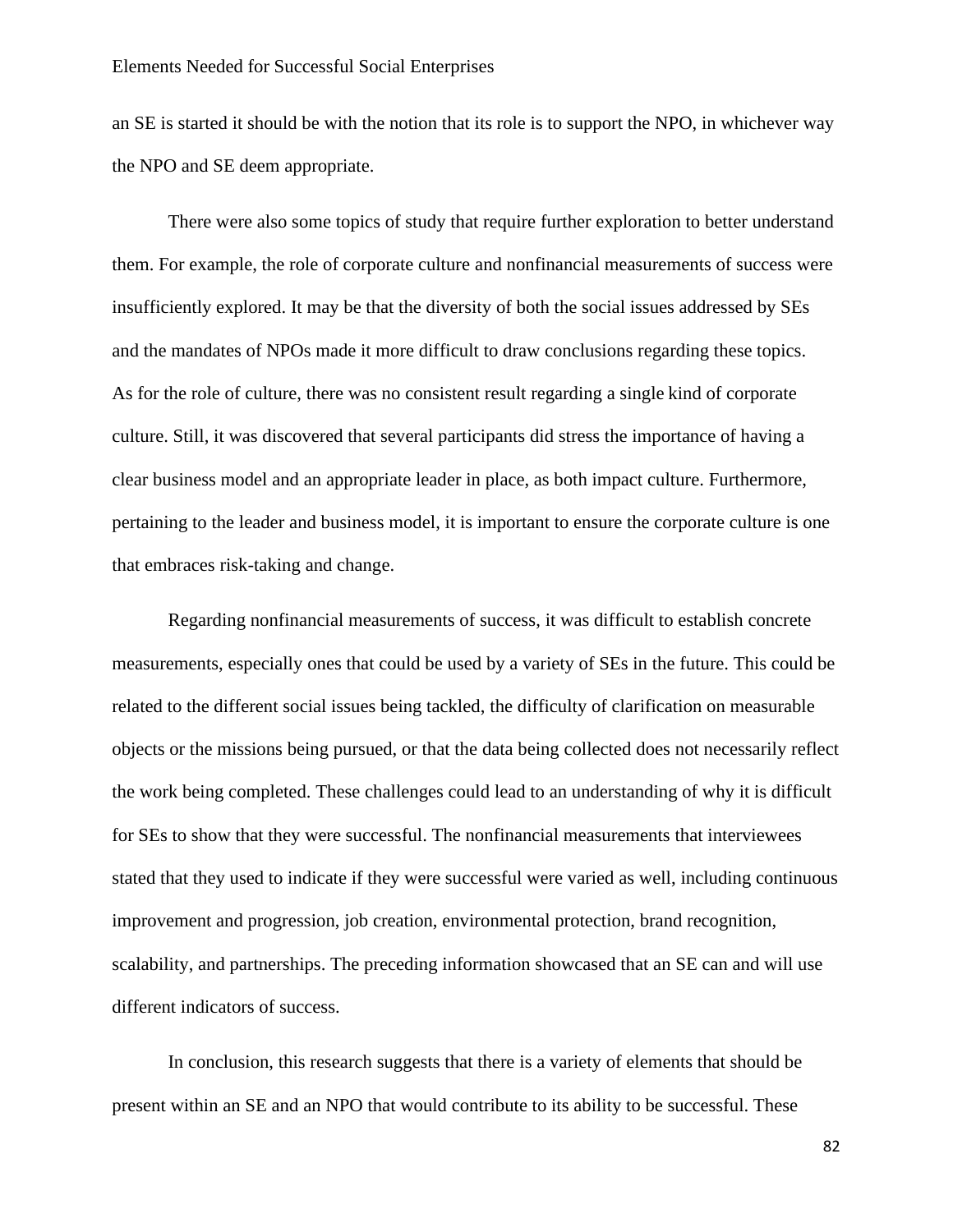broad elements include establishing a clear business model, hiring personnel with an entrepreneurial mindset, serving an actual need, contributing back to the NPO, and a formal set up of how the organizations will operate together.

### *Challenges with Classifications of Success.*

As the measurement and analysis of success is one of the main areas of research in this paper, it is important to highlight some challenges that were discovered when trying to classify success in nonfinancial terms. A question this research brought up was around the challenges of measurement. No matter what type of organization, goals need to be stated, measured, and declared if they were met. The measurement of economic success is very straight forward (Helmig et al., 2014) but because SEs focus on social impacts, traditional measurement tools do not always work (Costa & Pesci, 2016), making it difficult to measure and analyse their social impact (Mitchell, 2013). Since these SEs focus on social impact, measurement of success is based on the organization's ability to meet its objectives or fulfill its mission (Helmig et al., 2014; Mitchell, 2013; Ruvio et al., 2010), resulting in hard elements to measure. Reasons for the difficulty is that objectives can be based on missions that are abstract in nature (Helmig et al., 2014), are more aspirational then operational (Ebrahim & Rangan, 2014), or are subjective (Mitchell, 2013). The foundations of missions not only create issues with measurement, but also can lead to outcomes or outputs that are not easy quantified (Costa & Pesci, 2016). Even if there is information that can be easily collected and measured, for example, operations, this measurement does not necessary reflect the work that has been completed, and if they have led to the mission being accomplished (Carnochan et al., 2014; Helmig et al., 2014). Another barrier to measurement is that some of the information that needs to be collected is out of the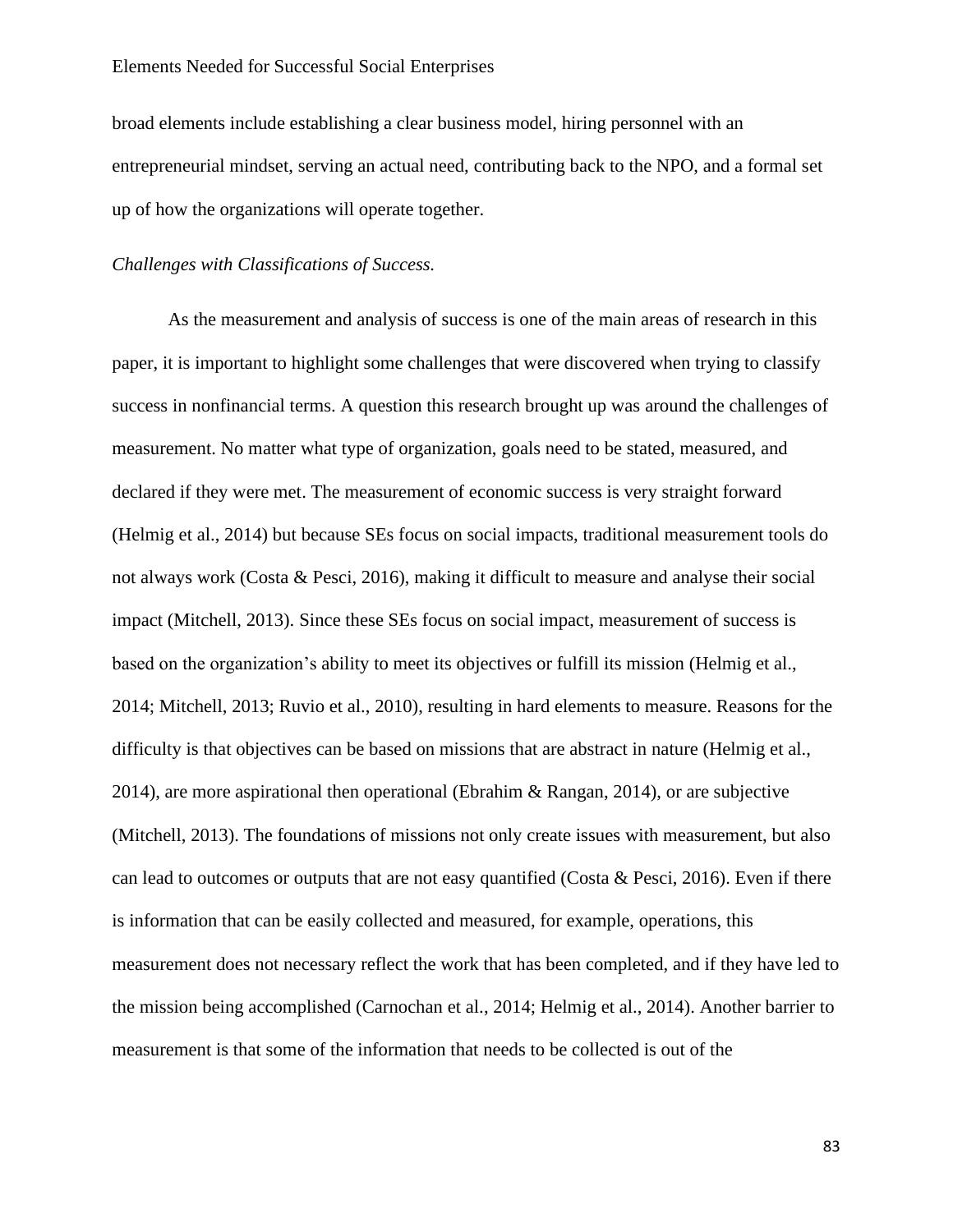organization's hands, making it hard to measure (Ebrahim & Rangan, 2014). All in all, there are many challenges to measurement.

The other question that was brought up was the lack of clarity surrounding what to measure. Due to the vagueness of many of the missions of the SEs, some being aspirational or encompassing many objectives, it can be difficult to measure success due to the diversity of the client base (Carnochan et al., 2014; Costa & Pesci, 2016). Not only does the diversity of the client base makes it difficult but also the diversity of the sectors in which the SEs operate makes it difficult to create a standard measurement system (Costa & Pesci, 2016). In addition, there can be outside pressure from donors to report on things that are important to them, but that are not necessarily important or an indicator of success for the SE (Mitchell, 2013). It is known that it is important for an SE to communicate their vision and mission to the public, as the more people are aware of the SE's goal and if they have been met this goal, the better it is for the organization (Ruvio et al., 2010). This raises the question of why it proved so difficult to find this information from the SEs. These challenges around measurement and clarity led to an understanding as to why the SEs researched could not display concrete evidence showing if they had met their goals or were successful. Even with all the tools available, it is difficult for SEs to document and communicate success (Mook et al., 2015). As the respondents reiterated and my research concluded, an SE can and will have a diverse mixture of success factors, some that they can measure clearly but more importantly there needs to be a balance between the social and environmental factors, and the financial factors to be able to compare SEs.

### **Limitations of Overall Research.**

General limitations included small sample size, geographic limitations, and diversity among organizations represented. First, interviewing a small group of people means that results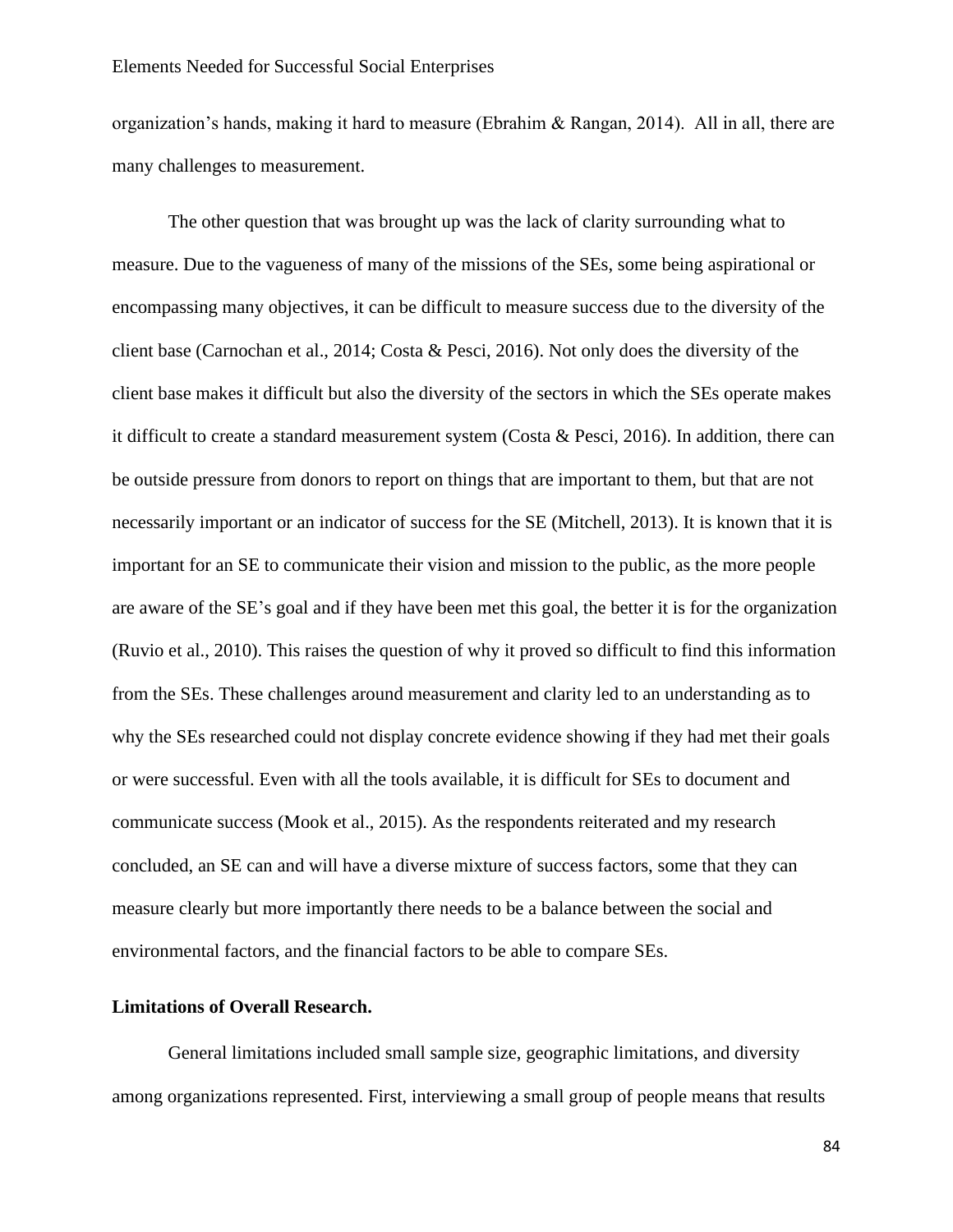are not generalizable (Bhattacherjee, 2012). Furthermore, since the research only focused on one geographical location, it will be hard to conclude if the recommendations provided would be applicable to other locations (Polit and Beck, 2010). Finally, the diversity of organizations represented in interviews can also been seen as a limitation, as finding themes was more difficult across organizations that operated in different sectors or industries, creating a reduction in the understanding of elements that would be unique to each organization. In addition, since each SE or parent NPO published differing information about their operations or success levels, this resulted in an inability to directly compare information.

### **General Limitations of the Case Study Approach and Qualitative Research.**

One weakness of the case study method is that it lacks a control mechanism to compare all research to, which can impact the validity of the research (Bhattacherjee, 2012). In addition, this type of research heavily relies on the researcher's ability to infer and obtain data from what they have heard and observed (Bhattacherjee, 2012).

Furthermore, with qualitative research there is always the possibility that the respondent's answers will be impacted by the type of questions asked or the respondent's eagerness to provide a desirable answer for the researcher (Alshenqeeti, 2014). Sometimes, people's memories and recollections of incidents are based on their perceptions of the situation and this subjectivity impacts interview results (Alshenqeeti, 2014).

### **Limitations of Coding and Analysis.**

Other limitations I faced were in the areas of data analysis, data collection, and my own biases.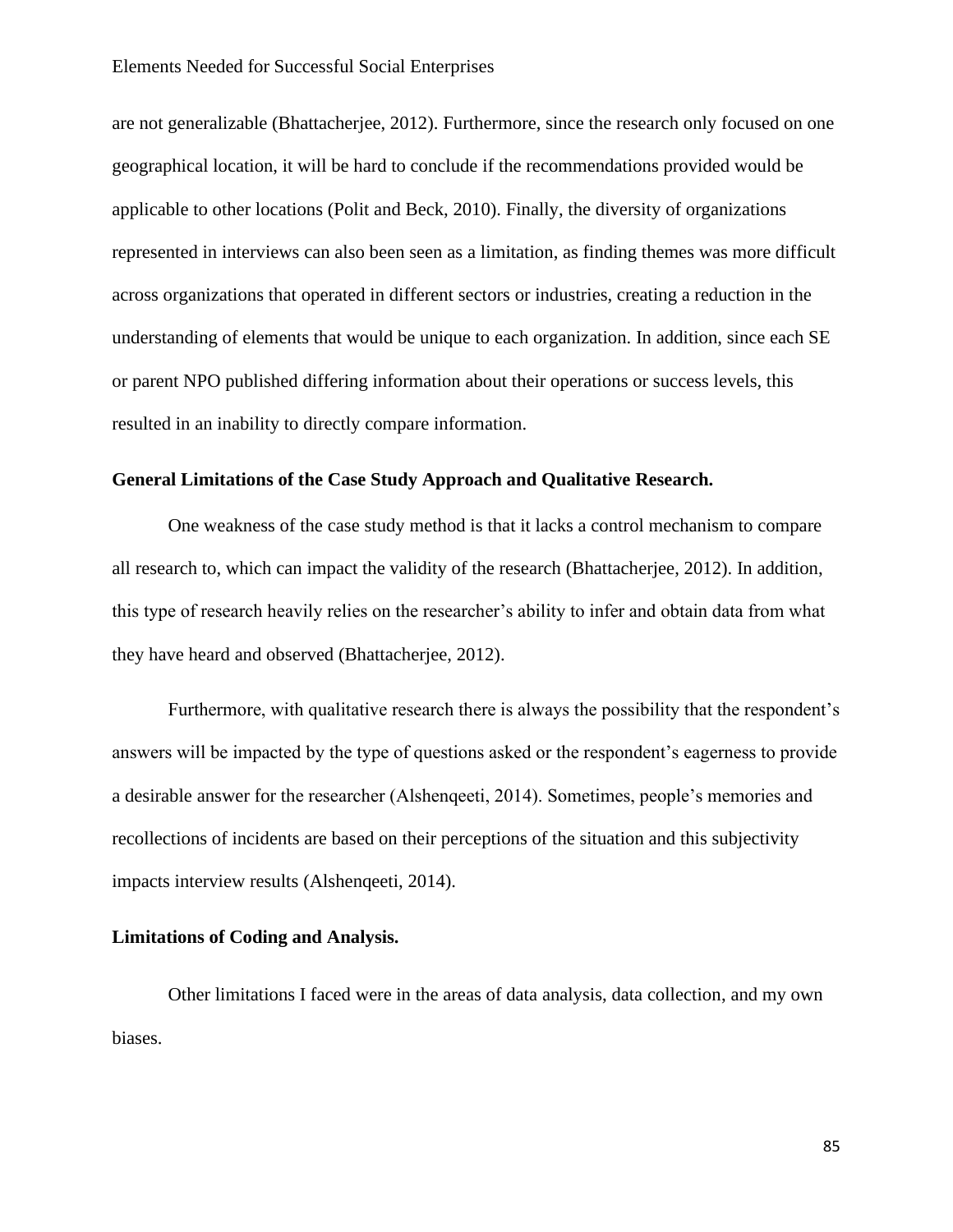It is suggested to use "multiple *methods* of data collection" (Merriam & Tisdell, 2015, p. 245) to ensure the validity of your paper. I only used interviews and literature to collect data, which could lead to another limitation in my research. One way to ensure interviews are properly interpreted "is to take your preliminary analysis back to some of the participants and ask whether your interpretation "rings true'" (Merriam & Tisdell, 2015, p. 247). I did not take this step to validate my coding, theme discovery, and interpretation, which could lead to biases being present in my research or interpretation errors. As well, by coding the interviews sequentially, it is possible that my bias could influence the code I created and what I found in each subsequent interview.

I have also been conscious that I might put too much weight on and rely on the truth of the words of the interviewees. Since interviews are becoming the preferred way of collecting data, one needs to take care that responses not be treated as complete fact and the "foundation of knowledge" (St Pierre & Jackson, 2014, p. 715) on the subject. To mitigate against this, I have conducted an analysis of documents and websites specific to the NPOs and SEs, as well as a literature review on the subject against which I compared the responses received. The researcher also needs to be aware that when coding qualitative research their biases might be inserted, as their own beliefs and experiences can influence what they see and hear from the participants (Merriam & Tisdell, 2015 p. 208). This is an area where I need to be careful as my passion and desire for more SEs might impact what I hear. Even with these limitations, this research offers helpful considerations for an NPO when starting an SE.

### **Recommendations for Future Research.**

While this research provides a strong starting point for NPOs and SEs, even more research will further generate a robust view of what elements can be crucial to the success of an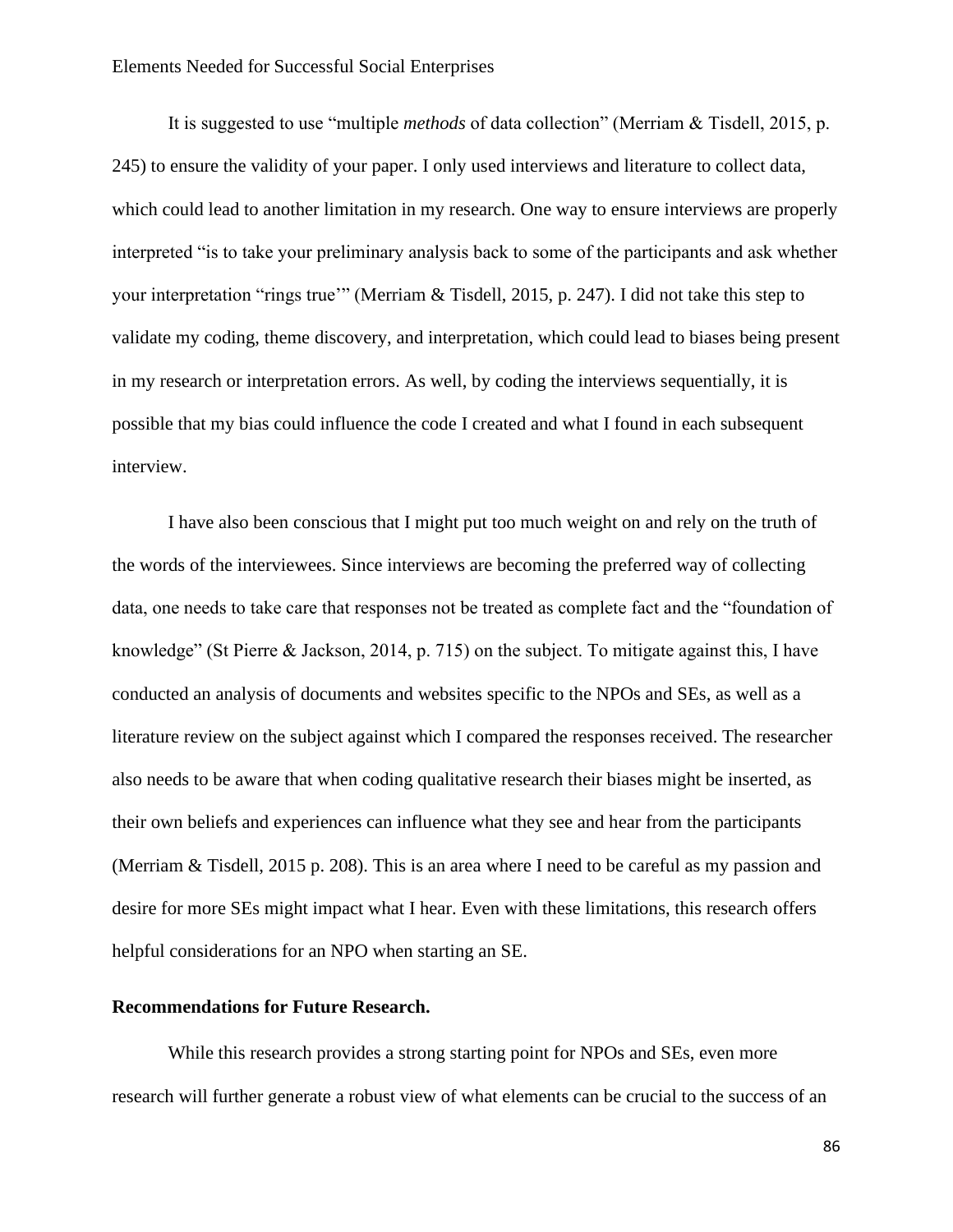SE started by an NPO. To start, follow up research that addresses some of the limitations of this research would help clarify important elements for success. As well, more interviews or in-depth research needs to be conducted to allow for a generalized conclusion to be drawn, allowing for the findings to be implemented across SEs and in different locations. More research could also be conducted to more deeply investigate each of the elements explored here. For example, more research on the best organizational structure for SEs is needed. Although this research provided preliminary suggestions regarding *which* elements were important, it did not fully explore deep enough which specific type of set-up within each of those elements was the most appropriate for a successful SE. In my opinion, after trying to create a consistent definition of success and analysing all the different factors that make it difficult for SEs to establish a consistent concept of success beyond the financial ones, this is an area that needs to be researched further. As the respondents reiterated and my research concluded, an SE can and will have a diverse mixture of success factors that they measure and there needs to be a balance between the social and environmental factors and the financial factors. Another area requiring more research is the type of legal classification that can assist with the success of an SE, whether that is a for-profit or non-profit legal structure or a hybrid. Different legal statuses are being created for SEs, meaning that research could be conducted on which legal status would be best for an SE in order to improve their ability to be successful. Other areas needing further research include better understanding mission alignment, the centrality of financial stability (as compared to social/environmental impact), and the transferability of major organizational elements between SEs and NPOs.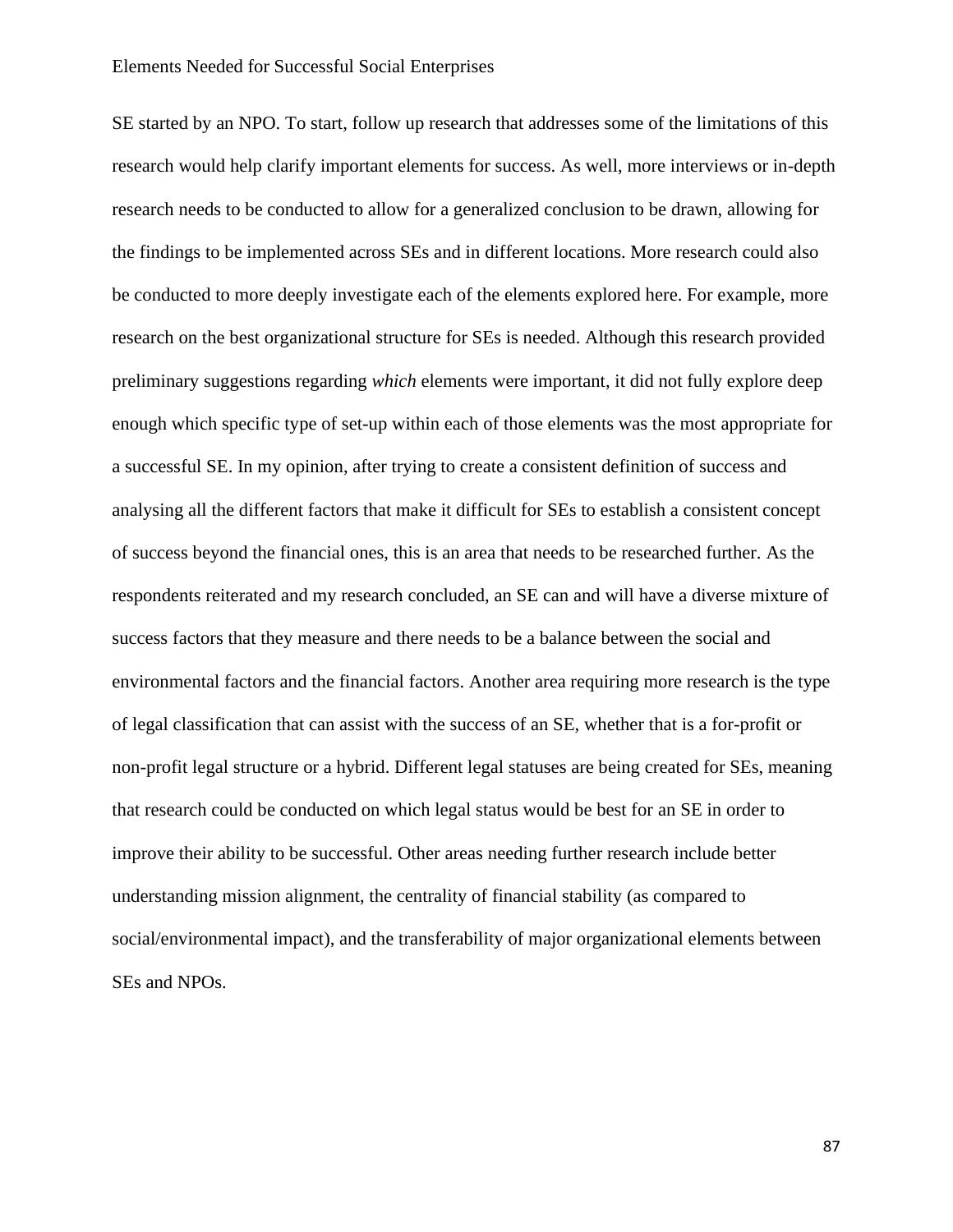### **References**

- About. (2022). In *Social Enterprise Fund*. Retrieved from<https://socialenterprisefund.ca/about>
- About Fresh Routes. (2019). In *Fresh Routes*. Retrieved from<https://freshroutes.ca/about>
- About Impact Calgary. (2017). In *Impact Calgary*. Retrieved from <https://www.impactcalgary.com/about>
- About Us. (2021a). In *Baba's Own*. Retrieved from [https://babasown.ca](https://babasown.ca/)
- About Us. (2021b). In *Chrysp*. Retrieved from<https://www.chrysp.ca/about-us>
- About Us. (n.d.a). In *ABSI Connect*. Retrieved from<https://www.absiconnect.ca/about-us>
- About Us. (n.d.b). In *The Hallway Cafe*. Retrieved from [https://www.hallway.cafe/pages/about](https://www.hallway.cafe/pages/about-us.html)[us.html](https://www.hallway.cafe/pages/about-us.html)
- Advocacy. (2020). In *Calgary Chamber of Commerce*. Retrieved from <https://www.calgarychamber.com/overview-advocacy>
- Advocacy. (2022). In *Edmonton Chamber of Commerce*. Retrieved from <https://www.edmontonchamber.com/advocacy>
- Alegre, I., & Berbegal-Mirabent, J. (2016). Social innovation success factors: hospitality and tourism social enterprises. *International Journal of Contemporary Hospitality Management.*
- Alshenqeeti, H. (2014). Interviewing as a data collection method: A critical review. *English Linguistics Research*, 3(1), 39-45.
- Andres, J. (2013). Critical success factors for nonprofit organizations starting social enterprises (Master's thesis, Graduate Studies).
- Arena, M., Azzone, G., & Bengo, I. (2015). Performance measurement for social enterprises VOLUNTAS: *International Journal of Voluntary and Nonprofit Organizations*, 26(2), 649-672.
- Aronson, J., & Smith, K. (2010). Managing Restructured Social Services: Expanding the Social? *The British Journal of Social Work*, 40(2), 530-547.
- Bagnoli, L., & Megali, C. (2011). Performance measuring in social enterprises. *Nonprofit and Voluntary Sector Quarterly*, 40(1), 149-165.
- Baron, D. P. (2007). Corporate social responsibility and social entrepreneurship. *Journal of Economics & Management Strategy*, 16(3), 683-717.
- Barton, T. (2019). Small business and social enterprise: to thrive not fail. *Papers in Canadian Economic Development*, 18, 17-43.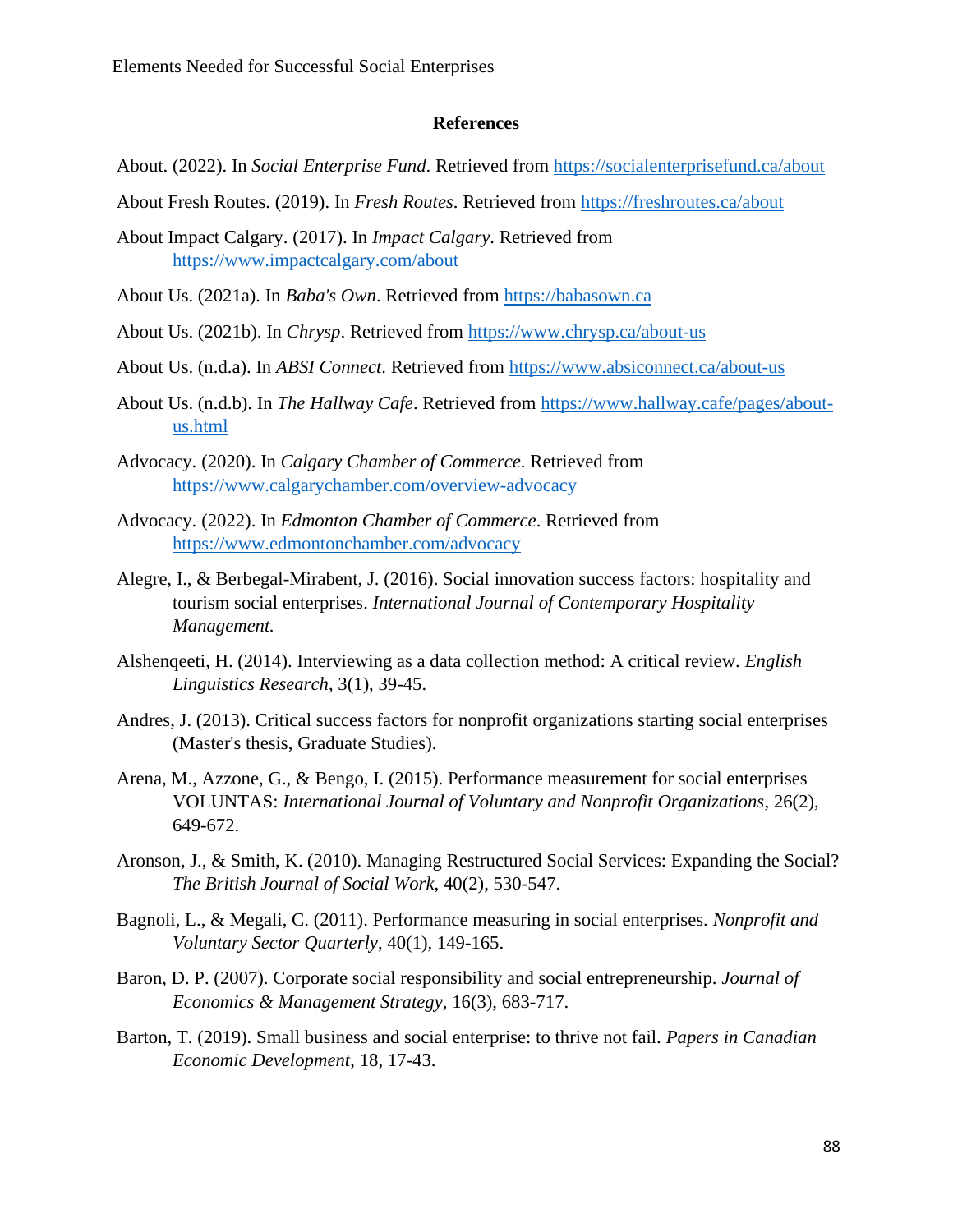- Besel, K., Williams, C. L., & Klak, J. (2011). Nonprofit sustainability during times of uncertainty. *Nonprofit Management and Leadership*, 22(1), 53-65.
- Bhasin, S. (2012). Performance of lean in large organisations. *Journal of Manufacturing Systems*, 31(3), 349-357.
- Bhattacherjee, A. (2012). *Social science research: Principles, methods, and practices*.
- Bolton, P., Brunnermeier, M. K., & Veldkamp, L. (2013). Leadership, coordination, and corporate culture. *Review of Economic Studies*, 80(2), 512-537.
- Bouwman, C. H. (2013). The role of corporate culture in mergers & acquisitions. *Mergers and Acquisitions: Practices, Performance and Perspectives*, NOVA Science Publishers.
- Burnard, P., Gill, P., Stewart, K., Treasure, E., & Chadwick, B. (2008). Analysing and presenting qualitative data. *British Dental Journal*, 204(8), 429-432.
- Calgary Chamber of Voluntary Organizations. (2016). *2016 Alberta Nonprofit Survey*.
- Calgary Chamber of Voluntary Organizations. (2018). *Lighting the way: the state of the Alberta nonprofit sector 2018*
- Calgary Chamber of Voluntary Organizations. (2019). *Reflections on Civil Society: The State of the Alberta Nonprofit Sector 2019*
- Callen, J. L., Klein, A., & Tinkelman, D. (2010). The contextual impact of nonprofit board composition and structure on organizational performance: Agency and resource dependence perspectives. *International Journal of Voluntary and Nonprofit Organizations*, 21(1), 101-125.
- Carnochan, S., Samples, M., Austin, M. J., & Myers, M. (2014). Performance Measurement Challenges in Nonprofit Human Service Organizations. *Nonprofit & Voluntary Sector Quarterly*, *43*(6), 1014–1032.<https://doi.org/10.1177/0899764013508009>
- Carroll, D. A., & Stater, K. J. (2009). Revenue diversification in nonprofit organizations: Does it lead to financial stability?. *Journal of Public Administration Research and Theory*, 19(4), 947-966.
- Campbell, J. L., Quincy, C., Osserman, J., & Pedersen, O. K. (2013). Coding in-depth semistructured interviews: Problems of unitization and intercoder reliability and agreement. *Sociological Methods & Research*, 42(3), 294-320.
- Chamberlin, T., Doutriaux, J., & Hector, J. (2010). Business success factors and innovation in Canadian service sectors: an initial investigation of inter-sectoral differences. *Service Industries Journal*, 30(2), 225-246.<https://doi.org/10.1080/02642060802120174>
- Champagne, D. (2020). Urban sustainability policies in neoliberal Canada: Room for social equity? *Current Sociology*, 68(6), 761-779.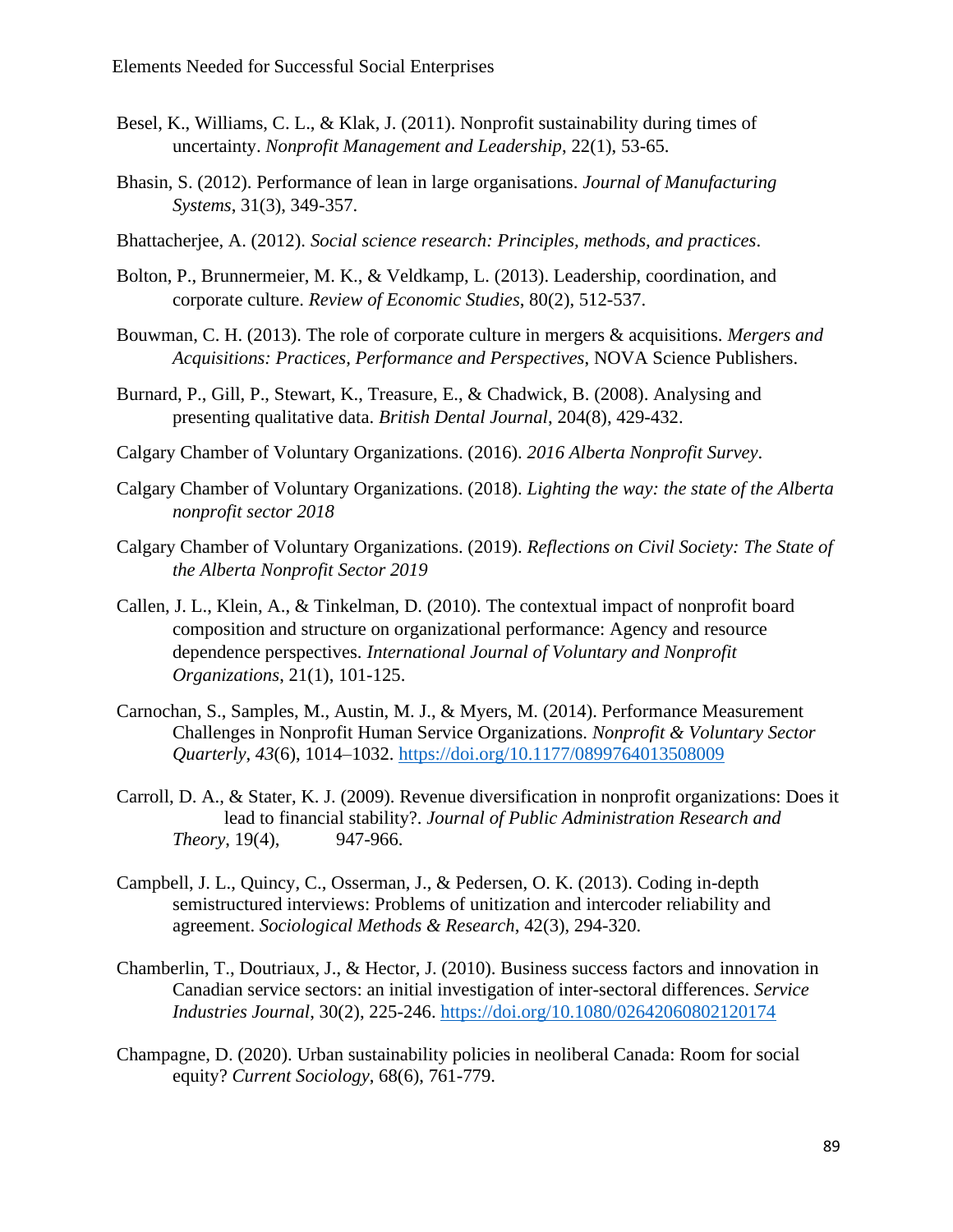- Charitable Donors, 2017. (2019, February 13). In *Statistics Canada*. Retrieved from <https://www150.statcan.gc.ca/n1/daily-quotidien/190208/dq190208c-eng.htm>
- Child, C. (2016). Tip of the iceberg: The nonprofit underpinnings of for-profit social enterprise. *Nonprofit and Voluntary Sector Quarterly*, 45(2), 217-237.
- Chrysalis: An Alberta Society for Citizens with Disabilities. (n.d.b). *Strategic Plan Highlights 2019 – 2022*. Chrysalis: An Alberta Society for Citizens with Disabilities.
- Chrysalis: An Alberta Society for Citizens with Disabilities. (n.d.a). In *Government of Canada*. Retrieved from [https://apps.cra](https://apps.cra-arc.gc.ca/ebci/hacc/srch/pub/dsplyRprtngPrd?q.srchNmFltr=Chrysalis&q.stts=0007&selectedCharityBn=108200049RR0001&dsrdPg=1)[arc.gc.ca/ebci/hacc/srch/pub/dsplyRprtngPrd?q.srchNmFltr=Chrysalis&q.stts=0007&sele](https://apps.cra-arc.gc.ca/ebci/hacc/srch/pub/dsplyRprtngPrd?q.srchNmFltr=Chrysalis&q.stts=0007&selectedCharityBn=108200049RR0001&dsrdPg=1) [ctedCharityBn=108200049RR0001&dsrdPg=1](https://apps.cra-arc.gc.ca/ebci/hacc/srch/pub/dsplyRprtngPrd?q.srchNmFltr=Chrysalis&q.stts=0007&selectedCharityBn=108200049RR0001&dsrdPg=1)
- Clark, W. (2012). Introducing strategic thinking into a non-profit organization to develop alternative income streams. *Journal of Practical Consulting*, 4(1), 32-42.
- Contact Fresh Routes. (2019). In *Fresh Routes*. Retrieved from<https://freshroutes.ca/contact>
- Cooney, K., & Lynch-Cerullo, K. (2014). Measuring the social returns of nonprofits and social enterprises: the promise and perils of the SROI. *Nonprofit Policy Forum*, 5(2), 367-393. doi:<https://doi.org/10.1515/npf-2014-0017>
- Costa, E., & Pesci, C. (2016). Social impact measurement: why do stakeholders matter? *Sustainability Accounting, Management & Policy Journal*, *7*(1), 99–124. <https://doi.org/10.1108/SAMPJ-12-2014-0092>
- Creswell, J. W., Hanson, W. E., Clark, V. L. P., & Morales, A. (2007). Qualitative research designs: Selection and implementation. *Counseling Psychologist*, 35(2), 236-264. <https://doi.org/10.1177/0011000006287390>
- Daniel, J.L., & Kim, M. (2018). The scale of mission-embeddedness as a nonprofit revenue classification tool: Different earned revenue types, different performance effects. *Administration & Society*, 50(7), 947-972.
- Dees, J. G. (1998). Enterprising nonprofits. *Harvard Business Review*, 76(1), 54.
- Dees, J. G. (2012). A tale of two cultures: Charity, problem solving, and the future of social entrepreneurship. *Journal of Business Ethics*, 111(3), 321-334.
- Dees, J. G., & Elias, J. (1998). The challenges of combining social and commercial enterprise university-business partnerships: An assessment Norman E. Bowie Lanham, MD: Rowman & Littlefield Publishers, Inc., 1994. *Business Ethics Quarterly*, 8(1), 165-178.
- Defourny, J. & Nyssens, M. (2010) Conceptions of social enterprise and social entrepreneurship in Europe and the United States: Convergences and Divergences, *Journal of Social Entrepreneurship*, 1:1, 32-53, DOI: 10.1080/19420670903442053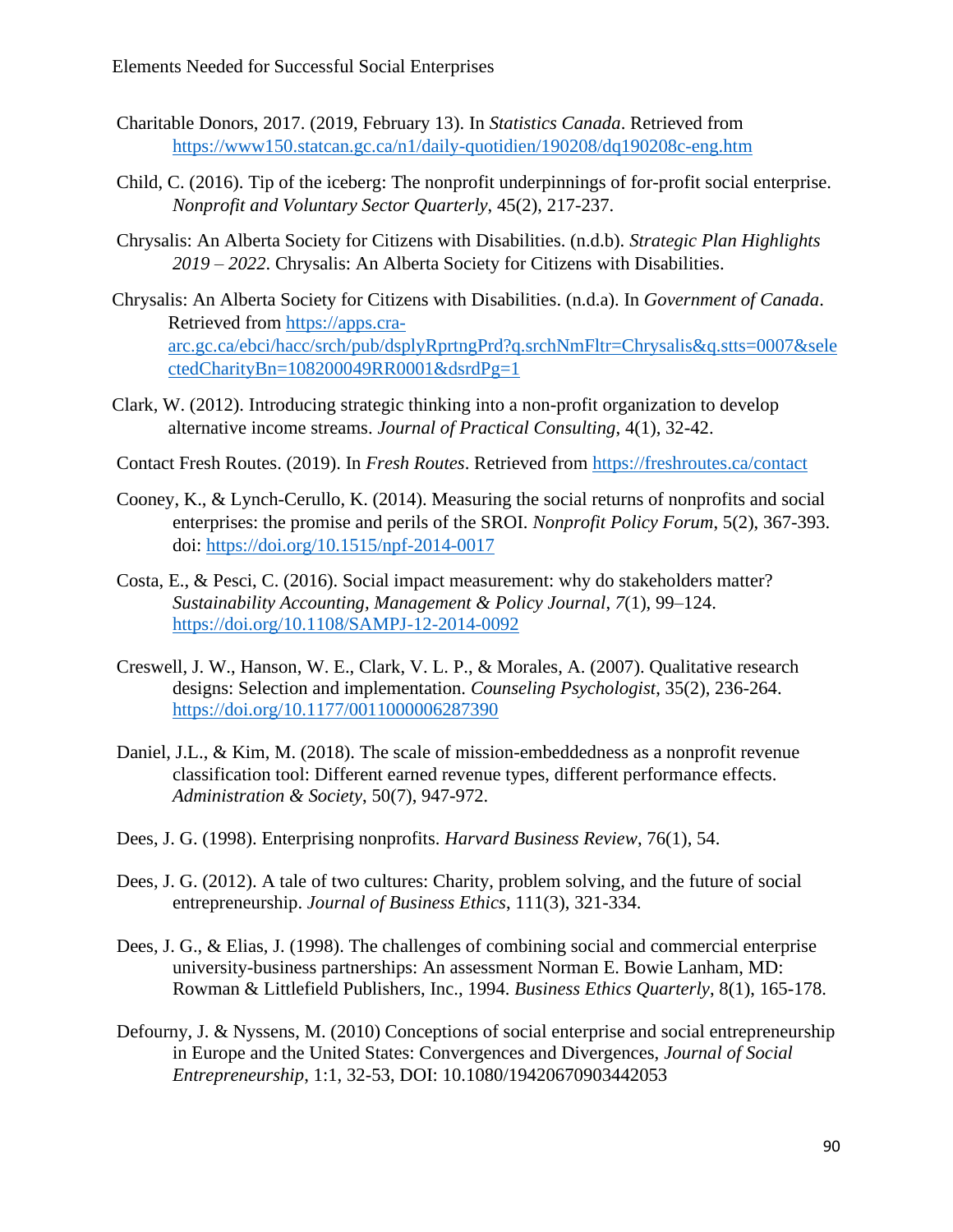- Developing Community Focused, Social Enterprise. (2020). In *Redemptive Developments*. Retrieved from [https://redemptivedevelopments.com](https://redemptivedevelopments.com/)
- Di Zhang, D., & Swanson, L. A. (2013). Social entrepreneurship in nonprofit organizations: An empirical investigation of the synergy between social and business objectives*. Journal of Nonprofit & Public Sector Marketing*, 25(1), 105-125.
- Diversity, Equity, and Inclusion. (2019). In *Fresh Routes*. Retrieved from <https://freshroutes.ca/dei>
- Dowdell, K. (2018, December 21). City Council seeks social value from government spending. In *Momentum*. Retrieved from<https://momentum.org/social-procurement/>
- Dyke, L. S., & Murphy, S. A. (2006). How we define success: A qualitative study of what matters most to women and men. *Sex Roles*, 55(5-6), 357-371. <https://doi.org/10.1007/s11199-006-9091-2>
- E4C. (2020). *2020 Annual Report 2020*, E4C.
- Ebrahim, A., Battilana, J., & Mair, J. (2014). The governance of social enterprises: Mission drift and accountability challenges in hybrid organizations. *Research in Organizational Behavior*, 34, 81-100.<https://doi.org/10.1016/j.riob.2014.09.001>
- Ebrahim, A., & Rangan, V. K. (2014). What Impact? A Framework for Measuring the Scale and Scope of Social Performance. *California Management Review*, *56*(3), 118–141. <https://doi.org/10.1525/cmr.2014.56.3.118>
- Eikenberry, A. M. (2009). Refusing the market: A democratic discourse for voluntary and nonprofit organizations. *Nonprofit and Voluntary Sector Quarterly*, 38(4), 582-596.
- Elson, P., Hall, P., Leeson-Klym, S., Penner, D., & Andres, J. (2015). Social enterprises in the Canadian West. *Canadian Journal of Nonprofit and Social Economy Research*, 6(1).
- Enterprising Non-Profits. (2010*). The Canadian Social Enterprise Guide*, 2nd edition.
- Epstein, M. J., & McFarlan, F. W. (2011). Nonprofit vs. for-profit boards: Critical differences. *Strategic Finance*, 92(9), 28.
- FAQ. (n.d.). In *find Edmonton*. Retrieved from<https://findedmonton.com/pages/faq>
- Farrell, N. (2015). 'Conscience capitalism' and the neoliberalisation of the non-profit sector. *New Political Economy*, 20(2), 254-272.
- Ferguson, S. S. (2012). *Increasing small business success in America: A hermeneutical henomenological study of why small business owners started a business and how they define and measure success.* Education Doctoral. [https://fisherpub.sjfc.edu/education\\_etd/144](https://fisherpub.sjfc.edu/education_etd/144)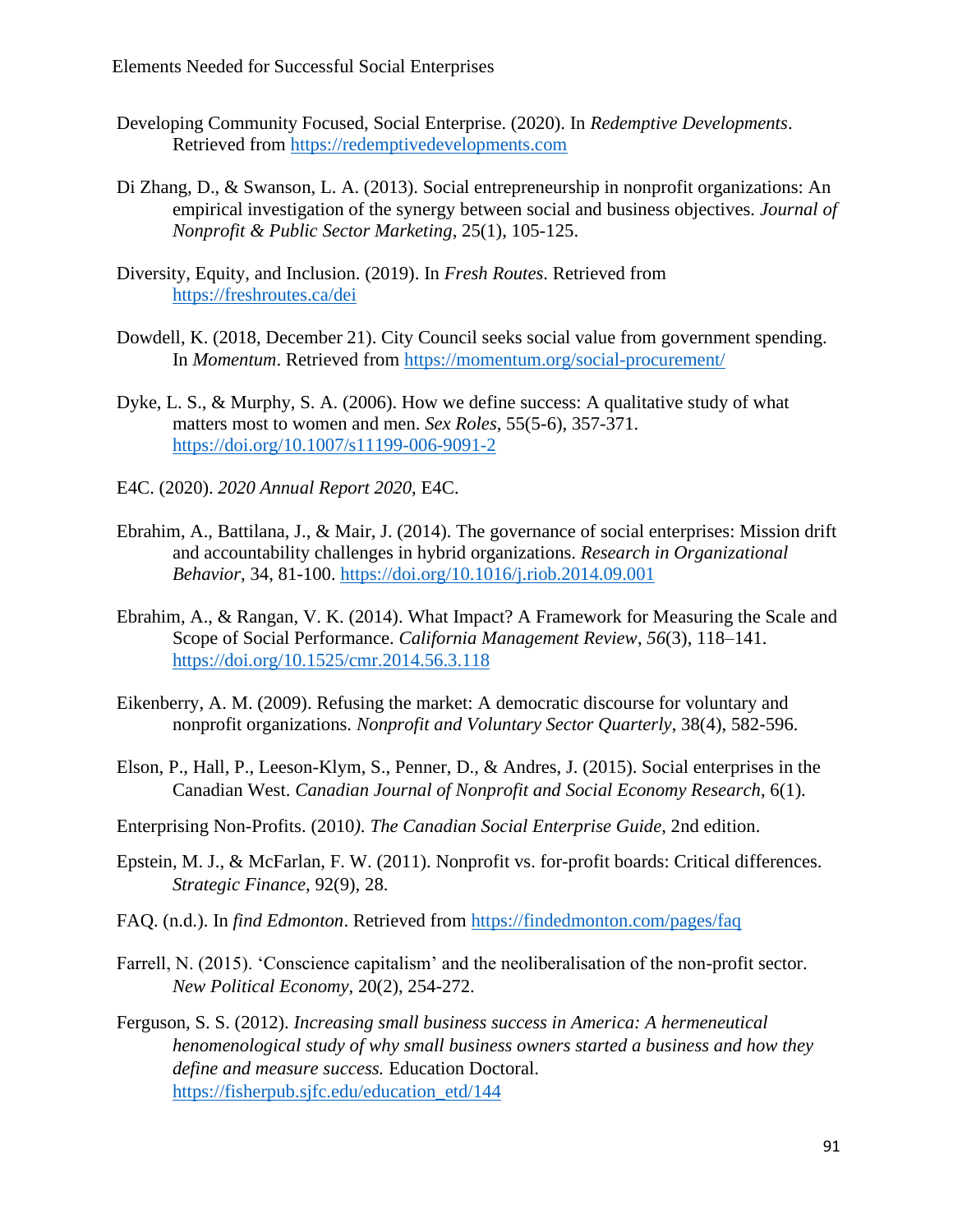- Fitzgerald, T., & Shepherd, D. (2018). Emerging structures for social enterprises within nonprofits: An institutional logics perspective. *Nonprofit and Voluntary Sector Quarterly*, 47(3), 474-492.
- Fraser, A., Tan, S., Lagarde, M., & Mays, N. (2018). Narratives of promise, narratives of caution: A review of the literature on Social Impact Bonds. *Social Policy & Administration*, 52(1), 4-28.
- Fresh Routes. (2021). *2020 Impact Report*. Fresh Routes.
- Gras, D., & Mendoza-Abarca, K. I. (2014). Risky business? The survival implications of exploiting commercial opportunities by nonprofits. *Journal of Business Venturing*, 29(3), 392-404.
- Grassl, W. (2012). Business models of social enterprise: A design approach to hybridity. ACRN *Journal of Entrepreneurship Perspectives*, 1(1), 37-60.
- Grimes, M. (2010). Strategic sensemaking within funding relationships: The effects of performance measurement on organizational identity in the social sector. *Entrepreneurship: Theory & Practice*, 34(4), 763-783. [https://doi.org/10.1111/j.1540-](https://doi.org/10.1111/j.1540-6520.2010.00398.x) [6520.2010.00398.x](https://doi.org/10.1111/j.1540-6520.2010.00398.x)
- Gimmon, E., & Spiro, S. (2013). Social and commercial ventures: A comparative analysis of sustainability. *Journal of Social Entrepreneurship*, 4(2), 182-197. <https://doi.org/10.1080/19420676.2013.777359>
- Giving USA. (2019, June 18). *Giving USA 2019: Americans gave \$427.71 billion to charity in 2018 amid complex year for charitable giving*. In Giving USA. Retrieved from [https://givingusa.org/giving-usa-2019-americans-gave-427-71-billion-to-charity](https://givingusa.org/giving-usa-2019-americans-gave-427-71-billion-to-charity-in-2018-amid-complex-year-for-charitable-giving/)[in-2018-amid-complex-year-for-charitable-giving/](https://givingusa.org/giving-usa-2019-americans-gave-427-71-billion-to-charity-in-2018-amid-complex-year-for-charitable-giving/)
- Guiso, L., Sapienza, P., & Zingales, L. (2015). The value of corporate culture. Journal of *Financial Economics*, 117(1), 60-76.<https://doi.org/10.1016/j.jfineco.2014.05.010>
- Guo, C., & Saxton, G. D. (2014). Tweeting social change: How social media are changing nonprofit advocacy. *Nonprofit and Voluntary Sector Quarterly*, 43(1), 57-79.
- Hall, P., Elson, P., Pearl, C., Wamucii, P., & Trico Charitable Foundation. (2015). *Alberta social enterprise sector survey 2014: A scan of the local social enterprise economy*. Calgary: Trico Charitable Foundation.
- Hammond, B. (n.d.). *2018 Mattress Recycling Review*. Redemptive Developments
- Helm, S. T., & Andersson, F. O. (2010). Beyond taxonomy: An empirical validation of social entrepreneurship in the nonprofit sector. *Nonprofit Management and Leadership*, 20(3), 259-276.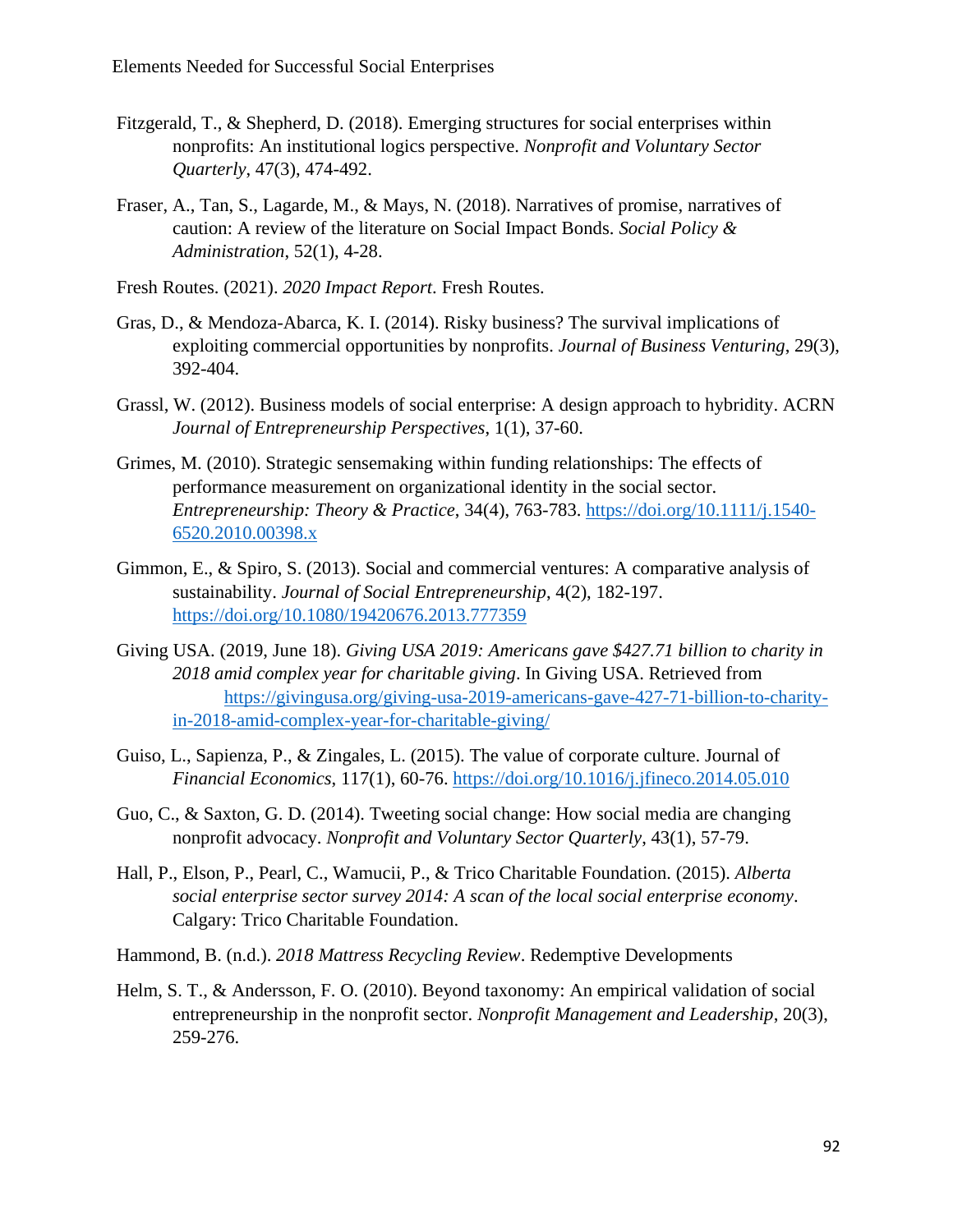- Helmig, B., Ingerfurth, S. & Pinz, A. (2014). Success and Failure of Nonprofit Organizations: Theoretical Foundations, Empirical Evidence, and Future Research. Voluntas: *International Journal of Voluntary and Nonprofit Organizations*, 25(6), 1509–1538.
- Home. (2021). In *St. Michael's Health Group*. Retrieved from [https://smhg.ca](https://smhg.ca/)
- Housing First. (n.d.). In *find Edmonton*. Retrieved from <https://findedmonton.com/pages/housing-first>
- Jaskyte, K. (2015). Board of directors and innovation in nonprofit organizations model: Preliminary evidence from nonprofit organizations in developing countries. International *Journal of Voluntary and Nonprofit Organizations*, 26(5), 1920-1943
- Jasper Place Wellness Centre. (n.d.). In *Government of Canada*. Retrieved from [https://apps.cra](https://apps.cra-arc.gc.ca/ebci/hacc/srch/pub/dsplyQckVw?q.stts=0007&selectedFilingPeriodIndex=1&selectedCharityBn=889548970RR0001&isSingleResult=false)[arc.gc.ca/ebci/hacc/srch/pub/dsplyQckVw?q.stts=0007&selectedFilingPeriodIndex=1&s](https://apps.cra-arc.gc.ca/ebci/hacc/srch/pub/dsplyQckVw?q.stts=0007&selectedFilingPeriodIndex=1&selectedCharityBn=889548970RR0001&isSingleResult=false) [electedCharityBn=889548970RR0001&isSingleResult=false](https://apps.cra-arc.gc.ca/ebci/hacc/srch/pub/dsplyQckVw?q.stts=0007&selectedFilingPeriodIndex=1&selectedCharityBn=889548970RR0001&isSingleResult=false)
- Kalof, L., Dan, A. & Dietz, T. (2008). Essentials of social research. Berkshire: *Open University Press.* [Ebook Central database\*].
- Kingston, Ross & Pasnak. (2020). *Financial Statements 2020*. Find Furniture Bank LTD.
- La Pelle, N. (2004). Simplifying qualitative data analysis using general purpose software tools. *Field Methods*, 16(1), 85-108.
- Leech, N. L., & Onwuegbuzie, A. J. (2007). An array of qualitative data analysis tools: A call for data analysis triangulation. *School Psychology Quarterly*, 22(4), 557.
- Leite, H. D. R., & Vieira, G. E. (2015). Lean philosophy and its applications in the service industry: a review of the current knowledge. *Production*, 25(3), 529-541.
- Lim, G., & Herrmann, J. W. (2012). Enhancing the service efficiency of non-profit organizations through lean thinking and VSM analysis: A case study of assistive device resource centers. In *Proceedings of the 2012 Industrial and Systems Engineering Research Conference*.
- Luke, B., Barraket, J., & Eversole, R. (2013). Measurement as legitimacy versus legitimacy of measures Performance evaluation of social enterprise. *Qualitative Research in Accounting & Management*, 10(3/4), 234.
- Lyons, T. S., Townsend, J., Sullivan, A. M., & Drago, T. (2010). Social enterprise's expanding position in the nonprofit landscape. *New York, NY: National Executive Service Corps*.
- Malhotra, N. K. (2012). *Basic marketing research: Integration of social media*. Boston: Pearson.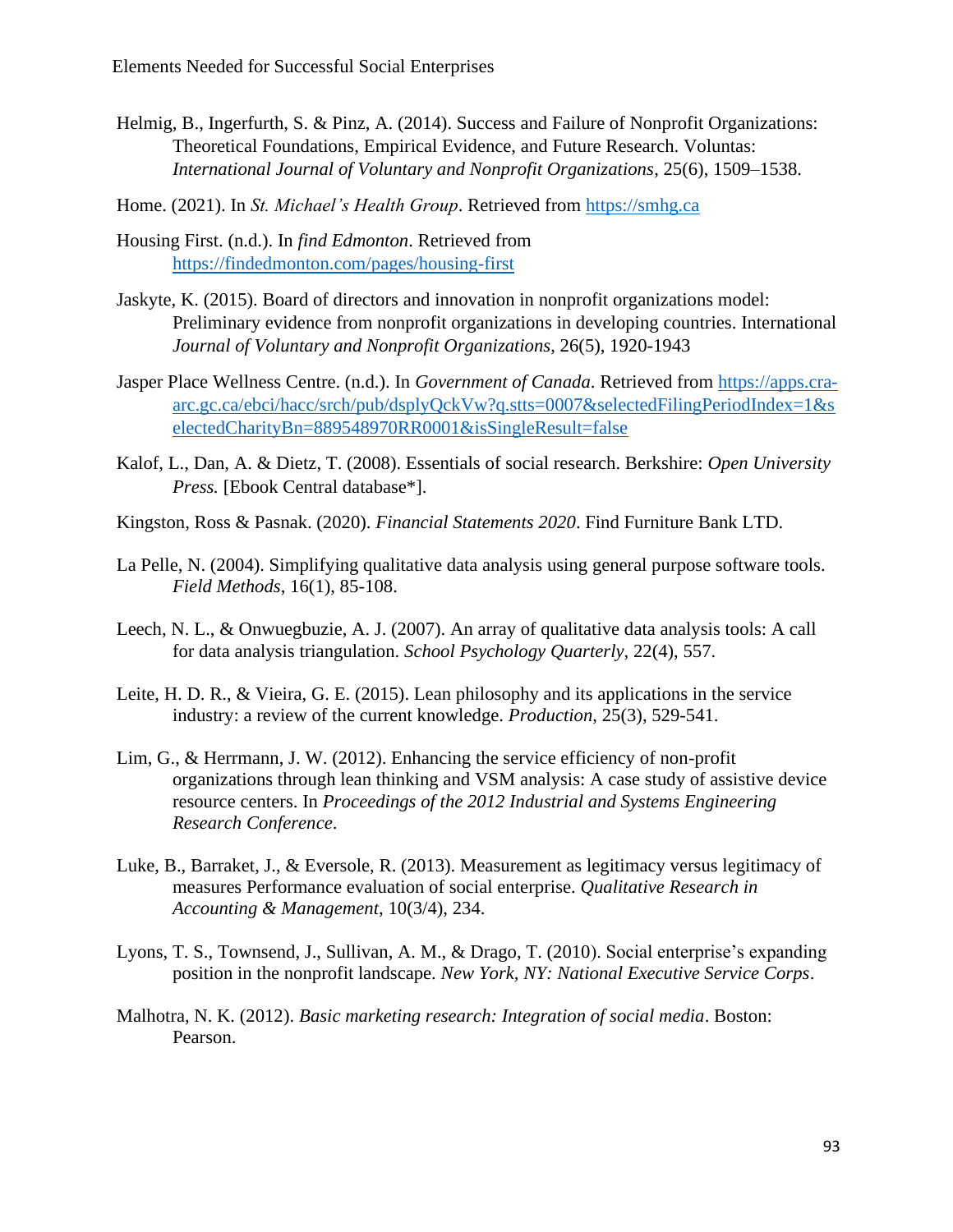- Mamabolo, A., & Myres, K. (2020). Performance measurement in emerging market social enterprises using a balanced scorecard. *Journal of Social Entrepreneurship*, 11(1), 65- 87. [https://doi.org/10.1080/19420676.2018.1561499](https://doi.org/10.1080/19420676.2018.1561499/)
- Manwaring, S., & Valentine, A. (2012). Risk issues and social enterprises in Canada. *The Philanthropist*, 24(3). Retrieved from [https://thephilanthropist.ca/2012/05/philanthropist-](https://thephilanthropist.ca/2012/05/philanthropist-24-3-7-html/)[24-3-7-html/](https://thephilanthropist.ca/2012/05/philanthropist-24-3-7-html/)
- Massinon, S. (2019, September 10). As capitalism evolves, Calgary poised to be a leader. In *University of Calgary, Haskayne School of Business*. Retrieved from <https://haskayne.ucalgary.ca/news/capitalism-evolves-calgary-poised-be-leader>
- Mattress Recycling. (2020). In *Redemptive Developments*. Retrieved from <https://redemptivedevelopments.com/mattress-recycling>
- Mattress Recycling. (2021). In *Junk 4 Good*. Retrieved from [https://www.junk4good.com/junk](https://www.junk4good.com/junk-disposal/mattress-recycling)[disposal/mattress-recycling](https://www.junk4good.com/junk-disposal/mattress-recycling)
- McDonald, M. (2021, November 9). UCeed Social Impact Fund receives \$2M support from Government of Alberta. In *University of Calgary*. Retrieved from [https://ucalgary.ca/news/uceed-social-impact-fund-receives-2m-support-government](https://ucalgary.ca/news/uceed-social-impact-fund-receives-2m-support-government-alberta)[alberta](https://ucalgary.ca/news/uceed-social-impact-fund-receives-2m-support-government-alberta)
- Melton, T. (2005). The benefits of lean manufacturing: what lean thinking has to offer the process industries. *Chemical Engineering Research and Design*, 83(6), 662-673.
- Mertz, E. (2021, December 31). Edmonton mayor to focus on social issues and relationship with province, feds in 2022 . In *Global News*. Retrieved from <https://globalnews.ca/news/8456264/edmonton-mayor-amarjeet-sohi-2022-priorities>
- Merriam, S. B., & Tisdell, E. J. (2015). *Qualitative research: A guide to design and implementation: a guide to design and implementation*. ProQuest Ebook Central [https://ebookcentral-proquest-com.ezproxy.macewan.ca](https://ebookcentral-proquest-com.ezproxy.macewan.ca/)
- Mitchell, G. E. (2013). The Construct of Organizational Effectiveness: Perspectives from Leaders of International Nonprofits in the United States. *Nonprofit & Voluntary Sector Quarterly*, *42*(2), 324–345.<https://doi.org/10.1177/0899764011434589>
- Mook, L., Chan, A., & Kershaw, D. (2015). Measuring Social Enterprise Value Creation. *Nonprofit Management & Leadership*, *26*(2), 189–207. <https://doi.org/10.1002/nml.21185>
- Morvaridi, B. (2012). Capitalist philanthropy and hegemonic partnerships. *Third World Quarterly*, 33(7), 1191.<https://doi.org/10.1080/01436597.2012.691827>
- Mouchamps, H. (2014). Weighing elephants with kitchen scales: The relevance of traditional performance measurement tools for social enterprises. *International Journal of*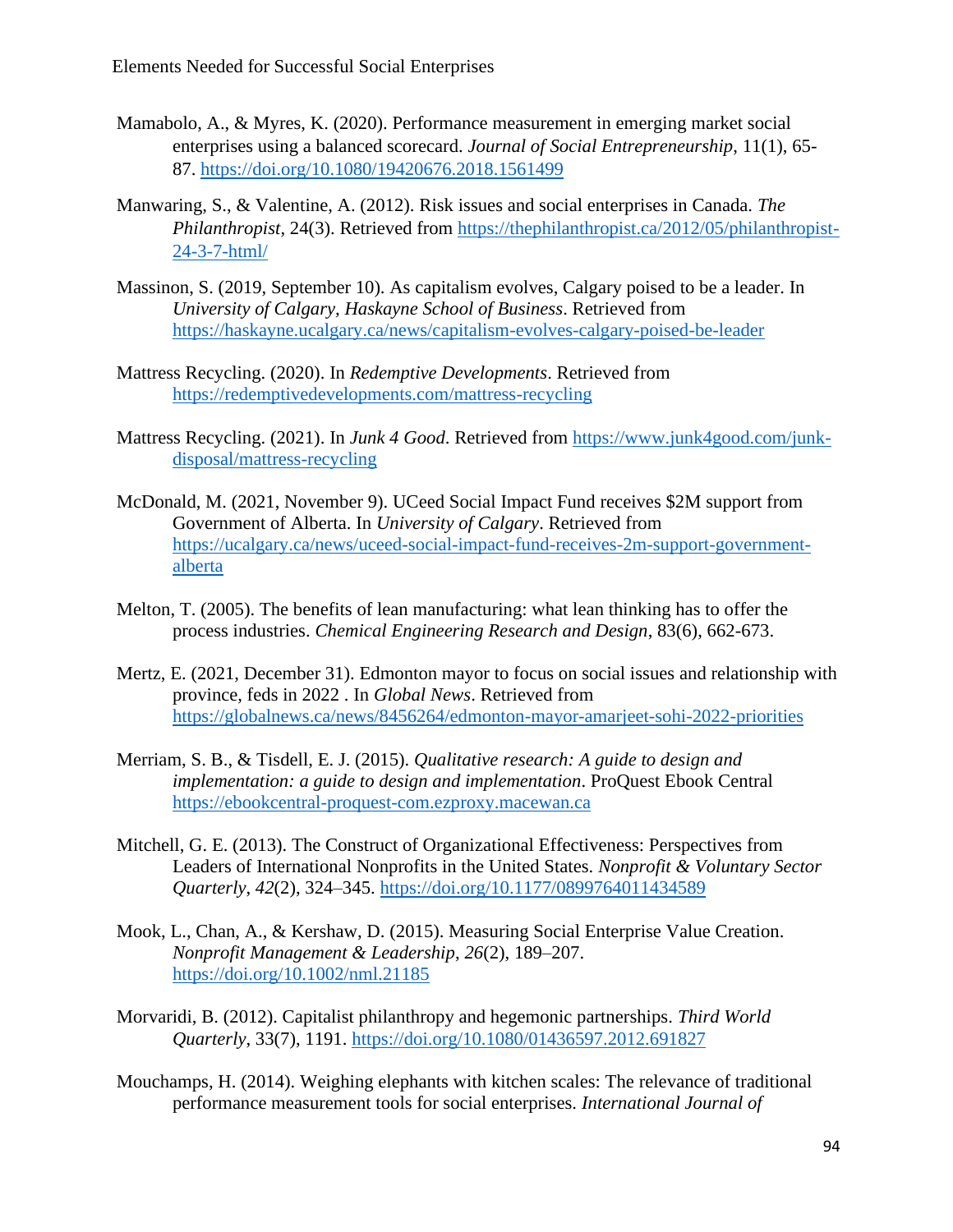*Productivity and Performance Management,* 63(6), 727-745. <https://doi.org/10.1108/IJPPM-09-2013-0158>

- Munch, S. (2012). Improving the benefit corporation: How traditional governance mechanisms can enhance the innovative new business form. *Northwestern Journal of Law & Social Policy*, 7(1), 170.
- Ohlsson-Corboz, A. (2013). *Effectual entrepreneurship and the social enterprise: an examination of the fit between the principles of effectuation and the sphere of the social enterprise as a form of new venture*. RMIT University
- Opportunities to Learn. (2022). In *E4C*. Retrieved from [https://e4calberta.org/education-skill](https://e4calberta.org/education-skill-development/)[development/](https://e4calberta.org/education-skill-development/)
- Orr, R. (2021, November 8). Creative Partnerships Alberta: UCeed Social Impact Fund. In *Alberta*. Retrieved from [https://www.alberta.ca/article-creative-partnerships-alberta](https://www.alberta.ca/article-creative-partnerships-alberta-uceed-social-impact-fund.aspx)[uceed-social-impact-fund.aspx](https://www.alberta.ca/article-creative-partnerships-alberta-uceed-social-impact-fund.aspx)
- Osili, U. O., Clark, C. J., & Han, X. (2019). Heterogeneity and giving: Evidence from us households before and after the great recession of 2008. *American Behavioral Scientist,* 63(14), 1841-1862.
- Osterwalder, A., & Pigneur, Y. (2011). Chapter 7: Aligning profit and purpose through business model innovation. In G. Palazzo & M. Wentland (Eds.), *Responsible Management Practices for the 21st Century* (pp.61-76). Pearson Education.
- Our Story. (2020). In *Chrysalis*. Retrieved from<https://chrysalis.ca/our-story>
- Outhwaite, W., & Turner, S. P. (2007). *The SAGE handbook of social science methodology*. [electronic resource]. SAGE.
- Perl-Pollard, K. (2019, November 5). Ten Calgary social enterprises vie for four \$25,000 prizes at What's Next YYC. In *University of Calgary, Haskayne School of Business*. Retrieved from [https://haskayne.ucalgary.ca/news/ten-calgary-social-enterprises-vie-four-25000](https://haskayne.ucalgary.ca/news/ten-calgary-social-enterprises-vie-four-25000-prizes-whats-next-yyc) [prizes-whats-next-yyc](https://haskayne.ucalgary.ca/news/ten-calgary-social-enterprises-vie-four-25000-prizes-whats-next-yyc)
- Polit, D. F., & Beck, C. T. (2010). Generalization in quantitative and qualitative research: Myths and strategies. *International Journal of Nursing Studies*, 47(11), 1451-1458.
- Powell, J. (2018, September). Why nonprofits matter: 3 major contributions of the nonprofit sector. In *Calgary Chamber of Voluntary Organizations*. Retrieved from <https://www.calgarycvo.org/ccvo-blog/why-nonprofits-matter>
- Ramanna, K. (2020). Friedman at 50: Is it still the social responsibility of business to increase profits? *California Management Review*, 62(3), 28-41. <https://doi.org/10.1177/0008125620914994>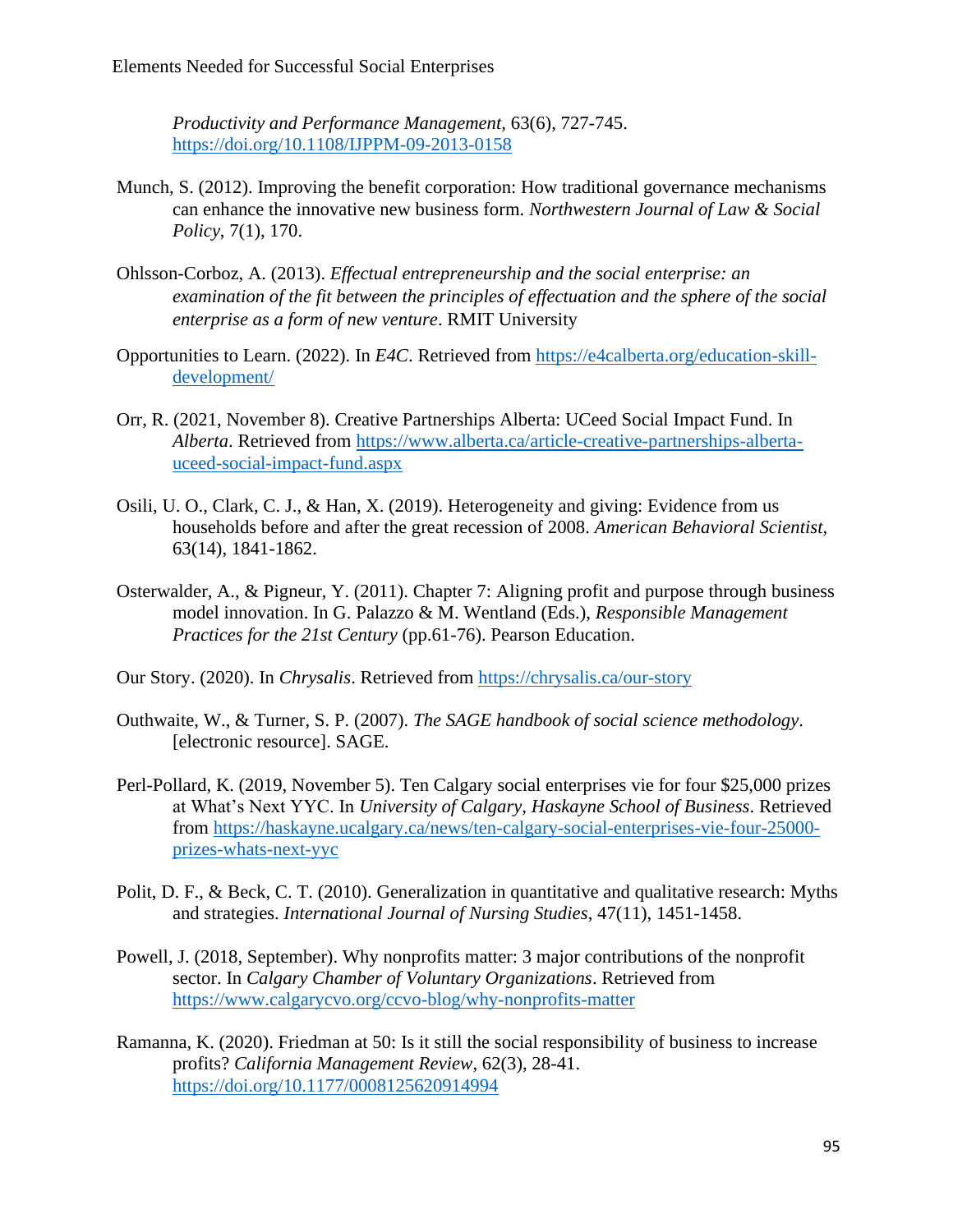- Ramus, T., Barbara La Cara, A.V., & Brusoni, S. (2018). Social or commercial? Innovation strategies in social enterprises at times of turbulence. *Business Ethics Quarterly 28*, no. 4: 463-492.
- Reed, B., Bridgeland, J., McNaught, M., & Dunkelman, M. (2009). The quiet crisis: The impact of the economic downturn on the nonprofit sector. *WK Kellogg Foundation*, March.
- Recover: Edmonton's Urban Wellness Plan. (2022). In *Edmonton*. Retrieved from [https://www.edmonton.ca/city\\_government/initiatives\\_innovation/recover-urban](https://www.edmonton.ca/city_government/initiatives_innovation/recover-urban-wellness-plan)[wellness-plan](https://www.edmonton.ca/city_government/initiatives_innovation/recover-urban-wellness-plan)
- Reich, R., & Wimer, C. (2012). Charitable giving and the Great Recession. Palo Alto, California: *The Russell Sage Foundation and the Stanford Center on Poverty and Inequality.*
- Reilly, T. (2016) Are social enterprises viable models for funding nonprofits? *Human Service Organizations: Management, Leadership & Governance*, 40:4, 297-301, DOI:10.1080/23303131.2016.1165047
- Ritchie, J., Lewis, J., Nicholls, C. M., & Ormston, R. (Eds.). (2013). *Qualitative research practice: A guide for social science students and researchers.* Sage*.*
- Roy, A., Brumagim, A., & Goll, I. (2014). Predictors of social entrepreneurship success: A cross-national analysis of antecedent factors. *Journal of Social Entrepreneurship*, 5(1), 42-59.
- Ruvio, A., Rosenblatt, Z., & Hertz-Lazarowitz, R. (2010). Entrepreneurial leadership vision in nonprofit vs. for-profit organizations. *The Leadership Quarterly*, *21*(1), 144–158. <https://doi.org/10.1016/j.leaqua.2009.10.011>
- Rykaszewski, S., Ma, M., & Shen, Y. (2013). Failure in social enterprises. *SEE Change Magazine*, 1-28.
- Shields, J. (2016). Settling for less: Canadian immigration settlement in the age of austerity. Austerity and its Alternatives.
- Slaper, T. F., & Hall, T. J. (2011). The triple bottom line: What is it and how does it work. *Indiana Business Review*, 86(1), 4-8.
- Smith, B. R., Stevens, C. E., & Barr, T. F. (2010). 15 Social entrepreneurs and earned income opportunities: The dilemma of earned income pursuit. *Handbook of Research on Social Entrepreneurship*, 286.
- Social Development. (2022). In *Edmonton*. Retrieved from [https://www.edmonton.ca/city\\_government/city\\_organization/community-inclusion](https://www.edmonton.ca/city_government/city_organization/community-inclusion-investment)[investment](https://www.edmonton.ca/city_government/city_organization/community-inclusion-investment)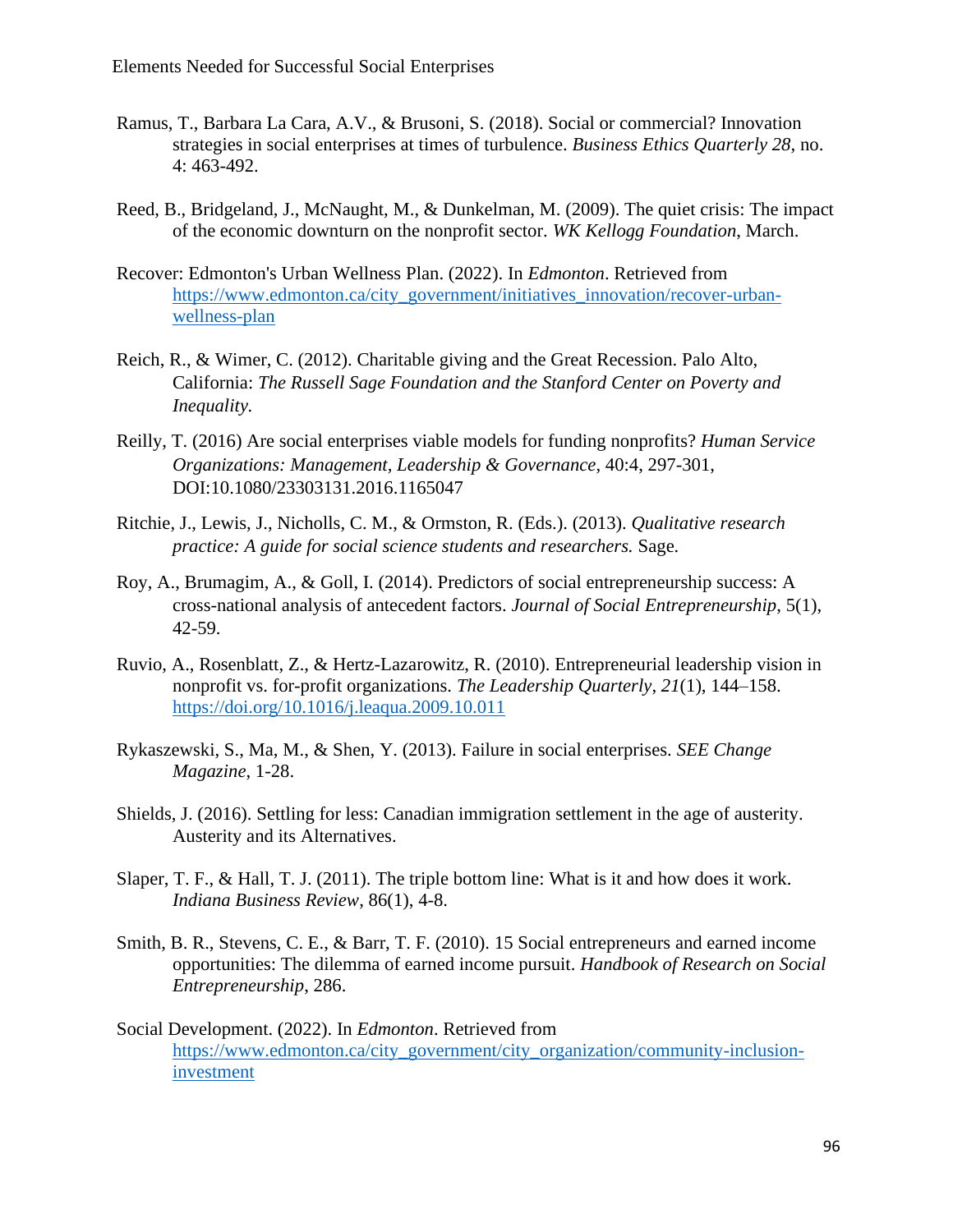- Social Innovation. (2021). In *Innovate Calgary*. Retrieved from <https://innovatecalgary.com/social-innovation>
- Sonpal-Valias, N. (2016). *Paradoxes in paradise: Neoliberalism in Alberta's developmental disability field.* (Unpublished doctoral thesis). University of Calgary. doi:10.11575/PRISM/27252
- Sonpal-Valias, N., Sigurdson, L., & Elson, P.R. (2016). *Alberta's Social Policy: The Neoliberal Legacy of the Klein Reforms.* (Elson, P. R., Ed.). University of Toronto Press, Scholarly Publishing Division
- St. Michael's Extended Care Centre Society. (n.d.). In *Government of Canada*. Retrieved from [https://apps.cra](https://apps.cra-arc.gc.ca/ebci/hacc/srch/pub/dsplyRprtngPrd?q.srchNmFltr=St.+Michael%26rsquo%3Bs+Extended+Care+Centre+Society&q.stts=0007&selectedCharityBn=108032483RR0001&dsrdPg=1)[arc.gc.ca/ebci/hacc/srch/pub/dsplyRprtngPrd?q.srchNmFltr=St.+Michael%26rsquo%3Bs](https://apps.cra-arc.gc.ca/ebci/hacc/srch/pub/dsplyRprtngPrd?q.srchNmFltr=St.+Michael%26rsquo%3Bs+Extended+Care+Centre+Society&q.stts=0007&selectedCharityBn=108032483RR0001&dsrdPg=1) [+Extended+Care+Centre+Society&q.stts=0007&selectedCharityBn=108032483RR0001](https://apps.cra-arc.gc.ca/ebci/hacc/srch/pub/dsplyRprtngPrd?q.srchNmFltr=St.+Michael%26rsquo%3Bs+Extended+Care+Centre+Society&q.stts=0007&selectedCharityBn=108032483RR0001&dsrdPg=1)  $\&$ dsrdPg=1
- St. Michael's Health Group. (2020). *Strategic Plan 2018 – 2021*. St. Michael's Health Group.
- St Pierre, E. A., & Jackson, A. Y. (2014). Qualitative data analysis after coding. *Qualitative Inquiry*, 20(6), 715-719.<https://doi.org/10.1177/1077800414532435>
- Start, build, and grow a social enterprise: Start your social enterprise. (2019, May 8). In *Government of Canada*. Retrieved fro[mhttp://www.ic.gc.ca/eic/site/053.nsf/eng/h\\_00006.html#s1](http://www.ic.gc.ca/eic/site/053.nsf/eng/h_00006.html#s1)
- Stecker, M. J. (2014). Revolutionizing the nonprofit sector through social entrepreneurship. *Journal of Economic Issues*, 48(2), 349-358.
- Stratan, D. (2017). Success factors of sustainable social enterprises through circular economy perspective. *Journal on Bioeconomy and Sustainable Development*, 6(1), 17-23.
- Struthers, M. (2012). Of starlings and social change: Funding the nonprofit sector in Canada. *The Philanthropist*, 24(4).
- Stuckey, H. L. (2015). The second step in data analysis: Coding qualitative research data. *Journal of Social Health and Diabetes*, 3(01), 007-010.
- Success. (2021a). In *Lexico Powered by Oxford*. Retrieved from <https://www.lexico.com/definition/success>
- Success. (2021b). In *Merriam-Webster*. Retrieved from [https://www.merriam](https://www.merriam-webster.com/dictionary/success)[webster.com/dictionary/success](https://www.merriam-webster.com/dictionary/success)
- Success Stories. (2020). In *Chrysalis*. Retrieved from<https://chrysalis.ca/success-stories>
- Sun, S. (2008). Organizational culture and its themes. *International Journal of Business and Management*, 3(12), 137-141.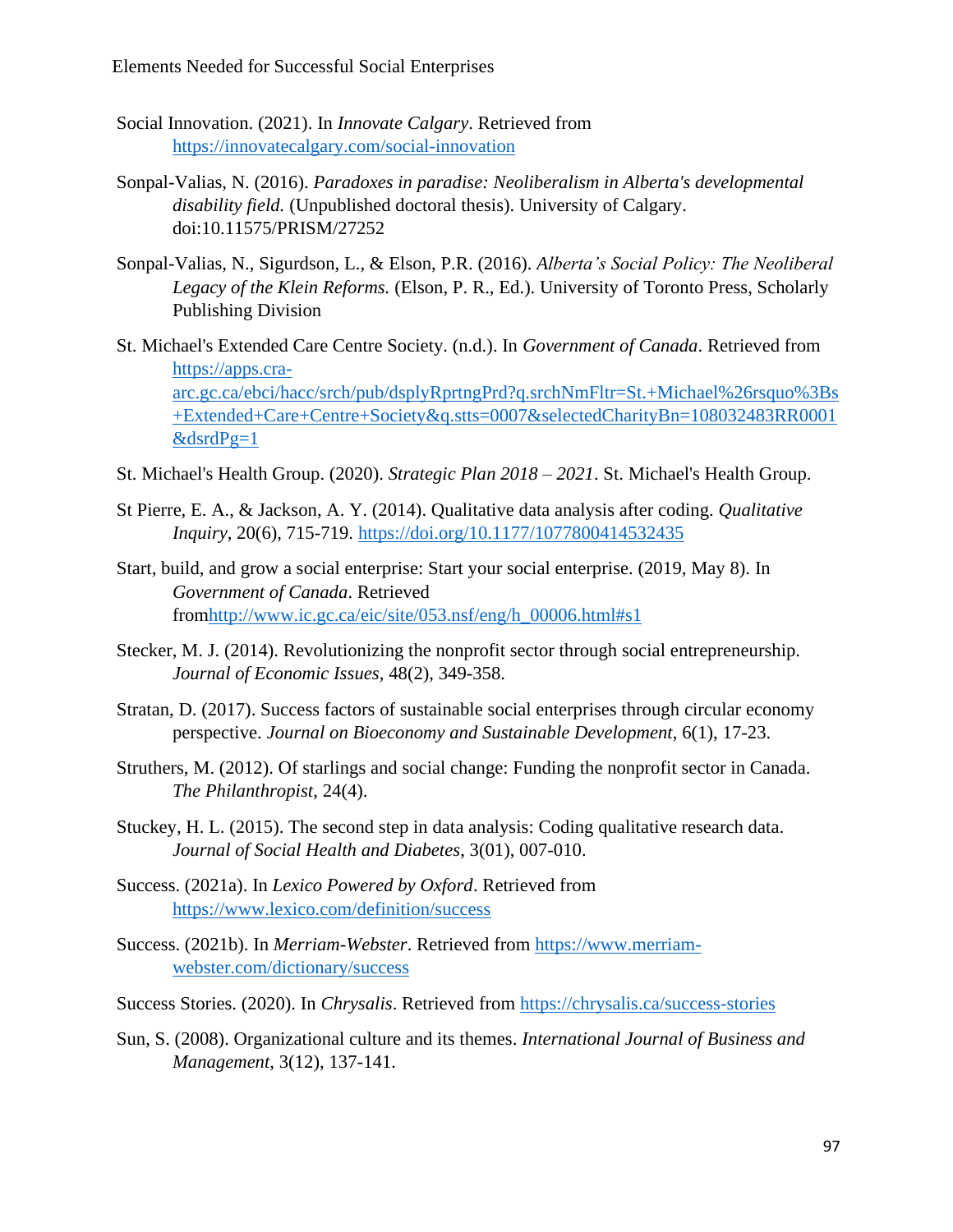- Tan, W. L., & Yoo, S. J. (2015). Social entrepreneurship intentions of nonprofit organizations. *Journal of Social Entrepreneurship*, 6(1), 103-125.
- The Canadian CED Network. (2016). Building A Diversified and Inclusive Local Economy. *Community Economic Development Opportunities in Alberta.*
- Tink, L. N. & Kingsley, B. C. (2021). *Transforming the non-profit community in Edmonton: Phase 1 - identifying myths, trends, and areas for change*. Edmonton Chamber of Voluntary Organizations: Edmonton, AB.
- Toledo-López, A., Díaz-Pichardo, R., Jiménez-Castañeda, J. C., & Sánchez-Medina, P. S. (2012). Defining success in subsistence businesses. *Journal of Business Research*, 65(12), 1658-1664.<https://doi.org/10.1016/j.jbusres.2012.02.006>
- van der Paauw, C. (2016). *The critical success factors and barriers of social enterprises in the health and social care sector*.
- von der Weppen, J., & Cochrane, J. (2012). Social enterprises in tourism: An exploratory study of operational models and success factors. *Journal of Sustainable Tourism*, 20(3), 497- 511.
- We are Trico Foundation. (2022). In *Trico Charitable Foundation*. Retrieved from <https://tricofoundation.ca/about-us>
- Weerawardena, J., McDonald, R. E., & Mort, G. S. (2010). Sustainability of nonprofit organizations: An empirical investigation. *Journal of World Business*, 45(4), 346-356. <https://doi.org/10.1016/j.jwb.2009.08.004>
- Westley, F., Olsson, P., Folke, C., Homer-Dixon, T., Vredenburg, H., Loorbach, D., ... & Van der Leeuw, S. (2011). Tipping toward sustainability: emerging pathways of transformation. *Ambio*, 40(7), 762-780.
- What is AB Seed?. (n.d.). In *AB Seed*. Retrieved from<https://www.ab-seed.ca/what-is-ab-seed>
- What We Do. (n.d.). In *Jasper Place Wellness Centre*. Retrieved from<https://jpwc.ca/whatwedo>
- What We Do. (2020). In *IntegralOrg*. Retrieved from [https://integralorg.ca/about-us/what-we](https://integralorg.ca/about-us/what-we-do/)[do/](https://integralorg.ca/about-us/what-we-do/)
- What We Do. (2022). In *Social Enterprise Fund*. Retrieved from <https://socialenterprisefund.ca/what-we-do/>
- Why E4C. (2022). In *E4C*. Retrieved from [https://e4calberta.org/why-e4c/vision-mission-and](https://e4calberta.org/why-e4c/vision-mission-and-values/)[values/](https://e4calberta.org/why-e4c/vision-mission-and-values/)
- Who We Are. (2022). In *Momentum*. Retrieved from [https://momentum.org/who-we-are](https://momentum.org/who-we-are/)
- Willis, J., Jost, M., & Nilakanta, R. (2007). *Foundations of qualitative research: interpretive and critical approaches*. [electronic resource]. Sage.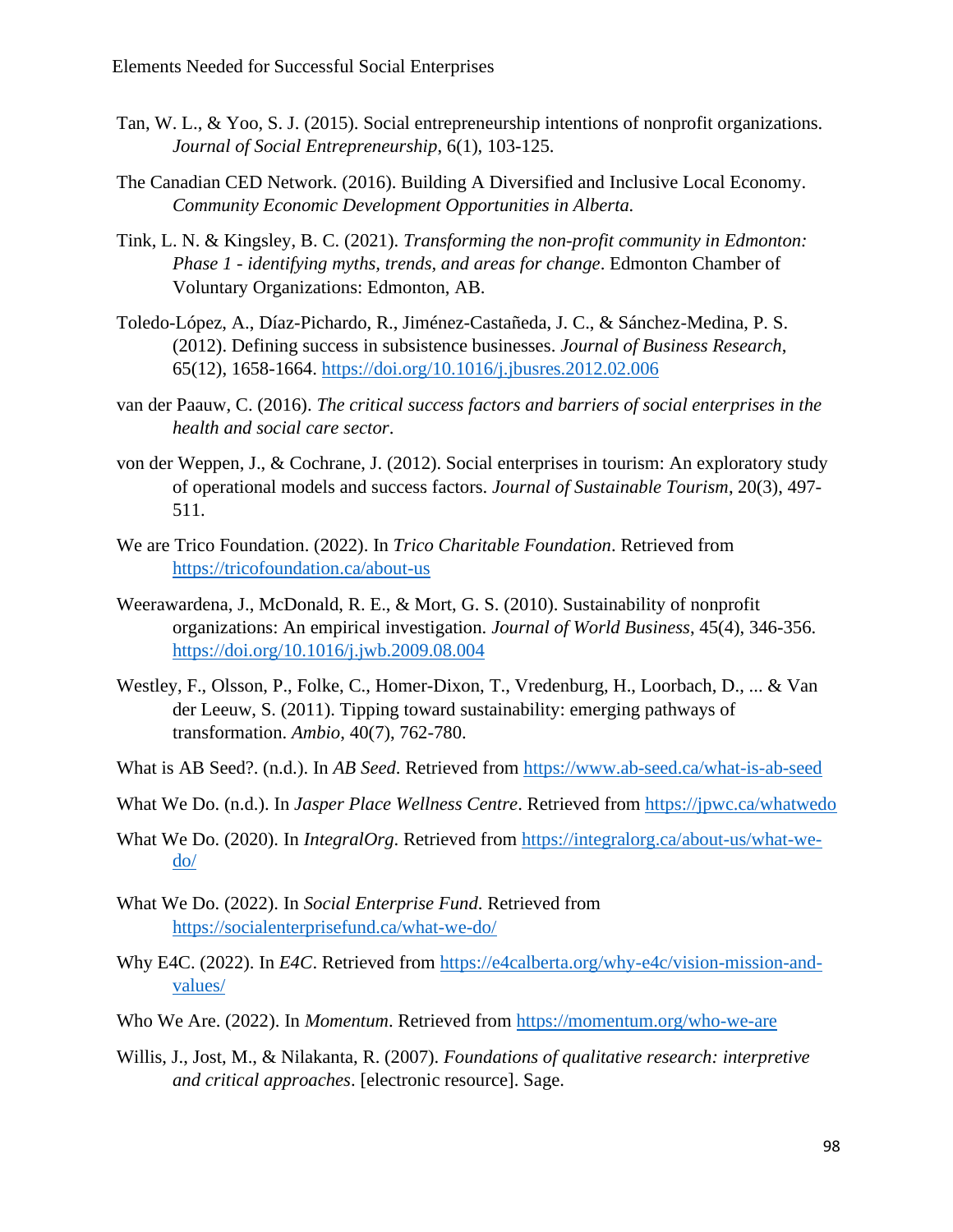Zinovieva, C. G., Kuznetsova, M. V., Dorfman, T. V., Limarev, P. V., & Limareva, J. A. (2016). Study of external and internal factors affecting enterprise's stability. *Advances in Systems Science and Applications*, 16(1), 62-71.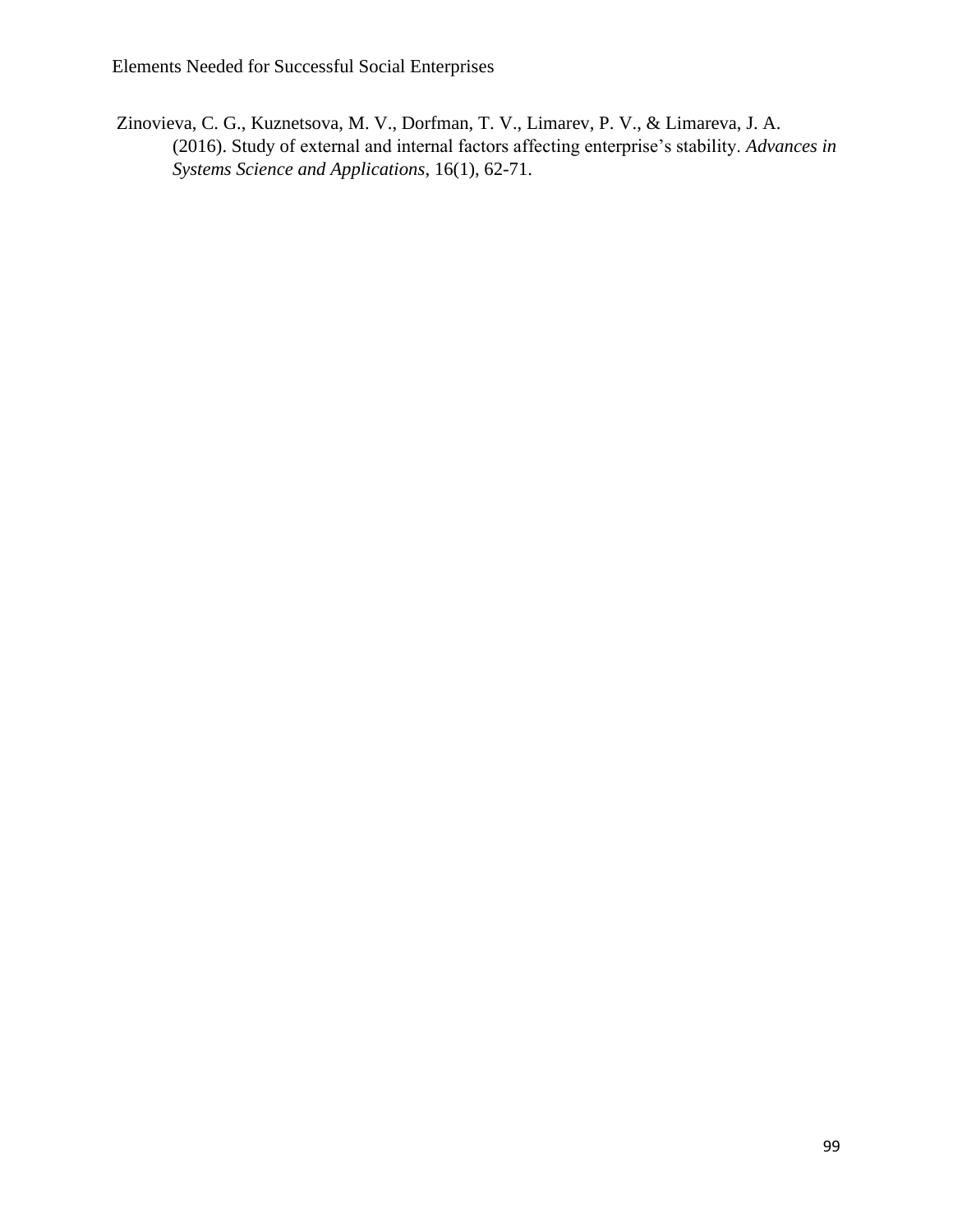## **Appendix A – Informed Consent form**

| Title:      | Key factors needed within social enterprises started by non-profit<br>organizations to succeed.    |
|-------------|----------------------------------------------------------------------------------------------------|
| Researcher: | Keltie Gower, Master of Interdisciplinary Studies Graduate Student, Royal<br>Roads University, XXX |
| Supervisor: | Dr. Will Low, School of Business, Royal Roads University, XXX                                      |

You are invited to take part in a research project entitled "Key factors needed within social enterprises started by non-profit organizations to succeed".

This form is part of the process of informed consent. It should give you the basic idea of what the research is about and what your participation will involve. It also describes your right to withdraw from the study. In order to decide whether you wish to participate in this research study, you should understand enough about its risks and benefits to be able to make an informed decision. This is the informed consent process. Take time to read this carefully and to understand the information given to you. Please contact the researcher, Keltie Gower, if you have any questions about the study or would like more information before you consent.

It is entirely up to you to decide whether to take part in this research. If you choose not to take part in this research or if you decide to withdraw from the research once it has started, there will be no negative consequences for you, now or in the future.

# **Introduction:**

My name is Keltie Gower and I am currently a Master's student in the Master of Interdisciplinary Studies program at Royal Roads University. As part of my Master's degree, I am conducting research under the supervision of Dr. Will Low, a Professor at Royal Roads University.

# **Purpose of study:**

The creation of social enterprise (SE)s by non-profit organization (NPO)s sever many purposes. The purpose of this study is to obtain a better understanding of the factors a non-profit organization would need to have in place to contribute to the success of a SE they are starting. Hoping that the knowledge obtained will create more SE, while setting them up for success and in turn reducing wasted resources such as time, money, enthusiasm and so on.

# **What you will do in this study:**

In this study you will be invited to answer a series of open-ended questions about the mission, purpose, structure, financials, funding, operations, culture and personal of the NPO you work for, as well as the SE that the NPO runs as well. These questions will be asked in a semi-structured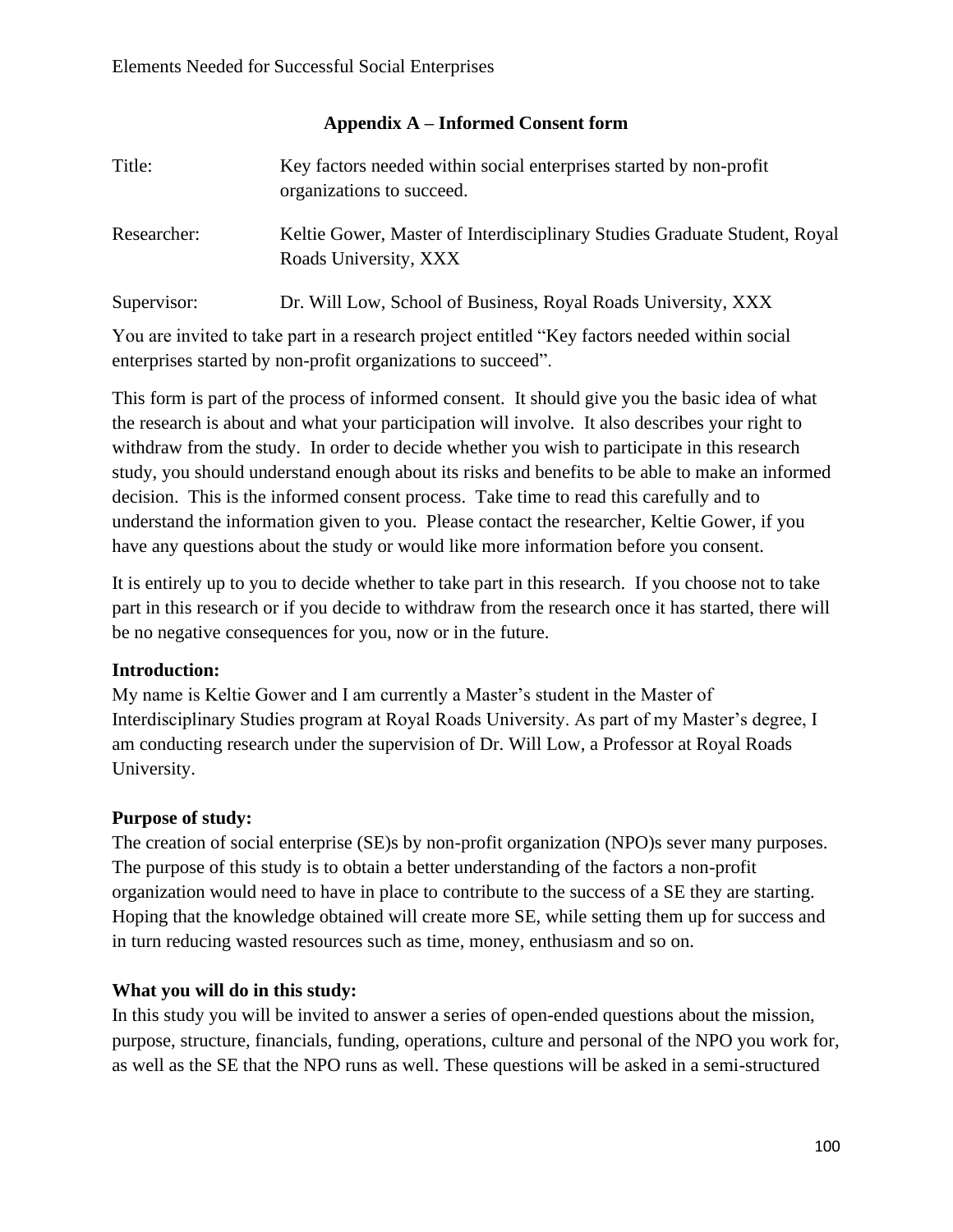telephone interview format. You may skip any questions that you do not wish to answer. This interview will be audio-recorded, with your consent.

## **Length of time:**

Your participation in this study will take approximately **45 minutes to 1 hour**. This includes time for us to review informed consent, to conduct the interview, and to address any questions you may have.

## **Withdrawal from the study:**

Your participation in this study is entirely voluntary. Should you agree to participate, you may withdraw without consequence at any time either during or after the interview. If you withdraw during the interview, your interview recording will be immediately destroyed. If you withdraw after the interview has been completed, you can ask to have the data from your interview withdrawn, at which time both the recorded interview and the transcript will be destroyed and nothing that you have contributed will be included in the research. This data removal will be possible up until the aggregation of all participant data on October  $1<sup>st</sup>$ , 2020.

## **Possible benefits:**

People who participate in this study may enjoy exploring and contributing to the discourse on the topics at hand.

## **Possible risks:**

There are no known risks to participating in this study.

# **Confidentiality:**

The ethical duty of confidentiality includes safeguarding participants' identities, personal information, and data from unauthorized access, use, or disclosure. You may choose to use a pseudonym during the taped interview in order to maximize the protection of your identity. However, your participation in this study is completely confidential and all published data will be anonymized.

## **Anonymity:**

Anonymity refers to protecting participants' identifying characteristics, such as name or description of physical appearance. No identifying information will be solicited at any time during this interview, and should it arise, it will never be disclosed to anyone nor included in any reports or publications.

## **Recording of Data:**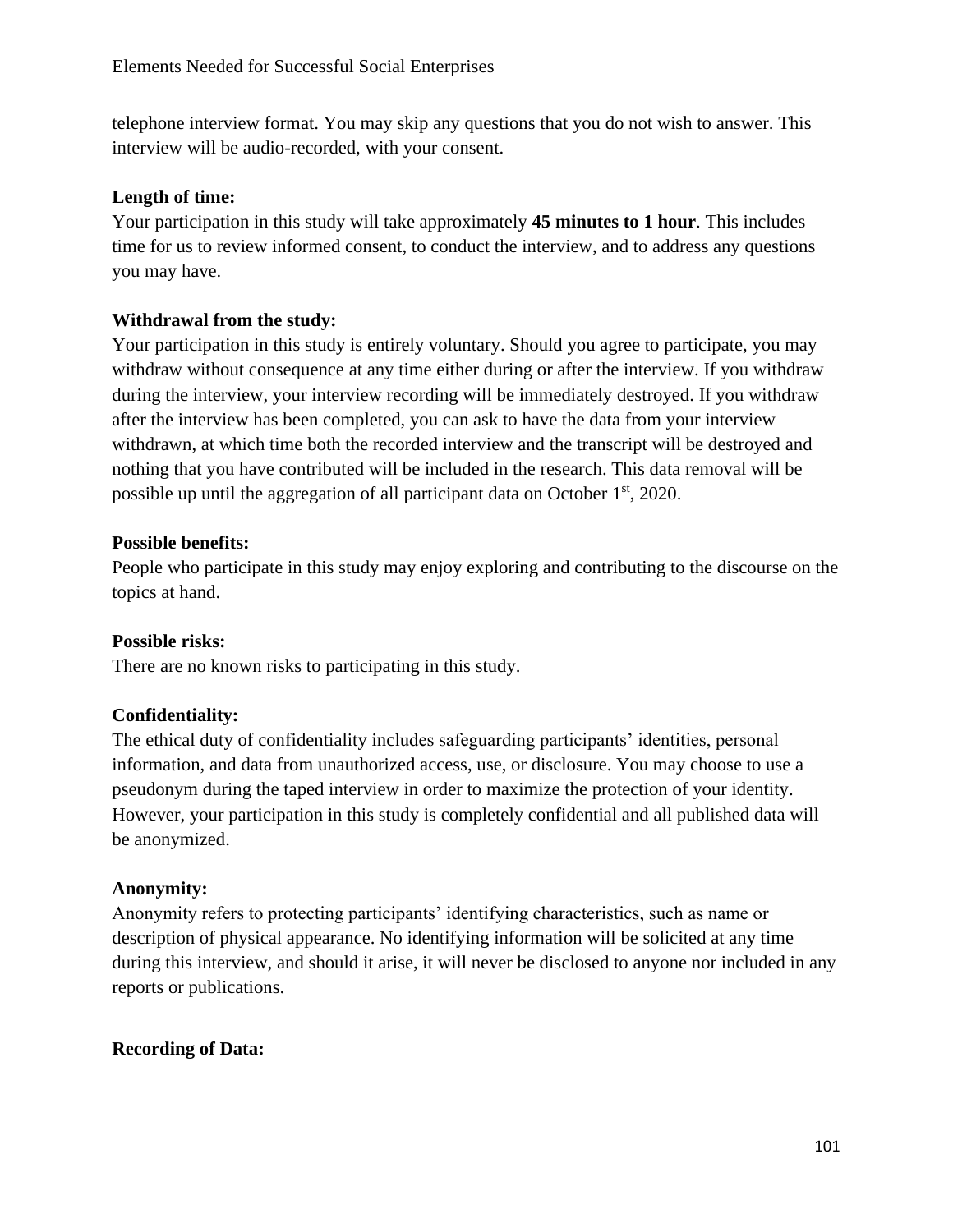To enable qualitative analysis, your interview will be audio recorded with your consent. It will subsequently be transcribed by me.

## **Storage of Data:**

Audio recordings and transcripts will be stored as encrypted files on this researcher's passwordprotected computer. Identifying information will be removed from the transcripts. My research supervisor, Dr. Low, and I will be the only people with access to this data. Data will be kept up until the time my thesis is submitted to Royal Roads University for approval.

## **Reporting of Results:**

The data collected in this study will be presented in Keltie Gower's Master's thesis, and results may be presented or published by the researchers. The thesis will be publically available at the Royal Roads University library.

The data collected in this study will be reported without any personally identifying information. Any direct quotations will be anonymized, and in general the data will be presented thematically and in summarized form.

# **Sharing of Results with Participants:**

Should you wish to know the results of this study, you are invited to email Keltie Gower at XXX, and a written summary will be provided.

# **Questions:**

You are welcome to ask questions at any time before, during, or after your participation in this research. If you would like more information about this study, please contact: Keltie Gower, XXX, [XXX](mailto:XXX) or Dr. Will Low, XXX, XXX.

The proposal for this research has been reviewed by the Royal Roads University Research Ethics Board and found to be in compliance with the University's ethics policy. If you have ethical concerns about the research, such as the way you have been treated or your rights as a participant, you may contact the Board at [ethicalreview@royalroads.ca.](mailto:ethicalreview@royalroads.ca)

# **Consent:**

Your signature on this form means that:

- You have read the information about the research.
- You have been able to ask questions about this study.
- You are satisfied with the answers to all your questions.
- You understand what the study is about and what you will be doing.
- You understand that you are free to withdraw participation in the study without having to give a reason, and that doing so will not affect you now or in the future.
- You understand that if you choose to end participation **during** data collection, any data collected from you up to that point will be destroyed.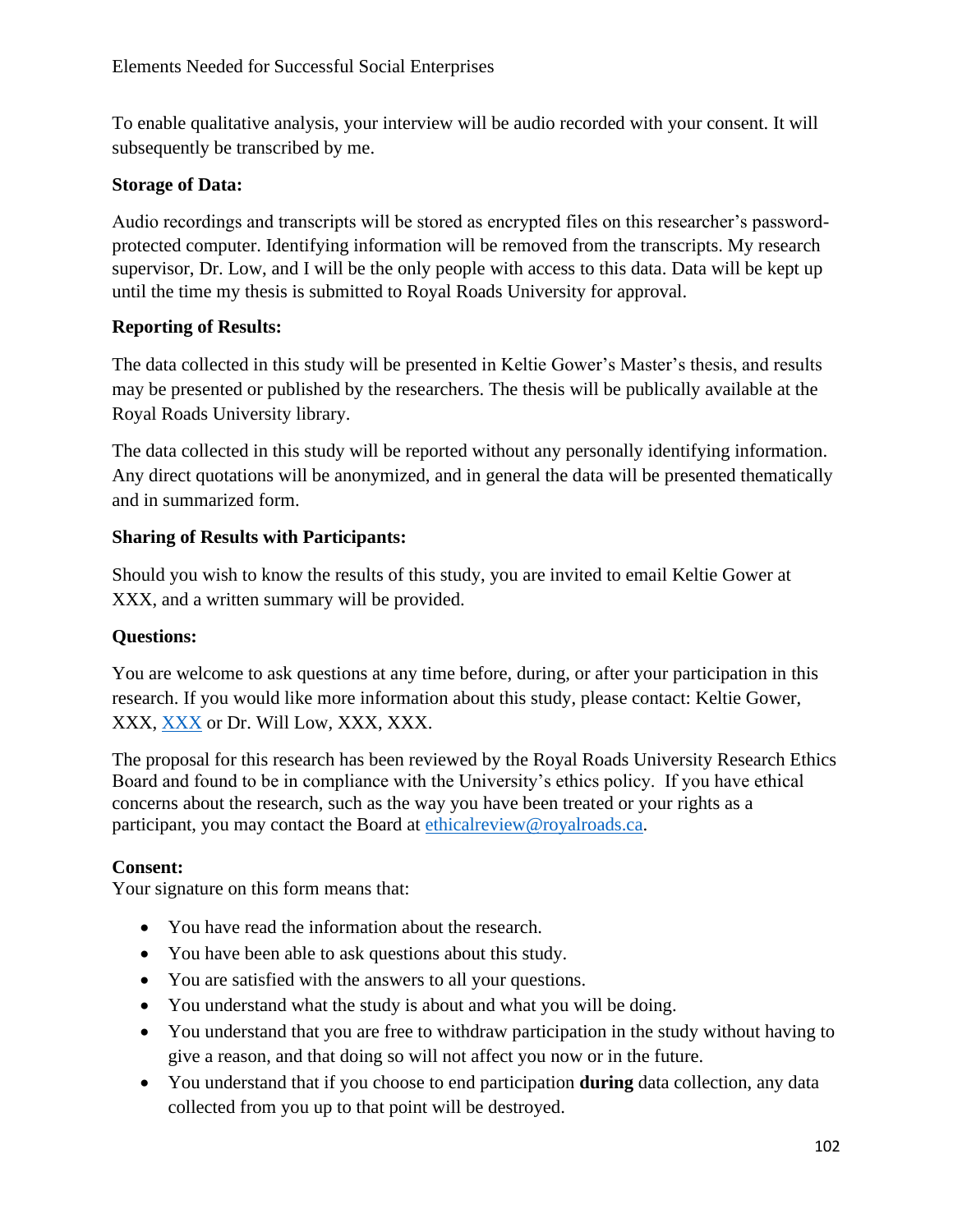• You understand that if you choose to withdraw **after** data collection has ended, your data can be removed from the study up to October 1st, 2020.

I agree to be audio-recorded  $\Box$  Yes  $\Box$  No I agree to the use of direct quotations  $\Box$  Yes  $\Box$  No



By signing this form, you do not give up your legal rights and do not release the researchers from their professional responsibilities.

# **Your signature confirms:**

I have read what this study is about and understood the risks and benefits. I have had adequate time to think about this and had the opportunity to ask questions and my questions have been answered.

 $\Box$  I agree to participate in the research project understanding the risks and contributions of my participation, that my participation is voluntary, and that I may end my participation.

\_\_\_\_\_\_\_\_\_\_\_\_\_\_\_\_\_\_\_\_\_\_\_\_\_\_\_\_\_ \_\_\_\_\_\_\_\_\_\_\_\_\_\_\_\_\_\_\_\_\_\_\_\_\_\_\_\_\_

 $\Box$  A copy of this Informed Consent Form has been given to me for my records.

Signature of participant Date

# **Researcher's Signature:**

I have explained this study to the best of my ability. I invited questions and gave answers. I believe that the participant fully understands what is involved in being in the study, any potential risks of the study and that he or she has freely chosen to be in the study.

\_\_\_\_\_\_\_\_\_\_\_\_\_\_\_\_\_\_\_\_\_\_\_\_\_\_\_\_\_\_ \_\_\_\_\_\_\_\_\_\_\_\_\_\_\_\_\_\_\_\_\_\_\_\_\_\_\_\_\_

Signature of Principal Investigator Date